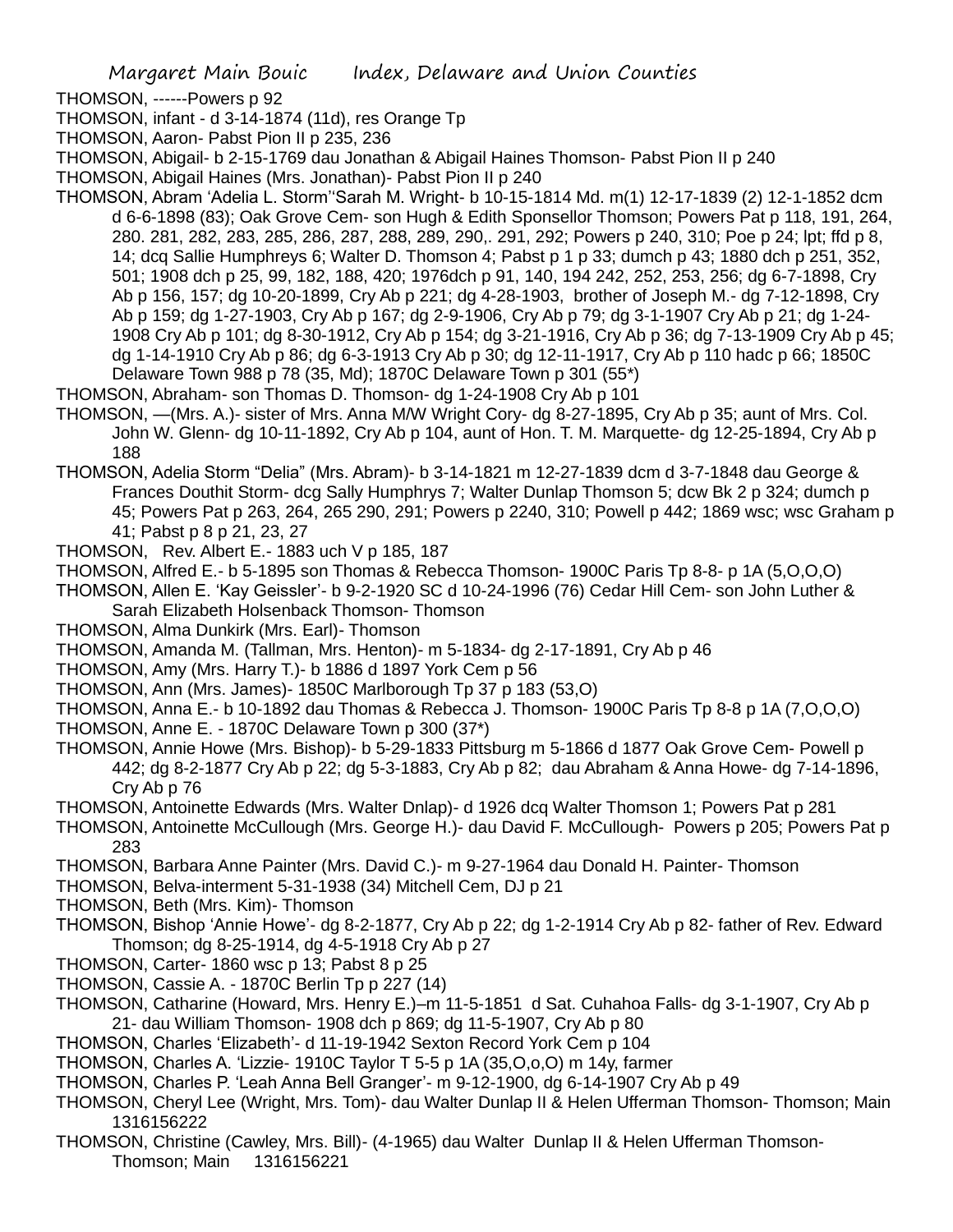- THOMSON, Clarissa (Mrs. John H.)- b 1846 d 5-1923- York Cem p 56
- THOMSON, Damaris 1870C Berlin Tp p 227 (53\*)
- THOMSON, Darlene (Allen, Mrs. David)- dau Allen E. & Kay Geissler Thomson- Thomson
- THOMSON, David G. 'Barbara Anne Painter'- m 9-27-1964 son David C. Thomson- Thomson
- THOMSON, David Stone 'Julia R. Gasser'- b 8-1945 m 6-15-1969 son Leland Stone & Kathryn Sturm Thomson- McKitrick p 247
- THOMSON, Deborah (Markwith, Mrs. Robert)- dau H. C. Thomson- Thomson
- THOMSON, Delia (Humphries, Mrs. John H. )- b 3-19-1845 d 2-12-1920 dau Abram & Adelia Storm Thomsondcq Sallie Humbhreys 3; 1908 dch p 162, 163, 166, 169, 172, 173, 174, 177, 178; Thomson; 1908 dch p 162, 163, 166, 169, 172, 173, 174, 177, 178; Powers Pat p 55, 281, 281, 290; dg 4-28-1903, Cry Ab p 183; 1850C Delaware Town 988 p 78 (4,O)
- THOMSON, Delia L. Storm (Mrs. Abram)- m 12-17-1839 d 3-7-1848, dg 6-7-1898, Cry Ab p 157; dau George Storm- dcw Bk 32 p 324; dg 1-8-1901, Cry Ab p 53
- THOMSON, Demaris (Mrs. John M.)- 1850C Marlborough Tp 17 p 183 (34,O)
- THOMSON, Earl 'Alma Dunkirk'- Thomson
- THOMSON, Ebenezer W.- son James & Ann Thomson- 1850C Marlborough Tp 37 p 183 (12,O)
- THOMSON, Edith Sponsellor (Mrs. Hugh)- dcq Walter Thomson 9; Powers Pat p 280
- THOMSON, Bishop Edward 'Anna Howe'- 1880 dch p 404; 1908 dch p 219, 220, 236, 793; wsc Grah p 21, 29, 48, 61; Poe p 13, 14, 19; hadc p 66; dg 8-16-1892, Cry Ab p 99; dg 2-2-1892, Cry Ab p 152; dg 10-30- 1900. Cry Ab p 39
- THOMSON, Edward- see Thompson 'Mariah L. Bartley'- dg 3-25-1870 Cry Ab p 79
- THOMSON, -----(Powell, Mrs. Hon Thomas E.)- d Saturday NC dau Bishop Edward Thomson- dg 8-25-1914 Cry Ab p 144
- THOMSON, Rev. Edward 'Ella Mary Tarr- son of Bishop Thomson- dg 1-2-1914, dg 1-9-1914, Cry Ab p 82, 83; 1976 dch p 199
- THOMSON, Elijah- son James & Ann Thomson- 1850C Marlborough Tp 37 p 183 (16,O)
- THOMSON, Elia/Ells Mary Tarr (Mrs. Dr. )- b 11-27-1856 Ind. m 7-7-1882 d 12-25-1913 (57)-dau Rev. Levi A. M. & Amanda Cling Tarr- dg 1-2-1914, dg 1-9-1914, Cry Ab p 82, 83, second wife
- THOMSON, Eliza Dunlap McKinnie (Mrs. Henry Clay)- b 1-18-1846 m 10-18-1866 dau Robert & Margaret A. Dunlap McKinnie- dcq Walter Thomson 3; dpc p 33, 81, 82; Powers p 240-310; dg 9-13-1867, Cry Ab p 63; dg 11-6-1903, Cry Ab p 206; dg 3-18-1913 Cry Ab p 25 -niece of Alexander Dunlap- dg 12-28-1909 Cry Ab p 80; cousin of William Bell dg 12–26-1913 Cry Ab p 79; 1870C Delaware Town p 299 (24)
- THOMSON, Eliza S. 1870C Delaware Town p 300 (18)
- THOMSON, Eliza (Watkins, Mrs. Thomas E.)- dau Bishop Edward Thomson- 1908 dch p 793
- THOMSON, Elizabeth Black (Mrs. Tracy A./M)- d 11-1962 Powers Pat p 283; Powers p 206
- THOMSON, Elizabeth (Mrs. )- d Tanneytown MD (90) dg 5-12-1881m Cry Ab p 56- mother of Mrs. William S. Little
- THOMSON, Elizabeth (Mrs. Charles)- d 1-22-1942, Sexton record- York Cem p 104
- THOMSON, Lizzie (Mrs. Chrles A.)- 1910C Taylor Tp 5-5 p 1A (30,O,O,O) m 14y
- THOMSON, Elizabeth- dau James & Ann Thomson- 1850C Marlborough Tp 37 p 183 (18,O)
- THOMSON, Elizabeth Maria- b 1846 d 1850 Oak Grove Cem- Powell p 442
- THOMSON, Ella Mary (Mrs. Rev. Edward)- d 12-25-1913 Oak Grove Cem- Thomson
- THOMSON, Ellen (Little, Mrs. William S.)- m 6-1-1877, dg 1-29-1895 Cry Ab p 4
- THOMSON, Ellen (Little, Mrs. William S.) m 6-2-1857 dcm
- THOMSON, Fannie McCullough (Moore, Mrs. )- dau George & Antoinette McCullough Thomson- Powers p 205; Powers Pat p 283
- THOMSON, —(Mrs.F. G.)- step-dau of C. V. Owston- dg 8-26-1912, Cry Ab p 152
- THOMSON, Frances E.- d Wednesday (25) tuberculosis, Columbus- granddau of J. C. Evans, niece of Mrs. J. W. Lindsey- dg 10-4-1907, Cry Ab p 72, 73
- THOMSON, Frances Hanna (Ms. Paul M.)- d 2-7-1961 cremated- Oak Grove Cem- Thomson
- THOMSON, Frank- 1869 wsc p 11; Pabst p 8 p 23
- THOMSON, Frank C.- d Tuesday. Alabama- brother R. C. Thomson- dg 9-24-1912, Cry Ab p 159
- THOMSON, Frank Glenn 'Helen Balmer'- b 10-19-1854 d 8-27-1912 Tuesday, .- son Abram & Sarah M. Wright Thomson- Powers Pat p p 281, 288, 290; 1908 dch p 350; dg 6-7-1898, Cry Ab p 157; dg 4-28- 1903, Cry Ab p 182, 183; dg 8-30-1912, Cry Ab p 154; pallbearer for J. H. Humphries- dg 6-28-1904,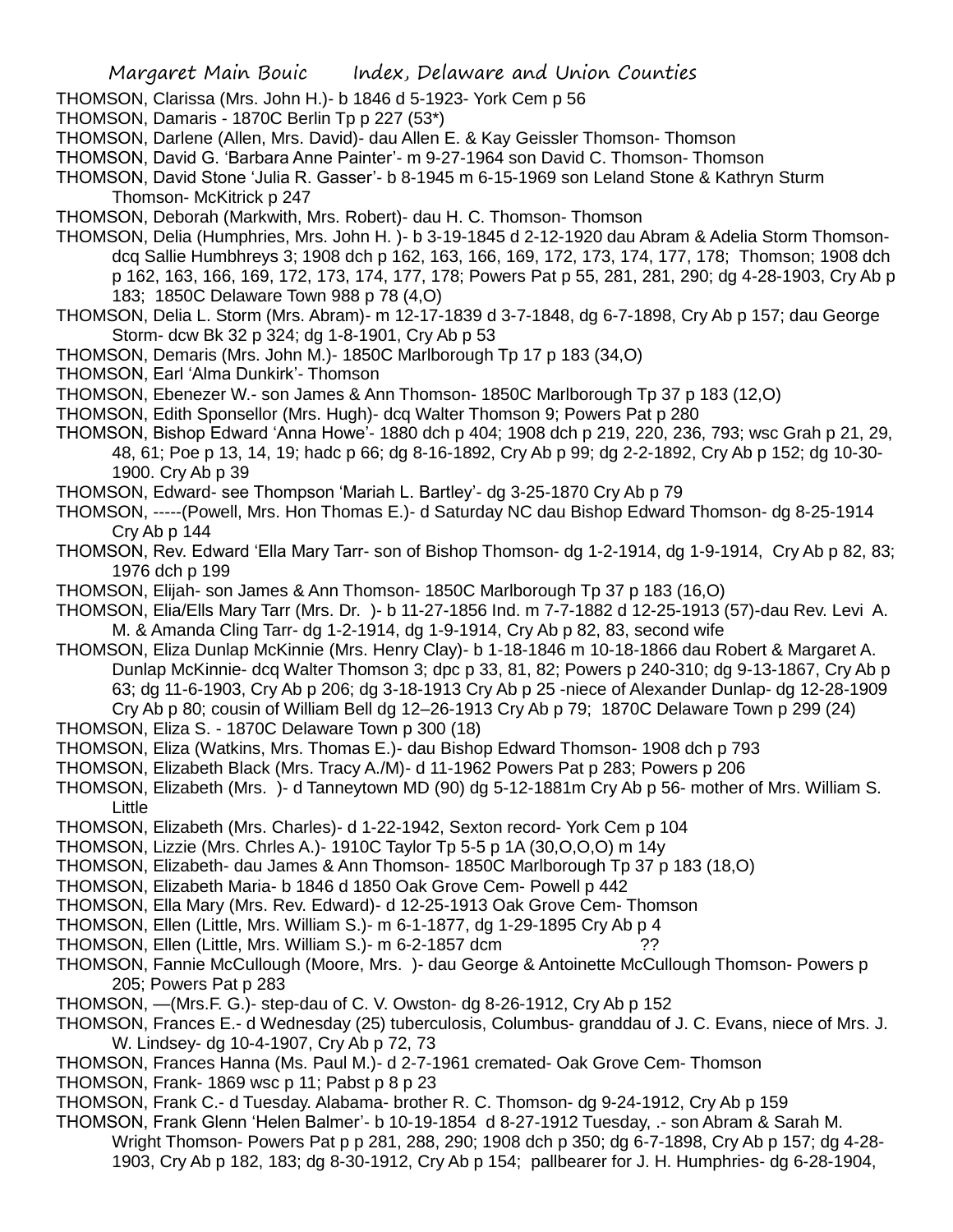Cry Ab p 253

THOMSON, Frank G. -attended funeral; dg 8-27-1895 dg 8-27-1895, Cry Ab p 35 1870C Delaware Town p 301 (16)

- THOMSON, Geo. H.'Antoinette McCullough' b 2-19-1848 d 1920 son Abram & (A)Delia L. Storm Thomson-Powers Pat p 281, 283, 288, 290; Powers p 305; 1880 dch p 350; dg 6-7-1898, Cry Ab p 157; dg 1-4- 1901, 51; dg 4-28-1903, Cry Ab p 183; dg 7-8-1903, Cry Ab p 190; dg 8-30-1912, Cry Ab p 1850C Delaware Town 988 p 78 (2,O); nephew of Mary Ellen Thomson Little- dg 12-11-1917, Cry Ab p 110, 154; 1870C Delaware Town p 301 (22\*)
- THOMSON, Dr. George H.- son Tracy M & Demaris Thomson- 1850C Liberty Tp 17 p 183 (8,O)
- THOMSON, —(Mrs. George H.)- sister Harvey J. McCullough, Mary E. McCullough- dg 6-30-1903, Cry Ab p 189; dg 8-3-1906, Cry Ab p 112
- THOMSON, George- son Tracy M. & Elizabeth B. Thomson- Powers Pat p 283
- THOMSON, Gilbert G.- son John M. & Demaris Thomson- 1850C Marlborough Cem p Tp 17 p 183 (8,O)
- THOMSON, Grant H.- son Thomas D. Thomson- dg 1-24-1908 Cry Ab p 101
- THOMSON, Hamilton V. B.- son John M. & Demaris Thomson- 1850C Marlborough Tp 17 p 183 (11,O)
- THOMSON, Harry T. 'Amy'- d 2-17-1960 Section A. York Cem p 56 (In sexton's record, their ch are Harry T. & Mattie Montgomery)
- THOMSON, H. C. 'Eliza D. McKinnie'- dg 1-4-1901, Cry Ab p 51dg 11-6-1903, Cry Ab p 206; pallbearer for J. H. Humphries, dg 6-28-1904 Cry Ab p 253; for Granville Ryder- dg 7-21-1908 Cry Ab p 144; nephew of Mary Ellen Thomson Little- dg 12-11-1917- Cry Ab p 110
- THOMSON, H. C. pallbearer for Miss Mary E. McCullough- dg 8-3-1906, Cry Ab p 112; for Mrs. Cornelia Stambaugh- dg 3-20-1906, Cry Ab p 87
- THOMSON, H. C. "Chip" 'Margaret O.'- son Walter Dunlap & Helen Ufferman Thomson- Thomson
- THOMSON, —(Mrs. H. C.)- aunt of Mrs. Elizabeth Munch- dg 3-7-1911, Cry Ab p 15; cousin of Mary Belle Greene- dg 4-13-1915, Cry Ab p 40
- THOMSON, (Mrs. H. C.)- attended funeral of Jenie A. Beveridge- dg 5-29-1901 p 82
- THOMSON, Harriett E. Liles (Mrs. Russell O.)- b 6-5-1906 d 3-30-1991 (84) Oak Dale Cem, Urbana- dau Edgar C. & Mary Daisy Spencer Liles- Thomson
- THOMSON, Harriet V.- d 5-17-1864 (15-7-2)- Old Section York Cem p 36
- THOMSON, Harrison- son Ray B. & Sarah J. Thomson- 1880C Allen Tp 199-212 p 20 (7,O,O,O)
- THOMSON, Helen Balmer (Mrs. Frank Glenn)- dg 8-30-1912, Cry Ab p 154
- THOMSON, Helen (Mrs. George)- dau-in-law of Tracy M. & Elizabeth B. Thomson- Powers Pat p 283
- THOMSON, Helen Kathryn Ufferman (Mrs. Walter. Dunlap. "Tom")- b 3-24-1938 m 8-29-1959 d 3-22-2001 (62) dau Thurman & Nina Main Ufferman- Thomson; Main 131615622
- THOMSON, Henry Clay 'Eliza Dunlap McKinnie'- b 3-11-1842 m 10-18-1866 d 11-29-1925 son Abram & Adelia Storm Thomson- Powers Pat p 199, 229, 261, 283, 288, 290; Powers p 99. 240, 245, 247, 248, 251, 252, 310; 1880 dch p 350; 1908 dch p 188, 189; 1976 dch p 252; dpc p 60, 71, 78, 82; dcq Walter D. Thomson 2; dg 8-30-1912, Cry Ab p 154; 1850C Delaware Town 988 p 78 (7,O); 1870C Delaware Town p 299 (28\*); dg 4–28-1903, Cry Ab p 183; pallbearer for Mrs. Eliza Dunlap Perkins- dg 2-17-1911 Cry Ab p 10, for Mrs. Ranney- dg 1-8-1901, Cry Ab p 53
- THOMSON, infant d 9-8-1867 res Delaware, child of H. C. Thomson, dcdeaths;; dg 9-13-1867 Cry Ab p 63 THOMSON, Henry Clay II ' ''Jeanne Marsh'- m(2) 8-5-1978 son Walter Dunlap & Antoinette Edwards
- Thomson- dcq Walter Thomson 1; Powers Pat p 281; 1976 dch p 253; Thomson
- THOMSON, Henry Clay III b 3-20-19--- son Henry Clay II Thomson Thomson
- THOMSON, Hugh 'Edith Sponsellor'- son Hugh & Jane Boyd Thomson- Powers Pat p 280, 285; dcq Walter Thomson 8; dumch p 43
- THOMSON, Hugh 'Jane Boyd'- dcq Walter Thomson 16
- THOMSON, Hur- brother Aaron Thomson- Pabst Pion II p 235, 236, 237
- THOMSON, James A.- b 1821 d 1857 Oak Grove Cm- Powell p 442
- THOMSON, James 'Ann'- 1850C Marlborough Tp 37 p 183 (57,Md)
- THOMSON, Dr. James E.- son Drl & Elia Mary Tarr Thomson- dg 1-9-1914, Cry Ab p 83
- THOMSON, Jane Boyd (Ms. Hugh)- dcq Walter Thomson 17
- THOMSON, Jean- b 1876 d 1892 Old Section York Cem p 36
- THOMSON, Jeanne (Marsh, Mrs. )(Mrs. Henry Clay II) m(2) 8-5-1978- Thomson
- THOMSON, Jeremiah J. 'Ester Terrill'- b 11-9-1750 Pabst p Pion II p 240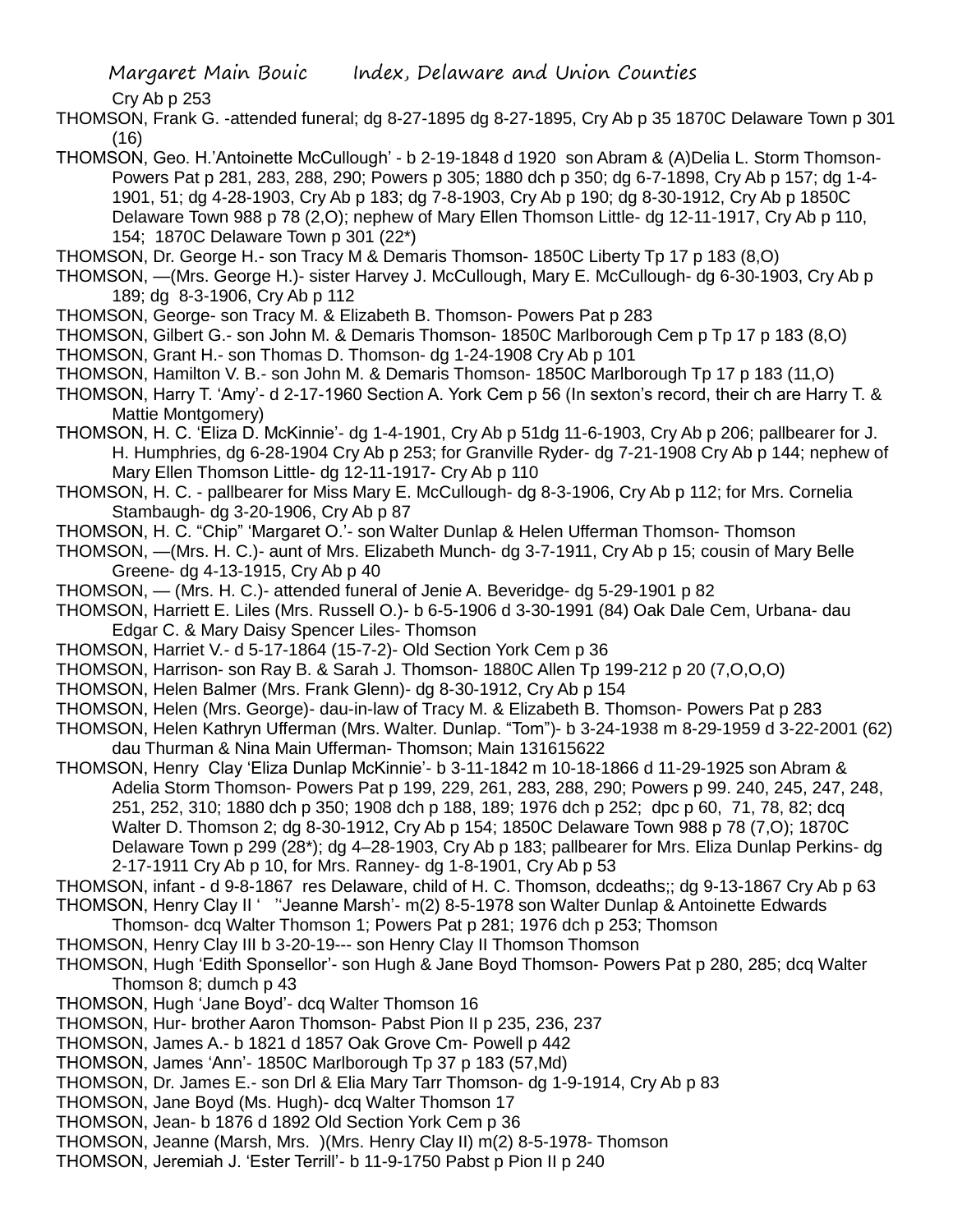- Margaret Main Bouic Index, Delaware and Union Counties
- THOMSON, Dr. J. F.- 1908 dch p 232 Thomson, John F.- 1880 dch p 406, 407
- THOMSON, John H. 'Clarissa'- b 1841 d 12-29-1925 Section A. York Cem p 56
- THOMSON, John Luther 'Sarah Elizabeth Holsenback'- parents of Allen E.- Thomson
- TH(OMSON, John M. 'Demaris'- 1850C Marlborough Tp p 183 (41,Pa)
- THOMSON, John W.- Poe p 24
- THOMSON, Jonathan- b 2-13-1766 d 1-3-1796 son Jonathan & Abigail Haines Thomson- Pabst Pion II p 240
- THOMSON, Joy- d 1-21-1962 (38) Oak Grove Cem- dau Henry Clay II Thomson; dpc p 111; Thomson; 1976 d ch p 253
- THOMSON, Julia 1870C Orange Tp p 428 (35)
- THOMSON, Julie R. Gasser (Mrs. David Stone)- m 6-15-1969- McKitrick p 247
- THOMSON, Kathleen (Jordan, Mrs. Donald)- dau Russell O. & Harriet E. Liles Thomson- Thomson
- THOMSON, Kathryn Sturm (Mrs. Leland Stone)- b 12-3-19112 m 10-11-1937 dau Harry F. & Edna Pearl Rudolph Sturm- McKitrick p 247
- THOMSON, Kay Geissler (Mrs. Allen E.)- Thomson
- THOMSON, Kim 'Beth'- son Allen E. & Kay Geissler Thomson- Thomson
- THOMSON, Lawrence- son Tracy M. & Elizabeth Black Thomson- Powers p 206; Powers Pat p 283
- THOMSON. Leah Anna Bell Granger (Mrs. Charles P.)- b 6-12-1877 m 4-12-1900 d 5-29-1907 (29-11-17) dau James N. & Roxanna Granger- dg 6-19-1907 Cry Ab p 49
- THOMSON, Leland Stone'Kathryn Sturm'- b 7-5-1909 m 10-11-1937 son Robert & Lula Stone Thomson-McKitrick 247
- THOMSON, Lester L. 1870C Orange Tp p 428 (2)
- THOMSON, Lida Dumm (Mrs. )- dau Dr. Sebastian C. & Florence N. Perry Dumm- dg 3-15-1904, Cry Ab p 232
- THOMSON, Lisa Ann Lunney (Mrs. Thomas "T")- m 1-23-1993 dau Gerald & Norma Lunney- Thomson
- THOMSON, Lois L.- dau John M. & Demaris Thomson- 1850C Marlborough Tp 17 p 183 (3,O)
- THOMSON, Louisa Matilda- b 1854 d 1856 Oak Grove Cem- Powell p 442
- THOMSON. Margaret Dunlap-d today (7 wks) infant dau of Mr. and Mrs.Wlater D. Thomson dg 9-25-1903, Cry Ab p 199
- THOMSON, Margaret Oliver (Mrs. H. C. "Chip:)- day Bob & Susan Oliver- Thomson
- THOMSON, Maria Bartley (Mrs. Rev. E. pres of OWU)- b 5-25-1820 d 12-31-1863 (43) Oak Grove Cem- Cry Ab p 58- dau Ex-Gov Bartley of Richland Co, O; Powell p 442
- THOMSON, Martha Jane (Wood, Mrs. William)- m 7-2-1839 d 10-8-1888 Wood Bible Un Co Hist Soc Museum THOMSON, Mary- b 1779 d 1869 Oak Grove Cem- Powell p 442
- THOMSON, Mary Ellen (Little, Mrs. William S.)- b 1-13-1838 Md d Monday Oak Grove Cem- sister Abram Thomson- dg 1-24-1908 Cry Ab p 101; dg 12-11-1917, Cry Ab p 110
- THOMSON, Mary Emily- b 12-12-1874 d 6-20-1958 not dau Henry Clay & Eliza Dunlap McKinnie Thomsondpc p 70, 91. 92. 95. 96; Powers p 99, 240, 310; Powers Pat p 281
- THOMSON, Mary Kathryn (Noland, Mrs. Edgar)- d 12-14-1973 (71) bur London- dau Walter Dunlap & Antoinette Edwards Thomson- dcq Walter Thomson 1; Powers Pat p 281
- THOMSON, Mary R.- 1824 d 1847 Oak Grove Cem- Powell p 442
- THOMSON, Mary Randall (Oakley, Mrs. John Wilmot)- b 7-23-1811 m 7-3-1832 d 9-24-1894- Weiser p 204
- THOMSON, Milton S. 1870C Orange Tp p 428 (33\*)
- THOMSON, M. J. (Woods, Mrs. William W.)- m 1839 mt 1-11-1882, Abs p 8
- THOMSON, Moses- brother Aaron Thomson- Pabst Pion II p 235, 236
- THOMSON, Moses- b 1769 d 1851 Oak Grove Cem- Powell p 442
- THOMSON, Nancy (Mrs. W. H.)- d 10-22-1866 (30-10-28) Old Section York Cem p 36
- THOMSON, Nancy (Youngs, Mrs. James)- dau Russell O. & Harriet E. Liles Thomson- Thomson
- THOMSON, Nelson- son Earl & Alma Dunkirk Thomson- Thomson
- THOMSON, Nettie- b 1870 d 1876 Old Section York Cem p 36
- THOMSON, Paul- son Earl & Alma Dunkirk Thomson- Thomson
- THOMSON, Paul M.'Frances Hanna'- d 11-17-1964 (96) Oak Grove Cem- son Bishop Edward Thomson 1870C Delaware Town p 300 (2)
- THOMSON, Q. 1870C Delaware Town p 290 (22\*)
- THOMSON, R.- dpc p 77
- THOMSON, Rachel- dau David Stone & Julia R. Gasser Thomson- McKitrick p 247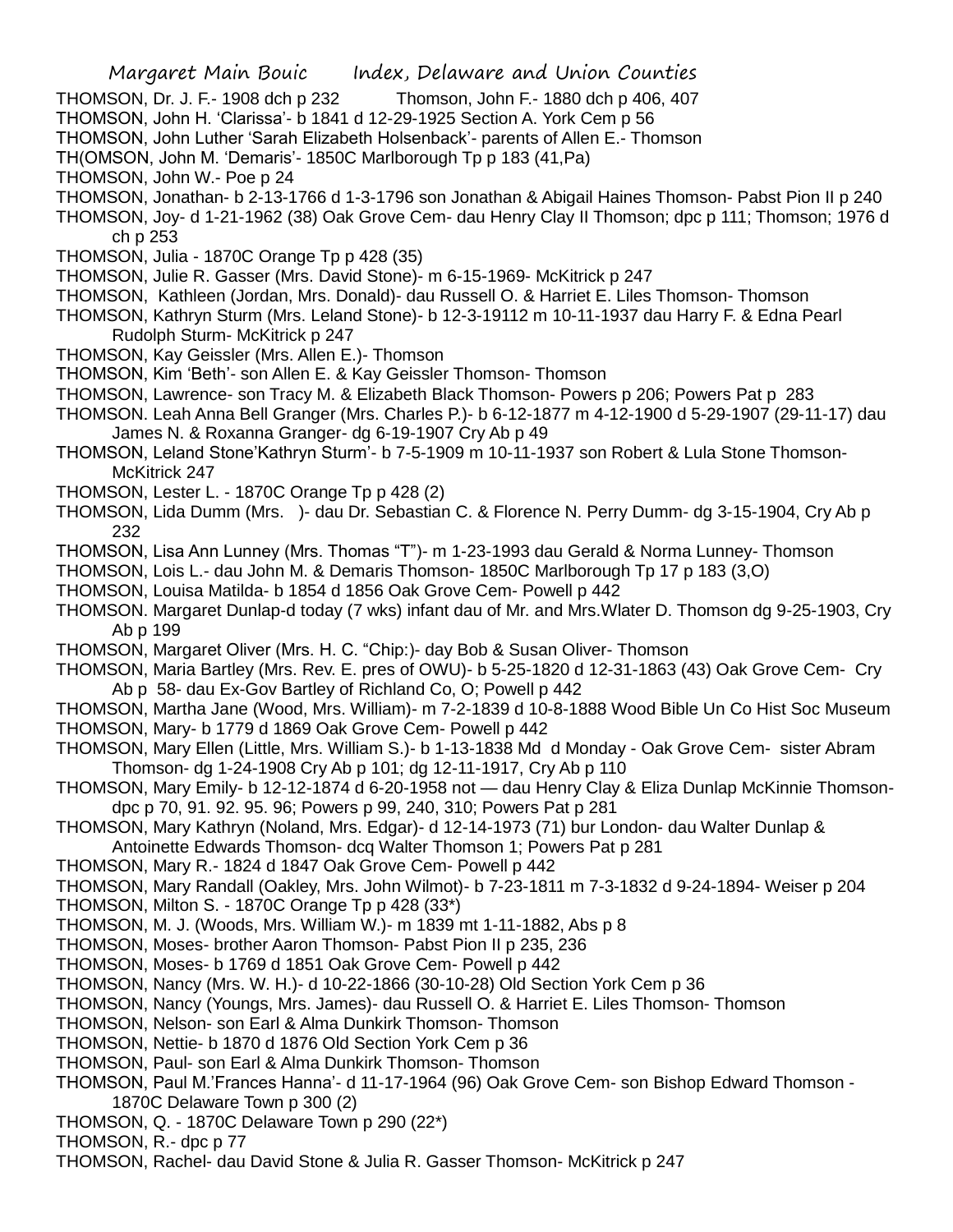THOMSON, Ralph E.- d 12-7-1970- Thomson

THOMSON, Ralph H.- son Tracy & Elizaeth Black Thomson- Powers Pat p p 283; Powers p 206

- THOMSON, Ray B. 'Sarah J.'- 1880C Allen Tp 199-212 p 20 (25,O,O,O)
- THOMSON, Rebecca J. (Mrs. Thomas)- b 2-1872 1900C Paris Tp 8-8- p 1A (28,O,O,O) m 10y, 2 ch
- THOMSON, Robert Carter- b 5-29-1858 d Birmingham 9-10/12-1912 , brother Frank C.-son Abram & Sarah Wright Thomson- Powers Pat p 281. 288, 290; 1908 dch p 188; dg 4-28-1903, Cry Ab p 182, 183; dg 9-24-1912, Cry Ab p 159
- THOMSON, Rhoda (Pierson, Mrs. )(Mrs. Jonathan)- m 10-10-1791- Pabst Pion II p 240
- THOMSON, Robert Abm. d 9-9-1867 (2m27d) res Delaware, son of Henry and Eliza Thomson, dcdeaths;; dg 9-8-1867, Cry Ab p 63
- THOMSON, Robert Carter son Abram & Sarah M. Wright Thomson- dg 6-7-1898, Cry Ab p 157; dg 8-30- 1912, Cry Ab p 154; 1870C Delaware Town p 301 (12)
- THOMSON, Russell O. ;Harriet E. Liles'- b 8-27-1910 d 12-17-1969- Oakdale Cem- son Earl & Alma Dunkirk Thomson- Thomson
- THOMSON, Ruth Campbell (Staten, Mrs. George)- dau Walter Dunlap & Antoinette Edwards Thomson- dcq Walter Thomson 1; Powers Pat p 281
- THOMSON, Sallie M. 1870C Delaware Town p 301 (40)
- THOMSON, Samuel- Cherington p 2
- THOMSON, Saml. 1870C Berlin Tp p 223 (74\*)
- THOMSON, Sarah A. (Brewer, Mrs. )- d this week, dg 8-20-1897, Cry Ab p 124
- THOMSON, Sarah B. (West, Mrs. )- Pabst Pion II p 238, 240
- THOMSON, Sarah J. (Mrs. Ray B.)- 1880C Allen Tp 199-212 p 20 (24,O,O,O)
- THOMSON, Sarah Elizabeth Hosenback (Mrs. John Luther)- Thomson
- THOMSON, Sarah M. Wright (Mrs. Abram)- b 1830 m 12-1-1852 d Thursday 4-23-1903 Oak Grove Cemsister David R. Wright, dg 7-21-1914, Cry Ab p 138; ; dumch p 45; 1908 dch p 170; 1869 wsc, Pabst 8 p 21; Powers Pat p 281, 282; 1976 dcd p 91, 338; dg 4-28-1903, p 182, 183; dg 8-30-1912, Cry Ab p 154
- THOMSON, Susan Oliver- b 3-11-1994 dau H C. "Chip" & Margaret Oliver Thomson- Thomson
- THOMSON, Susannah (Mrs. William)- d 3-14-1866 (59-8-25) Old Section York Cem p 36
- THOMSON, ----(Terry, Mrs. W. H.)- dau Thomas D. Thomson- dg 1-24-1908 Cry Ab p 101
- THOMPSON, Rev. Thomas C.- d Wednesday Cardington- dg 11-12-1885, Cry Ab p 120
- THOMSON, Thomas D.- d Sunday York, Pa (73) Bright's disease- dg 1-24-1908, Cry Ab p 101
- THOMSON, Thomas 'Rebecca J.'- b 11-1867- 1900C Paris Tp 8-8- p 1A (32,O,O,O) m 10Y
- THOMSON, T. M.- pallbearer for Henry V. Powers- dg 3-4-1910, Cry Ab p 102; for Miss Emma Humphreys,
- cousin- dg 5-10-1910, Cry Ab p 122; honorary for T. J. Griffin- dg 1-11-1918, Cry Ab p 5
- THOMSON, Thomas Therman "T" 'Lisa Ann Lunney'- m 1-23-1993 son W.alter Dunlap II & Helen Ufferman Thomson- Thomson
- THOMSON, nephew Col John H. Humphreys, pallbearer Humphries funeral- dg 6-28-1904, Cry Ab p 253
- THOMSON, Tracy M. 'Elizabeth Black' -son George H. & Antoinette McCullough Thomson- Powers p 205, 206; Powers Pat p 283; dpc p 77; pallbearer for Mrs. Ranney- dg 1-8-1901, Cry Ab p 53; pallbearer for
	- Elizabeth Ufford, dg 5-11-1915, Cry Ab p 49; for C. H. Bodurtha, dg 10-1-1915, Cry Ab p 81
- THOMSON, Valgene (Maurer, Mrs. Ronald)- dau Allen E. & Kay Geissler Thomson-Thomson THOMSON, Walter Dunlap 'Antoinette Edwards'- b 1-9-1880 son Henry Clay & Eliza Dunlap McKinnie
- Thomson- 1908 dch p 188; dpc p 77, 82; 1976 dch p 252; Powers p 99, 240, 310; Powers Pat p 283 THOMSON, Walter. Dunlap II "Tom" 'Helen Katherine Ufferman'- m 8-29-1958/9 son Henry Clay II Thomson-Thomson; Main (131615622); 1976 dcd p 253
- THOMSON, W. D.- pallbearer for Miss Emma Humphreys, cousin, dg 5-10-1910, Cry Ab p 122, for Antoinette L. Campbell- dg 10-1-1912, Cry Ab p 160; for Miss Mary Jane Stephens- dg 4-4-1914 Cry Ab p 109
- THOMSON, ----(Mrs. W. D.)- granddau of James G. & Antoinette l. Campbell- dg 10-1-1912, Cry Ab p 160; sister of Mary Joe Main (Mrs. Ernest L.)- dg 3-27-1914 Cry Ab p 105
- THOMSON, Washington- son James & Ann Thomson- 1850C Marlborough Tp 37 p 183 (14,O)
- THOMSON, William- 1908 dch p 870
- THOMSON, Wm. H.- missing persons- mt 8-3-1864 Abs p 16, York Tp
- THOMSON, William 'Susannah'- d 8-21-1841 (60-6-5) Old Section York Cem p 36
- THOMSON, W. P.- pallbearer for Anna J. Griswold- dg 4-3-1914, Cry Ab p 108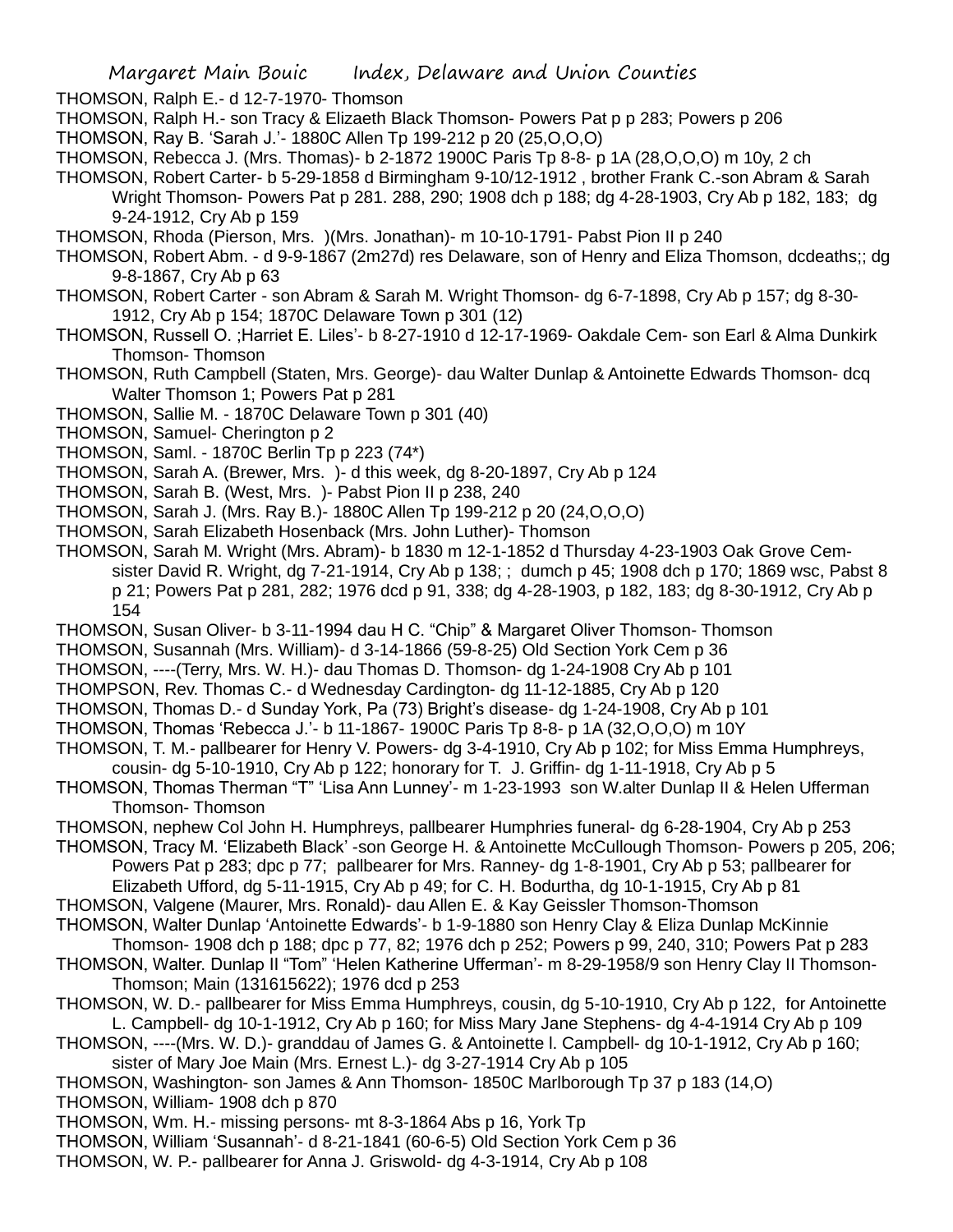- THOMSON, Zachary Abram- b 12-11- 1998- son Thomas Thurman "T" & Lisa Ann Lunney Thomson-Thomson'- dg 9-19-1902, Cry Ab p 154
- THORBURN, Anna Jones (Mrs. Bishop J. M.)- dau Judge Jones- dg 9-19-1902, Cry Ab p 154
- THORBURN, Bishop J. M. 'Anna Jones; dg 9-19-1902, Cry Ab p 154

THOREN, Doris L. (Mrs. William T.)- 1973, 1975 ucd

THOREN, Mark William- b 10-25-1973- son William T. & Doris L. Thoren- 1975 ucd

THOREN, Wade Michael- b 3-25-1976- son William T. & Doris L. Thoren- Thoren

THOREN, William T. 'Doris L.'- 1973, 1975 ucd

THORESON, Bessie A. Griffin- d 10-24-1960 978) bur Kansas- mother of Mrs. Albert Howland- Thoreson

THORINGTON, Francis- Nash p 158

THORLAND, Jean (Dunham, Mrs. John)- Pabst p 1 p 31

- THORLEY, Bob 'Janet'- Thorley
- THORLEY, Iris K. Gerhart (Mrs. Thomas)- d 2-224-1987 (79) bur Orville- sister E. E. Gerhart- Thorley
- THORLEY, Janet (Mrs. Bob)- Thorley
- THORLEY, Scott R.- son Bob & Janet Thorley- engaged to Kimberly L. Conkle- Thorley
- THORMAN, Charles M. 'Marcia'- d 7-13-1960 son Daniel Webster & Stella G. White Thorman- Thorman; dg 10-25-1912, Cry Ab p 165
- THORMAN. D. W.- hadc p 113 (Oxford Tp)
- THORMAN, Daniel Webster'Stella G. White'- b 7-2-1865 d 10-14-1912 (47-3-12) Marlborough Cem p 182-son John & Mary Thomas Thorman- dg 10-25-1912, Cry Ab p 165; hadc p 113 (Oxford Tp)
- THORMAN, Ellsworth- pallbearer for Miss Fay Stricklen- dg 8-7-1906. Cry Ab p 113; attended funeral of Daniel Webster Thorman- dg 10-25-1912, Cry Ab p 166
- THORMAN, Frank B. b 1861 d 1944, Marlborough Cem p 181- attended funeral of Daniel Webster Thormandg 10-25-1912, Cry Ab p 165
- THORMAN, Franklin Benjamin 'Zella Williams'- (30-1891) dcbirth correction (Walter Carl)
- THORMAN, Gertrude E. Whalen'- b 1894 d 1942 Marlborough Cem p 182
- THORMAN, John 'Mary Thomas'- b 1815 d 1888 Marlborough Cem p 145- parents of Daniel Webster
- Thorman- dg 10-25-1912, Cry Ab p 165; Powell p 296
- THORMAN, J. W.- hadc p 113 (Oxford Tp)
- THORMAN, John W.- b 1865 d 1952, Marlborough Cem p 184 twin of Daniel Webster Thorman- dg 10-25- 1912, Cry Ab p 165
- THORMAN, Louis- 1908 dch p 423, 424
- THORMAN, Mabel- dau Daniel Webster & Stella G. White Thorman- Thorman; dg 10-25-1912, Cry Ab p 165
- THORMAN, Marcia (Mrs. Charles M.)- Thorman
- THORMAN, Marilyn- dau Charles M. Thorman- thorman
- THORMAN, Mary d 5-19-1875 (54y), res Oxford Tp, b in Wales dau of Thomas and Sarah Thomas Griffith, dcdeaths;
- THORMAN, Mary Thomas (Mrs. John)- b 1823 d 1875 Marlborough Cem p 145- parents of Daniel Webster
- Thorman- dg 10-25-1912, Cry Ab p 165; Powell p 296
- THORMAN, Nora D.- b 1873- Marlborough Cem p 184
- THORMAN, Reese- attended funeral of Daniel Webster Thorman- dg 10-25-1912, Cry Ab p 166
- THORMAN, —(Mrs. Reese)- dau Mrs. Keesey- dg 1-31-1905, Cry Ab p 6
- THORMAN, Rosella- b 1869 d 1938 Marlborough Cem p 181
- THORMAN, Sarah A. (Potter, Mrs. Clarence Gregory)- m 10-10-1876 dau John & Mary Thomas Thorman- dg 6-14-1907 Cry Ab p 49; dg 10-25-1912, Cry Ab p 165
- THORMAN, Stella G. White (Mrs. Daniel Wester)- m 11-14-1888- Thorman; dg 10-25-1912, Cry Ab p 165
- THORMAN, Townsend Stit- d 11-1954 (69) Oak Grove Cem- dg 11-22-1954
- THORMAN, Walter Carl- b 9-3-1891 son Franklin Benj. & Zella Williams Thorman- dcbirth correction
- THORMAN, Walter- pallbearer for Clyde B. Long- dg 4-24-1908, Cry Ab p 129
- THORMAN, —(Mrs. Walter)- attended funeral of Daniel Webster Thorman- dg 10-25-1912, Cry Ab p 165
- THORMAN, Zella Williams (Mrs. Franklin Benj.)- b Mt. Victory- dcb correction (Walter Carl)
- THORN(E), Anna M.- b 1962 dau David J. & Ruth Thorn- 1964, 1969, 1980 dcd
- THORN, David J. 'Ruth A.'- 1961, 1964, 1969, 1980 dcd
- THORN, David- son Jerry D. & Helen Pigg Thorn- Thorn
- THORN, Dorothy (Leon, Mrs. )- dau Jerry C. & Helen Pigg Thorn- Thorn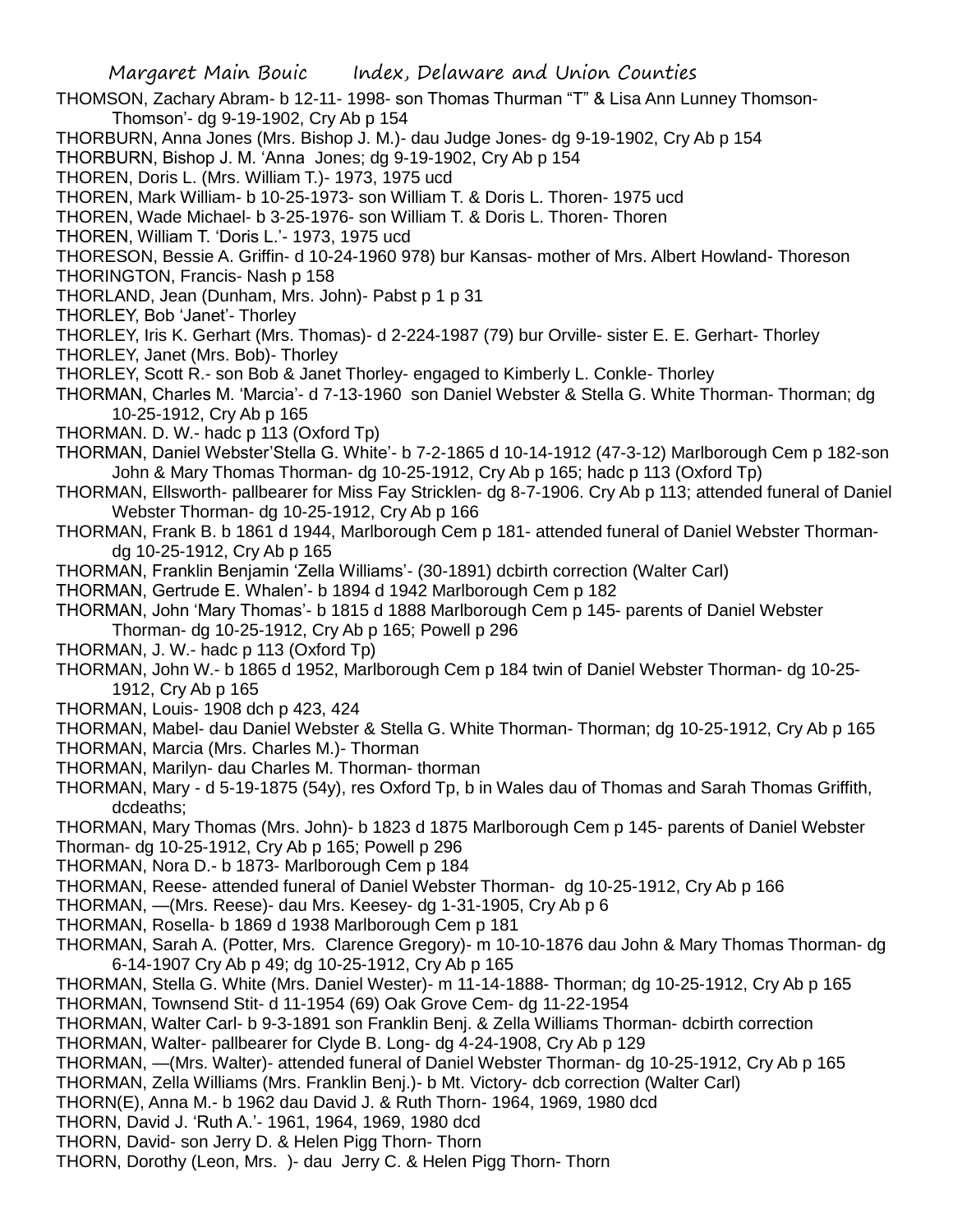THORN, Gene- son Jerry d. & Helen Pigg Thorn- Thorn THORN, Helen Pigg (Mrs. Jerry D.)- Thorn THORN, Jayne Ellen Geer (Mrs. William Rolyen, Jr.)- m 10-28-1978 dau Donald Geer- Thorn THORN, Jerry- b 1955 ch David J. & Ruth Thorn- 1961, 1964, 1969 dcd THORN, Jerry D. 'Helen Pigg'- b 4-11-1905 d 2-23-1988 (82) Glendale Cem, Cardington THORN, Mary- sister Jerry D. Thorn- Thorn THORN, Mr.- cousin of Ransom Campbell- dg 5-19-1899, dg 5-23-1899, Cry Ab p 200, 201 THORN, Ruth (Mrs. David J.)- 1964, 1969, 1980 dcd THORN, Tammy- b 1972 ch David J. & Ruth A. Thorne- 1980 dcd THORN, Ted- son Jerry D. & Helen Pigg Thorn- Thorn THORN, Vickie- b 1956 ch David J. & Ruth A. Thorn- 1961, 1964, 1969 dcd THORN, William Rolyen, Jr. 'Jayne Ellen Geer'- m 10-28-1978 son William Thorn- Thorn THORNBERG, S. R.- pallbearer for Laura Grace Darling- dg 7-4-1916, Cry Ab p 74 THORNBERGH, Sally Sue (Fodor, Mrs. Robert)- Freshwater p 142 THORNBERRY, Ann (Hughes, Mrs. )- dau Vaughn L. Thornberry- Thornberry THORNBERRY, Harriet - 1870C Berlin Tp p 230 (28) THORNBERRY, Hazel Luella (McKitrick , Mrs. Charles Jeffrey)- b 10-30-1887 m 1915- McKitrick p 69, 70 THORNBERRY, James- m 4-1-1980 Nev.- Thornberry THORNBERRY, Junelle McCutcheon (Mrs. James)- b 2-3-1932 m 4-1-1980 d 7-19-1997 (65)Prospect Cemdau Charles E. & Garnet Wilson McCutcheon- Thornberry THORNBERRY, Mary Nita (Able, Ms. George)- dau Samuel Henry & Mary Fletcher Thornberry- Howison 1061 THORNBERRY, Saml - 1870C Berlin Tp p 230 (30\*); CCC p 31 (1875 Berlin Tp) THORNBERRY, Vaughn L.- d 6-2-1974 (86) Union Cem- Thornberry THORNBUG, Harley- 1949 ucd THORNBUG, John- son Harley Thronbug- 1949 ucd THORNBUG, Mazie- 1949 ucd THORNBURG, Alice- b 1956 dau John Eugene & Gladys Buckler Thornburg- Thronburg; 1962, 1967, 1971, 1973, 1975 ucd THORNBURG, Benjamin- b 2-9-1885 d 9-20-1885 Maskill Cem, lptw p 96- son John & Sabra Thornburg THORNBURG, Bertha- b 6-26-1886 d 7-12-1887 dau John & Sabra Thornburg- Maskilll Cem, lptw p 96 THORNBURG, Blanche (McPeck, Mrs. William Fred)- b 3-12-1883 d 8-10-1979 (96) bur Springfield- dau John W. & Sabra Thornburg; 1900C Richwood 349-371 p 14A (17,O,Pa,O) servant; 1910C Claib. South 35- 35 p 2A (27,O,Pa,ILL) THORNBURG, Carrie- b 3-1879 dau John W. & Sabra Thornburg- 1880C Leesburg Tp 116 p 11 p 180C (1,O,Pa,O). 1900C Claibourne Tp 283-299 (31,O,Penn,ILL) THORNBURG, Celia A.- b 4-1897 dau John A. & Louisa A. Thornburg- 1900C Claibourne Tp 293-299 p 12B (3,O,Penn,O); 1910C Claib. South 103-103 p 4A (13,O,Pa,O) THORNBURG, Chester- b 1850 d 1926- Marlborough Cem p 191 THORNBURG, Daggie- dau John W. & Sabra Thornburg- 1880C Leesburg Tp 116 p 11 p 180C (3,O,Pa,O) THORNBURG, Daisy (Johnson, Mrs. Samuel S.)- m 10-5-1895 ucm (Hearl) THORNBURG, Deborah K. (Mrs. Richard C.)- m 12-12-1943- Thornburg- 1971, 1973, 1975, 1977, 1979, 1981 ucd THORNBU/ERG, Deborah/Debra (Crevison, Mrs. )-- b 1953 dau Richard H. & Miriam May Collins Thornburg-1959, 1962, 1967, 1971, 1973 ucd THORNBURG, Delight- b 1854 d 1934- Marlborough Cem p 191 THORNBURG, Esther Willmeth (Mrs. Harley H.)- Thornbur THORNBURG, Gladys Buckler (Mrs. John Eugene)- m 1935- Thornburg; 1959, 1962, 1967, 1971, 1973, 1975, 1977, 1979, 1981 ucd THORNBURG, Harley H' Esther Willmeth'.- b 5-1889 d 1949 Maskill Cem, lptw p 96- son John W. & Sabra Thornburg- 1900C Claibourne Tp 283-299 (11,O,Penn,O); 1910C Claib South 35-35 p 2A (20,O,Pa,ILL) odd jobs THORNBURG, Jasen- b 1970 son Richard H. & Miriam M. Thornburg- 1971 ucd THORNBURG, Jennie-b 4-7-1874 d 4-6-1961 Marlborough Cem - Thornburg

Margaret Main Bouic Index, Delaware and Union Counties

THORNBURG, Joan Darlene Weiser (Mrs. Mike)- b 11-19-1934 dau George Leslie & Dora Leffler Weiser-Weiser p 520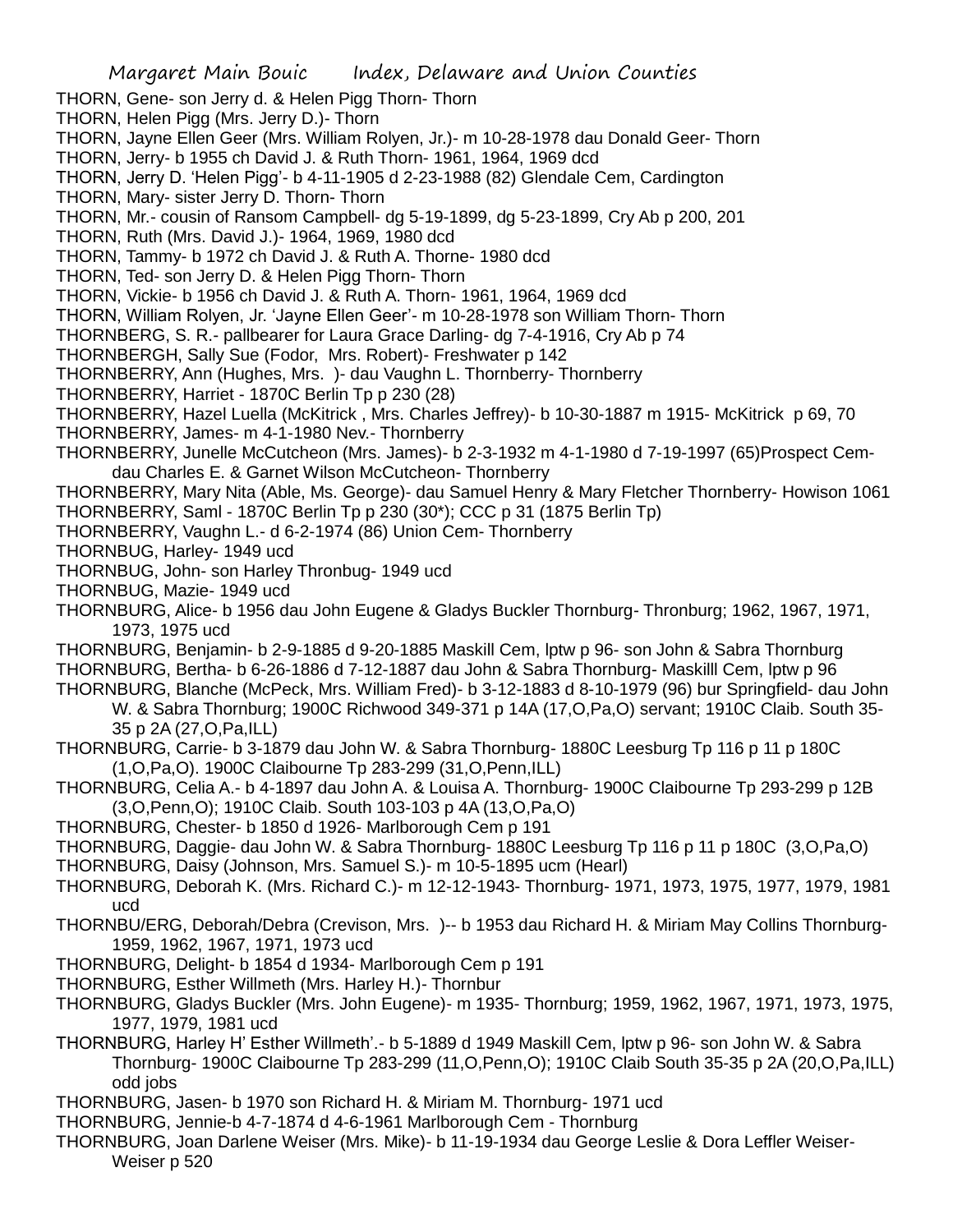THORNBURG, John- his son d Sunday (8 mos) Maskill Cem, mt 10-7-1885 p3c2

THORNBURG, John A. 'Louisa A.'- b 9-1871 m 4y- 1900C Claibourne Tp 283-299 p 12B (28,Penn); 1910C Claib. South 103-103 p 4A (39,Pa,Pa,Pa) m 14y, house carpenter

THORNBURG, -----(Mrs. John)- dau Mrs. Marguerite Higgins- mt 10-19-1910 p1c1 Abs p 34

THORNBURG, John Eugene 'Gladys Buckler'- b 7-18-1928 m 1935 d 11-11-1992 (64) - son Harley H. &

Esther Willmeth Thornburg- Thornburg; 1959, 1062, 1971, 1973, 1975, 1977, 1979, 1981, 1983 ucd

THORNBURG, John W. 'Mrs. Sabra Landon'- b 1848 m 7-6-1875 ucm 5711 d 1896 Maskill Cem, lptw p 96; uca p 23; mt 3 p 14; 1880C Leesburg 116 p 11 (32,Pa,Pa,Pa)

THORNBURG, Leslie D. 'Maggie Estella Reiner'- Giffen 16162

THORNBURG, Leslie (Mrs. Rick)- 1983 ucd

THORNBURG, Louisa A (Mrs. John A.)- b 9-1872 m 4y; 1900C Claibourne Tp 283-299 p 12B (27,O,O,O) 1 ch; 1910C Claib. South 103-103 p 4A (37,O,O,O) m 14y, 1 ch

THORNBURG, Maggie Estella Reiner (Mrs. Leslie D.)- b 3-6-1875 d 3-113-1908, Marlborough Cem p 193- dau Jacob & Harriet Downing Reiner- Giffen 16162

THORNBURG, Maggie- dau John W. & Sabra Thornburg- 1880C Leesburg Tp 116 p 11 p 180C (4,O,Pa,O)

THORNBURG, Marian I. (Genson, Mrs. Guy)- b 10-1-1902 m 1-12-1922 dau Leslie D. & Maggie Estella Reiner Thornburg- Giffen 161623

THORNBURG, Mazy D.- b 1876 d 1958 Maskill Cem, lptw p 96

THORNBURG, Maisey (Wood, Mrs. Frank)- m 8-31-1895 ucm (Hearl)

THORNBURG, Michelle (Current, Mrs. David V.)- b 1971 m 4-3-1993 dau Richard C. & Deborah K. Thornburg-Thornburg; 1973, 1975, 1977, 1979, 1981 ucd

THORNBURG, Mike 'Joan Drlen Weiser'- Weiser p 520

THORNBURG, Minnie G.- b 5-1880 dau John W. & Sabra Thornburg- 1880C Leesburg Tp 116 p 11, p180C (3/12,O,Pa,O)

THORNBURG, Miriam May (Mrs. Richard H.)- b 10-4-1925 m 12-12-1943 d 10-13-1993 Maskill Cem- dau Clyde W. & Ida May Kheum Collins- Thornburg; 1959, 1962, 1967, 1971, 1975, 1977, 1979, 1981, 1983 ucd

THORNBURG, Nancy (Withrow, Mrs. William Henry)- dg 7-5-1907, Cry Ab p 52; 1908 dch p 661

THORNBURG, Nathan- 1908 dch p 407

THORNBURG, Patience- b 1968 dau Richard C. & Deborah K. Thornburg- 1971, 1973, 1975, 1977, 1979, 1981 ucd

THORNBURG, Richard C. 'Deborah K.'- son Richard H. & Miriam May Collins Thornburg- Thornburg; 1971, 1973, 1975, 1977, 1979, 1981, 1983 ucd

THORNBURG, Richard H. 'Miriam M.'- 1959, 1962, 1967, 1971, 1975, 1977, 1979, 1981, 1983 ucd

THORNBURG, Rickey- b 1949 son Richard H. & Miriam M. Thornburg- 1959, 1962, 1971 ucd

THORNBURG, Ruth A. (Ulery, Mrs. Arthur C.)- b 6-8-1900 m 9-26-1917 dau Leslie D. & Maggie Estella Reiner Thornburg- Giffen 161622

THORNBURG, Sabra (Landon, Mrs. )(Mrs. John W.)- b 9-1846 m 7-6-1875 ucm 5711 d 1935 Maskill Cem, lptw p 96; mt 3 p 14; mt 10-4-1905 p6c1 Abs p 24, dau of Louisa Elliott; 1880C Leesburg Tp 116 p 11 p 180C (30,O,O,O)l 1900C Claibourne Tp 283-299 p 12B (53,ILL, unk,unk) 8 ch, 6 living; 1910C Claib South 35-35 p 2A 962,ILL,O,O) wd, 8 ch 6 living

THORNBURG, Sandy (Breece, Mrs. )- dau Richard H. & Miriam May Collins Thornburg- Thornburg; 1959 (11); 1962, 1971 ucd

THORNBURG, Sansha- b 1980 ch Rick & Leslie Thornburg- 1983 ucd

THORNBURG, Sarah Palmer (Mrs. )- dau William & Mary Jane Claypool Palmer- dg 4-22-1902, Cry Ab p 134; dg 11-10-1914, Cry Ab p 156

THORNBURG, Teddy M.'Leslie;- b 1958 son Richard H. & Miriam May Collins Thornburg- Thornburg; 1959, 1962, 1967, 1971, 1975, 1977, 1979, 1981, 1983 ucd

THORNBUG, Teri Lynn- b 1-8-1982 dau Joe Thornton- Thornton

THORNBURG, Tina- dau Joe Thornburg- Thornburg

THORNBURG, Una Gay (Bodey, Mrs. George C.)- b 11-11-1898 m 1-15-1920 dau Leslie D. & Maggie Estella Reiner Thornburg- Giffen 161621

THORNBURGH, Anna (Shaver, Mrs. Isaac)- m 3-19-1840 dcm

THORNBURGH, E. (Curran, Mrs. Thomas Jefferson)- Westfield Cem- Powell p 362

THORNBURGH, Linda A. (Mrs. Robert P.)- 1973 ucd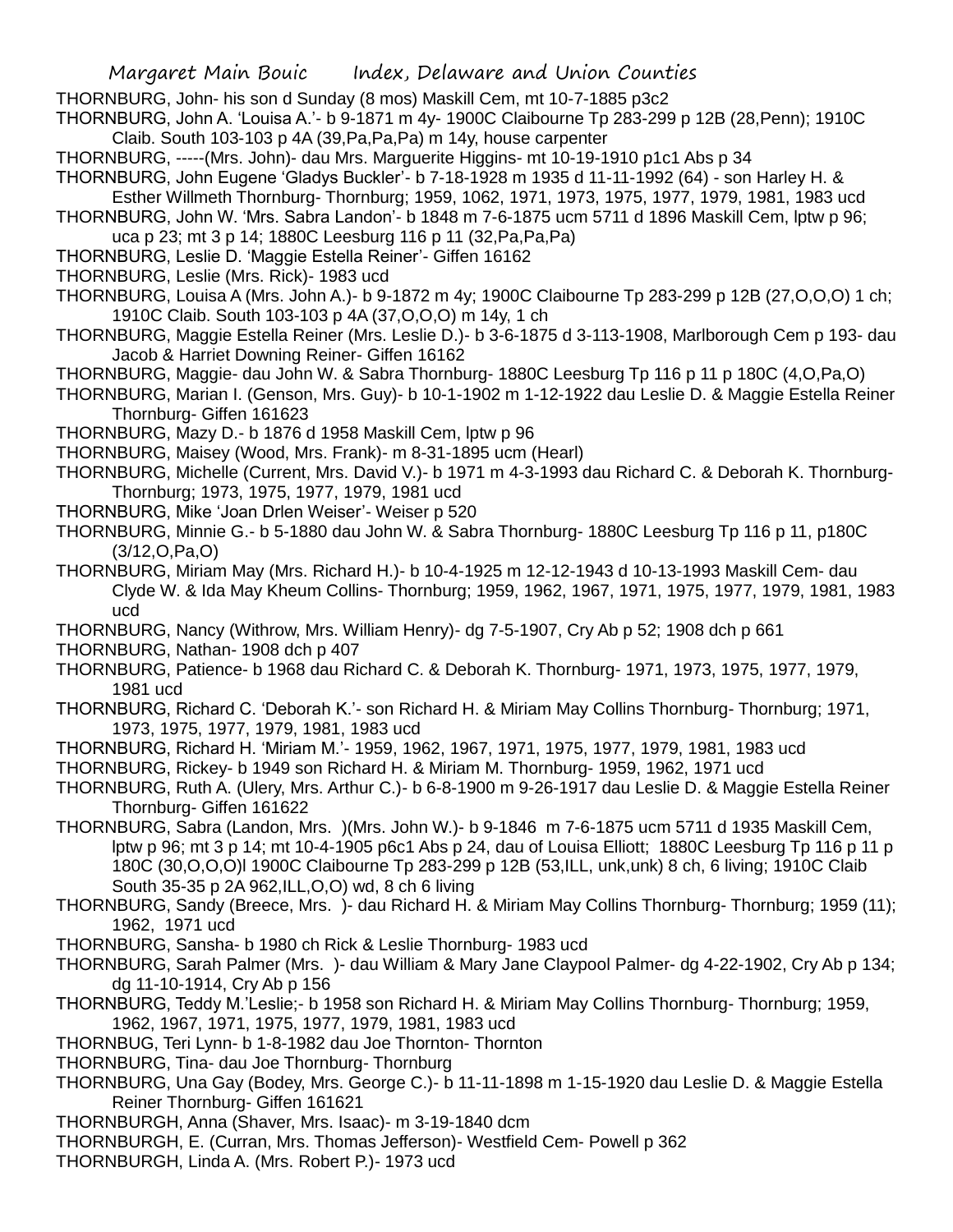- Margaret Main Bouic Index, Delaware and Union Counties
- THORNBURGH, Lois 1870C Orange Tp p 428 (54\*)
- THORNBURGH, Robert P. 'Linda A.'- 1973 ucd
- THORNBURGH, Ursula Hammond (Mrs. William B.)- m 1-18-1844 dcm d 6-27-1850 Westfield; Powell p 362 THORNBURGH, William B. 'Ursula Hammond'- m 1-18-1844 dcm
- THORNBURN, Dr. J. M.- Bishop of India, ME church- brother Mrs. Dr. James R. Mi???- dg 4-17-1908, Cry Ab p 127
- THORNBURN, Lydia J. (Mrs. )- murdered in Nicaragua- mt 7-6-1887 Abs p 36
- THORNBURY, Ruth L.- 1961 dcd
- THORNDEN, Beatrice (deBesford, Mrs. Alexander)- McKitrick p 137
- THORNE, A. E.- hmp p 139
- THORNE, Rev. Alex S.- 1915 uch p 207; hmp p 51, 129, 140, 143, 174, 224; 1883 uch V p 534
- THORNE, Alice (Arnholt, Mrs. Floyd)- dau Thomas C, & Fay E. Thorne- Thorne
- THORNE, Alice Knecht (Henderson, Mrs. Harry)(Mrs. Lester)-b 2-14-1904 dau Frank Emanuel & Elvira Sell Knecht- Weiser p 278
- THORNE, Autumn (Curtis, Mrs. Fred)- dau Thomas Camden,Jr. Thorne- Thorne
- THORNE, Beth (Argiro, Mrs. Vinney)- dau Thomas C. & Fay E. Thorne- Thorne; 1961 (2 ½) dcd
- THORNE, Cam- ch Thomas C. & Ray E. Thorne- 1961 (5) dcd
- THORNE, Cathry (Curtin, Mrs. Mike)- dau Thomas Camden,Sr. & Fay Thorne- Thorne
- THORNE, Coats- 1915 uch p 437
- THORNE, David 'D'Vina'- son Thomas Camden,Sr. & Fay Thorne- Thorne
- THORNE, Fay Elna Overturf (Mrs. Thomas C.)- dau Earl Overturf- Thorne; 1961 dcd
- THORNE, Rev. James A.- 1915 uch p 225
- THORNE, Jene 'Shirley'- 1971 dcd
- THORNE, La Verne Byrne (Mrs. Robert)- b 10-5-1925 dau Flora Hepner- Weiser p 369
- THORNE,Lester 'Alice Knecht'- Weiser p 278
- THORNE, Marguerite Alexander- dau Thomas J. & Lulu Kline Alexander- Alexander
- THORNE, Nancy- 1915 uch p 231
- THORNE, Robert 'La Verne Byrne'- b 6-11-1925- Weiser p 369
- THORNE, Sarah (Mrs. William)- dcq Thomas Graham 1499
- THORNE, Shirley (Mrs. Jene)- 1971 dcd
- THORNE, Susanna (Kissam, Mrs. John)- dau William & Sarah Thorne- dg Thomas Graham 749
- THORNE, Thomas Camden,Sr,. 'Fay Elna Overturf''- Thorne; 1961 dcd
- THORNE, Thomas Camden, Jr.- b 4-5-1956 d 5-23-2004 (48) son Thomas & Fay Thorne-Thorne
- THORNE, Rev. W. E.- hmp p 44
- THORNE, William 'Sarah'- dcq Thomas Graham 1498
- THORNELL, Almon R.- son Charles & Mary M. Jones Thronell- 1880C Claibourne Tp 77-81 p 8 (2,O,O,O)
- THORNELL, Charles 'Mary M. Jones'- 1880C Claibourne Tp 77-81 p 8 (27,O,Eng,O)
- THORNELL, Charles F.- son Charles & Mary M. Jones Thornell- 1880C Claibourne Tp 77-81 p 8 (5,O,O,O)
- THORNELL, Harriet A. (Hakes, Mrs. Madison H.)- m 7-26-1864 dcm
- THORNELL, Mary M. Jones (Mrs. Charles)- dau Richard & Ann E. Jones0 1880C Claibourne Tp 77-81 p 8  $(27, 0, 0, 0)$
- THORNELL, Nora B.- dau Charles & Mary M. Jones Thornell- 1880C Claibourne Tp 77-81 p 8 (7,O,O,O)
- THORNEMAN, John d 8-9-1889 (73y), res Oxford Tp, b in Wales, dcdeaths;
- THORNGATE, Dale D. II- son Roberta Putnam Thorngate- Thorngate
- THORNGATE, David M. 'Christian'- son Roberta Putnam Thorngate- Thorngate
- THORNGATE, Helen Catherine (Dingus, Mrs. James)- dau Roberta Putnam Thorngate- Thorngate
- THORNGATE, Roberta Putnam (Mrs. )- b 5-5-1934 Mich d 6-7-2001 (67) cremated, bur Hastings, Mich- dau Donald M. & Helen L. Moog Putnam- Thorngate
- THORNHILL, Alice Cox (Mrs. Allen)- Thornhill
- THORNHILL, Allen 'Alice Cox'- Thornhill
- THORNHILL, April Ann- b 4-11-1985 dau Terry Thornhill- Thornhill
- THORNHILL, Belinda (Bright, Mrs. )- dau Burrell & Irene D. Glass Thornhill- Thornhil
- THORNHILL, Bryan- son John & Hannah Whitney Thornhill- 1850C Delaware Town 1043 p 82 (1/12,O)
- THORNHILL, Burrell- son Allen & Alice Cox Thornhill- Thornhill
- THORNHILL, Burrell 'Irene D. Glass'- b 5-30-1933 Ky d 10-25-1990 (57) Maple Grove Cem- son Millard & Lillie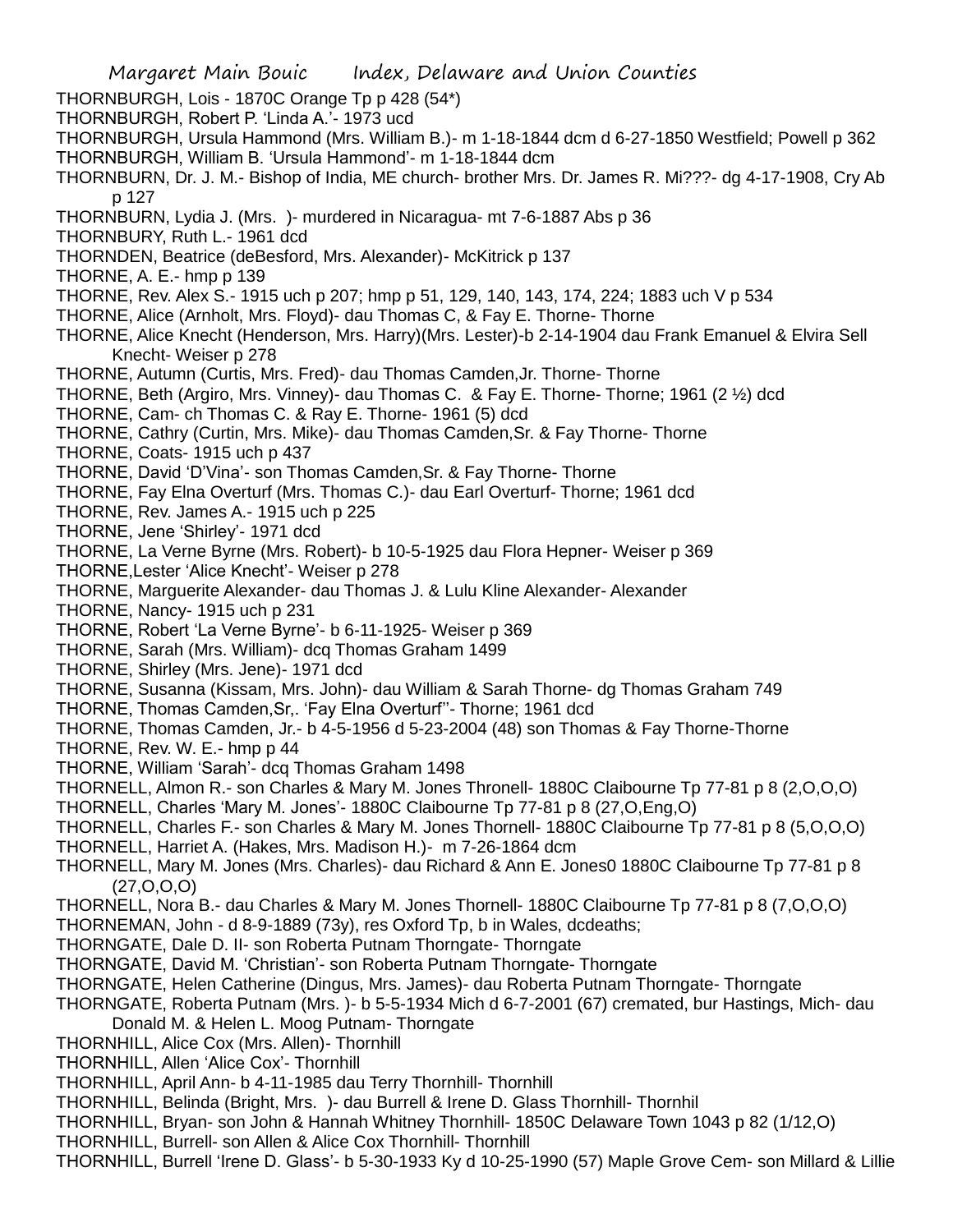Moore Thornhill- Thornhill

THORNHILL,, Burrell, Jr.- son Burrell & Irene D. Glass Thornhill- Thornhill

THORNHILL, Caroline (Cox, Mrs. )- dau Millard & Lilley Moore Thornhill- Thornhill

THORNHILL, F. A.- 1880 dch p 247, 501

THORNHILL, -----(Mrs. Frank)- d Los Angeles (About 60) mt 2-18-1903 p9c3 Abs p 4

THORNHILL, French H.'Harriett''Rebecca P.' - b 5-1842 d Sunday (69) cremated, mt 2-18-1903 p9c3 Abs p 4; mt 1-31-1921 p1c4 mt 2-7-1912 p 3 Abs p 4, 6; 1883 uch V p 592, 593, 613; 1915 uch p 1015; 1880C Richwood 206-219 p 20 (38,O,Va,Va); 1900C Richwood 224-227 p 9A (58,O,Va,Va) m 21y; hardward merchant; 1910C Richwood 79-80 p 3A (67,O,Va,Va) m2 2y

THORNHILL, Hannah Whitney(Mrs. John)- m 7-22-1849 dcm; 1850C Delaware Town 1043 p 82 (23,O)

THORNHILL, Harriott Ellen- dau William h. & Jessie M. Thornhill- 1910C Claibourne-Richwood 162- 169 (4,O,O,O)

THORNHILL, Harriett (Mrs. French H.)- b 1-1842 ; 1900C Richwood 224-227 p 9A (58,O,NY,O) m 21y, 1 ch

THORNHILL, James W.- son Millard & Lily Moore Thornhill- Thornhill

THORNHILL, James J.- son Burrell & Irene D. Glass Thornhill- Thornhill

THORNHILL, Jessie M. (Mrs. William H.)- 1910C Claib- Richwood 162-169 (28,O,O,O) 2 ch

THORNHILL, John 'Hannah Whitney'- m 7-22-1849 dcm; 1850C Delaware Town 1043 p 82 (27,O)

THORNHILL, Joyce Ann Beaver (Mrs. Terry)- m 4-17-1982 dau Paul Beaver, Jr.- Thornhill

THORNHILL, Judith (Barnett, Mrs. )- dau Millard & Lilley Moore Thornhill- Thornhill

THORNHILL, Katrina Mae - b 11-14-1982 - dau Terry & Joyce Ann Beaver Thornhill- Thornhill

THORNHILL, Lilley More (Mrs. Millard)- m 1922; Thornhill

THORNHILL, Linda (Buker/Jumper, Mrs. )- dau Millard & Lilley Moore Thornhill- Thornhill

THORNHILL, Lisa (Mrs. )- Thornhill, mother of Burrell Thornhill

THORNHILL, Louise (Tullis, Mrs. )- dau Millard & Lilley Moore Thornhill- Thornhill

THORNHILL, Margarite dau William H. & Jessie M. Thornhill- 1910C Claib-Richwood 162-169 (2,O,O,O)

THORNHILL, Millard 'Lilley Moore'- b 10-7-1902 m 1922 d 1-26-1981 Maple Grove Cem- son Allen & Alice Cox Thornhill- Thornhill

THORNHILL, Patricia Anne- dau James W. Thornhill- Thornhill

THORNHILL, Rebecca P. (Mrs. F. H.)- 1910C Richwood 79-80 p 3A (64,O,O,O) m 2y

THORNHILL, Roger- son Millard & Lilley Moore Thornhill- Thornhill

THORNHILL, Roger D.- son Burrelll & Irene D. Glass Thornhill- Thornhill

THORNHILL, Ruth (Adams, Mrs. )- dau Millard & Lilley Moore Thornhill- Thornhill

THORNHILL, Susan (Godman, Mrs. Daniel W,)- dau French Thornhill- 1915 uch p 1015

THORNHILL, Terry- 'Joyce Ann Beaver'- m 4-17-1982-son Burrell & Lisa Thornhill- Thornhill

THORNHILL, Terry- son Burell & Irene D. Glass Thornhill- Thornhill

THORNHILL, Tom- son Millard & Lilley Moore Thornhill- Thornhill

THORNHILL, Vencil B.- son Burrell & Irene D. Glass Thronhill- Thornhill

THORNHILL, Virginia (Wynn, Mrs. )- dau Millard & Lilley Moore Thornhill- Thornhill

THORNHILL, William H.'Jessie M. ' - b 7-1879 son French H. & Harriet Thornhill - mt 1-31-1912 p1c4 Abs p 4; 1880C Richwood 206-219 p 20 (11/12,O,O,O); 1900C Richwood 224-227 p 9A (20,O,O,O); 1910C

Claib Tp-Richwood 162-169 (30,O,O,O) m 5y, clerk, hardware store

THORNMAN, Daniel - 1870C Oxford Tp p 437 (4)

THORNMAN, Franklin - 1870C Oxford Tp p 437 (8)

THORNMAN, John - 1870C Oxford Tp p 437 (48\*)

THORNMAN, John - 1870C Oxford Tp p 437 (4)

THORNMAN, Mary - 1870C Oxford Tp p 437 (47)

THORNMAN, Reese - 1870C Oxford Tp p 437 (10)

THORNMAN, Sarah A. - 1870C Oxford Tp p 437 (15)

THORNSTON, Cynthia Ann (Lingrel, Mrs. Henry)- dumch p 219; 1880C Washington Tp 95-99 p 10 (35,O,O,O)

THORNTON, —Nash p 192

THORNTON, Aaron- son Jesse & Nancy Richardson - 1883 uch V p 660

THORNTON, Abraham- son Jacob & Martha Thronton- 1870C Washington Tp 1481-1491 (10,O)

THORNTON, Agnes (Mrs. William)- 1949 ucd

THORNTON, Albert R, 'Faye;- - d 3-27-1999 Oakdale M-163-SE 1/4

THORNTON, Alice M.- b 7-25-1884 dau Frank W. & May L. Parker - Asp 1793-1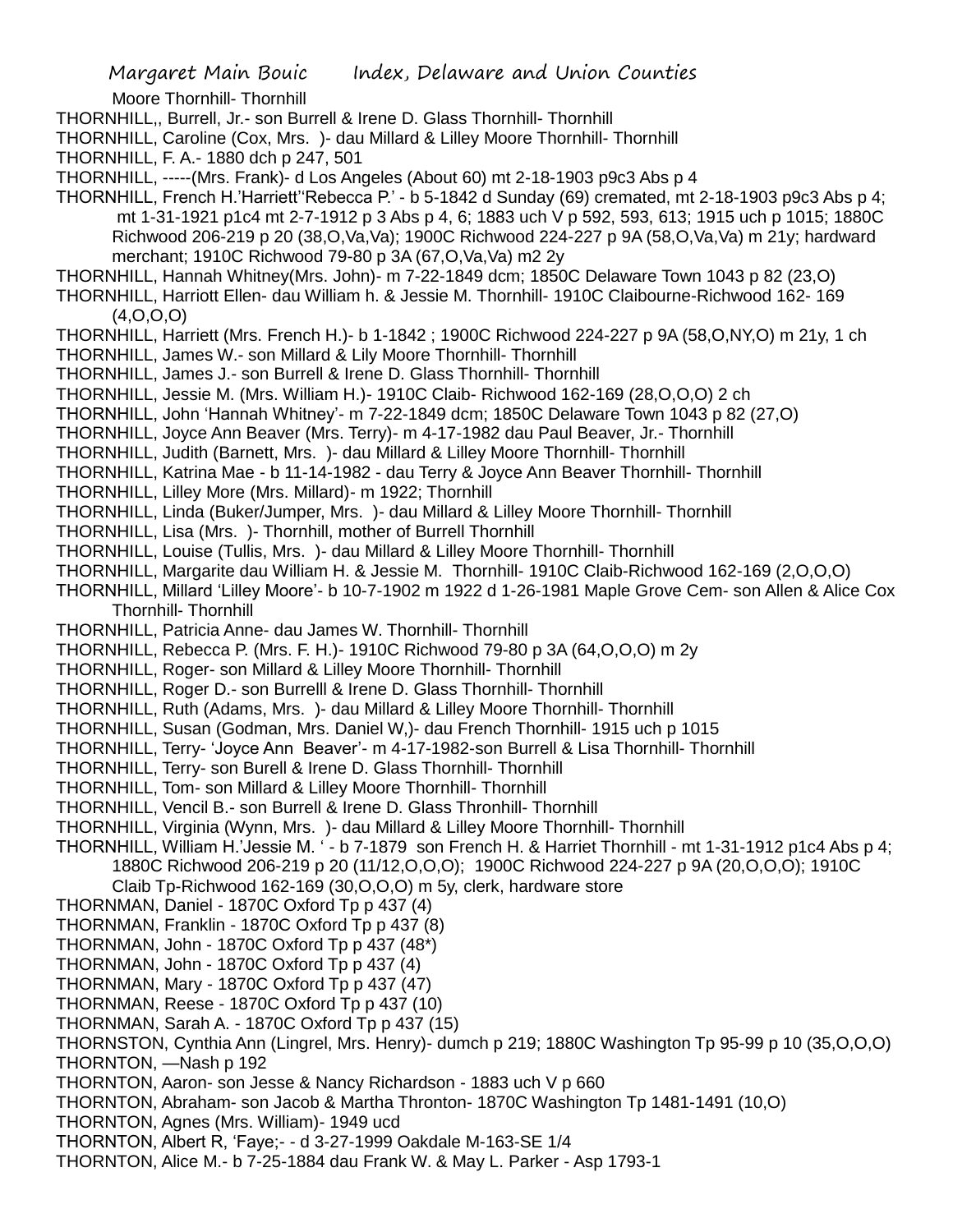THORNTON, Anna E.- 1971, 1973, 1975, 1979, 1981, 1983 ucd

THORNTON, Anna (Mrs. Ralph) (Nickles, Mrs. Homer)- m (2) 2-25-1985- Thornton

THORNTON, Arminta (Fry, Mrs. John)- dau Boyd & Elizabeth J. Scott - 1915 uch p 1089; mt 12-17-1913, Abs p 99 p9c6; 1860C Washington Tp 1523-1532 (4,O); 1870C Washington Tp 106-101 p 15 (15,O) THORNTON, Barbara (Mrs. Greg)- Thornton

- THORNTON, Betty Jean Green (Mrs. David O.)- dau George W. Green- 1967, 1971, 1973, 1975, 1977, 1979, 1981, 1983 ucd
- THORNTON, Billie Lynn- ch William Thornton- Thornton
- THORNTON, Birthey (Closson, Mrs. George)- m 2-15-1838 dcm
- THORNTON, Boyd 'Elizabeth Scott'- b 8-22-1846 d 12-13-1880 private cem, Byhalia, lptw p 107, 113- son Jesse & Nancy Richardson - dumch p 412; 1915 uch p 1084; 1883 uch V p 660, 664; uca p 101;1880C Washington Tp 140-145 p 15 (63,O,NC,Vir)
- THORNTON, Boyd 'Jane'- 1860C Washington Tp 1523-1532 (45,O,); 1870C Washington Tp 106-101 p 15 (54,O) Farmer
- THORNTON, Cathrine- Nash p 230
- THORNTON, Charles 'Edna'- 1949 ucd
- THORNTON, Christina Marie Kelson (Mrs. Kelly Eugene- m 9-21-1991 dau Charles F. Kelso- Thornton
- THORNTON, Clara Louise (Hepner, Mrs. Cedric W. R.)- b 10-29-1918 m 1-25-1941- Weiser p 370
- THORNTON, Rev. Clarence- m 4-14-1946- Thornton
- THORNTON, Coats- 1883 uch V p 71, 361; 1915 uch p 517
- THORNTON, Cynthia (Van Vorrhis, Mrs. Thomas)- m 6-11-1863 ucm 3442; 1860C Washington Tp 1515-1525 (16,O) sewing
- THORNTON, David- killed a bystander at his wedding belling- mt 8-21-1901, Abs p 8
- THORNTON, David 'Elizabeth'- 1883 uch V p 27; 1850C Washington Tp 1154-1172 p 172 (35,O)
- THORNTON, David H.- uccp p 7 tavern JB 1 p 76
- THORNTON, David 'Jean Lane'- m 3-9-1990 Ky-
- THORNTON, David L. 'Betty Jean Green''Jean Lane;- m 8–16-1964 (2) 3-9-1990 Ky- son John N. & Louise 1949, 1959 (15), 1962, 1967, 1971, 1973, 1975, 1977, 1979, 1981, 1983 ucd
- THORNTON, ----(Mrs.Delmer)- materal grandmother of Lori Mann- Thornton
- THORNTON, Desiree Marie- b 11-3-1978 son Greg Thornton- Thornton
- THORNTON, Diane (Mrs. Mark)- 1980 dcd
- THORNTON, Donald F.- b 2-17-1895 son Frank W. & May L. Parker Asp 1793-2
- THORNTON, Judge Dudley E. 'Eva Mather'- b 6-13-1864 m 1894 d 1915 Byhalia Cem, lptw p 114- son Boyd & Elizabeth J. Scott - 1915 uch p 136, 152, 201, 1084, 1085; mt 12-17-1913 p9c6 Abs p 99; attended funeral of Melville Lingrel- mt 4-12-1911 p1c3 Abs p 63; mt 9-17-1913 p4c4 Abs p 84; 1870C Washington Tp 106-101 p 15 (6,O); 1900C Jerome Tp 70-75 (35,O,O,O) m 7y attorney at law; 1910C Marysville 4th ward 200-218 (45,O,O,O) m 14y Judge Probate Court
- THORNTON, Earl J.- b 7-21-1895 son Lewis A. & Martha Wales Asp 1796-1
- THORNTON, Edna (Mrs. Charles)- 1949 ucd
- THORNTON, Eliza (Mrs. Isaac)- black b 1-1841- 1900C Milford 70-75 p 3B (59,Ind,Va,Va)- , 30y, 1 ch
- THORNTON, Elizabeth (Mrs. David)- 1850C Washington Tp 1154-1172 p 172 (26,O)
- THORNTON, Elizabeth J. Scott (Mrs. Boyd)- b 10-27-1829 d 8-6-1880 or d 4-5-1880; Byhalia Cem, lptw p 113dumch p 412; 1915 uch p 1084
- THORNTON, Elmer D. 'Eva D. Mather'- m 4-6-1893 ucm (Hearl)
- THORNTON, Elvera (Wallace, Mrs. Otha Cecil)- b 5-26-931 m 4-9-1948 dau John & Negley Grigsby Thorntonopc 888
- THORNTON, Emaline (Mrs. Russell)- 1870C Washington Tp 107-102 p 15 (22,O)
- THORNTON, Emelinda/Emeline Hendricks (Mrs. Zachariah)- b 1846 m 12-13-1866 ucm 4103 d 12-24-1904 (58-3-16) Byhalia Cem, lptw p 112; sister Lem Hendricks ; dumch p 412; mt 1-4-1905 p8c2 Abs p 1; 1880C Washington Tp 136-141 p 15 (33,O,Md,O)
- THORNTON, Emma (Mrs. D. E.)- b 1874 d 1892 Byhalia Cemn, Lptw p 114
- THORNTON, Emma Mary- b 2-14-1900 dau Ervin W. S. & Mary G. O'Shea Asp 1794 -2
- THORNTON, Erma A.- b 4-12-1866 dau Laban & Mary Elizabeth Main Asp 1795
- THORNTON, Ervin W. S. 'Mary G. O'Shea'- b 9-15-1863 m 6-28-1894 son Laban & Mary Elizabeth Maine- Asp 1794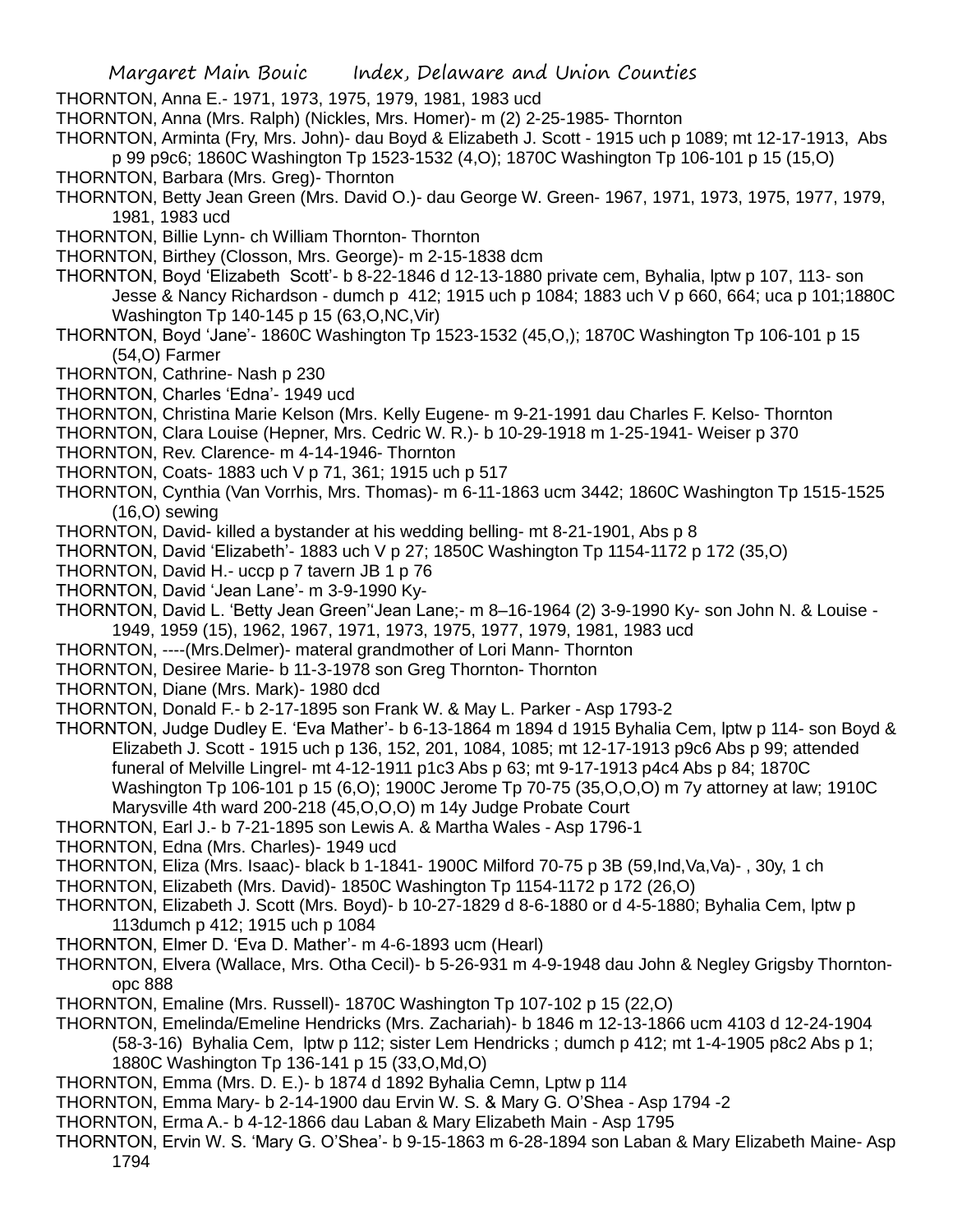- THORNTON, Eva D. Mather (Mrs. Dudley E.)- b 1873 m 1894- dau John D. Marther- 1915 uch p 1085; ; mt 4- 7-1909 p2c3 Abs p 45; dg 4-2-1909 Cry Ab p 20; 1900C Jerome Tp 70-75 (26,O,O,O) m 7y, no ch;1910C Marysville 4th ward 200-218 (36,O,O,O) m 14y, 1 chj
- THORNTON, Eva D. Mather (Mrs. Elmer D.)- m 4-6-1893 ucm (Hearl)
- THORNTON, Faye (Mrs. Albert R.)- Thornton
- THORNTON, Fin- 1820C Union Tp 16 (26-45)
- THORNTON, Frank J. 'Kathrun Imrie'- d 11-19-1964 (80)- Thornton
- THORNTON, Frank W. 'May L. Parker'- b 8-29-1861 m 10-9-1883 son Laban & Mary Elizabeth Maine Tronton-Asp 1793
- THORNTON, George R. 'Mary Roberts'- m 5-5-1842 dcm
- THORNTON, Greg 'Barbara'- Thornton
- THORNTON, H.- uccp p 11, county auctioneer, JB 1 p 185
- THORNTON, Harland E. 'Lulu Ballinger'- b 1881 m 1912 d 1951 Section C. York Cem p 85; Thornton
- THORNTON, Harley E.- b 5-1881 son Nelson & Lutitia Thornton- mt 9-17-1913 p4c4 Abs p 84; 1900C Washington Tp 1-1 (19,O,O,O); 1910C York Tp 144-144 p 6B (28,O,O,O) laborer, home farm
- THORNTON, Hattie L. Maine (Mrs. Milton E.)- b 8-13-164 m 1-23-1884 dau Charles G. & Abigail E. Terrial Maine- Asp 1983
- THORNTON, Holly- ch Leonard A. Thornton- Thornton
- THORNTON, Hope (Phillips, Mrs. )- Thornton
- THORNTON, I.- 1883 uch V p 575
- THORNTON, Isaac- 1908 dch p 412
- THORNTON, Isaac 'Eliza', b 12-1835 d Saturday (70) colored- dg 3-29-1910 Cry Ab p 116; 1900C Milford 70- 75 p 3B (64,Va,Va,Va) m 30y, day laborer
- THORNTON, Isadora Montgomery (Mrs. John M.)-Thornton
- THORNTON, Jacob- son Jesse & Nancy Richardson Thornton- 1883 uch V p 660
- THORNTON, Jacob/Martha'- 1860C Washington Tp 1481-1492 (41,O) farmer
- THORNTON, James- 1830C Millcreek Tp 375 p 290 (30-40)
- THORNTON, James- 1820C 46; 1883 uch V p 660 son James & Nancy Richardson Thornton- 1883 uch V p 361
- THORNTON, James T. L. 'Martha Phillips'- m 8-4-1897 ucm (Hearl)
- THORNTON, Jane- d 1-8-1849 York Cem p 26
- THORNTON, Jane (Mrs. Boyd)- 1860C Washington Tp 1523-1532 (35,O); 1870C Washington Tp 106-101 p 15 (45,O)
- THORNTON, Janice Maxine (Clark, Mrs. Jerald Rinley)- m 7-6-1968 dau Rev. Clarence Thornton- Thornton
- THORNTON, Jane Lane (Mrs. David)- m 3-9-1990 Ky- dau Fred & Maybell Campbell- Thornton
- THORNTON, Jeffrey Lee- son William Thornton- Thornton
- THORNTON, Jene- 1840C Washington Tp 345 (60-70)
- THORNTON, Jeremy- ch Greg & Barbara Thornton- Thornton
- THORNTON, Jesse- Freshwater p 27
- THORNTON, Jesse- son Jacob & Martha Thronton- 1860C Washington Tp 1481-1491 (4,O)
- THORNTON, Jesse 'Nancy Richardson'- b 1777 d 3-31/21-1857(81) York Cem p 26- 1883 uch V p 557, 660, 669; 1850C Washington Tp 1153-1171 p 172 (72,NC)
- THORNTON, Jesse 'Tabitha Titsworth'- m 4-14-1854 ucm 2114(Hearl) son James & Nancy Richardson Thornton- 1883 uch V p 660; 1915 uch p 506
- THORNTON, John- 1850C Washington Tp 1153-1171 p 172 (7,O)
- THORNTON, John- son Jacob & Martha Thronton- 1860C Washington Tp 1481-1491 (8,O)
- THORNTON, John- 1880C Washington Tp 20-21 p 2 (27,O,O,O)
- THORNTON, John N. 'Louise McClanahan'- b 9-5-1908 m 10-12-1935 d 4-1-1993 984) Raymond Cem, lptw p 15- son Nelson N. & Mary E. True Thornton- Thornton; 1949, 1959, 1962, 1967, 1971, 1973, 1975, 1979, 1981, 1983 ucd
- THORNTON, ---- b12-16-1936 d 12-18-1936 New Millcreek Cem lptw p 15- dau of John & Louise
- THORNTON, John M. 'Isadora Montgomery'- Thornton
- THORNTON, John Preston- Pabst p 3 p 23
- THORNTON, John- b 1971 son Stephen D. & Patti L. Thornton- 1977 ucd
- THORNTON, Joyce- dau Rev. Clarence Thornton- Thornton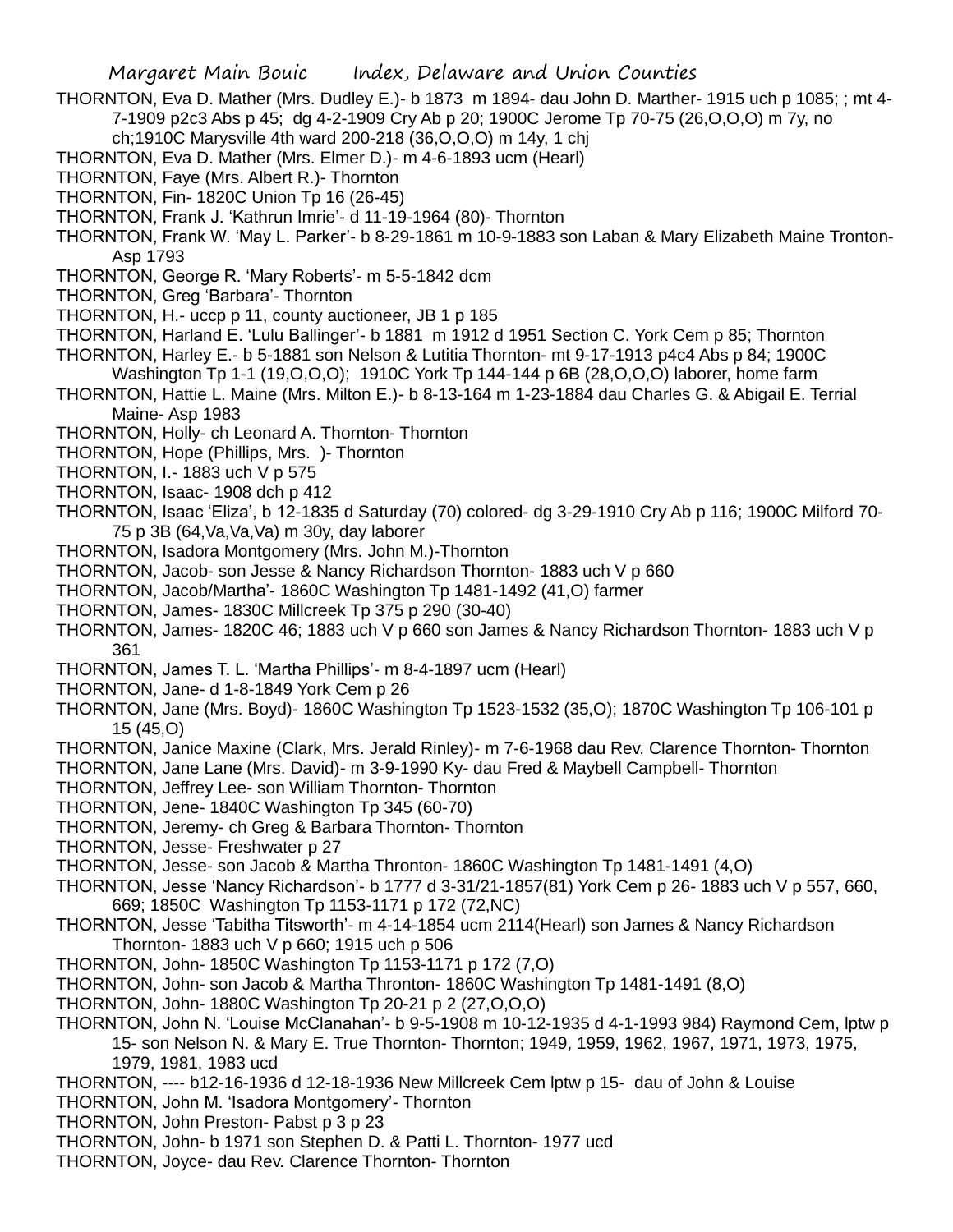THORNTON, Katheryn Irwin- b 11-9-1894 dau Justus True Irwin & Orra Dorbort Irwin- dcbirth correct

THORNTON, Kathryn Imrie (Mrs. Frank, Jr.)- Thornton

- THORNTON, Kathy- b 1967 dau Stephen D. & Patti L. Thornton- 1977 ucd
- THORNTON, Kay- Sbc p 27
- THORNTON, Kelly Eugene 'Christina Marie Kelso'- b 1968 m 9-21-1991 son David L. & Betty J. Thornton-Thornton; 1971, 1973, 1975, 1977, 1979, 1981, 1983 ucd
- THORNTON, Laban 'Mary Elizabeth Maine'- b 10-6-1827 m 9-2-1860 d 6-2-1891 Asp (882)
- THORNTON, Lamont- b 11-7-1903 son Judge Dudley E. & Eva Mather Thornton- 1915 uch p 1085; 1910C Marysville 4th ward 200-218 (6,O,O,O)
- THORNTON, Laura Jane- d 6-12/4-1892 (24-2-13) Byhalia Cem, lptw p 113- dau Zachariah & Emeline Hendricks Thornton- dumch p 412; 1870C Washington Tp 106-101 p 15 (3,O); 1880C Washington Tp 136-141 p 15 (13,O,O,O)
- THORNTON, Leon-son Rev. Clarence Thornton- Thornton
- THORNTON, Leonard A. "Lenny" 'Robyn'- b 3-22-1951 d 12-14-1985 (34) car accident- Price Cem- son Raph & Anna Thornton- Thornton; 1973 ucd
- THORNTON, Lewis A. 'Martha Wales'- b 10-22-1869 m 11-14-1894 son Laban & Mary Elizabeth Maine Thornton- Asp 1796
- THORNTON, Lida- 1883 uch V p 575
- THORNTON, Lillian Belle- b 1-1-1915 near W. Mansifled d 5-4-2004 Mary Rutan Hosp., Bellefontaine- York Cem- dau Harland E. & Lula Ballinger Thornton- Thornton; 1949, 1959, 1962, 1967, 1971, 1973, 1975, 1977, 1979, 1981, 1983 ucd
- THORNTON, Lisa- dau Greg & Barbara Thornton- Thornton
- THORNTON, Lora Marie- b 8-11-1901 dau Lewis A. & Martha Wales Thornton- Asp 1796-2
- THORNTON, Lori- b 1965 dau Stephen D. & Patti L. Thornton- 1977 ucd
- THORNTON, A. Louise (Mrs. John N)- b 7-15-1914 m 10-12-1935 d (79) Raymond Cem, lptw p 15- dau Stuart & Margaret Gunderman McClanahan- Thornton; ; 1949, 1959, 1962, 1967, 1971, 1973, 1975, 1977, 1979, 1981, 1983 ucd
- THORNTON, Lucinda (Shertzer, Mrs. Solomon)- m 4-12-1845 ucm 1040 (Hearl) dau Jesse & Nancy Richardson Thornton- 1883 uch V p 660, 672
- THORNTON, Lulu E. Ballinger (Mrs. Harland E.)- b 7-26-1886 m 1912 d 7-15-1978 York Cem Section C. p 85 dau Stanton & Cora Headington Ballinger- Thornton; 1949, 1959, 1962, 1967, 1971, 1975, 1977 ucd
- THORNTON, Maline 'Mary Helen'- 1883 uch V p 121
- THORNTON, Mary Lutesia (Mrs. Nelson)- b 11-18551880C Washington Tp 140-145 p 15 (25,O,Eng,NY)' 1900C Wash. Tp 1-1 (44,O,Eng, NH) m 23y, 1ch
- THORNTON, Maria E.- dau David & Elizabeth Thornton- 1850C Washington Tp 1154-1172 p 172 (2,O)
- THORNTON, Maria L. (Baldwin, Mrs. William C.)- m 4-13-1867 ucm 4171 (Hearl)
- THORNTON, Maria- dau Boyd & Jane Thornton- 1860C Washington Tp 1523-1532 (12,O)
- THORNTON, Martha (Mrs. Jacob)- 1860C Washington Tp 1481-1491 (31,O)
- THORNTON, Martha Phillips (Mrs. James T. L.)- ,m 8-4-1897 ucm (Hearl)
- THORNTON, Mark 'Diane'- 1980 dcd
- THORNTON, Martha Wales (Mrs. Lewis A.)- m 11-14-1894- Asp (1796)
- THORNTON, Mary- d 3-10-1849 Sexton record- York Cem, Old Section p 26
- THORNTON, Mary Elizabeth Maine (Mrs. Laban)- b 9-23-1838 m 9-2-1860 dau Joshua & Mary Mable Maine-Asp 882
- THORNTON, Mary E. True (Mrs. Nelson N.)- b 2-30-1880 m 11-11-1906 d 3-22-1972 bur Ross Co- dau John & Catherine Brown Truet Thornton- Thornton
- THORNTON, Mary Helen (Mrs. Malin)- 1883 uch V p 121
- THORNTON, Mary G O'Shea (Mrs. Erwin W. S.)- m 6-28-1894- Asp (1794)
- THORNTON, Mary- dau Jesse & Nancy Richardson Thornton- 1883 uch V p 660
- THORNTON, Mary Lutitia Hicks (Mrs. Nelson)- b 1855 m 12-26-1876 ucm 5998 (Hearl)d 1913- Byhalia Cem, lptw p 117; 1910C York Tp 144-144 p 6B (56,O,Eng,.NY) m 34y, 1 ch
- THORNTON, -----(Mrs, Nelson)- d Saturday (55) York Tp mother of Harley Thornton- mt 9-17-1913 p4c4; Abs p 84
- THORNTON, Mary (Pennington, Mrs. Carl)- dau Nelson N. & Mary E. True Thornton- Thornton
- THORNTON, Mary Roberts (Mrs. George R.)- m 5-5-1842 dcm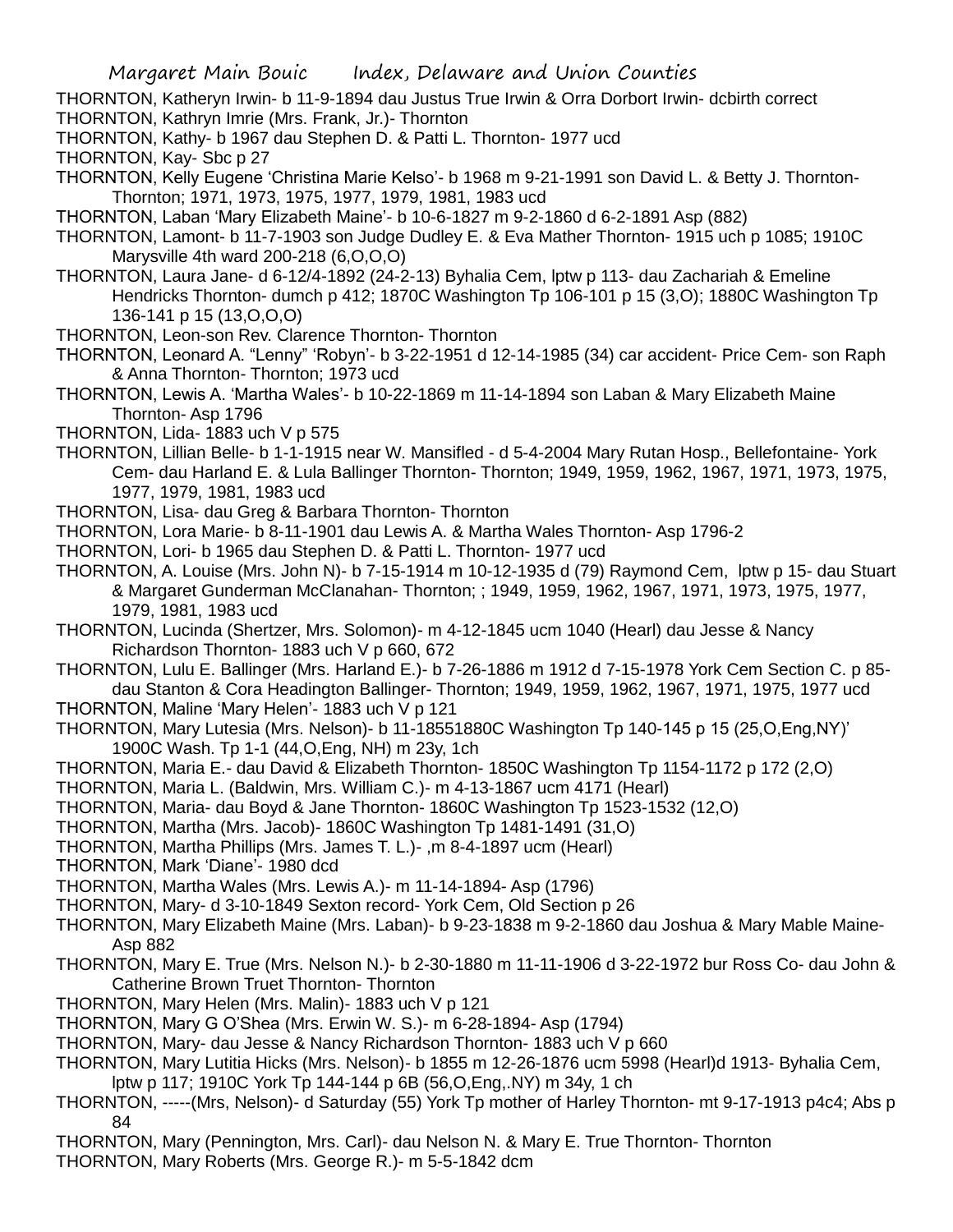- THORNTON, May L. Parker (Mrs. Frank W.)- m 10-9-1883 dcm
- THORNTON, Merl Lewis- b 11-4-1902 son Ervin W. S. & Mary G O'Shea Thornton-.- Asp 1794-3
- THORNTON, Milton E. 'Hattie L. Maine'- Asp (1893)
- THORNTON, Nancy- 1883 uch V p 532
- THORNTON, Nancy- 1850C Washington Tp 1153-1171 p 172; 1860C Jackson Tp 1121-1137 p 148 (25,O)
- THORNTON, Nancy (Harriman, Mrs. Joshua)- m 8-24-1865 ucm 3772 (Hearl) dau Jesse & Nancy Richardson Thornton- 1883 uch V p 660
- THORNTON, Nancy Richardson (Mrs. Jesse)- d 9-4-1846 (51) York Cem, Old Section p 26; 1883 uch V p 557, 660, 669
- THORNTON, Nelson 'Mary Lutitia. Hicks'- b 6-1850 m 12-26-1876 ucm 5998 (Hearl) d 1913 Byhalia Cem, lptw p 117; son Boyd & Jane Thornton- 1860C Washington Tp 1523-1532 (10,O); 1870C Wash Tp 106- 101 p 15 (18,O); 1880C Wash. Tp 140-145 p 15 (30,O,O,O); 1900 Wash Tp 1-1 (49,O,O,O) m 23y, farmer; 1910C York Tp 144-144 p 6B (60,O,O,O) m 34y, farmer
- THORNTON, Nelson N. 'Mary E. True'- b 4-3-1883 m 11-11-1906 d 8-24-1964 bur Ross Co- son John M. & Isadora Montgomery Thornton- Thornton
- THORNTON, Nikki (Lenox, Mrs. )- dau Leonard A. Thornton- Thornton
- THORNTON, Oscar- d 4-14-1854 (1y7m) Old Section york Cem p 26 son T. & R
- THORNTON, O. W.- father of Zola Blair- 1949 ucd
- THORNTON, Patrick- b 1965 son David L. & Betty J. Thornton- 1967, 1971, 1973, 1975, 1977, 1979, 1981, 1983 ucd
- THORNTON, Pattie L. (Mrs. Stephen D.)- 1977 ucd
- THORNTON, Rachael (Harryman, Mrs. John)- m 8-28-1852 ucm 1845 (Hearl) dau Jesse & Nancy Richardson Thornton- 1883 uch V p 669; 1850C Washington Tp 1153-1171 p 172 (16,O)
- THORNTON, Rebecca (Dysert, Mrs. Thomas)- m 4-11-1850 ucm 1524(Hearl)- 1850C Washington Tp 1153- 1171 p 172 (16,O)
- THORNTON, Robert- 1883 uch V p 31
- THORNTON, Robyn (Mrs. Leonard A.)- 1973 ucd
- THORNTON, Rose (McKittrick, Mrs. Peter)- m about 1845- McKitrick p 418
- THORNTON, Roy C.- b 1-26-1896 son Ervin W. S. & Mary C. O'Shea Thornton- Asp 1794-1
- THORNTON, Sally (Wright, Mrs. Levin)- b 3-22-1821 m 8-1844 dau Jesse & Nancy Richardson Thornton-1883 uch V p 557, 660; 1880C York Tp 32 p 4 (59,O)
- THORNTON, Samuel- 1820C 44
- THORNTON, Sandra Lee Bumba (Mrs. William)- d 10-18-1971 (29) Kingswood Mem. Pk- dau John N. Bumba, Sr.- Thornton
- THORNTON, Sandy (Mrs. William)- 1971 dcd
- THORNTON, Sarah A. (Haines, Mrs. Zachariah)- m 4-11-1872 ucm 5066 (Hearl)
- THORNTON, Sarah C. (Pathemore, Mrs. Jacob)- b 1806 m 3-31-1825 ucm 89 (Hearl); mt 4-19-1882 p2c4 Abs p 11; dumch p 71; 1883 uch III p 284 V p 71
- THORNTON, Sarah (Wright, Mrs. Leven)- m 8-31-1844 ucm (Hearl)
- THORNTON, Shane- son Leonard A. Thornton- Thornton
- THORNTON, Stephen D. 'Patti L.'- 1977, 1981 ucd
- THORNTON, Sudley- son Boyd Thornton- 1880C Washington p 141-146 p 15 (16,O,O,O)
- THORNTON, Sylvester- d 12-4-1883 (22-4-7) Bhalia Cem, lptw p 113 son Boyd & Elizabeth J. Scott Thornton-1870C Washington Tp 106-101 p 15 99,O); 1880C Washington Tp 141-146 p 15 (18,O,O,O)
- THORNTON, Tabitha Titsworth (Mrs. Jesse)-m 4-14-1854 ucm 2114 (Hearl)
- THORNTON, Thomas- 1962, 1967 ucd
- THORNTON, Todd Allan- son William Thornton- Thornton
- THORNTON, Thomas N,.- son John W. & Louise McClanahan Thornton- Thornton; 1949, 1959 ucd
- THORNTON, Tory- b 9-4-1983 son Greg Thornton- Thornton
- THORNTON, Twyla/Twila Ann (Elliott, Mrs. James)- b 1950 son John N. & Louise McClanahan Thornton-Thornton; 1959, 1962, 1967 ucd
- THORNTON, Walter S.- b 7-15-1876 son Lavan & Mary Elizabeth Maine Thornton- Asp 1797
- THORNTON, William- Nash p 34, 40, 252
- THORNTON, William 'Agnes'- 1949 ucd
- THORNTON, William- son Jacob & Martha Thornton- 1860C Washington Tp 11481-1491 (6/12,O)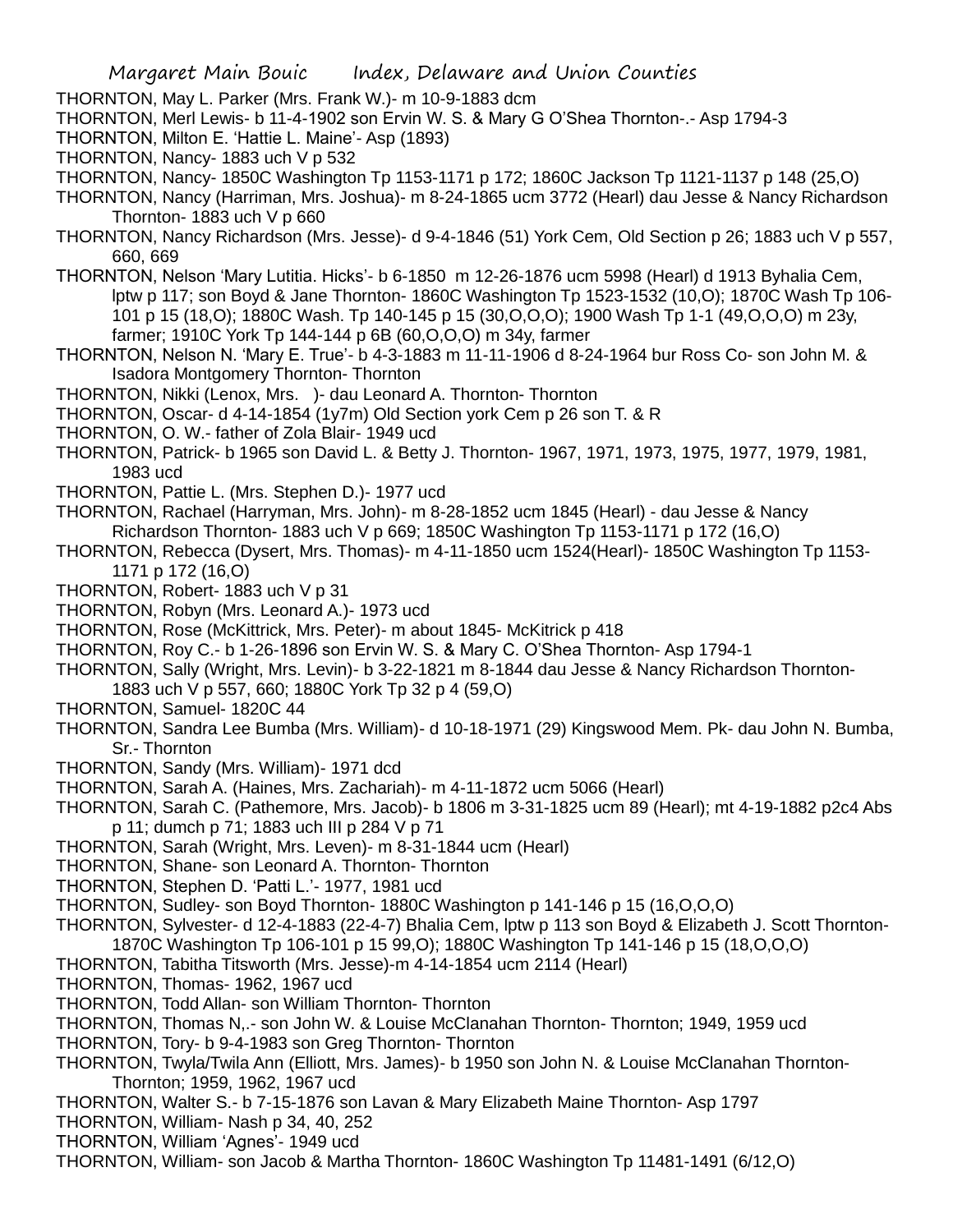THORNTON, William 'Randy'- 1971 dcd

- THORNTON, Zachariah R. 'Emeline Hendricks'- b 5-1846 m 12-13-1866 ucm 1985 uch p 4103 (Hearl) d 1920 Byhalia Cem, lptw p 113 -son Boyd & Elizabeth J. Scott Thornton- dumch p 412; 1883 uch V p 664; 1915 uch p 1084; mt 12-17-1918 p9c6 Abs p 99, brother Nelson, Judge D. E. Thornton - 1850C Washington Tp 1154-1172 p 172 (4,O); 1860C Wash Tp 1523-1532 (14,O); 1870C Washington Tp 107- 102 p 15 (24,O)' 1900C Wash Tp 217-217 p 10A (54,O,O,O) m 34y;
	- 1880C Washington Tp 136-141 p 15 (34,O,O,O)
- THORNTON, Z.R. d 3-23-1865, 1883 uch IV p 523
- THORP, Adaline Mann (Mrs. James D.)(Walker, Mrs. Pinkney)- m(1) 12-15-1853 dcm (2) 7-6-1858 dcm
- THORP, Beatrice- 1969 dcd
- THORP, Benj. 1870C Delaware Town p 332 (60\*)
- THORP, Charles M.- 1980 dcd
- THORP, James D. 'Adaline Mann'- b 1826 m 12-15-1853 dcm d 1856 Oak Grove Cem; Powell p 442
- THORP, Juanita (Weiss, Mrs. Allen William)- b- 6-28-1918 m 1-27-1935 div 7-26-1943- Maugans Anc p 201, 223
- THORP, Thomas- 1835 men p 60 #10 112 Troy Tp
- THORP, William- 1883 uch V p 33
- THORPE, Aimee (Ulstad, Mrs. David Carl)- b 1-5-1962 m 9-5-1987 dau Owen & Bonnie Mae Gray Thorpe-Bouic 1136121; Lakin 128636121; Wells 1156121; Trusler 1356121; Kirkland
- THORPE, Ann- dau Pearl & Ruth Mitchell Thorpe- Mitchell 11215222
- THORPE, Bessie- dau George C. & Melinda Thorpe- 1910C Union Tp 218-218 p 10A (18,O,O,O)
- THORPE, Bonnie Mae Gray (Mrs. Owen)- Bouic (113612); Wells (15612); Lakin 12863612); Trusler (135612); Kirkland; Thorpe
- THORPE, Bradley- b 1976 son Randall D. & Mardissa F. Thorpe- 1980 dcd
- THORPE, Byron C.- brother Michael Wayne Thorpe- Thorpe
- THORPE, Carl A.- son Owen H. & Emma Finkheimer Thorpe- 1910C Marysville 224-191 (18,O,O,O)
- THORPE, Catherine-dau Pearl & Ruth Mitchell Thorpe- Mitchell 11215223
- THORPE, Charles M. 'Nellie R.- 1961, 1964, 1969, 1971 dcd
- THORPE, Cheryl- dau James M. & Rita J. Thorpe- Thorpe; 1961 (10), 1964, 1969 dcd
- THORPE, Diane L. (Mrs. James M.)- 1980 dcd
- THORPE, Dr. E. H.- brother O. H. Thorpe, attended funeral of aunt Mrs. H. H. Thorpe- mt 2-7-1912 Abs p 6; mt 9-23-1931
- THORPE, Emma Finkheimer (Mrs. Dr. Owen H.)- b 1871 pickaway Co d 1-22-1917 (45y5m) Oakdale I p 123 parents of Pearl Thorpe- Even. Trib. 8-30-1939 p 2; 1910C Marysville 224-191 (36,O,O,O) m 20y, 2 ch
- THORPE, Forest- 1910C Union Tp 228-218 p 10A (20,O,O,O) laborer, home farm
- THORPE, Frances Kirkland (Mrs. Dr. Owen H.)- b 2-25-1892 d 12-16-1962 dau Marion & Margaret Ann Rebecca Bouic Kirkland- Bouic 11361; Lakin 1286361
- THORPE, George C. 'Melinda'- 1910C Union tp 218-218 p 10A (64,O,Eng,Eng) m 38y, farmer
- THORPE, Gloria (Laing, Mrs. David George)- m 6-1961 McKitrick p 460
- THORPE, Helen- dau Mr. and Mrs. E. H. Thorpe- Thorpe
- THORPE, ----(Mrs. H. H.)- funeral in Sabina, O. H. & Dr. E. H. attended fuenral; mt 2-7-1912 p 3 Abs p 6
- THORPE, James M. 'Diane L.'- 1980 dcd
- THORPE, James M.- son James M. & Rita J. Thorpe- 1961, 1964, 1969, 1971 dcd
- THORPE, James M. 'Rita J.'- 1961, 1964, 1971, 1980 dcd
- THORPE, James- son Pearl & Ruth Mitchell Thorpe- Mitchell 11215224
- THORPE, Jamie- b 1976 ch James M. & Diane L. Thorpe- 1980 dcd
- THORPE, Janice (Clarridge, Mrs. Doyle)(Sims, Mrs. )- dau Dr. Owen H. & Frances Kirkland Thorpe- Bouic 113611; Lakin 12863611; Well 15611; Trusler 135611; Kirkland; Thorpe
- THOIRPE, Jill Lynne Kern (Mrs. Michael W.) -dau Jim & Carole Kern- Thorpe- engaged to Craig Cunnington THORPE, Kathryn Louise- b 5-1-1926 dau Pearl Thorpe- Thorpe
- THORPE, Laura M.- dau Michael W. & Jill Lynne Kern Thorpe- Thorpe
- THORPE, Mary Z. (Mrs. Woodrow A.)- 1962 uvf
- THORPE, Melinda (Mrs. George C.)- 1910C union Tp 218-218 p 10A (60,Pa,Pa,Pa) m 38y, 5 ch, 3 living
- THORPE, Michael Wayne 'Jill Kern'- d 7-10-1984 (33) bur Olney, Md- brother Byron C.Thorpe- Thorpe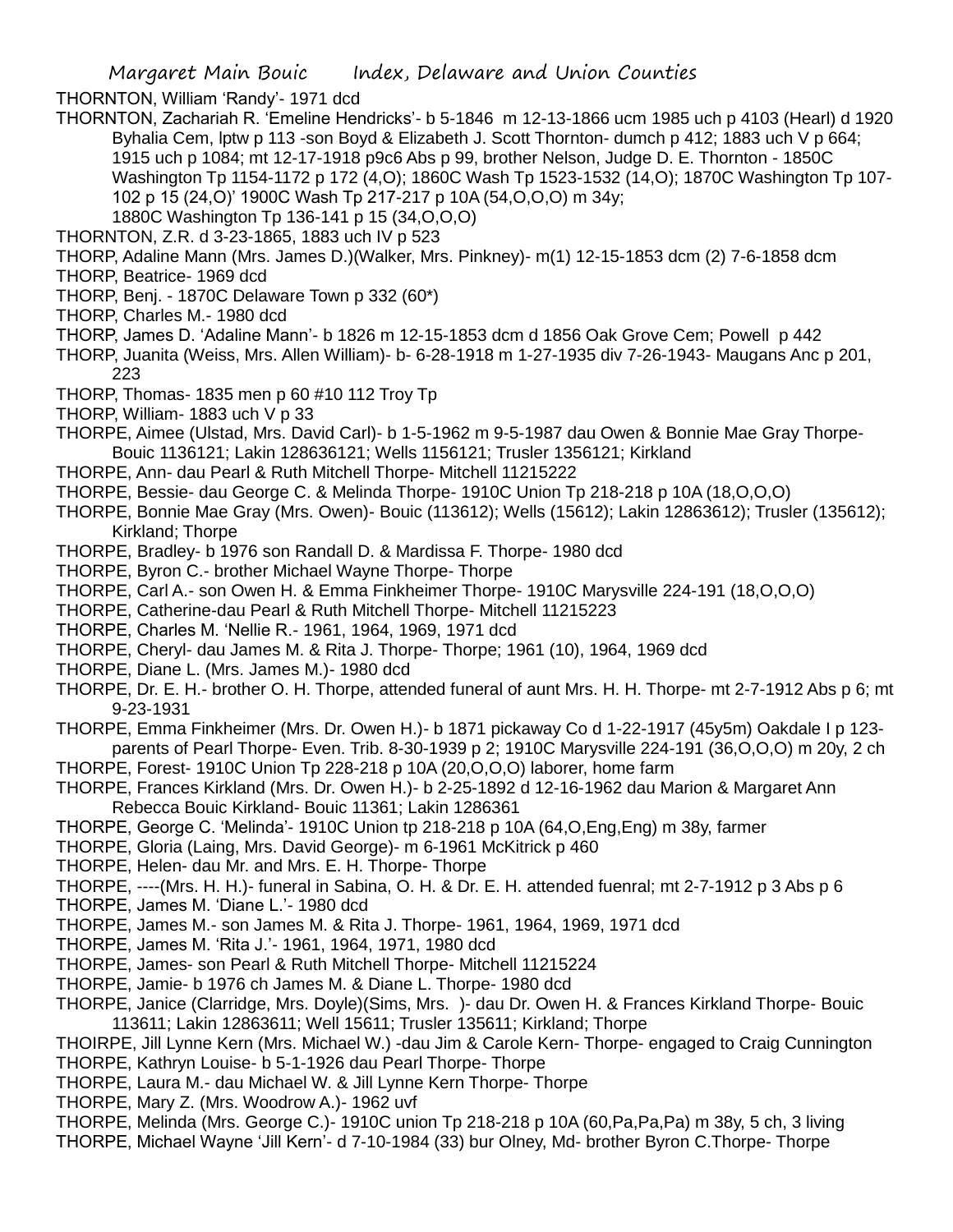THORPE, Dr. Owen H. 'Emma Finkheiner''Frances Kirkland' - b 2-1870 Sabina O. d 12-11-1930 Oakdale I p 123. 4299 (F90)- 1915 uch p 152; Marysville p 58; Bouic (11361); Lakin (1286361); Trusler (13561); Wells (11561); Kirkland; Thorpe; Ev Trib 8-30-1939 p 2; mt 2-17-1897 Abs p 17; mt 8-11-1897 p5c5 Abs p 24, mt 7-20-1898 p 11 Abs p 35; mt 10-17-1900 p5c1. Mt 2-7-1912 p 3 Abs p 6; purchased house at 6th & Maple; attended funeral of Mr. H. H. Thorpe, Sabins; 1910C Marysville 224-191 (40,O,O,O) m 20y, dentist

THORPE, Owen "Chip"- b 10-8-1964 son Owen & Bonnie Mae Gray Thorpe- Bouic 11136122; Lakin 128636122; Wells 1156122; Trusler 1356122; Kirkland; Thorpe

- THORPE, Patty (Mrs.Stephen D.)- 1979 ucd
- THORPE, Pearl A/H. 'Ruth Mitchell'- b 12-11-1898 m 8-22-1922 d 8-29-1939 (40) son Dr. Owen H. & Emma Finkheiner Thorpe- Ev Tribune 8-30-1939 p 2; 1910C Marysville 2224-191 (11,O,O,O)
- THORPE, Randall 'Mardissa F.'- b 1952 son James M. & Beta J. Thorpe- 1961, 1964, 1969, 1971, 1980 dcd THORPE, Rita J. (Mrs. James M.)- 1964, 1969, 1971, 1980 dcd
- THORPE, Ruth Mitchell (Mrs. Pearl H.)- m 8-22-1922 Ev Trib 8-30-1989 p 2; Mitchell 1121527
- THORPE, Stephen D. 'Patty'- 1979 ucd
- THORPE, Terry- b 1955 ch James M. & Rita J. Thorpe- 1964, 1969, 1971 dcd
- THORPE, Timothy- b 1965 son James M. & Rita J. Thorpe- 1969, 1971, 1980 dcd
- THORPE, Tracy- b 1959 son James M. & Rita J. Thorpe- 1964, 1969, 1971, 1980 dcd
- THORPE, Winifred- dau Pearl & Ruth Mitchell Thorpe- Mitchell 11215221
- THORPE, Woodrow A. 'Mary Z.'- 1962,1977 ucd
- THORSEN, Anna Mary Jackson (Mrs. )- dau John & Catharine Carr Jackson- Carr; Maugans Anc p 84
- THORYE, Abram 1870C Delaware Tp p 276 (37\*)
- THRAIKILL, Carrie Liford (Ms. Charles R.)- Thraikill
- THRAIKILL, Charles R. 'Carrie Liford'- d 4-28-1980 Otterbein Cem- Thraikill
- THRAILKILL, Clara (Detrick, Mrs. )- dau Toliver & Elizabeth Kious Thrailkill- dg 7-25-1911 Cry Ab p , p 53
- THRAILKILL, Dale (Marvin, Mrs. Burton L.)- 1985 uch p 95
- THRAILKILL, Elizabeth Kious (Mrs. Toliver)- dg 7-26-19110 Cry Ab p 53
- THRAILKILL, Frances (Fuller, Mrs. )-dau Toliver & Elizabeth Kious Thrailkill- dg 7-25-1911Cry Ab p 53
- THRAILKILL, Dr. George H.- son Toliver & Elizabeth Kious Thrailkill- dg 7-25-1911 p 53
- THRAIKILL, Janice (Cole, Mrs. Robert)- dau Charles R. & Carrie Liford Thraikill- Thraikill
- THRAILKILL, M. E.- son Toliver & Elizabeth Kious Thrailkill- dg 7-25-1922 Cry Ab p 53
- THRAIKILL, Nancy (Butts, Mrs. Charles)- dau Charles R. & Carrie Liford Thraikill- Thraikill
- THRAILKILL; Oma (Strader, Mrs. )- dau Toliver & Elizabeth Kious Thrailkill- dg 7-25-1911, Cry Ab p p 53
- THRAIKILL, Richard- son Charles R. & Carrie Liford Thraikill- Thraikill
- THRAILKILL, Toliver 'Elizabeth Kious'- d Thursday (84) dg 7-25-1911, Cry Ab p 52
- THRAIKILL, William- son Charles R. & Carrie Liford Thraikill- Thraikill
- THRAILKILL, William- son Toliver & Elizabeth Kious Thrailkill- dg 7-25-1911, Cry Ab p 52, 53
- THRAILKILE, William- 1835 men p 33 #73 p 57 Harmony Tp
- THRALEKILL, Rebecca (Belcher, Mrs. Henry)- m 12-28-1847 dcm
- THRALL FAMILY HISTORY from Old Northwest Genalogical Quarterly 1906, Volune IX pp269-183, found in Thrall Family Genealgy by Mary Ann Cummins, 1880, Delaware Co museum

THRALL, -----btp p 14

- THRALL, —d 5-29-1908 infant (8m) Oakdale 2120 (19C)- Sexton record- Oakdale I p 68; b Toledo
- THRALL, -----Mrs.- d 10-13-1887 Rebecca Main McMaster diary
- THRALL, A. -wrote obit of A. S. Goodrich- dg 3-6-1896, Cry Ab p 63
- THRALL, Abe- Pabst p 1 p 44
- THRALL, Abigail (Plumb, Mrs. George)- m 11-5-1826; dcga p 35 Del Patriot & Frank Chron
- THRALL, Adelia- 1850C Delaware Town 971 p 77 (9,O)
- THRALL, Agnes Hess (Mrs. Charles)- d Wednesday- sister Mrs. Frances Robbens- dg 5-8-1905 Cry Ab p 24 THRALL, A. J.- son Arza & Mary G. Chandler Thrall- dg 1-14-1902, Cry Ab p 118
- THRALL, Alexander 'Roxanna Atwood- b 11-17-1794 d 6-5-1865 son Samuel & Triphena Cody Thrall- onwq April 1905 p 75; will dcw Bk 4 p 201(22) 1865; 1835 men p 5 #19 p 1 Berkshire Tp
- THRALL, Alexander ' Sarah Thrall'- m 9-21-1840 dcm; Pabst p Pion I p 83, 94, 95, 96; Pabst p 6 p 63; Powell p 71; 1840C Berkshire Tp p 182 (40-50); 1850C Berkshire Tp 177 p 18 (53, Mass)- mt 8-15-1860 (66)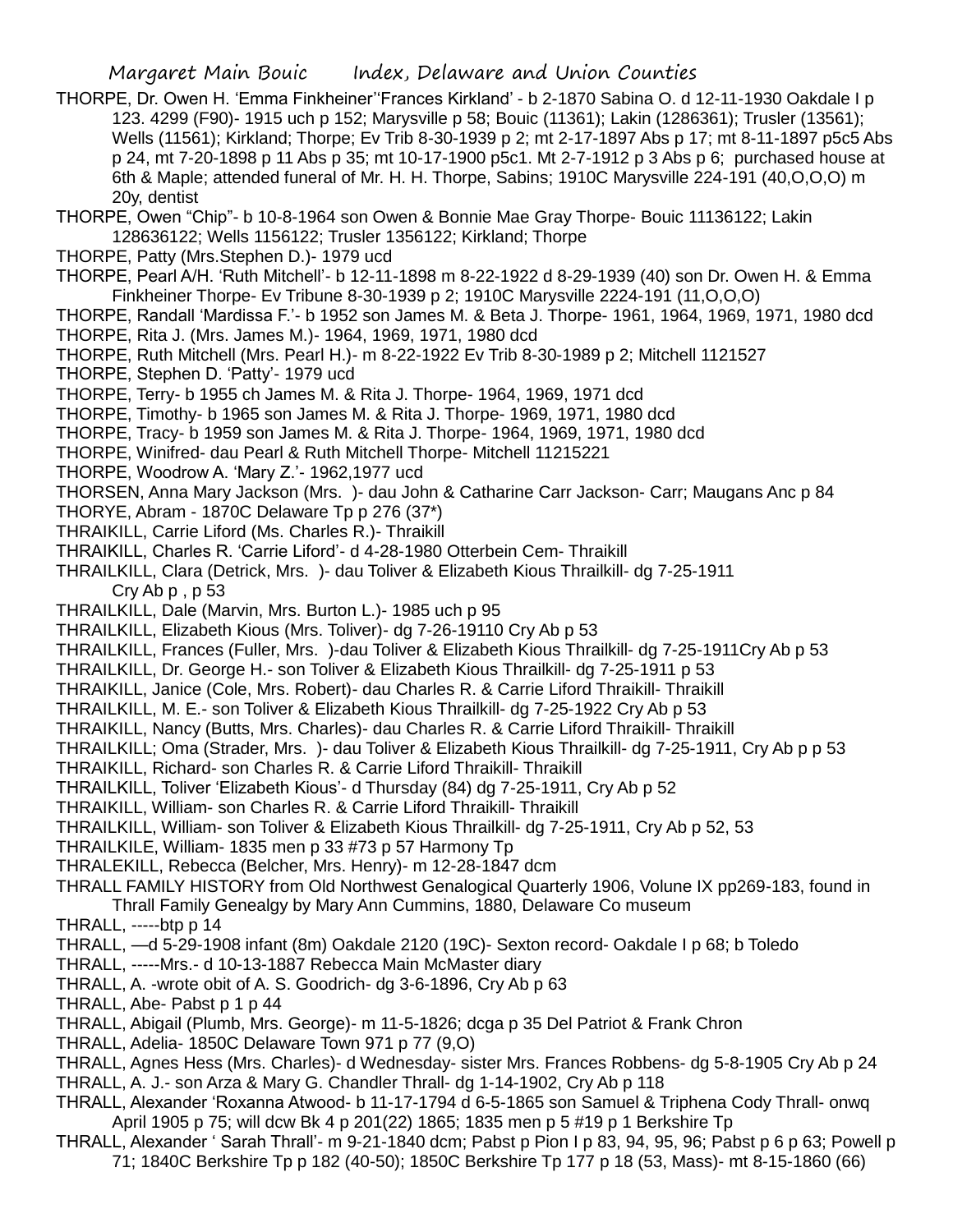Del Co

- THRALL, Almira (Converse, Mrs. George)- m 12-7-1853 dcm
- THRALL, Almira (Leonard, Mrs. Samuel)- dau James & Charlotte Kilbourne Thrall- onwq April 1906 p 174
- THRALL, Almira- dau Timothy & Sarah Thurston Thrall- Thruston 152 p 2; 1850C Brown Tp 2823 p 157 (19,O)
- THRALL, Almira (Welch, Mrs. Rosson)- m 4-27-1846 dcm; Pabst Pion I p 81; 1850C Marysville, Paris Tp 494- 503 p 76 (20,O)
- THRALL, Amanda Gordon (Mrs. Daniel)- 1880 dch p 646
- THRALL, Amanda Miller (Mrs. Timothy E.)- m 1-1-1861 dcm; onwq April 1906 p 178
- THRALL, Amanda (Stockwell, Mrs. James Monroe)- m 7-4-1863 dcm d 7-1911; dau Arza & Mary G. Chandler Thrall- g 12-10-1901 Cry Ab p 77; dg 1-14-1902 Cry Ab p 118; dg 1-15-1909; dc 3-21-1913 Cry Ab p
- THRALL, Amelia H.- 1850C Delaware Town 1122 p 86 (14,O)
- THRALL, Andrew 'Sarah Thurston'- Thurston (15); 1908 dch p 446; 1880 dch p 554
- THRALL, Ann (Mrs. George)- 1850C Radnor Tp 192 p 181 (40,Pa)
- THRALL, Anna Filler (Mrs. )- b 1841 Springfield d 1-28-1886 (45) Oakdale I p 78. 268- dau John & Anna Filler THRALL, Anna F. (Zook, Mrs. )(Mrs. Lucian G.)- m 3-12-1879 ucm 6452(Hearl)
- THRALL, Anna M. (Scott, Mrs. J. Winfield)- b 11-25-1872 m 3-15-1891 d 4-2-1950- dau Stephen P. & Marietta Evaline Gilson Thrall- dcq Gertrude Scott Jewell 3; 1880 dch p 705; Pabst p 2 p 34, 35
- THRALL, Arthur- son Homer H. & Anna Hartwell Thrall- onwq April 1906 p 176
- THRALL, Arza 'Mary G. Chandler''Olive Wells McMaster'- m 8-10-1840 (2) 12-23-1902 d (92) 20th O.V.I.- son Daniel & Amanda Gordon Thrall- 1880 dch p 646, 705; 1908 dch p 407; Pabst 1 p 24, 45; 2 p 34 35; Pabst p Pion I p 83; dcq Gertrude Scott Jewell 12; btp p 2, 6; dq 7-21-1871 Cry Ab p 89; dq 12-10-1901, dg 1-10-1902, dg 1-14-1902, Cry Ab p 111. 116. 117; dg 3-1-1904 Cry Ab p 228; dg 1-22-1908, Cry Ab p 220;dg 1-15-1909 Cry Ab p 4,5; 1840C Berlin Tp p 203 (20-30); 1850C Berlin Tp 1875 p 117 (32,NY); 1870C Berlin Tp p 235 (52\*); dg 7-21-1871 Cry Ab p 39
- THRALL, —(Foster, Mrs. Frank)- dau Arza & Mary G. Chandler Thrall- dg 1-15-1909 Cry Ab p dg 12-10-1901 Cry Ab p 111
- THRALL, —(McMillan, Mrs. Dr. )(Hough, Mrs. O. D,.)(Mrs. George) d Sat (80); dg 3-3-1903, Cry Ab p 171 THRALL, Asa J. - 1870C Berlin Tp p 235 (12)
- THRALL, Asenath (Foster, Mrs. ) dau Artz & Mary G. Chandler Thrall- dg 1-14-1902 Cry Ab p 118; 1870C Berlin Tp p 235 (16)
- THRALL, A. T.- Pabst 2 p 59
- THRALL, Aurelius 'Katharine Mizer'- son Samuel & Triphosa Cooley Thrall- onwq April 1906 p 175
- THRALL, Bette- dau Herbert A. & Maria Esther Thrall- thrall
- THRALL, C.- 1880 dch p 560; 1908 dch p 446
- THRALL, Cameron- ch Homer Thrall,Jr.- Thrall
- THRALL, Carlton M./Cotton M.- 1835 men p 16 #28 p 24 Brown Tp; 1840C Brown Tp (40-50)
- THRALL, Carrie- dau Timothy & Amanda Miller Thrall- onwq April 1906 p 178
- THRALL, Charles 'Agnes Hess'- dg 5-8-1905 Cry Ab p 24
- THRALL, Charles E.- son Stephen P. & Marietta Evaline GilsonThrall- 1880 dch p 705- 1908 dch p 415; Thrall; dg 6-3-1904 Cry Ab p 249
- THRALL, —(Mrs. Charles)- dau Lepold Hiss- dg 8-22-1899, Cry Ab p 211
- THRALL, Charlotte (Doan, Mrs. Guy W.)- m 2-14-1821 dcga p 14 Franklin Chronicle
- THRALL, Charlotte (Mrs. George W.)- Thrall
- THRALL, Charlotte Kilbourne (Mrs. James)- onwq April 1906 p 174
- THRALL, Clara H. (Gebhardt, Mrs. William H.)- b 1-20-1872 m 4-15-1896 dau Homer H. & Anna E. Hartwell Thrall-
- THRALL, Clarence- son Timothy & Amanda Miller Thrall- onwq April 1906 p 178
- THRALL, Clifford- son George W. & Charlotte Thrall- Thrall
- THRALL, Comford A.- ch Arza & Mary G. Chandler Thrall- Pabst 3 p 32, 6 p 12; 1850C Berlin Tp 1875 p 117 (8,O)
- THRALL, Corintha Charlotte (Hough, Mrs. Orsamus Daniel)- b 7-3-1812 m 9-3-1831 d 4-1-1878- dau James & Charlotte Kilbourne Thrall- ; dcc Mary Denison Cummins 23; 1880 dch p 684; 1908 dch p 713; onwq April 1906 p 174
- THRALL, Cornelia L. (Mrs. D. M.)- b 1863 d 1901 Cheshire Cem, Powell p 58; youngest dau of Arza Thrall- dg 12-10-1901, Cry Ab p 111; Pabst Pion I p 83; 1870C Berlin Tp p 235 (7)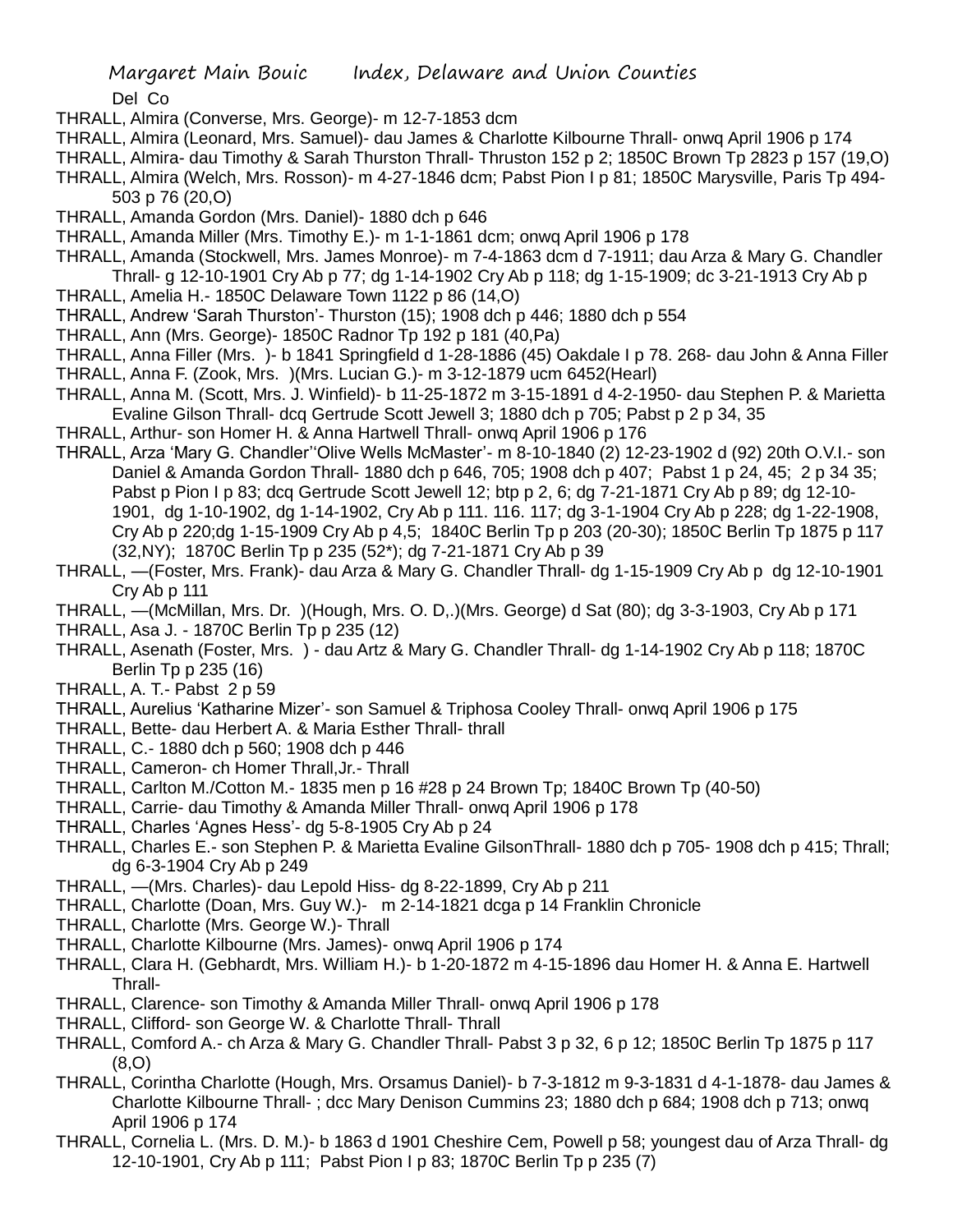- THRALL, Cotton Mather 'Sarah Jones' d 1-2-1849 (56-2-26) Old Milcreek Cem p 3- son Samuel & Triphoza Cooley Thrall- onwq April 1906 p 175; 1908 dch p 446; Pabst Pion I p 83; Powell p 70,.71; dg 10-2- 1863 Cry Ab p 35
- THRALL, Daniel- d 11-9-1834 (44 or 41) Berlin Tp Powell p 4; dcga p 62 Ohio State Gaz.
- THRALL, Daniel 'Amanda Gordon'- 1820C: 9; 1880 dch p 646; Pabst 1 p 43, 7 p 2
- THRALL, Deborah (Moses, Mrs. John)- dcc Marjorie Brookens Humes 387
- THRALL, Diana Markly (Holmes, Mrs. )- dau Herbert A. & Maria Esther Thrall- Thrall
- THRALL, Edward A..- son Herbert A. & Maria Esther Thrall- Thrall
- THRALL, Edwin- son George E. Thrall- dcw Bk 4 p 201(22)
- THRALL, Edwin W.- d 5-22-1853 (10y6d) Powell p 3 son Alexander & Sarah Thrall- Powell p 3; 1850C Berkshire Tp 177 p 18 (6,O); Pabst Pion I p 94, 96, 97
- THRALL, E. E.- Pabst p Pion I p 97
- THRALL, Eliza- dau Arza & Mary G. Chandler- 1850c Berlin Tp 1875 p 117 (3/12,O)
- THRALL, Eliza B.- dau George & Ann Thrall- 1850C Radnor Tp 192 p 181 (1/12,O)
- THRALL, Ellen May- dau Arza Thrall- dg 12-10-1901, Cry Ab p 111
- THRALL, Elmira (Welch, Mrs. Ross)- dau Timothy Lyman & Sarah Thurston Thrall- onwq April 1906 p 178
- THRALL, Emma Boudinot (Mrs. Linus G.)- dau Elisha & Henrietta Boudihot- 1883 uch V p 147; 1880C Marysville 452-497 p 34 (35,Eng,Eng,Eng)
- THRALL, Emma (German, Mrs. )- dau Homer & Grace M. McGuffey Thrall- Thrall
- THRALL, Emma (German, Mrs. )- dau Linus G. & Mabel Cameron Thrall- Thrall
- THRALL, Euretta Roberts (Mrs. L. L.)- dau John & Phoebe Weeks Roberts- 1880 dch p 853
- THRALL, Eva- Pabst 8 p 72
- THRALL, Eva (Gilson, Mrs. )(Ellsworth, Mrs. )- dg 1-6-1915 Cry Ab p 83
- THRALL, Marietta Evalina Gilson (Mrs. Stephen P)- dcq Gertrude Scott Jewell 7; 1880 dch p 853; Pabst 1 p 28; Pabst Pion I p 83; dcbirth correction (Fred Gilson) (37-1883)
- THRALL, Fanny- dau Timothy & Sarah Thurston p 2 155
- THRALL, Fidelia (Jones, Mrs. W. Reuben)- m 4-1880, 2nd wife; dg 1-15-1897, Cry Ab p 100
- THRALL, Fidelia (Maynard, Mrs. Jefferson Penney) b 10-17-1826 m 4-22-1844 d 4-5-1893 dau Timothy & Sarah Thurston Thrall- Thurston 151 p 2; 1880 dch p 688; onwq April 1906 p 178
- THRALL, Frances H. (Brundage, Mrs. )- dau Timothy Lyman & Sarah Thurston Thrall- onwq April 1906 p 178
- THRALL, Frances R. (Brundige, Mrs. Alfred H.) m 1-1-1861 dcm dau Alexander & Sarah Thurston Thrall-
- 1850C Berkshire Tp 177 p 18 (14,O)
- THRALL, Fred- brother George W. Thrall- Thrall
- THRALL, Fred- son Rev. Homer & Emma Boudinot Thrall- 1883 uch V p 147
- THRALL, Fred Gilson- b 2-17-1883 Berlin Tp- son Stephen P. & Evalyn Mary Tilson Thrall- dg 6-3-1904, Cry Ab p 249; dcbirth correction
- THRALL, George- 1840C Thompson Tp p 110 (30-40) THRALL, George- Pabst 1 p 45
- THRALL, George- d Eureka Ka (90) interment Eureka- dg 5-8-1905 Cry Ab p 24
- THRALL, George 'Ann'- 1850C Radnor Tp 192 p 181 (45,Pa)
- THRALL, George A.- son George E. & Jane M. Pratt Thrall- Pabst Pion I p 94, 96, 97; dcw Bk 4 p 201(22); 1850C Berlin Tp 1883 p 118 (2,O)
- THRALL, George C.- Pabst Pion I p 96
- THRALL, George E. 'Jane M. Pratt'- m 6-22-1842 dcm son Alexander Thrall- Pabst p 1 p 35; Pabst Pion I p 83, 94, 95 96. 97; CCC p 5 (1849 Berlin Tp) Hadc p 18, 20; 1849 Brown Tp; 1850C Berlin Tp 1883 p 118 (29,O)
- THRALL, —Whitman(Mrs. George)- dau George & Mary Cole Whitman- dg 11-2-1915, Cry Ab p 88
- THRALL, George Winfield 'Charlotte'- d 5-31-1967 (89) son Stephen P. & Marietta Evaline Gilson Thrall- Thrall; 1880 dch p 705; 1908 dch p 415; dcbirth correction b 4-22-1878
- THRALL, Grace M. McGuffey (Mrs. Homer)- b 4-17-1909 m 8-5-1927- d 11-20-1999 Oakdale M-61-E ½ dau Frank H, & Lida Roberts McGuffey- Thrall
- THRALL, Harriet (Covey, Mrs. Lucius)- m 10-24-1856 dcm
- THRALL, Harriet- dau Sarah Thrall- 1850C Brown Tp 2823 p 157 (10,O)
- THRALL, Henrietta- dau Rev. Homer & Emma Boudinot Thrall- 1883 uch V p 147
- THRALL, Herbert- pallbearer for Nellie Rose- dg 6-1-1917, Cry Ab p 56
- THRALL, Herbert A. Jr.- son Herbert & Minnie O. Thrall- 1980 dcd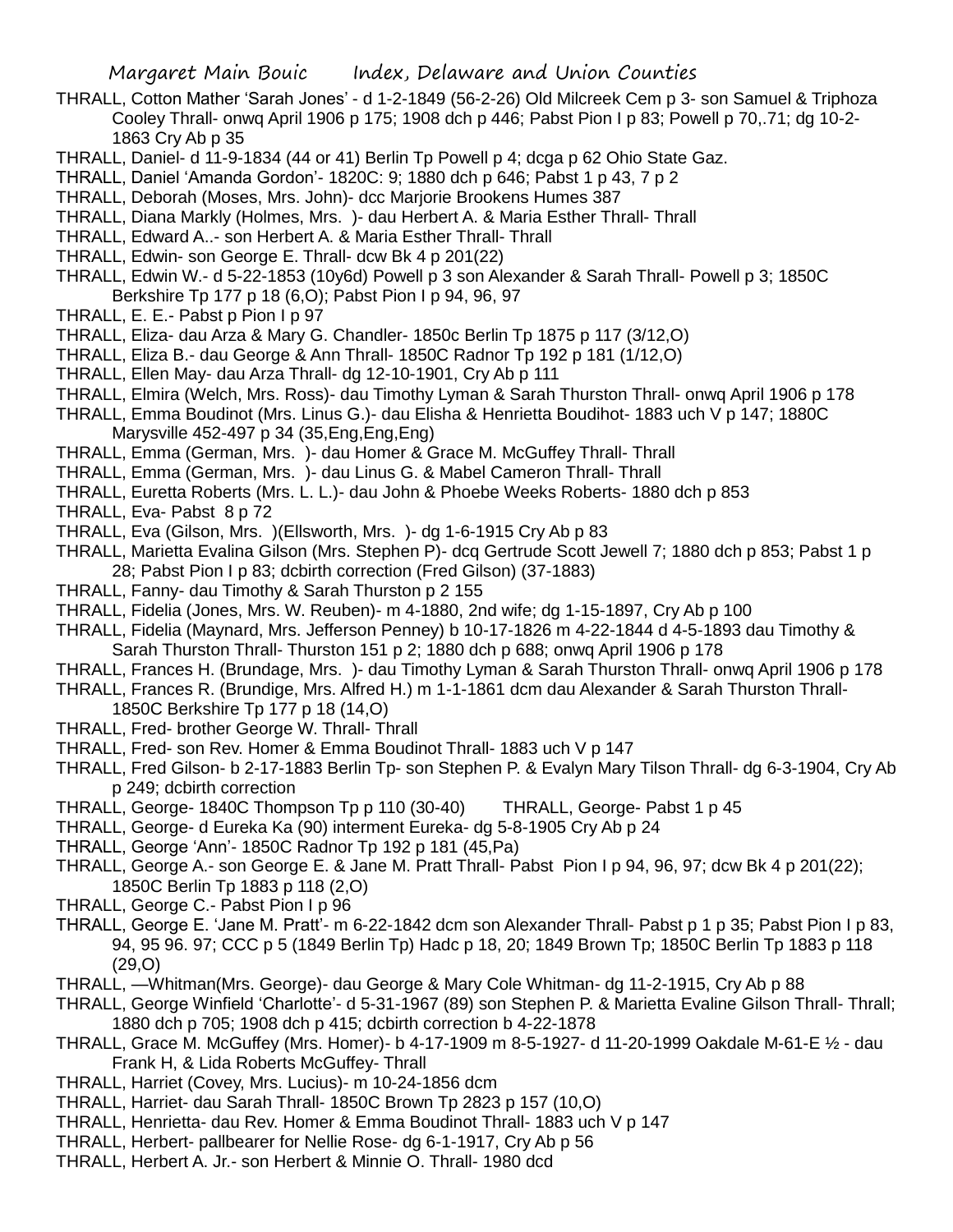- THRALL, Herbert D. 'Minnie'- m 11-29-1909 d 2-10-1974 (93) Berkshire Cem- 1961, 1964, 1969, 1971 dcd; **Thrall**
- THRALL, Herbert A.'Maria Esther'- Thrall
- THRALL, Herbert- son Stephen P. & Eva M. Gilson Thrall- Thrall- dg 6-3-1904 Cry Ab p 249; Pabst p 1 p 28
- THRALL, Rev. Homer 'Emma Boudinot'- b 10-27-1832 m 10-7-1863 son Linus G. & Lucy Walcott Thrall- 1883 uch IV p 554 V p 41, 146; 1915 uch p 349
- THRALL, Homer 'Grace M. McGuffey- b 11-5-1900 m 8-5-1927 d 4-26-1975 Oakdale Cem II p 136; Army WWI; Thrall
- THRALL, Homer, Jr.- son Homer & Grace M. McGuffey Thrall- Thrall
- THRALL, Homer- son Rev. Homer & Emma Boudinot Thrall- 1883 uch V p 147
- THRALL, Homer Hough- son Alexander & Sarah Thrall- Pabst Pion I p 83, 84, 96, 97; dcw Bk 4 p 201 (22)
- THRALL, Homer H.- 'Anna E. Hartwell'- b 1-9-1846 m 1-9-1871 son Timothy & Sarah Thurston Thrall- Thurston p 1; 1915 uch p 225, 328, 555; 1883 uch IV p 464; onwq April 1907 p 176
- THRALL, Ireney (Mrs. Alexander)- d 8-13-1840 (38) Berkshire Cem- Powell p 4
- THRALL, Irwin- 1908 dch p 407
- THRALL, Jacob- son Sarah Thrall- 1850c Genoa Tp 484 p 47 (47,Pa)
- THRALL, James- b Berlin Tp d Wednesday Olympia, KA (53) brother Ex-Sheriff Thrall- dg 10-4-1912 Cry Ab p 161
- THRALL, ----(May, Mrs. Elam)- sister James Thrall- dg 10-4-1912, Cry Ab p 161
- THRALL, —(Foster, Mrs. Frank)- sister James Thrall- dg 10-4-1912 Cry Ab p 161
- THRALL, James- son Arza & Mary G. Chandler Thrall- dg 1-15-1909 Cry Ab p 4, 5dg 12-10-197 Cry Ab p 111
- THRALL, James'Charlotte Kilbourne'-son Samuel & Triposs Cooley Thrall- onwq Apr 1906 p 174
- THRALL, James 'P. Williamson'- Pabst 8 p 59
- THRALL, —(Mrs. J. A.)- dau Henry A. & Mary A. Williamson- dg 1-31-1913 Cry Ab p 11
- THRALL, Jimmy- son Homer Thrall, Jr.- Thrall
- THRALL, Jane M. Pratt (Mrs. George E.)- m 6-22-1842 dcm ; Powell p 4; Pabst Pion I p 83; 1850C Berlin Tp 1883 p 118 (25,O)
- THRALL, Jesse L.- son Richard C.,Sr. & Pauline Taylor Thrall- Thrall
- THRALL, Jessica- b 10-26-1902 d 1-12-1991 (88) dau Linus G. & Mabel Cameron Thrall- Thrall
- THRALL, Jessica (Rausch, Mrs. Carl C.)- b 10-26-1902 m 1936- Rausch (1385) II p 266
- THRALL, John- son George & Ann Thrall- 1850C Radnor Tp 192 p 181 (12,O)
- THRALL, John- d (4 mos) whooping cough- son Linus & Mable C. Cameron Thrall- mt 8-16-1905 p2c2 Abs p 20
- THRALL, John M.- son L. L. & Euretta Roberts Thrall- 1880 dch p 853
- THRALL, John L.- b 6-21-1874 Genoa Tp son Louis & Euretta M. Roberts Thrall- dcbirths
- THRALL, Josepha- b 2-20-1878 dau Rev. Homer & Emma Boudinot Thrall- 1883 uch V p 147; 1880C Marysville 452-297 p 34 (2,O,O,Eng)
- THRALL, Josephine 1870C Berlin Tp p 235 (18)
- THRALL, Josephine E. (May, Mrs. Elim )- dau Arza & Mary G. Chandler Thrall- dg 1-14-1902 Cry Ab p 118; dg 1-15-1909 Cry Ab p 5; btp p 6
- THRALL, Josephus- son George & Ann Thrall- 1850C Radnor Tp 192 p 181 ( 19,Pa)
- THRALL, Kathryn (Fosnight, Mrs. Frank)- dau Herbert A. & Minnie G. Thrall- Thrall
- THRALL, William Kilbourne- brother Corintha Charlotte Thjrall Hough- 1908 dch p 712
- THRALL, Lena (Freshwater, Mrs. Harry)- b 4-24-1887 Berling Tp dcbirths; dau Stephen & Evalina M. Gilson Thrall- Pabst p 28; dg 6-3-1904 Cry Ab p 249; see Maud
- THRALL, Lewis- 1840C Berlin Tp end p 205 (20-30)
- THRALL, Lewis L.- 1908 dch p 407
- THRALL, Lewis 'Rosanna Waterman'- m 8-14-1839 dcm
- THRALL, L. G.- d Wednesday (72) Columbus -dg 11-12-1897m Cry Ab p 133; Pabst 6 p 57
- THRALL, Lida (Diller, Mrs. William)- dau Homer & Grace M. McGuffey Thrall- Thrall
- THRALL, Linus G,'Mabel C. Cameron'- b 12-28-1968 m 11-17-1898 ucm (Hearl) d 4-1-1953 Oakdale p 145 son Rev. Homer & Emma Boudinot Thrall- ; Thrall; 1883 uch V p 147l mt 8-16-1905 p1c2 Abs p 20; mt 4-18-1906 p3c3 Abs p 10; mt 6-3-1908 p1c2 Abs p 15, 16; 1880C Marysville 452-497 p 34 (11,O,O,O)
- THRALL, Linus G. 'Lucy Walcott'- 1883 uch V p 146
- THRALL, L. L. 'Euretta Roberts'- 1880 dch p 853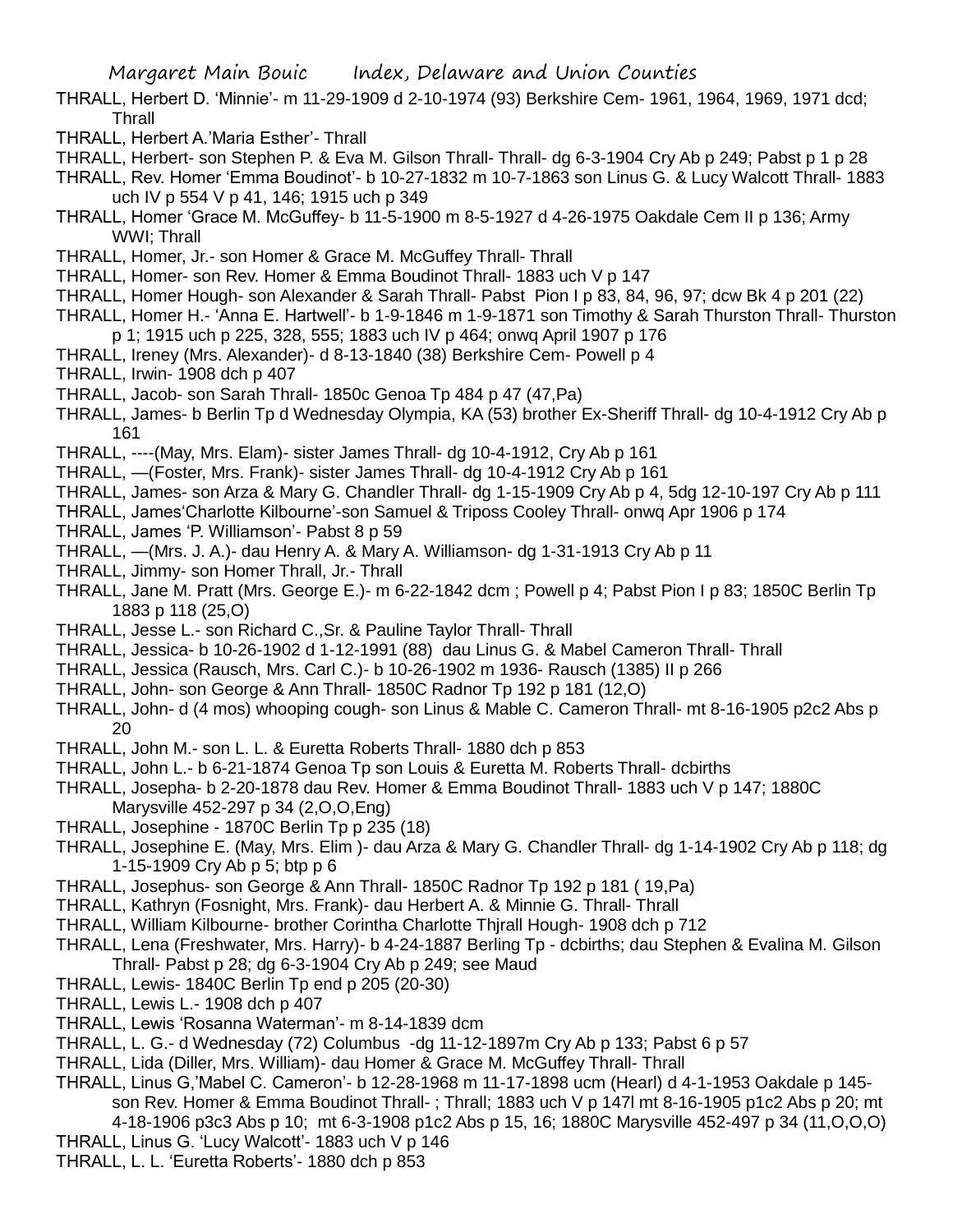- THRALL, Loira (Lett, Mrs. Mason)- m 12-7-1848 dcm
- THRALL, Lucian G. 'Anna F. Zook;- m 3-12-1879 ucm 6452 (Hearl)
- THRALL, Lula- dau Timothy & Amanda Miller Thrall- onwq April 1906 p 178
- THRALL, Lyman- 1850C Paris Tp-Marysville 494-503 p 76 (11,O) with Ramson, Almyra Welch
- THRALL, Mabel C. Cameron (Mrs. Linus G.)- b 9-29-1870 m 11-17-1898 ucm (Hearl) d 4-21-1963 Oakdale I p 145- dau J. L. & Emily Toomire Cameron- mt 10-25-1914 p1c5 Abs p 83; Thrall
- THRALL, Marey d 2-8-1902 (81y4m3d) res Berlin Tp, b in New Jersey, dau of S. Chlander, dcdeaths
- THRALL, Maria Rockwell (Mrs. William B)- m 2-1-1825 dcga p 27 Del Patron & Franklin Chron
- THRALL, Marietta Evalina Gilson (Mrs. Stephen P.)- dau Winfield Scott & Betsey Ann Evarts Gilson dcq Gertrude Scott Jewel 7; 1880 dch p 853; Pabst 1 p 28; 1870C Berlin Tp p 229 (23); dcbirth correction (Fred Gilson)(George Winfield) (37-1883)
- THRALL, Martha E.- b 4-8-1900 Del Town dau Chaarles E. & Agness Hiss Thrall- dcbirths
- THRALL, Martha F.- Pabst Pion i p 83
- THRALL, Martha- dau Sarah Thrall- 1850C brown Tp 2823 p 157 (14,O)
- THRALL, Mary A. (Dean, Mrs. Joseph P.)(Donaldson, Mrs. )- b 4-10-1802 Mass m(1) 2-22-1822 (2) 1-17- 1865; dg 12-17-1869 Cry Ab p 77
- THRALL, Mary Ann- dau Sarah Thrall- 1850C Brown Tp 2823 p 157 (12,O)
- THRALL, Mary (Cavey, Mrs. James)- m 6-25-1857 dcm
- THRALL, Mary C. (Pigott, Mrs. )- dau Herbert A. & Maria Esther Thrall- Thrall
- THRALL, Mary E.- b 1848 d 1866 Cheshire Cem, Powell p 58- dau Arza & Mary G. Chandler Thrall- 1850C Berlin Tp 1875 p 117 (2,O)
- THRALL, Mary E. (Carpenter, Mrs. Oscar F.)- m 2-23-1865 dcm
- THRALL, Mary Elizabeth- b 9-11-1880 Berlin Tp dau James & Rose A. William Thrall- dcbirths
- THRALL, Mary Eloise- b 11-18-1907 d 5-28-1908 Oakdale II p 145 d (6 mos) Oakdale Cem- dau Linus & Mabel C. Chandler Thrall- mt 6-3-1907 p1c2 p 15, 16
- THRALL, Mary G. Chandler (Mrs. Arza)- b 9-5-1820 NJ m 8-27-1840 d 1-8-1902 (81-4-3) Cheshire Cem, Powell p 58; 1880 dch p 646, 705; btp p 6; dg 1-14-1902, Cry Ab p 118; sister Phebe Chandler; dcq Gertrude Scott Jewell 13; dcw Bk 2 p 351; 1850C Berlin Tp 1875 p 117 (30,NJ);
- THRALL, Mary G. 1870C Berlin Tp p 235 (49)
- THRALL, Mary G. (Chandler, Mrs )- dau Comfort Harrison- dcw Bk 4 p 433(46)
- THRALL, Mary Jane- dau George & Ann Thrall- 1850C Radnor Tp 192 p 181 (3,O)
- THRALL, Mary J.- dau George E. & Jane M. Pratt Thrall- 1850C Berlin Tp 1883 p 118 (5,O)
- THRALL, Mary M. Paykoff (Mrs. Stephen O.)- b 9-6-1924 d 12-15-1997 (73) dau Chris & Blanche Diller Paykoff- Thrall; 1961, 1964, 1969, 1971, 1980 dcd
- THRALL, Mary T. (Forsythe, Mrs. Samuel)- b 11-16-1878 m 2-6-1903 dau Homer H. & Anna E. Hartwell Thrallonwq April 1906 p 176
- THRALL, Mary (Tymeson, Mrs. Rev. Gale)- dau Homer, Sr. & Grace M. McGuffey Thrall- Thrall
- THRALL, Matilda- d 10-20-1832 (32y) Berlin Cem- Powell p 47
- THRALL, Maud Lena (Wolbert, Mrs. )( Freshwater Mrs. Harry Rutherford)- m 9-7-1928- Freshwater p 105 see Lena
- THRALL, Mildred (Grove, Mrs. Stanley)- dau Herbert & Minnie Thrall- Thrall
- THRALL, Minnie O. (Mrs. Herbert)- m 11-29-1909 d 5-10-1977 (88) Berksnire Cem- 1961, 1964, 1969, 1971, 1980 dcd
- THRALL, Miriam C. (Hanson, Mrs. David)- dau Richard C.,Sr. & Pauline Taylor Thrall- Thrall
- THRALL, Morella- dau Sarah Thrall- 1850C Brown Tp 2823 p 157 (14,O)
- THRALL, Myrta L. 1870C Berlin Tp p 229 (3 mos)
- THRALL, Myrtle Louisa (James, Mrs. George Conway)- b 4-23-1870 Berlint Tp dcbirths, m 6-17-1891 dau Stephen P. & Evalina M. Gilson Thrall- Pabst 1 p 28, 8 p 69, 72; 1880 dch p 705; dg 3-18-1902 Cry Ab p 130
- THRALL, Nancy Graham (Mrs. William B.)- m 8-6-1822 dcga p 6 Del Patron & Franklin Chron
- THRALL, Nancy- dau Homer Thrall,Jr.- Thrall
- THRALL, Octavia Bernice (Scott, Mrs. Tilden Seymour)- b 4-25-1841 m 11-19-1863 dcm- dau William Kilbourne & Phebe Thurston Thrall- 1908 dch p 759; Thurston p 3, 71; 1850C Brown Tp 2813 p 157  $(9, O)$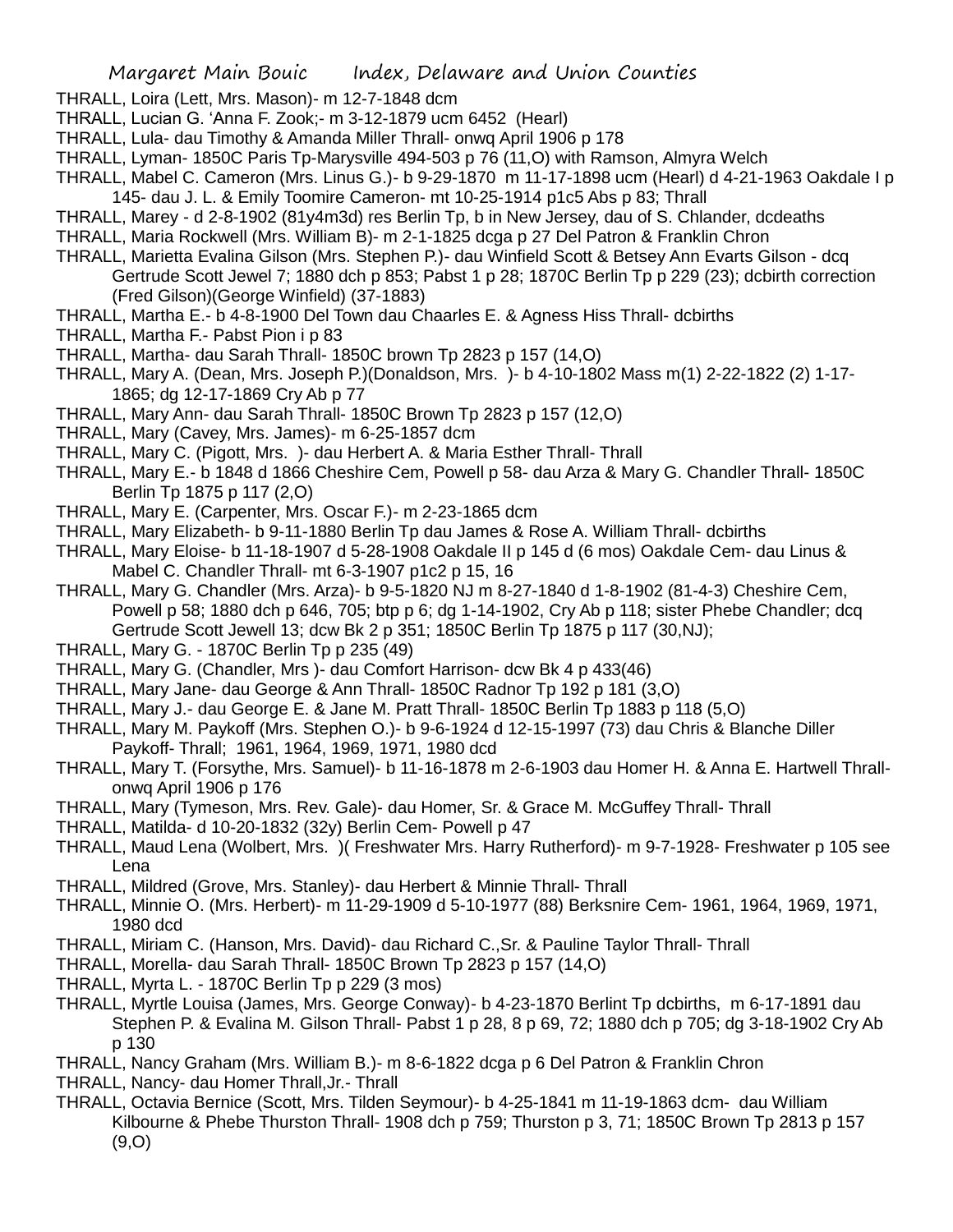- THRALL, Olive Wells McMaster m 12-25-1902 d 3-12-1903 res Kilbourne, b in Columbus, dcdeaths; dau Washington & Mary McMaster- dg 3-17-1903 Cry Ab p 173; dg 1-15-1909, Cry Ab p 4,5
- THRALL, Pauline- d 5-12-1997 Oakdale O-191-W 1/2
- THRALL, Pauline Taylor (Mrs. Richard C.)- b 9-13-1905 m 2-14-1924 d 5-12-1997 Oakdale I p 65- dau Wayne & Anna Newlove Taylor- hrall
- THRALL, Phebe J.- dau Arza & Mary G. Chandler Thrall- 1850C Berlin Tp 1875 p 117 (4,O)
- THRALL, Phoebe (Bledsoe, Mrs. William L.)- m 8-23-1864 dcm
- THRALL, Phoebe Thurston (Mrs. William Kilbourne)- b 4-14-1814 m 1-12-1831 d 10-14-1887 (73y6m) dau Daniel Greene & Frances Thayer Thurston- 1880 dch p 554, 558; 1908 dch p 270, 444, 759; dcw Bk 2 p 235; Thurston 17; onwq April 1906 p 174; 1870C Brown Tp p 243 (57); res Brown Tp, b in Del Co Oh, THRALL, Rev.- his wife's father died- mt 1-23-1884/5 p5c4 Abs p 3
- THRALL, Richard C. 'Pauline Taylor'- b 9-3-1899 m 2-14-1924 d 4-18-1985 (85) Oakdale I p 65-O 191-W 1/2 son Linus G. & Mabel C. Cameron Thrall- Thrall
- THRALL, Richard C. Jr. 'Shirley'- son Richard C, Sr. & Pauline Taylor Thrall- Thrall
- THRALL, Rose A.- dau Stephen P. & Evaline Gilson Thrall- 1880 dch p 705
- THRALL, Rose A. 1870C Berlin Tp p 229 (3)
- THRALL, Rosanna Waterman (Mrs. Lewis)- m 8-14-1839 dcm
- THRALL, Roxanna Atwood (Mrs. Alexander)- d 4-17-1827 (27y) onwq April 1906 p 175 dau Maj. Jonathan & Mary Atwood
- THRALL, Roxanna Louise (Sherman, Mrs. Charles)- b 12-14-1822 m 4-22-1844 d 5-9-1890 Calif. -dau Alexander & Roxanna Atwood Thrall- onwq April 1976 p 175; Pabst Pion I p 94, 95, 96, 97; dcw Bk 4 p 201 (22)
- THRALL, Rozetta- dau Sarah Thrall- 1850C Brown Tp 2823 p 157 (34,O)
- THRALL, S.- CCC p 31; (1875 Berlin Tp)
- THRALL, Samuel 'Mahalia'- son Samuel & Triphosa Cooley Thrall- onwq April 1906 p 175
- THRALL, Samuel 'Triphoza Cooley'- son Samuel Thrall- onwq April 1906 p 175
- THRALL, Sarah 1870C Berlin Tp p 235 (9) THRALL, Sarah- Pabst Pion I p 83
- THRALL, Sarah- 1850C Brown Tp 2823 p 157 (54,Vt)
- THRALL, Sarah- 1850C Genoa Tp 484 p 47 (76, Pa)
- THRALL, Sarah- d 1-28-1842 (2m25d) Berkshire Cem- Powell p 3- dau Alex & Sarah Thrall
- THRALL, Sarah (Mrs. Alexander)- m 9-21-1840 dcm; Pabst Pion I p 94, 95; 1850C Berkshire Tp 177 p 188 (41,NY); dcw Bk 4 p 201 (22)
- THRALL, Sarah- dau George & Ann Thrall- 1850C Radnor Tp 192 p 181 (17,Pa)
- THRALL, Sarah Jones (Mrs. Cotton Mather)- d 8-26-1863 (69), dg 10-2-1863 Cry Ab p 35; onwq April 1906 p 175
- THRALL, Sarah M. (Van Houten, Mrs. Peter A.)- m 8-1-1852 dcm
- THRALL, Sarah- dau Sarah Thrall- 1850C Brown Tp 2823 p 157 (26,O)
- THRALL, Sarah Thurston (Mrs. Timothy Lyman)(Mrs. Andrew)- b 1809 d 11-10-1896 dau Daniel Greene & Frances Thayer Thurston- 1880 dch p 554; 1908 dch p 444; Thurston 15 p 2; dcw Bk 2 p 235; 1840C Berkshire Tp end p 182 (30-40)
- THRALL, Shirley (Mrs. Richard C.,Jr.)- Thrall
- THRALL, Stephanie K (DeRosa, Mrs. Joe)- dau Stephen & Mary P. Thrall- Thrall; 1961, 1964, 1969, 1971 dcd
- THRALL, Stephen O. 'Mary P.'- son Herbert & Minnie O. Thrall- 1961, 1964, 1969, 1971, 1980 dcd
- THRALL, Stephen Pauline- d 5-12-1997 Oakdale O-191-W 1/2
- THRALL, Stephen 1850C Berlin Tp p 229 (27\*)
- THRALL, Stephen P. 'Marietta Evalina Gilson'- b 4-25-1843 m 1866 son Arza & Mary G. Chandler Thrall- dg 6- 3-1904 Cry Ab p 249, 250; 1880 dch p 705; 1908 dch p 102, 407, 427; 1976 dch p 346; dcq Gertrude Scott Jewell 6; Pabst 1 p 28, 8 p 72; Pabst Pion I p 83; hadc p 92; CCC (1900 Berlin Tp); dg 12-13- 1901, Cry Ab p 111; dg 1-14-1902 Cry Ab p 118; 1850C Berlin Tp p 1875 p 117 (6,.O) ch: Mrs. Charles Marshall, Mrs. George James, Mrs. Winfield Scott; dcbirth correction (Fred Gilson), (George Winfield) parents of infant son b 4-26-1878 Berlin Tp, dcbirths; of infant dau b 3-8-1883 Berlin Tp dcbirths,
- THRALL, Susannah- dau George & Ann Thrall-1850C Radnor Tp 192 p 181 (9,O)
- THRALL, Thomas E.- d 11-15-1853 (10-11-29) Radnor Cem, Powell p 225 son George & Ann Thrall- 1850C Radnor Tp 192 p 181 (7,O)
- THRALL, Thomas Hough- son Alexander Thrall- Pabst Pion I p 94; CCC (1849 Brown Tp); hadc p 20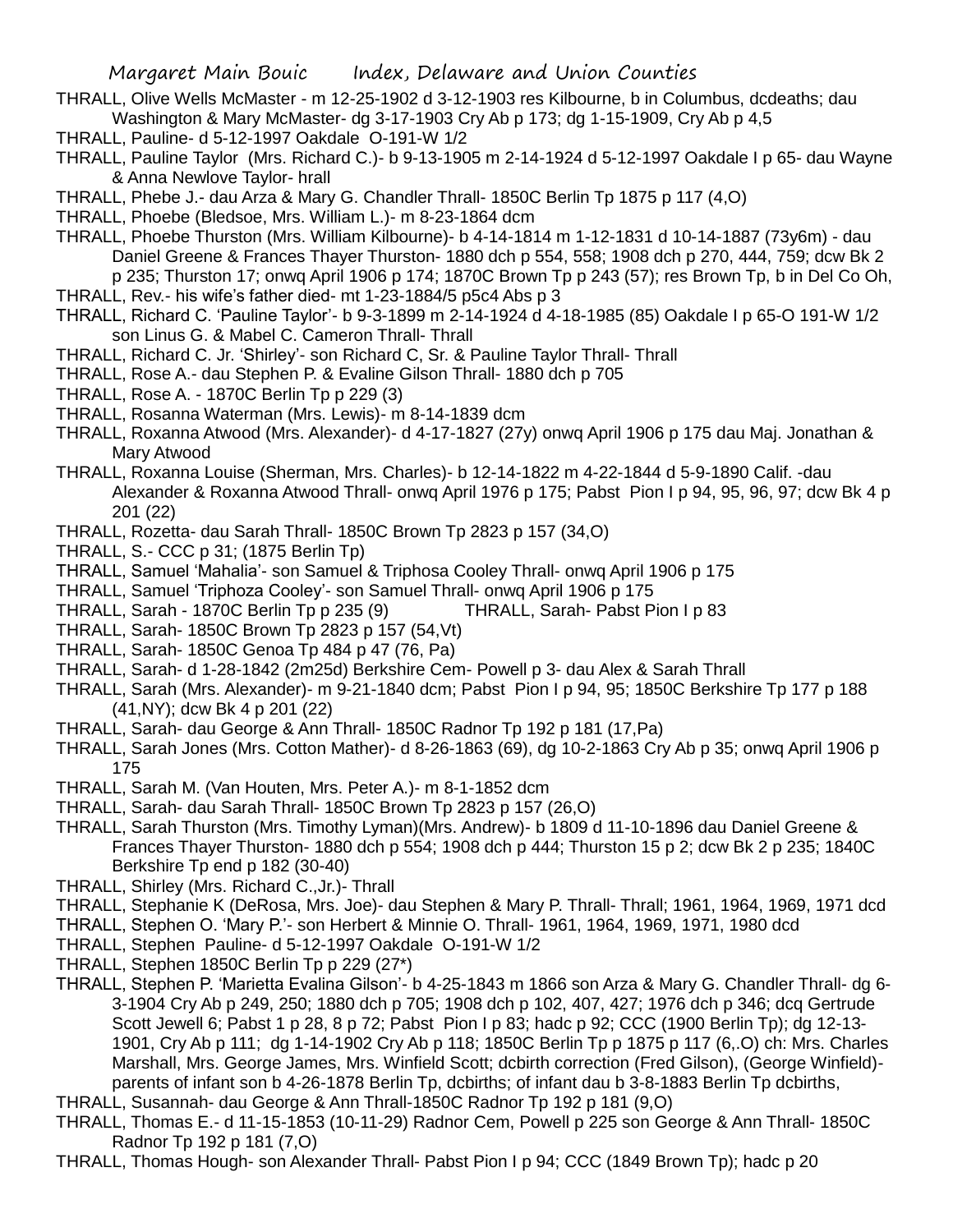THRALL, Thomas N.- dcw Bk 4 p 201(22)

- THRALL, Timothy E. 'Amanda miller'- m 1-1-1861 dcm
- THRALL, Timothy Lyman 'Sarah Aurilla Thurston'-b 1800 Mass m 1-26-1826 Peru,NY d 8-22-1838 (39y) Berkshire Cem- Powell p 3 son Alex & Sarah Thrall- Thurston p 2 (15); 1880 dch p 554, 688; 1908 dch p 444; ped Robert Steen 30; 1835 men p 6 # 90 p 4 Berkshire Tp
- THRALL, Timothy- son Timothy & Sarah Thurston Thrall- Thurston p 2 154; onwq April 1906 p 178; 1850C Berkshire Tp 177 p 18 (12,O)
- THRALL, T. L.- Pabst 1 p 97
- THRALL, Triphoza Cooley (Mrs. Samuel)- onwq April 1906 p 174
- THRALL, Walter- Pabst p Pion II p 213
- THRALL, W. B.- 1880 dch p 411
- THRALL, Wesley- son Timothy & Sarah Thurston Thrall- Thjurston 153 p 2; 1850C Berkshire Tp 91 p 10 (18,O); onwq April 1906 p 178
- THRALL, William B.- son George & Ann Thrall- 1850C Radnor Tp 192 p 181 (5,O)
- THRALL, William B. 'Nancy Graham''Maria Rockwell'- m 8-6-1822 (2) 2-1-1825 dcga p 6, 27 Del Pat & Franklin Chron
- THRALL, Judge William B.- d Saturday (75) diphtheria- dg 6-13-1873 Cry Ab p 107
- THRALL, William H.- Pabst Pion I p 83
- THRALL, William Kilbourne 'Phebe Thurston'- b 10-14-1809 Licking Co m 1-12-1831 d 7-17-1889 (79y8m27d) 1880 dch p 554. 560; 1908 dch p 135 444, 758; Powell p 72; dcdeaths, dg 10-18-1877 Cry Ab p 25; Thurston (17); Pabst 7 p 25; onwq April 1906 p 174; 1835 men p 16 #291 p 24 Brown Tp; 1840C Brown Tp; 1850C brown Tp 2813 p 157 (40,O); see Kilbourne
- THRALL, William J. 1870C Brown Tp p 243 (61\*)
- THRASH, Helen R. (Mrs. Raymond F.)- 1980 dcd
- THRASH, Raymond F. 'Helen R.'- 1980 dcd
- THRASH, Richard- b 1970 son Raymond F. & Helen R. Thrash- 1980 dcd
- THRASH, Robert- b 1972 son Raymond F. & Helen R. Thrash- 1980 dcd
- THRASHER, Abigail Aldrith(Mrs. Enoch)- m 3-31-1849 dcm;1850C Thomson Tp 58 p 188 (28,O)
- THRASHER, Amanda 1870C Trenton Tp p 506 (8)
- THRASHER, Amanda- dau Elisha & Sarah Thrasher- 1850C Trenton Tp 786 p 67 (12,O)
- THRASHER, Anna- dau David & Sarah Rose Thrasher- 1850C Trenton Tp 741 p 64 (1,O)
- THRASHER, Charley 180C Trenton Tp p 506 (5)
- THRASHER, Charlotte Wells (Mrs. Enoch)- m 2-4-1856 ucm 2385 (Hearl) d 1-27-1866 (45y5m) Jerome Tp Cem DJ p 98; dg 2-2-1866 Cry Ab p 52; 1860C Jerome Tp 4-39 (40,O)
- THRASHER, David 'Sarah Rose'- m 3-19-1837 dcm; 1850C Trenton Tp 741 p 64 (33,Me)
- THRASHER, David N.- son True & Mary Thrasher- 1850C Thomson Tp 57 p 188 (34,NH)
- THRASHER, E,- hadc p 54 (Trenton Tp)
- THRASHER, Elisha 'Sarah'- 1835 men p 58 #48 p 107, Trenton Tp; 1850C Trenton Tp 786 p 67 (62, NH); 1870C Trenton Tp p 506 (80\*)
- THRASHER, Eliza- dau Enoch J. & Charlotte Wells Thrasher- 1860C Jerome Tp 4-39 (6,O)
- THRASHER, Elizabeth 1870C Trenton Tp p 506 (41)
- THRASHER, Elizabeth- dau David & Sarah Rose Thrasher- 1850C Trenton Tp 741 p 64 (13,O)
- THRASHER, Elizabeth (Van Houten, Mrs. David J.)- m 3-12-1841 dcm
- THRASHER, Emeline Waters (Mrs. Enoch)- m 10-22-1846 dcm
- THRASHER, Emma J.-dau Enoch J. & Charlotte Wells Thrasher- 1860C Jerome Tp 4-39 (2,O)
- THRASHER, Enoch 'Abigail Aldrith'- m 3-31-1849; 1850C Thomson Tp 58 p 188 (32,NH); hadc p 52 (1849 Thompson Tp)
- THRASHER, Enoch J.'Charlotte Wells'- m 2-4-1856 ucm 2385 (Hearl); dg 2-2-1866 Cry Ab p 52; DJ p 98; 1860C Jerome Tp 4-39 (41,NH) farmer
- THRASHER, (Thresher) Enoch 'Emeline Waters'- m 10-22-1846 dcm
- THRASHER, Ephraim- son Enoch J. & Charlotte Wells Thrasher- 1860C Jerome Tp 4-39 (6,O)
- THRASHER, Francis- dau Jacob & Isabelle Biddleman Thrasher- 1850C Delaware Town 1021 p 80 (3,O)
- THRASHER, George- son David & Sarah Rose Thrasher- 1850C Trenton Tp 741 p 64 (3,O)
- THRASHER, Harva 1870C Trenton Tp p 506 (11)
- THRASHER, Horatio G. G. 'Mary A. Money'- m 4-27-1841 dcm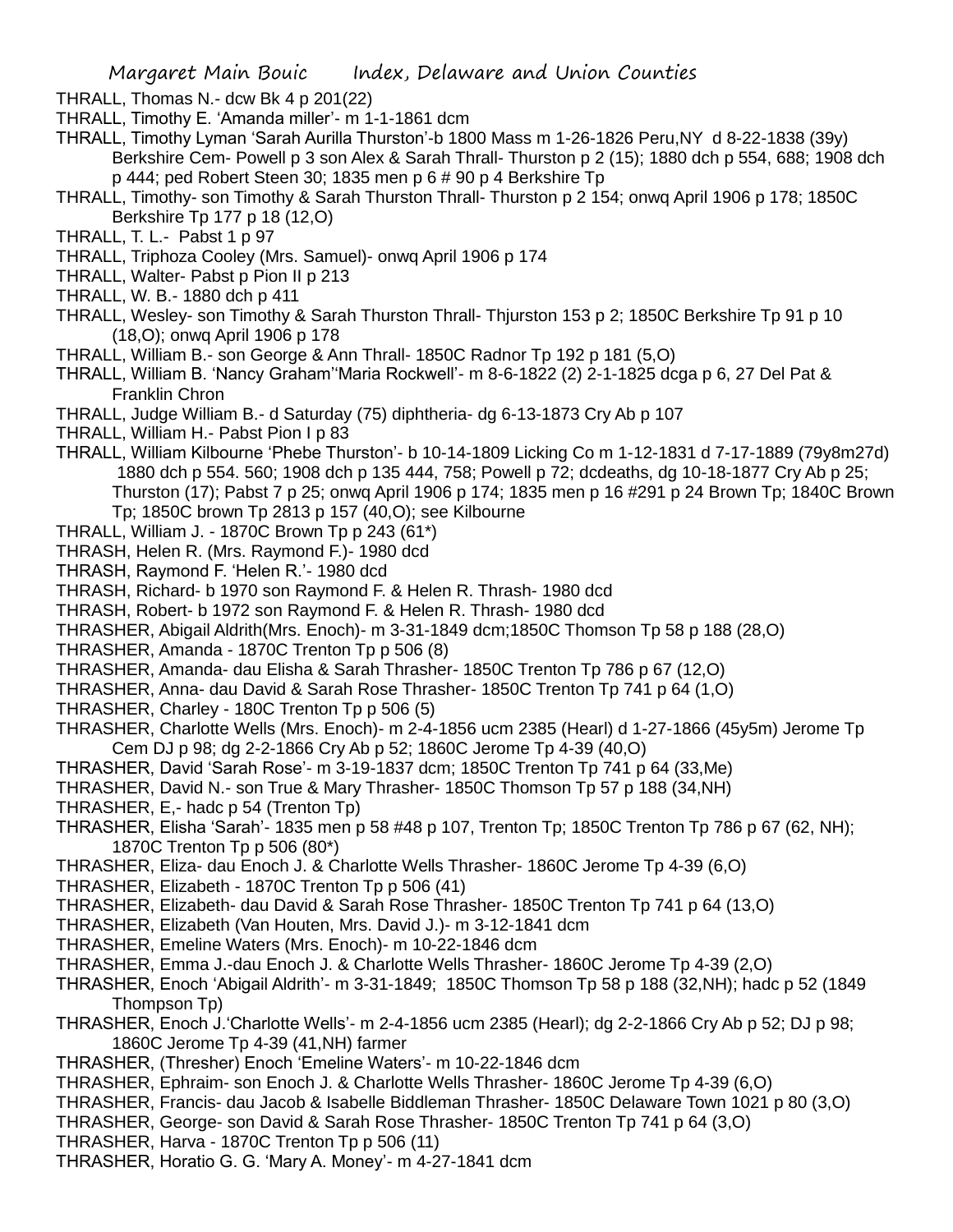THRASHER, Isabella Biddleman (Mrs. Jacob)- m 8-26-1844 dcm; 1850c Delaware Town 1021 p 80 (28,Va) THRASHER, Jacob 'Isabella Biddleman'- m 8-26-1844 dcm; hadc p 50; 1850C Delaware Town 1021 p 80 (28,Va)

THRASHER, James - 1870C Trenton Tp p 506 (15)

THRASHER, Jane (Ward, Mrs. James H.)- m 4-1-1849 dcm

THRASHER, Leir- 1850C Berkshire Tp 33 p 4 (25,O)

THRASHER, Levi - 1870C Trenton Tp p 506 (38\*)

THRASHER, Levi- son Elisha & Sarah Thrasher- 1850C Trenton Tp 786 p 67 (21,O)

THRASHER, Levi 'Sarah Shaftman'- m 5-5-1853 dcm

THRASHER, Lucinda (Shannan, Mrs. Samuel A.)- m 3-30-1859 dcm- dau Elisha & Sarah Thrasher- 1850C Trenton Tp 786 p 67 (20,O)

THRASHER, Lucretia- dau David & Sarah Rose Thrasher- 1850C Trenton Tp 741 p 64 (10,O)

THRASHER, Mary A. Money (Mrs. Horatio G. C.)- m 4-27-1841 dcm

THRASHER, Mary Ann (Dilsaver, Mrs. Adam)- m 10-13-1841 dcm d 1859; 1883 uch V p 616

THRASHER, Mary- dau David & Sarah Rose Thrasher- 1850C Trenton Tp 741 p 64 (8,O)

THRASHER, Maryette- dau Jacob & Isabella Biddleman Thrasher- 1850C Delaware Town 1021 p 80 (5,O)

THRASHER, Melissa (Williams, Mrs. Washington)- m 2-23-1859 dcm- dau Elisha & Sarah Thrasher- 1850C Trenton Tp 786 p 67 (10,O)

THRASHER, Olive E. (Barrows, Mrs. Chester)- m 9-28-1845 dcm

THRASHER, Oscar- son David & Sarah Rose Thrasher- 1850C Trenton Tp 741 p 64 (11,O)

THRASHER, Ruth Ann Draper (Mrs. Solomon)- m 7-24/20-1839 ucm 564 (Hearl)

THRASHER, Ruth Ann (Roberts, Mrs. Giles)- m 12-14-1844 ucm 1005 (Hearl)

THRASHER, Sarah - 1870C Trenton Tp p 506 (28)

THRASHER, Sarah (Mrs. Elisha)- 1850C Trenton Tp 786 p 67 (55,NH)

THRASHER, Sarah Rose (Mrs. David)- m 3-19-1837 dcm; 1850C Trenton Tp 741 p 64 (33,O)

THRASHER, Sarah- dau David & Sarah Rose Thrasher- 1850C Trenton Tp 741 p 64 (6,O)

THRASHER, Sarah Shaftman (Mrs. Levi)- m 5-5-1853 dcm

THRASHER, Solomon 'Ruth Ann Draper'- m 7-24/20-1839 ucm 564 (Hearl)

THRASHER, Thomas - 1870C Trenton Tp p 506 (13)

THRASHER, True 'Mary'- 1840C Thomson Tp p 108 (50-60); 1850C Thomson Tp 57 p 188 (63,NH)

THRASHER, Wesley - 1879C Trenton Tp p 506 (12)

THREADISILL, Leone (McKitrick, Mrs. Herman Willey)- McKitrick p 299

THREAT?, Edward- 1840C Jerome Tp 1176 p 52 (1m(24-36) 1f (10-24) 1m (55-100)

THREET, Edward 'Mary Butcher'- lic m 4-10-1839 ucm 547

THREET, Mary Butcher (Mrs. Edward)- lic m 4-10-1839 ucm 547

THREFAll, Dr. Walter R.- 1980 dcd

THRELFALL, Albert 'Ruth Alma Fox'- m 10-9-1983 - Threlfall

THRELFALL, Barbara A. (Mrs. Walter R.)- Threlfall

THRELFALL, Ruth Alma Fox (Mrs. Walter, Jr.)(Mrs. Albert)- b 5-8-1924 Prospect m(1) 6-3-1943 (2) 10-9-1983 s 12-26-2004 (80) Prospect Cem- dau Orlando W. & Della Mae Beard Fox- Threlfall

THRELFALL, Walter, Jr. 'Ruth Alma Fox'- m 6-3-1943 d 2-18-1981- Threlfall

THRELFALL, Walter R. 'Barbara'- son Walter, Jr. & Ruth Alma Fox Threlfall- Threlfall

THRENKER, Willie- b 2-8-1872 Trenton Tp son levi & Mary Chapman Threnker- dcbirths

THRESHER, David- d 3-28-1860 (2-1-4) Sunbury Cem, Powell p 42 son L. & S.

THRO, Daniel Guy- b 1-1-1891 Trenton Tp - son Aaron D. & N. H. Montgomery Thro- dcbirths

THROCKMORTON, Agnes de Besford (Mrs. Thomas)- b cir 1365- McKitrick p 137

THROCKMORTON, Agnes (Wynslowe, Mrs. Thomas)- b ca 1416 dau John & Eleanor Spinne Throckmorton-McKitrick p 137

THROCKMORTEN, Mrs. Edward)- dau Mrs. L. J. Smith- dg 4-24-1914, Cry Ab p 160

THROCKMORTON, Eleanor Spinne (Mrs. John)- McKitrick p 137

THROCKMORTON, James- b 1968 son Robert O. Jr. & Judie Throckmorton- 1980 dcd

THROCKMORTON, John- b 1969 son Robert O. Jr. & Judie Throckmorton- 1980 dcd

THROCKMORTON, John 'Eleanor Spinne'- b c 1390 son Thomas & Agnes de Besford de Throckmorton-McKitrick 137

THROCKMORTON, Judie (Mrs. Robert O.Jr.)- 1980 dcd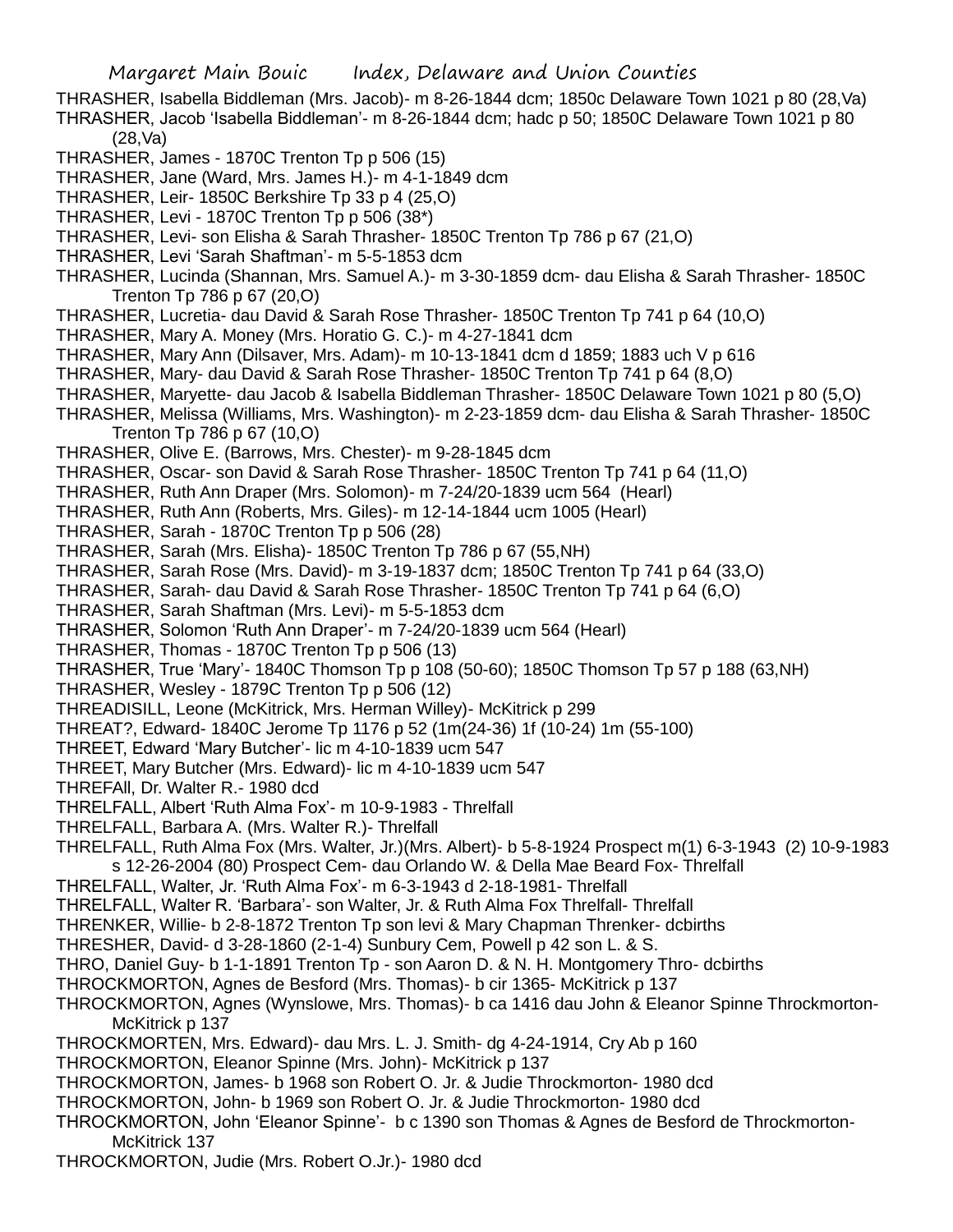- THROCKMORTON, Pauline E. (Mrs. Robert O)- 1980 dcd
- THROCKMORTON, Peter E. 'Phyllis M.'-1979, 1981, 1983 ucd
- THROCKMORTON, Phyllis M. (Mrs. Peter E.)- 1979, 1981, 1983 ucd
- THROCKMORTON, Rich- heir of William Croghan- dcw Bk 2 p 114
- THROCKMORTON, Robert O. 'Pauline E.'- 1980 dcd
- THROCKMORTON, Robert O. Jr, 'Judie;- 1980 dcd
- THROCKMORTON, Thomas 'Agnes de Besford'- McKitrick p 137
- TRHOCKMORTON, Viola J. (Mrs. Wilbert- 1969, 1980 dcd
- THROCKMORTON, Wilbert 'Viola J.'- 1969 dcd
- THROMBURB, Linna (Jolliff, Mrs. Arthur)- m 10-20-1897 ucm (Hearl)
- THROOP, Daniel H. 'Mary Curtis'- dcq Richard Noel Foreman 20
- THROOP, Ellen Johnson (Mrs. Henry Elbert)- dau Andrew & Mary Ann Lytle Johnson- dcq Richard Noel Foreman 15
- THROOP, Henry Elbert 'Ellen Johnson'- son Daniel H. & Mary Curtis Throop- dch Richard Noel Foreman 14 THROOP, Mary Curtis (Mrs. Daniel H.)- dcq Richard Noel Foreman 29
- THROOP, Nellie May (Magee, Mrs. Oliver Nathab)- dau Henry Elbert & Ellen Johnson Throop- dcq Richard Noel Foreman 7
- THROP, Aaron D.- Pabst 5 p 22
- THROP, Amanda (Middleton, Mrs. Jacob)- m 10-3-1847 ucm 1258
- THROP, Daniel Guy -d 2-28-1891 (23d) res Trenton Tp, dcdeaths
- THROSSELL- Martha- b 7-11-1893 m 9-26-1912- Weiser p 773
- THRUSH, Abbey Lynn- b 1-10-1984 dau Michael E.& Linda Krebehenne Thrush- Thrush
- THRUSH, Alvin H. 'June Eileen'- son William Robert Thrush- Thrush; 1969, 1971, 1980 dcd
- THRUSH, Alvin 'Eileen Schaffer'- m 7-24-1943- Thrush
- THRUSH, Andrew- b 1968 son Robert W. II & Donna Thrush- Thrush; 1980 dcd- engaged to Katrina A. TenEyck dau Kris & Kathy TenEyck
- THRUSH, Ann (McPherson, Mrs. )- sister William Robert Thrush- Thrush
- THRUSH, Ava (Hamilton, Mrs. )- dau Robert W. & Lois Johnson Thrush- Thrush
- THRUSH, Belle (Russell, Mrs. )- sister William Robert Thrush- Thrush
- THRUSH, Bonnie Lou Chamberlain (Mrs. Steven William)- m 10-1-1977 dau Gargent & Bernetta Streng Chamberlain- Rausch 118333; Thrush; 1977, 1979, 1983 ucd
- THRUSH, Brian Martin- b 6-4-1974 son Michael E. & Linda Krebehenne Thrush- Thrush; 1977, 1979, 1981, 1983 ucd- engaged to Traci Franzoni
- THRUSH, Clinton- b 1978 son Robert W. II & Donna Thrush- 1980 dcd
- THRUSH, Cory Lee Burns (Mrs. Michael Doran)- m 10-6- Thrush
- THRUSH, Dale Edward- b 6-22-1976 son Michael E. & Linda Krebehenne Thrush- Thrush; 1977, 1979 1981 ucd
- THRUSH, Donna (Mrs. Robert W. II) 1980 dcd
- THRUSH, Douglas- b 1965 son Valdo E. & Gladys Thrush- 1967, 1971, 1973, 1975, 1977, 1979, 1981, 1983 ucd
- THRUSH, D, W,- son James & Mary Sterling Thrush- Thrush
- THRUSH, Eileen Schaffer (Mrs. Alvin)- m 7-24-1943 -Thrush
- THRUSH, Eli Wyatt- b 12-17-2004 son Scott William & Michelle Dawn Nicol Thrush- Thrush
- THRUSH, Eric Martin- 5-12-1983 son Steven W. & Bonnie L. Chamberlain Thrush- Thrush; 1983 ucd
- THRUSH, Gladys (Mrs. Valdo E.)- 1962, 1967, 1971, 1973, 1975, 1977, 1979, 1981, 1983 ucd
- THRUSH, Gregory- b 1960 son Valdo E. & Gladys Thrush- 1962, 1967, 1971, 1973, 1975, 1977, 1979 ucd
- THRUSH, Harvey- froze to death (58) dg 12-10-1909 Cry Ab p 77
- THRUSH, Helen Alkire (Mrs. M. V.)- b 6-1-1883 m 5-18-1920 d 5-30-1984 dau Edward & Ada Richey Alkirebur Mt. Sterling- Thrush
- THRUSH, Jack- b 1953 son Alvin H. & J. Eileen Schaffer Thrush- Thrush; 1969, 1971 dcd
- THRUSH, James 'Mary Sterling'- Thrush
- THRUSH, James V.- b 1-21-1972 d 11-11-1991 (19) son John V. & Sharon A,. Greenbaum Thrush- Thrush THRUSH, Jennifer A.- dau John Valdo & Sharon Ann Greenbaum Thrush- Thrush
- THRUSH, John Valdo 'Sharon Ann Greenbaum'- m 6-19-1970 son Valdo Thrush- Thrush; 1962 (14), 1967, 1971, 1973, 1981, 1983 ucd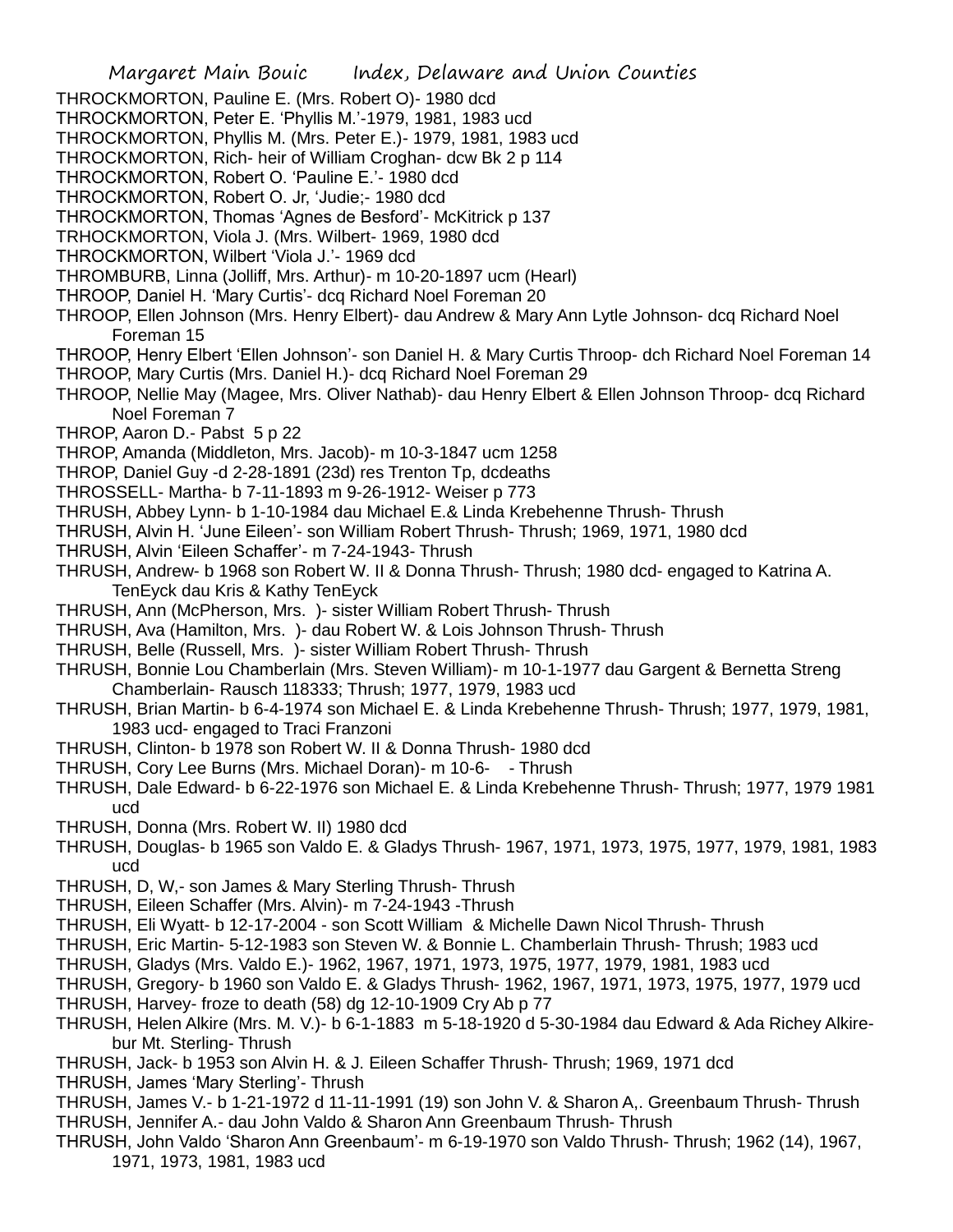- THRUSH, Jonathan S.- son John Valdo & Sharon Ann Breenbaum Thrush- Thrush
- THRUSH, Joseph- son Robert W. II & Donna Thrush- 1980 dcd
- THRUSH, June Eileen (Mrs. Alvin H.)- 1969, 1971, 1980 dcd
- THRUSH, June (Wolf, Mrs. )- dau Robert W. & Lois Johnson Thrush- Thrush
- THRUSH, Karen Sue (Coyle, Mrs. Thomas M.)- b 1949 m 11-11-1978 dau Valdo E. & Gladys Thrush- Thrush; 1962, 1967 ucd
- THRUSH, Kathy- b 1951 son Waldo E. & Gladys Thrush- 1962, 1967, 1971, 1973, 1975, 1977, 1979 ucd
- THRUSH, Kimberly- b 1958 ch Valdo E. & Gladys Thrush- 1962, 1967, 1971, 1973, 1975, 1977, 1979 ucd
- THRUSH, Lauren Marie- b 9-27-1985 dau Steve William & Bonnie Lou Chamberlain Thrush- Thrush
- THRUSH, Lilah June- dau Robert W. Thrush- Thrush; 1961, 1964, 1969 dcd; engaged to Stephen H. Wolf
- THRUSH, Linda Krebehenne (Mrs. Michael E.)- dau Lester Krebehenne- Thrush; 1973, 1975, 1977, 1979, 1981, 1983 ucd
- THRUSH, Lois G. Johnson (Mrs. Robert W.)- b 2–6-1919 d 6-15-1994 (75) Radnor Cem- dau Edward & Lilah Everett Johnson- Thrush; 1961, 1964, 1971 dcd
- THRUSH, Lorena (Griffith, Mrs. Wilbur)- d Wed (29) Prospect- dg 7-14-1914 Cry Ab p 136
- THRUSH, Lucille Simpson (Mrs. )- b 3-5-1904 d 8-30-1983 (79) Cedar Hill Cem, Newark- dau Wesley & Nellie Reed Simpson- Thrush
- THRUSH, Manuel- d Wednesday (57) mt 12-15-1909 p 2c2 Abs p 72
- THRUSH, Mary Sterling (Mrs. James)- Thrush
- THRUSH, Michael Allen 'Shirley Pearl Staton'- b 1955 m 11-20-1976 son Alvin H. & June Eileen Thrush- 1969, 1971 dcd
- THRUSH, Micharl- son Alvin & Eileen Schaffer Thrush- Thrush
- THRUSH, Michael Doran 'Cory Lee Burns'- b 10-14-1972 m 10–6--son Michael & Linda Krebehenne Thrush-Thrush; 1973, 1975, 1977, 1979, 1981, 1983 ucd
- THRUSH, Michael E. 'Linda Krebehenne'- son Valdo & Gladys Thrush- Thrush; 1962 (13), 1967, 1971, 1973, 1975, 1977, 1979, 1981, 1983 ucd
- THRUSH, Michelle Dawn Nicol (Mrs. Scott William )- dau Don & Karen Nicol- Thrush
- THRUSH, M. V. 'Helen Alkire'- b 5-14-1896 m 5-18-1920 d 10-8-1975 bur Mt. Sterling- son James & Mary Sterling Thrush- Thrush
- THRUSH, Ralph- son James & Mary Sterling Thrush- Thrush
- THRUSH, Dr. Randolph S. son M. V. & Helen Alkire Thrush- Thrush
- THRUSH, Robert William 'Lois G. Johnson'- b 11-29-1917 Prospect d 5-2-1990 Radnor Cem- ; Thrush; 1961, 1964, 1969, 1971 dcd
- THRUSH, Robert William II 'Donna'- son Robert William & Lois G. Johnson Thrush- Thrush; 1961 (15), 1964, 1969, 1971, 1980 dcd
- THRUSH, Scott William 'Michelle Dawn Nicol'- b 9-25-1980 son Michael E. & Linda Krebehenne Thrush-Thrush; 1981, 1983 ucd
- THRUSH, Sharon Ann Greenbaum (Mrs. John Valdo)- m 6-19-1970 dau Marvin & Betty Meeker Greenbaum-Thrush
- THRUSH, Shirley Pearl Staton (Mrs. Michael Alan)- m 11-20-1976 dau Allen Straton- Thrush
- THRUSH, Steven William 'Bonnie Lou Chamberlain'- m 10-1-1977 son Valdo & Gladys Thrush- Thrush; Rausch (118333); 1962 (4), 1977, 1979, 1981, 1983 ucd
- THRUSH, Sue (Davis, Mrs. Jerry L.)- dcc Nellie Almendinger Davis 1
- THRUSH, Suzanne (Davis, Mrs. )- dau Robert W. & Lois G. Thrush- Thrush; 1961 (17) dcd
- THRUSH, Valdo E. 'Gladys Doran'- son M. V. & Helen A. Alkire Thrush- Thrush; 1967, 1971, 1973, 1975, 1977, 1979, 1981, 1983 ucd
- THRUSH, ----(Mrs. William)- b 9-28-1833 sister Mrs. Jacob Ayres- dg 4-24-1902, Cry Ab p 182
- THRUSH, William- attended funeral of mother-in-law- dg 3-8-1895, Cry Ab p 11
- THRUSH, William Robert- d 2-17-1961 (73)- Thrush
- THRUT, Edward 'Mary Butcher'- lic 4-10-1839 ucm (Hearl)
- THRUT, Mary Butcher (Mrs. Edward)- lic 4-10-1839 ucm (Hearl)
- THUCY, John- 1835 men p 40 #42 p 72 Marlborough Tp
- THUM, Carol (Mrs. Thomas J.) 1980 dcd
- THUM, Thomas J. 'Carol'- 1980 dcd
- THUMM, Karen (Lauer, Mrs. Gene A.)- m 11-1-1958- Weiser p 554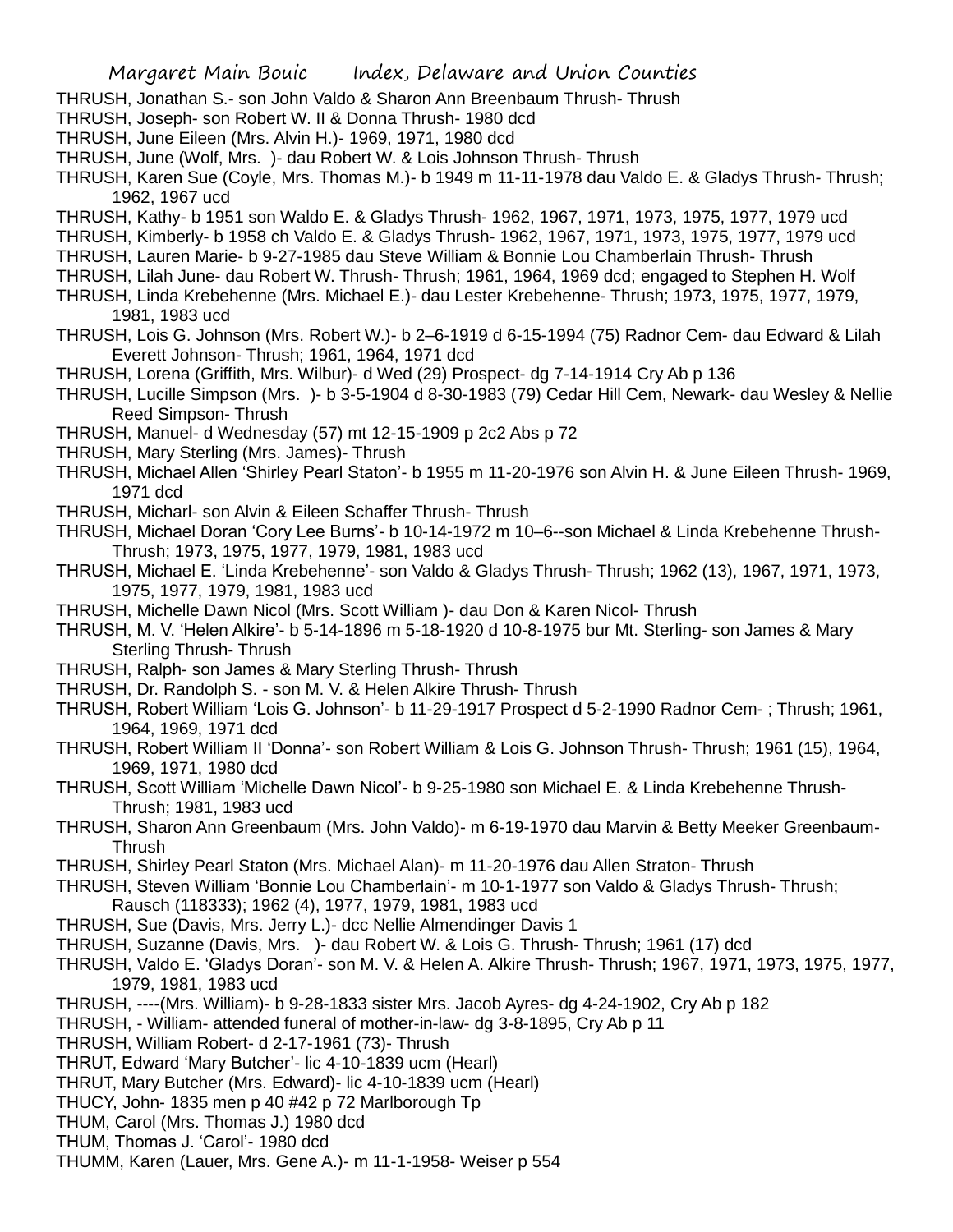THUN, Marie Wilhelmina (Muhlenburg, Mrs. Charles Henry, Jr.)- b 12-27-1903 m 10-22-1925- Weiser p 216 THURBER, Caroline Nettleton- dau Gen. A. B. Nettleton- dg 9-15-1911, Cry Ab p 63

THURBER, William- 1870C Claibourne Tp 172-170 (16,O)

THURKFIELD, Clara (Rice, Mrs. J. Scott)- d Thursday, Indianapolie- mt 3-12-1913 p6c2 Abs p 55 THURLOW, Andrew James- b 1961 son James McKitrick & Satsuko Makamuro Thurlow- McKitrick p 458 THURLOW, James McKitrick 'Satsuko Makamuro'- b 12-20-1928 m 7-2-1955 son Robert J. & Jean Kathleen

McKitrick Thurlow- McKitrick p 458

- THURLOW, Jean Kathleen McKitrick (Mrs. Robert J.)- b 7-4-1900 m 6-30-1926 d 4-1-1969 dau Austin Gordon & Jane Timney McKitrick - McKitrick p 458
- THURLOW, Kerry Elley- b 1962 dau Robert John Austin & H. Merle Naughtling Thurlow- McKitrick 458 THURLOW, Leigh Ann- b 1963 son Robert John Austin & H, Merle Maughtling Thurlow- McKitrick p 458
- THURLOW, H. Merle Haughtling (Mrs. Robert John)- b 1-26-1937 m 1-16-1956- McKitrick p 458 THURLOW, Peter Hubert- b 1958 son James McKitrick & Matsuko Makamura Thurlow- McKitrick p 458
- THURLOW, Robert J. 'Jean Kathleen McKitrick '- b 3-25-1897 m 6-30-1926- McKitrick p 458
- THURLOW, Robert John Austin 'H. Merle Haughtling'- b 11-28-1933 m 1-16-1956 son Robert J. & Jean Kathleen McKitrick Thurlow- McKitrick p 458
- THURLOW, Satsuko Makamura (Mrs. James McKitrick ) b 12-25-1931 m 7 -2-1955- McKitrick p 458
- THURMAN, Judge Allen G.- 1908 dch p 311. 595; 1883 uch III p 350, V p 74. 238, 287, 415, 486, 515, 558; 1976 dch p 60, 86
- THURMAN, Cathy (Mrs. John E.)- 1979, 1981 ucd
- THURMAN, Joel C. 'Rachel Ann Birge'- m 4-21-1860 ucm 3026 (Hearl)
- THURMAN, John E. 'Cathy'- 1979, 1981 ucd
- THURMAN, Lorene Mulvaney (Cornwell, Mrs. Albert)(Mrs. William)- b 2-14-1907 Mo. d 2-12-2004 (96) Delaware, O. bur Litchfield, ILL- dau David & Sarah Kingery Mulvaney- Thurman
- THURMAN, M. A.- uca p 39, Union Tp
- THURMAN, Mary Thomas- dau Griffith & Sarah Thomas- dcw Bk 4 p 148 (17)
- THURMAN, Rachel Ann Birge (Mrs. Joel C.)- m 4-21-1860 ucm 3026 (Hearl)
- THURMAN, Suzanne- b 1978- dau John E. & Cathy Thurman- 1979, 1981 ucd
- THURSTON, (no name) d-1-28-1881 (?) res Oxford, dcdeaths;
- THURSTON, Rev.- hjt p 43; 1915 uch p 217; 1883 uch V p 284
- THURSTON, Abby Blanchard (Mrs. Linus)- Asp (185-2)
- THURSTON, Abiel- b 1791 d 2-18-1813 son Edward & Hannah Gardner Thurston- Asp 182-1
- THURSTON, Abiel 'Maria Curtis'- b 1-5-1815 son Adam & Eunice Thurston- Asp 183-12
- THURSTON, Abigail (Butterfield, Mrs. Jason)- b 1795 dau Edward & Hannah Gardner Thurston- Asp 182-3
- THURSTON, Abigail Clarke (Mrs. Samuel)- dau Latham & Hannah Wilbur Clarke- dcq George Thurston 129
- THURSTON, Abigail (Maine, Mrs. Nathaniel)- b 1753 d 1823 dau George & Keziah Thurston- Asp (112)
- THURSTON, Achsah (Anthony, Mrs. Oliver)- b 6-1-1912 dau Cyrus & Sarah Spencer Thurston- Asp 191-2
- THURSTON, Adam 'Eunice Miner'- b 8-11-1768 m 9-29-1789 d 11-9-1858 son Edward & Thankful Maine Trhurston- Asp 183
- THURSTON, Adeline Eaton (Mrs. Ira Jerome)- Asp (185-8)
- THURSTON, Adolpha dau Joseph & Charlotte Thurston- Thurston 13; 1850C Delaware Town 1099 p 85 (3,O) see Della
- THURSTON, A. F. 2 day-old infant d Wednesday, Funeral Thursday, Cheshire Cem- dg 5-24-1918 Cry Ab p 39; ch or Mr. and Mrs. A. F. Thurston
- THURSTON, Albert- pallbearer for L. D. Smith- dg 11-5-1918 Cry Ab p 92
- THURSTON, Albert S.- b 10-6-1884 Berlin Tp, dcbirths- son Joseph Wilson & Carrie Smith Thurston- Thurston 1(10)67; dg 4-8-1907, Cry Ab p 33
- THURSTON, Alfred L. 'Amelia Vickers''Eliza Fenton'- son Joseph & Charlotte Loofbourrow Thurston- 1880 dch p 794; Thurston p 2 132; dg 10-9-1900, Cry Ab p 37; 1850C Delaware Town 1099 p 85 (20,O)
- THURSTON, Alice Amanda- dau Vinal & Ann L. Plant Thurston- Thurston p 3 1(10)5
- THURSTON, Almira (Waters, Mrs. Hosea)- m 4-3-1864 dcm- dau Vinal & Ann L. Plant Thurston- Thurston p 3 1(10)3
- THURSTON, Alvira E. Bates (Mrs. Billie Randall)- Asp (187-2)
- THURSTON, Amanda Dodge (Mrs. William Washington)- b 1851 d (80) dau George & Jeanette Mickle Dodge
	- Thurston p 3 (194); dcq George Thurston 3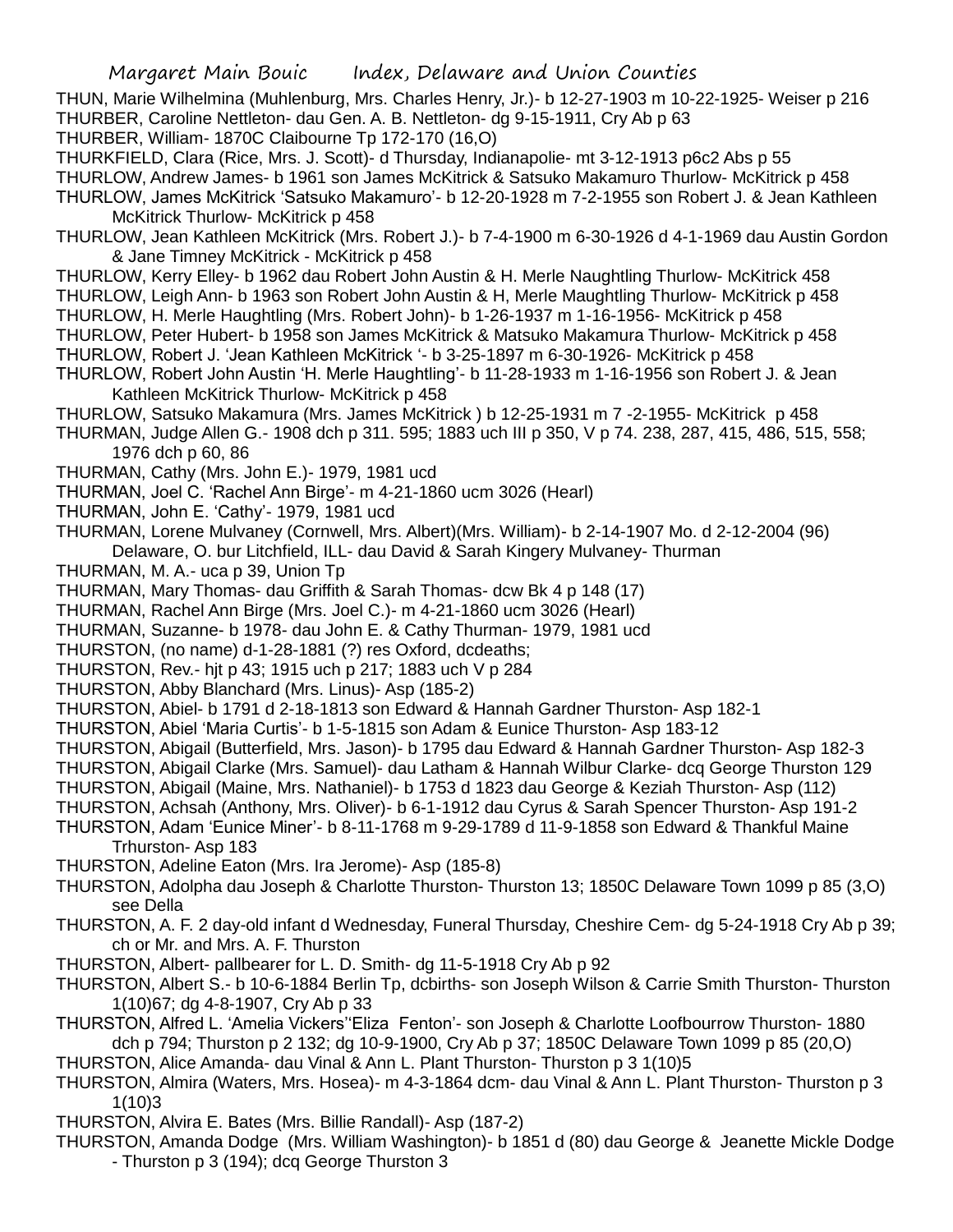THURSTON, Amanda (Kunze, Mrs. )(Mrs. Joseph Wilson)- Thurston p 3 (1(10)6)

THURSTON, Amelia Caroline (Shattuck, Mrs. Edmund)- b 8-21-1817 dau Charles & Margaret Fish Thurston-Asp 187-4

- THURSTON, Amelia Vickers (Mrs. Afred)- Thurston p 2 (132)
- THURSTON, Ann 1870C Oxford Tp p 446 (25)
- THURSTON, Ashley- dau James & Kimberly Vanpevenage Thurston- Thurston
- THURSTON, Barbara Ann Waldron (Mrs. Daniel Greene)- m 11-9-1862 dcm; dau George & Katherine Wadron-Waldron p 4; Thurston (191) dg 1917 Cry Ab p 46
- THURSTON, Anna 1870C Brown Tp p 239 (11)
- THURSTON, Anna (Root, Mrs. Zenus Jr.)- (18) m 7-26-1829- dcga p 46 Del Pat & Fran Chron
- THURSTON, Anne Green (Mrs. Norton)- dcq George Thurston 17
- THURSTON, Annetta (Lytle, Mrs. George H.)- m 10-22-1865 dcm
- THURSTON, Ann Janette (Rammelsberg, Mrs. William Dale)- b 1956 m 4-9-1977 dau William R. & Shirley R. Thurston- Thurston 1945-3; 1961, 1964, 1969, 1971 dcd
- THURSTON, Avery- d 1963 son William Washington & Amanda Dodge Thurston- Thurston 1944
- THURSTON, Barbara (Livingston, Mrs. William)- m 5-17-1843 dcm- dau Daniel Greene & Frances Thayer Thurston- Thurston 1(13); 1880 dch p 554; 1908 dch p 444; dcw Bk 2 p 235
- THURSTON, Barcey- ch Robert N. & Jessica Morrison Thurston- dcq George Thurston 1
- THURSTON, Benj. F. 1870C Liberty Tp Del Co p 406 (10)
- THURSTON, Benjamin- son Norton & Anna Greene Thurston- Thurston p 1
- THURSTON, Bessie (Millet, Mrs. )- dau Dr. Wm. P. Thurston- dg 3-11-1910, Cry Ab p 104
- THURSTON, Bethany Sue (Swagler, Mrs. David James)- m 11-28-1980 dau David L. & Marianne Thurston-**Thurston**
- THURSTON, Betsey Greene (Mrs. Joshua)- m 2-5-1795 d 10-25-1856- Asp 185
- THURSTON, Betty (Royer, Mrs. Ed)- dau William Claude & Hazel Osborn Thurston- Thurston
- THURSTON, Billie Randall 'Alvira E. Bates'- b 4-20-1809 son Charles & Margaret Fish Thurston- Asp 187-2
- THURSTON, Gertrude Blanche- d 12-6-1964 (79) dau William Washington & Amanda Dodge Thurston-
- Thurston 1942; dpc p 41, 97, 103; dg 12-6-1962
- THURSTON, Calvin-b 5-3-1795 d 4-27-1796 son Edward & Thankful Maine Thurston- Asp 193
- THURSTON, Caroline- b 8-2-1799 d 4-5-1803 dau Adam & Eunice Minor Thurston- Asp 183-5
- THURSTON, Caroline- b 9-16-1806 d 10-16-1882 not m, dau Adam & Eunice Minor Thurston- Asp 183-9
- THURSTON, Caroline- dau Reuben H. & Mary Thurston- 1850C Berlin Tp 1991 p 122 (12,O)
- THURSTON, Carrie Smith (Mrs. Joseph Wilson)- b 7-29-1859 m 11-7-1883 d 3-29-1907- dg 4-5-1907 Cry Ab p 33; Thurston (1(10)6
- THURSTON, Catharine- dau David & Sophia Thurston- live NY- uccp 51 record book 5 p 377
- THURSTON, Celia Miranda (Cole, Mrs. Nathan Wilson)- b 12-25-1826 dau Charles & Margaret Fish Thurston-Asp 187-6
- THURSTON, Charles Edward 'Susan Sweet'- b 4-6-1812 son Adam & Eunice Miner Thurston- Asp 183-11 THURSTON, Charles G. - 1870C Oxford Tp p 446 (29\*)
- THURSTON, Charles Gilbert 'Mary Morehouse'- son Vinal & Ann L. Plant Thurston- 1908 dch p 407; Thurston p 3, 1(10)1
- THURSTON, Charles 'Margaret Fish'- b 7-2-1780 m 12-5-1805 d 12-2-1870 son Edward & Thankful Maine Thurston- Asp 187
- THURSTON, Charles Norton 'Florence Purinton. son Norton & Rebecca Jones Thurston- brother Mrs. Frank Westbrook; Thurston 197; dg 8-30-1907, dg 9-6-1907 Cry Ab p 66, 68; dg 2-14-1913 Cry Ab p 114; 1870C Oxford Tp p 446 (7)
- THURSTON, —(McCurdy, Mrs. Charles)- dau Norton & Rebecca Jones Thurston- dg 8-30-1907, dg 9-6-1907 Cry Ab p 66, 68
- THURSTON, ----(Westbrook, Mrs. Frank)- dau Norton & Rebecca Jones Thurston- dg 8-30-1907, dg 9-6-1907, Cry Ab p 66, 68
- THURSTON, Charles- son Reuben H. & Mary Thurston- 1850C Berlin Tp 1991 p 122 (1,O)
- THURSTON, Charles S. 1870C Oxford Tp p 446 (1)
- THURSTON, ----(Westbrook, Mrs.Frank)- d Sunday (53) sister C. N. & William Thurston- dg 2-14-1913, Cry Ab p 14
- THURSTON, Charlotte (Hannawalt, Mrs. John)- m 4-9-1839 dcm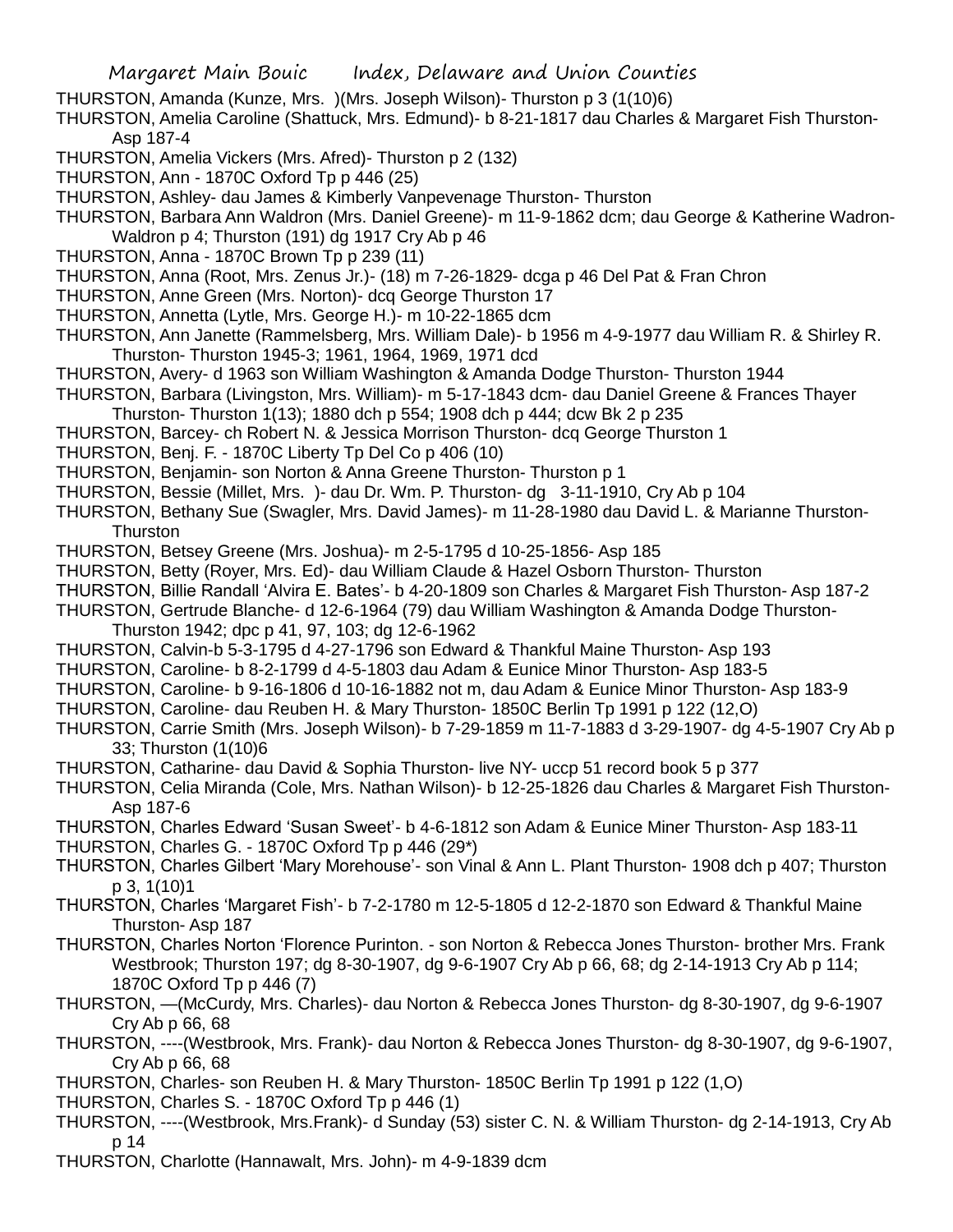- THURSTON, Charlotte Loofbourrow (Mrs. Joseph)- m 2-9-1826; 1880 dch p 794; Thurston (13); 1850C Delaware Town 1099 p 85 (41,O)
- THURSTON, Clara Elnora (Waddington, Mrs. Louis)- dau Joseph & Charlotte Loufbourrow Thurston- Thurston p 2 13(10); 1880 dch p 795
- THURSTON, William Claude 'Hazel'- b 1-9-1890 m 9-14-1928- son William Washington & Amanda Dodge Thurston- Thurston 1945
- THURSTON, Clement- son Samuel & Prudence Beares Thurston- Thurston p 2 166
- THURSTON, Cornelia Carey (Walker, Mrs. Henry Slade)- b 4-22-1820 dau Charles & Margaret Fish Thurston-Asp 187-5
- THURSTON, Covis E. 'Virginia B'- 1961, 1964, 1969, 1971 dcd
- THURSTON, Cynthia-b 6-20-1790 d 7-15-1790 dau Adam & Eunice Miner Thurston-Asp 183-1
- THURSTON, Cyrus 'Mary Ann Pickens''Mrs. Nancy Holmes'- b 8-13-1815 son Joshua & Betsey Greene Thurston- Asp 185-9
- THURSTON, Cyrus- son Reuben H. & Mary Thurston- 1850C Berlin Tp 1991 p 122 (16,O)
- THURSTON, Cyrus 'Sarah Spencer'- b 3-9-1788 m 2-12-1809 d 8-21-1814 son Edward & Thankful Maine Thurston- Asp 191
- THURSTON, D (orB)C hadc p 113 (Oxford Tp)
- THURSTON, Dakota James- b d 10-23-1994 Ashley Union Cem- son James & Kimberly Vanpevenage Thurston- Thurston
- THURSTON, Dana Leroy- b 3-23-1890 d 12-21-1917 (27-9-5) Cleveland (28) son Leroy & Nettie Thurstondg 1-5-1918, dg 1-11-1918,Cry Ab p 3, 5 funeral Home of his father;
- THURSTON, Daniel Greene 'Barbara Ann Waldron'- b 11-3-1842 m 11-9-1862 dcm d 8-29-1907 (64-9-26) son Norton & Rebecca Jones Thurston- Thurston 191 ; Waldron p 4; dg 7-23-1885, Cry Ab p 114; Vet physician, dg 8-30-1907 Cry Ab p 66; 1850C Brown Tp 2811 p 187 (8,O); 1870C Oxford Tp p 446 (28\*)
- THURSTON, ----(White, Mrs. Charles)- dau Daniel Green & Barbara Ann Waldon Thurston- dg 9-6-1907 Cry Ab p 68
- THURSTON, Daniel Greene 'Frances Thayer'- d 5-15-1843 (81) Old Kilbourne Cem p 2- son Norton & Anna Green Thurston- dcw Bk 2 p 235; dcq George Thurston 8; Maugans Anc p 171; Powell p 47, 66, 72; 1880 dch p 195, 202, 553, 554, 558, 559; 1908 dch p 81, 270, 443, 444, 446; 1976 dch p 40; Pabst 1 p 9; Thurston p 1 1; 1820C Peru Township; 1835 men p 16 #31 p2 4 Brown Tp 24; 1840C Brown Tp (60-70)

THURSTON, Daniel Beares 'Nancy Schuler'- son Samuel & Prudence Bearse Thurston- Thurston p 2 183

THURSTON, Daniel 'Sabrine Baldwin'- b 10-7-1777 d 10-19-1838 son Edward & Thankful Maine Thurston-Asp 186

- THURSTON, Danie- d 1964 son William Claude & Hazel Thurston- Thurston
- THURSTON, David- 1883 uch V p 523
- THURSTON, David- b 1971 son David L. & Marianne Thurston- 1980 dcd
- THURSTON, David L. 'Marianne'- son William Claude & Hazel Osborne Thurston- Thurston; 1980 dcd
- THURSTON, David 'Sophia'- uccp p 25, security JB 3 p 14; uccp p 29 estate, JB 3 p 200; uccp p 51 Record Bk p 377
- THURSTON, Della Joanna (Benton, Mrs. Eugene)(Adelphia)- dau Joseph & Charlotte Loufbourrow Thurston-Thurston p 2 139
- THURSTON, Delos- b 9-20-1813 d 1-20-1816 son Charles & Margaret Fish Thurston- Asp 187-3
- THURSTON, Edward- Asp p 93
- THURSTON, Edward- b 4-4-1789 d young- son Edward & Hannah Gardner Thurston- Asp 182-1
- THURSTON, Edward 'Elizabeth Nott'- b before 1647 m 6-1847 d 3-1-1707- Asp p 18; dcq George Thurston 256; Thurston p 1
- THURSTON, Edward 'Hannah Gardner'- b 8-21-1766 m 1-20-1788 d 2-8-1818 son Edward & Thankful Maine Thurston- Asp 182
- THURSTON, J. Edward- son Joseph Wilson Thurston- Thurston 1(10)6; dg 6-10-1945
- THURSTON, Edward- son Samuel & Abigail Clarke Thurston- dcq George Thurston 64; Thurston p 1
- THURSTON, Edward 'Susanna Pearce'- b 10-18-1679 m 12-19-1706 d 1737 son Jonathan & Sarah Thurston-Asp p 18
- THURSTON, Edward 'Thankful Maine'- b 5-16-1740 m 10-31-1764 d 11-24-1819 son George & Keziah Thurston- Asp p 18; Asp (57)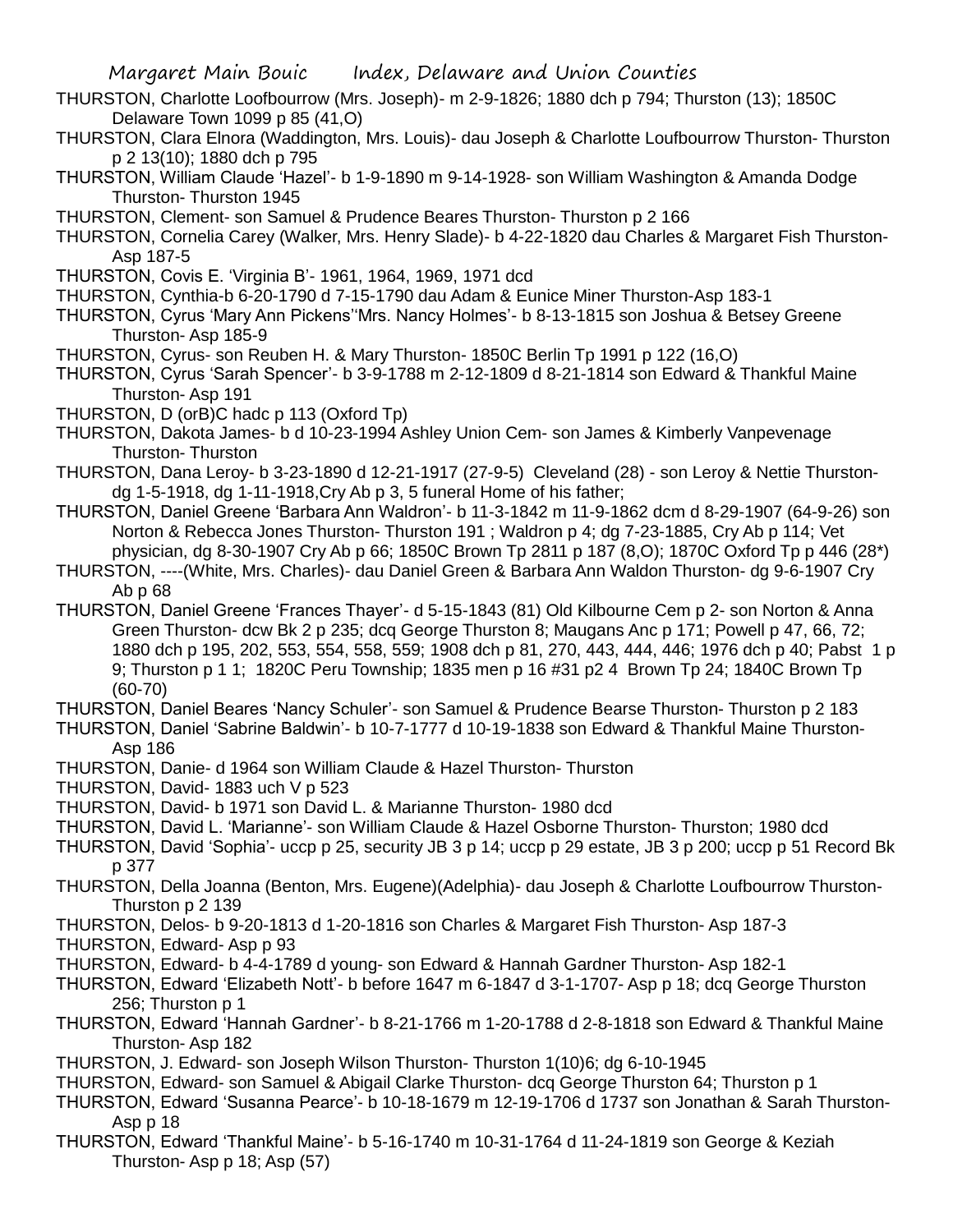THURSTON, Elihu 'Martha Cowgill'- m 6-21-1849 dcm

THURSTON, Eliza (Colton, Mrs. Richard)(Hoke, Mrs. Jacob)- b 7-14-1799 dau Joshua & Betsey Greene Thurston- Asp 185-3

THURSTON, Eliza Meeker (Mrs. Isaac)- m 11-3-1842 dcm

THURSTON, Elizabeth - 1870C Brown Tp p 239 (36)

THURSTON, Elizabeth d Wed. home of dau Mrs. E. D. Carr- dg 4-11-1916, Cry Ab p 49

THURSTON, ----(Carr, Mrs. E. D.)- dau Elizabeth Thurston- dg 4-11-1916, Cry Ab p 49

THURSTON, Elizabeth (Longwell, Mrs. Ralph S.)(Longwell,Mrs James S.)- b 9-22-1804 m 12-19-1819 d 12-8- 1888 (84) Old Kilbourne Cem- dau Daniel Greene & Frances Thayer Thurston; Thurston p 2 14; 1880 dch p 554, 813; 1908 dch p 444, 833; dcw Bk 2 p 235; dg 12-14-1888 Cry Ab p 211; 1850C Brown Tp 2840 p 158 (46,NY)

THURSTON, Elizabeth Norton (Mrs. Edward)- dau Benjamin Norton- dcq George Thurston 65; Thurston p 1 THURSTON, Elizabeth (Royer, Mrs. )- dau William & Hazel Osborn Thurston- Thurston

THURSTON, Elizabeth Scott (Mrs. Edward)- dau Adam Scott- dcq George Thurston 257; Thurston p 1

THURSTON, Elizabeth Williams (Mrs. John Loofbourrow)- m 2-14-1856 dcm- sister Otho Williams- dcq

George Thurston 31; 1908 dch p 174; Thurston (134); dg 11-20-1908 Cry Ab p 167; dg 3-26-1912, Cry Ab p

111

THURSTON, Elmer- 1880 dch p 557

- THURSTON, Elmore Monroe 'Mary Ann Johnson'- m 8-3-1856 dcm d 2-12-1865 son Joseph & Charlotte Loufbourrow Thurston- Thurston p 2 135; 1880 dch p 794; dg 5-18-1917, Cry Ab p 52; 1850C Delaware Town 1099 p 85 (13,O)
- THURSTON, E. M.- d Chattanooga 2-12-1865; dg 3-24-1865 Cry Ab p 46; enlisted 10-3-1864 Engineer Service Co F. 1st US Vet Volunteers
- THURSTON, Emma C.- b 9-19-1856 d 3-20-1894 Ebenezer Cem- Powell p 326
- THURSTON, Ethel Avery (Mrs. George Norton)- dcq George Thurston 1 (1941)
- THURSTON, Eugene- son Clovis E. & Birtinia B. Thurston- 1961 (16) dcd
- THURSTON, Eunice Anthony (Mrs. Samuel)- dau Isaac & Mary Anthony- dcq George Thurston 33
- THURSTON, Eunice (Harden, Mrs. Norton)(Herrenden, Mrs. Nathan)- b 1815 dau Daniel Greene & Frances Thayer Thurston- Thurston 18; 1880 dch p 354; 1908 dch p 444; dcw Bk 2 p 235; 1850C Delaware Town 1101 p 85 (37,O)
- THURSTON, Eunice Miner (Mrs. Adam)- m 9-29-1789 d 8-27-1829- Asp (183)
- THURSTON, F. F.- pallbearer for Dana L. Thurston- dg 1-5-1918 Cry Ab p 3
- THURSTON, Florence (Moore, Mrs. )(Mrs. George Norton)- Thurston (1941); 1961, 1964 dcd
- THURSTON, Florence Purinton (Mrs. Charles Norton)- Thurston (197)
- THURSTON, Frances Hannah (Waldron, Mrs. Cornelius)- dau Vinal & Ann L. Plant Thurston- Thurston p 3 1(10)4
- THURSTON, Frances "Fannie" Maria (Kerr, Mrs. Augustus)- m 5-27-1855 dcm dau Joseph & Charlotte Loofbourrow Thurston- 1880 dch p 794; Thurston p 2 133; 1850C Delaware Town 1099 p 85 (18,O)
- THURSTON, Frances R. 1870C Oxford Tp p 446 (17)
- THURSTON, Frances Rebecca (McCurdy, Mrs. C. H.)- dau Norton & Rebecca Jones Thurston- Thurston- 195
- THURSTON, Frances Thayer (Mrs. Daniel Greene)- d 8-4-1860 (80y10m) Old Kilbourne Cem p 2; Powell p 66; Maugans Anc p 171; dcw Bk 2 p 235; dcq George Thurston 9
- THURSTON, Frances (Walker, Mrs. James Harvey)- b 5-25-1823 m 11-29-1838 dcm d 2-27-1858 Green Mound Cem, Kilbourne- dau Daniel Greene & Frances Thayer Thurston- 1908 dch p 444; dc Bk 2 p 235; Maugans Anc p 171
- THURSTON, Frank A.- son Joseph Wilson & Carrie Smith Thurston- Pabst p 1 p 70, 2 p 53, 7 p 25; dg 6-10- 1945 , dg 4-5-1907, Cry Ab p 33
- THURSTON, Frank- pallbearer for T. C. Breece- dg 11-21-1913, Cry Ab p 71
- THURSTON, Frederick- 1850C Berlin Tp 1994 p 122 (22,O)
- THURSTON, Rev. Frederick- grandfather of Dana Leroy Thurston- dg 1-11-1918, Cry Ab p 5
- THURSTON, Fredonia Case (Mrs. Irvin)- b 1827 m 2-8-1849 d 1851 Oak Grove Cem- Powell p 442- dau Rev. Titus & Hannah Fisher Case- 1908 dch p 702
- THURSTON, George Norton 'Ethel Avery''Florence Moore'- b 5-10-1882 m 11-22-1910 d 12-13-1971- son William Washington & Amanda Dodge Thurston- dcq George Thurston 1; Thurston 1941; 1908 dch p 233; Pabst p 1 p 48; 1961, 1964, 1969, 1971; dcbirths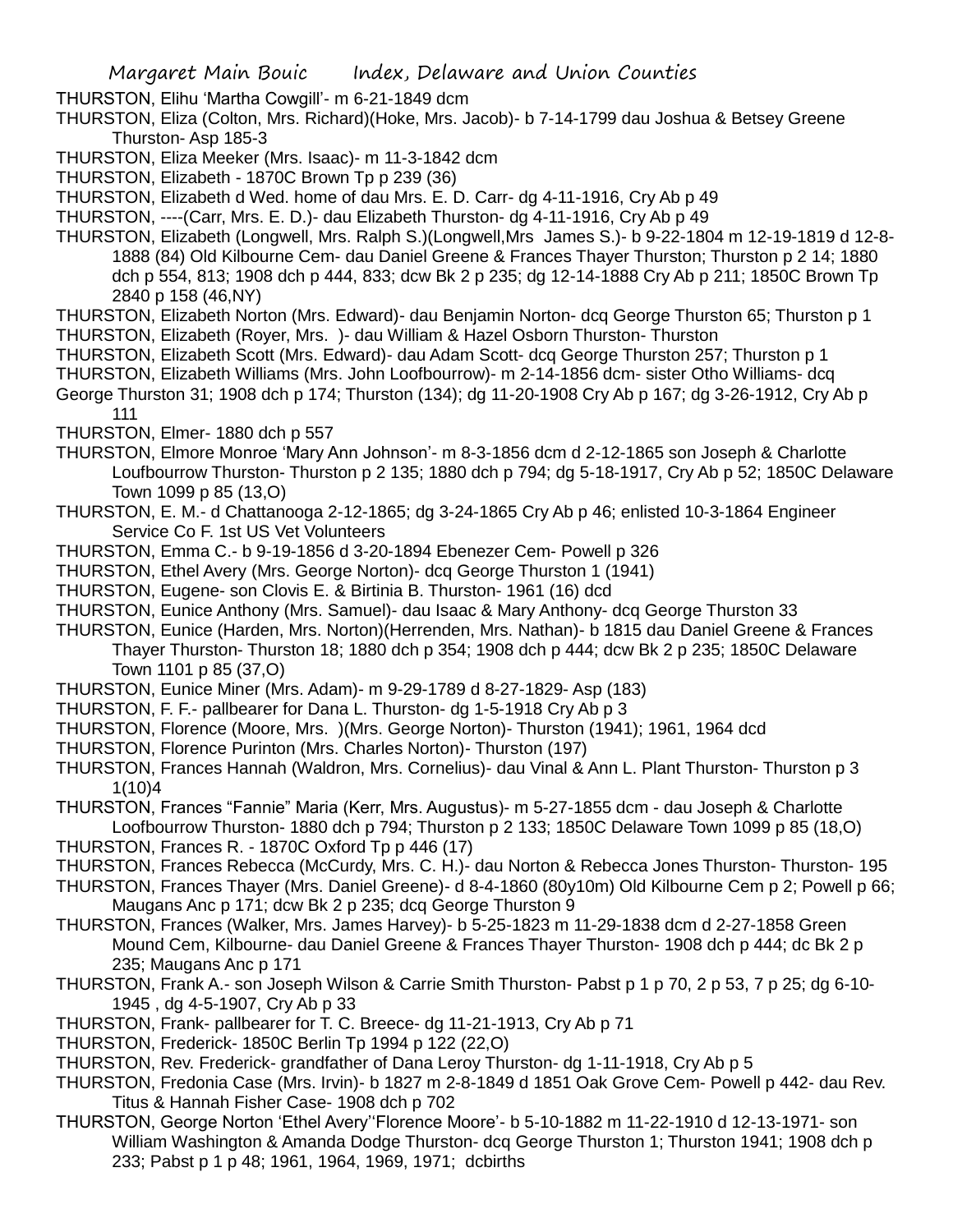- THURSTON, George- son Paul A. & Margaret Martt Thurston- dcq George Thurston- 1
- THURSTON, George A.- 1908 dch p 407
- THURSTON, George 'Keziah'- b 11-4-1709 m 12-11-1729 son Edward & Suisanna Pearce Thurston- Asp p 18 THURSTON, Gertrude Blanche- b 2-1-1885 Oxford Tp, dcbirths- d 12-6-1964 (79) Ashley Union Cem- dau

William Washington & Amanda Dodge Thurston- Thurston

- THURSTON, Gertrude "Trudy" E. (Oliver, Mrs. John Ashburne)- m 8-19-1967- dau William Claude & Hazel Osborn Thurston- Thurston
- THURSTON, Hannah Gardner (Mrs. Edward)- b 1767 m 1-20-1788 d 2-24-1820- Asp (182)
- THURSTON, Harley- son Joseph Wilson Thurston- Thurston 1(10)6; dg 6-10-1945; dg 4-5-1907, Cry Ab p 33
- THURSTON, Harriet (De La Mater, Mrs. John Cole- b 5-3-1801 dau Adam & Eunice Minor Thurston- Asp 183-7 THURSTON, Harriet (Monroe, Mrs. Dr. William)(Loofbourrow, Mrs. Dr. John)- b ca 1798 Powell p 47- dau
- Daniel Greene & Frances Thayer Thurston- 1908 dch p 444; 1880 dch p 554; Thurston p 1 11
- THURSTON, Hazel Velma Osborn (Mrs. William Claude)- b 3-19-1907 d 7-12-1995 (88) Ashley Union Cemdau Elmer & May Pearl Smeltzer Osborn- Thurston (1944); 1961, 1964, 1969, 1971, 1980 dcd
- THURSTON, H, H.- hadc p 18; CCC p 5 (1849 Berlin Tp)
- THURSTON, Hiram- d 11-10-1830 (20) Whitehall Cem, Powell p 341-son Isaac & Phebe Thurston
- THURSTON, Hiram 'Luanna Simmons'- b 12-25-1806 son Charles & Margaret Fish Thurston- Asp 187-1
- THURSTON, Ida May (Glick, Mrs. Leroy Addison)- 1908 dch p 596; 1869 wsc p 10; Pabst p 8 p 23
- THURSTON, Ida Peet (Mrs. )- dau William J. & Penelope Halley Peet- 1908 dch p 678, 732

THURSTON, I. E.- son Joseph Wilson Thurston- dg 4-5-1907 Cry Ab p 33

- THURSTON, Ira- b 4-29-1791 d 10-28-1814 son Edward & Thankful Maine Thurston- Asp 192
- THURSTON, Ira Jerome 'Adeline Eaton'- b 3-3-1813 son Joshua & Betsey Greene Thurston- Asp 185-8
- THURSTON, Irena Greene 'Marietta Brown'- b 4-23-1810 son Joshua & Betsey Greene Thurston- Asp 185-7
- THURSTON, Irvin 'Fredonia Case'- m 2-8-1849 dcm; 1908 dch p 702; Pabst p 1 p 48; 1850C Berlin Tp 1994 p 122 (22,O)
- THURSTON, Isaac 'Eliza Meeker'- m 11-3-1842 dcm; 1835 men p 48 # 34 p 87, Peru Tp
- THURSTON, Isaac 'Phebe Inman'- son Norton & Anne Greene Thurston- Thurston p 1; 1880 dch p 554, 558; 1908 dch p 444; Powell p 341
- THURSTON, —(Mrs. J. A.)- d Friday (48) State Hospital; dg 4-2-1907 Cry Ab p 32
- THURSTON, James- son David & Sophia Thurston- uccp p 51, lives NY, Record Book 5 p 377
- THURSTON, James 'Kimberly Vanpevenage;- b 1965 son James David L. & Marianne Thurston- Thurston; 1980 dcd
- THURSTON, James E.- 1961, 1964 dcd
- THURSTON, James M. 1870C Liberty Tp Del Co p 406 (14)
- THURSTON, Jane Cleveland (Mrs. Philander)- Asp (191-1)
- THURSTON, Janet LeFever (Mrs. Richard E.)- m 6-2-1961 dau Gilbert LeFever- Thurston; 1962 ucd
- THURSTON, Jean- dau Paul A. & Margaret Mertt Thurston- dcq George Thurston 1
- THURSTON, Jennie (Powell, Mrs. )- dau Elmer & Mary A. Johnson Thurston- dg 5-18-1917, Cry Ab p 52
- THURSTON, Jeremiah'Sophia Thayer'- b 5-13-1795 son Adam & Eunice Miner Thurston- Asp 183-4
- THURSTON, Jerry- son Clovis E. & Virginia B. Thurston- 1961 (17) dcd
- THURSTON, Jerusha Ann (Dyer, Mrs. Samuel Morell)- dau Joseph & Charlotte Loofbourrow Thurston- 1880 dch p 794; Thurston p 2 137; 1850C Delaware Town 1099 p 85 (8,O)
- THURSTON, Jerusha (Ripple, Mrs. John)- m 2-7-1864 dcm
- THURSTON, Jessica Morrison (Mrs. Robert N.)- dcq George Thurston 1
- THURSTON, Joanna Adolph (Benton, Mrs. Dr. Eugene)- dau Joseph & Charlotte Loofbourrow Thurston-Thurston 139 see Della, Adelpha
- THURSTON, J. L.- funeral of Frank b. Cunningham at his home- dg 2-7-1888. Cry Ab p
- THURSTON, John 1870C Brown Tp p 239 (36\*)
- THURSTON, John Loufbourrow 'Elizabeth Williams'. b 5-2-1834 m 2-14-1856 dcm d 10-3-1900 (56y5m1d) res Del, b in Kilbourne, Oak Grove Cem- son of Joseph & Charlotte Loufbourrow Thurston- Thurston, dcdeaths; Thurston p 2 134; 1880 dch p 219, 559, 795; 1908 dch p 103, 165, 173; dumch p 448; dcq Carl Chandis Kuhns 30; dg 10-9-1900 Cry Ab p 37
- THURSTON, John :Ronda'- parents of twins, Leah & Lizabeth- Thurston
- THURSTON, John- b 1969 son William R. & Shirley Thurston- Thruston; 1969, 1980 dcd
- THURSTON, Johnson- hadc p 44 (Peru Tp)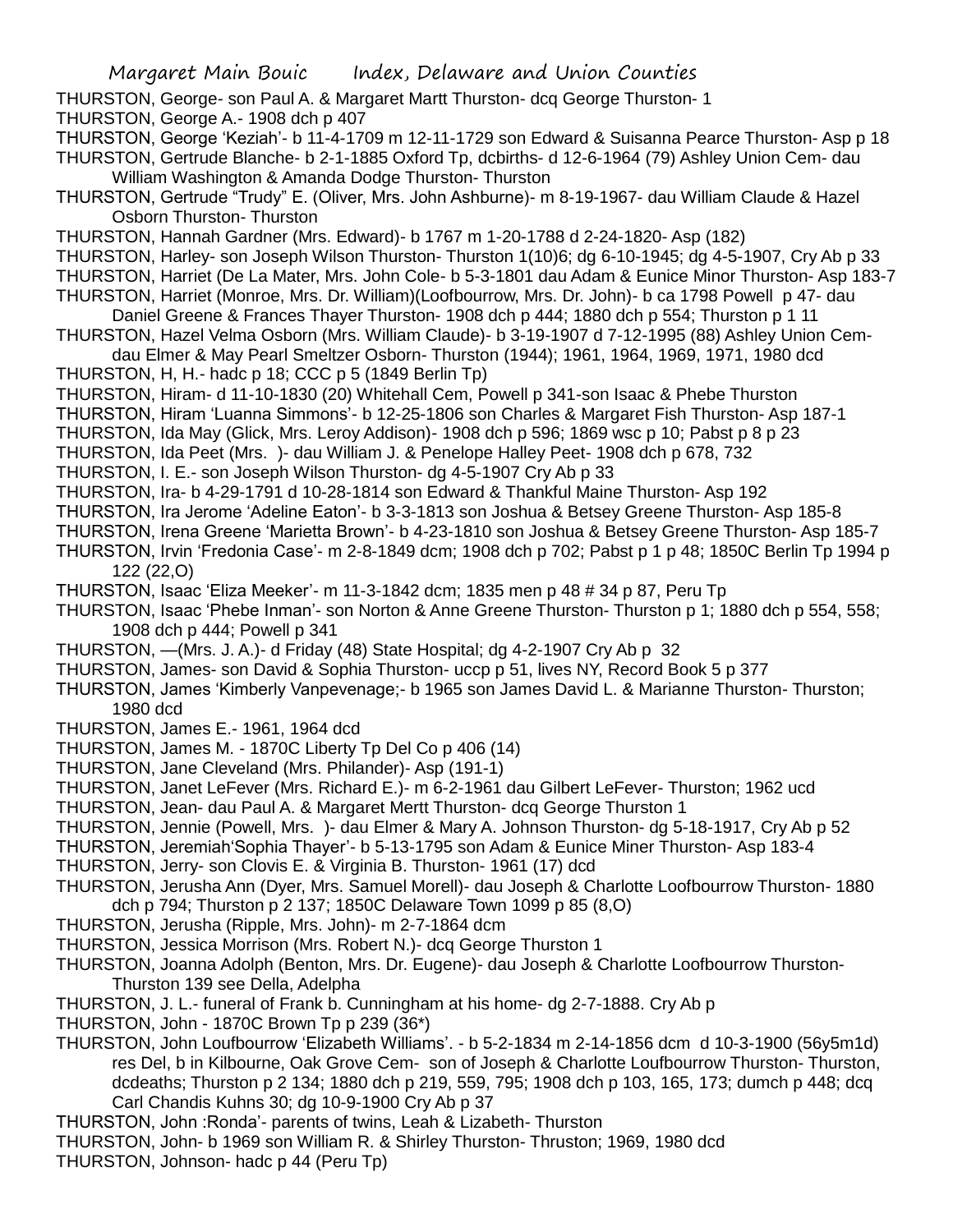THURSTON, Jonas- uccp p 29 Security, JB 3 p 200

THURSTON, Jonathan 'Sarah'- b 1-4-1659 m 1678 d 1740 son Edward & Elizabeth Nott Thurston- Asp p 18 THURSTON, Joseph- pallbearer for Edwin P. Saunders- dg 3-23-1915, Cry Ab p 31

- THURSTON, Joseph 'Charlotte Loofbourrow'; b 3-22-1802 m 2-9-1826 d 7-1-1885 Argle, Wisonsin- son Daniel Greene & Frances Thayer Thurston- Thurston p 2 13; 1880 dch p 554, 555, 557, 558; 1908 dch p 270, 444 ; 1976 dch p 40; dg 7-23-1885, Cry Ab p 114; hadc p 20; dcw Bk 2 p 235; CCC (1849 Brown Tp); 1835 men p 17 #63 p 25 Brown Tp; 1840C Brown Tp; 1850C Delaware Town 1099 p 85 (48,NY)
- THURSTON, Joseph Wilson 'Carrie Smith''Amanda Kunze'- m 11-7-1833 d 6-1945- son Vinal & Ann L. Plant Thurston- Thurston p 3 1(10)6l Albert Smith d at his home near Cheshire- dg 2-8-1918, Cry Ab p 13; dg 6-10-1945, 4-5-1907
- THURSTON, Joshua 'Betsey Greene'- b 2-21-1775 m 2-5-1795 d 4-4-1861 son Edward & Thankful Maine Thurston- Asp 185
- THURSTON, Karen Jean (Wooster, Mrs. Edgar Daniels)- b 1958 m 10-2-1980 dau William R. & Shirley Thurston- Thurston; 1961, 1964, 1969, 1971 dcd
- THURSTON, Kathy- b 1958 dau William R. & Shirley Thurston- Thurston; 1961, 1964, 1969, 1971 dcd THURSTON, Keziah (Mrs. George)- m 12-11-1729- Asp p 18
- THURSTON, Kimberly Vanpevenage (Mrs. James)- dau Lee & Sammy Vanpevenage- Thurston
- THURSTON, Laura Caroline (Brown, Mrs. Thomas)- dau Samuel & Prudence Bearse Thurston-Thurston p 2 165
- THURSTON, Leah Nicole- b 5-9-1995 twin dau of John & Ronda Thurston- Thurston
- THURSTON, LeroyT. 'Nettie'- d 11-16-1918 Cols. State Hosp.- son Rev. Frederick Thurston- dg 1-4-1918, dg 1-11-1918 Cry Ab p3, 5; dg 11-19-1918 Cry Ab p 94; father of Mrs. George H. Young
- THURSTON, Lillie V. 1870C Liberty Tp Del Co p 406 (8)
- THURSTON, Linda (Wolstenholme, Mrs. Keith Raymond)- b 1954 m 9-29-1985 dau William R. & Shirley Thurston- Thurston; 1961, 1964, 1969, 1971 dcd;
- THURSTON, Linus 'Abby Blanchard'- b 8-4-1797 son Joshua & Betsey Green Thurston- Asp 185-2
- THURSTON, Lizabeth Dawn- b 5-9-1995 twin dau of John & Ronda Thurston- Thurston
- THURSTON, Lotta 1870C Delaware Town p 287 (13)
- THURSTON, Lottie d Saturday (51) Radnor Cem- 1870C Brown Tp p 239 (13); dg 11-3-1908, Cry Ab p 165
- THURSTON, Lottie Luella (Cox, Mrs. James Frank)- b 3-5-1857 10-17-1883 Radnor Cem- dau John Loofbourrow & Elizabeth Williams Thurston- dcq Carl Chandis Kuhns 15; Thurston 134; dg 11-20-1968 Cry Ab p 167
- THURSTON, L. T. 'Nettie- parents of Dana L. Thurston- dg 1-5-1918, dg 1-11-1918, Cry Ab p 3,5
- THURSTON, Luanna Simmons (Mrs. Hiram)- Asp (198-1)
- THURSTON, Lucretia Cornelia (Wyman, Mrs. Franklin G.)- dau Joseph & Charlotte Loofbourrow Thurston-Thurston p 2 138; 1850C Delaware Town 1099 p 85 (6,O)
- THURSTON, Lucretia (Sabin, Mrs. Rufus)- b 7-20-1792 dau Adam & Eunice Miner Thurston- Asp 183-3 THURSTON, Lucy S. - b 1864 d 1939 Ebenezer Cem, Powell p 326
- THURSTON, Lucy S. (Summer, Mrs. Jabez)- b 10-3-1785 m 12-25-1806 dau Edward & Thankful Maine Thurston- Asp 189
- THURSTON, Lydia (Fish, Mrs. Abraham)- b 2–17-1796 dau Joshua & Betsey Greene Thurston Asp 185-1 THURSTON, Lydia (Gardner, Mrs. Caleb)- b 1-17-1773 dau Edward & Thankful Maine Thurston- Asp 190
- THURSTON, Lydia (Vroonan, Mrs. William G.)- m 1-1-1843 dcm
- THURSTON, Mabel E.- d 4-1-1967 (80) Ashley Union Cem.- dau William Washington & Amanda Dodge Thurston- Thurston 1943
- THURSTON, Mabel (Mallard, Mrs. )- dau Dr. Wm. P. & Mary Moses Thurston- dg 3-11-1910 Cry Ab p 104
- THURSTON, Malvira- b 12-20-1809 d 2-16-1857 dau Adam & Eunice Miner Thurston- Asp 183-10
- THURSTON, Margaret Fish (Mrs. Charles)- b 10-21-1786 m 12-5-1805 d 1-11-1871- Asp (187)
- THURSTON, Margaret Martt (Mrs. Paul A.)- dcq George Thurston- 1
- THURSTON, Maria Curtis (Mrs. Abiel)- Asp (183-12
- THURSTON, Maria- b 1802 d 1826 not m- dau Edward & Hannah Gardner Thurston- Asp 182
- THURSTON, Marianne (Mrs. David L.)- Thurston; 1980 dcd
- THURSTON, Marietta Brown (Mrs. Irenus Greene)- Asp (185-7)
- THURSTON, Martha A. 1870C Liberty Tp Del Co p 406 (3)
- THURSTON, Martha Cowgill (Mrs. Elihu)- m 6-21-1849 dcm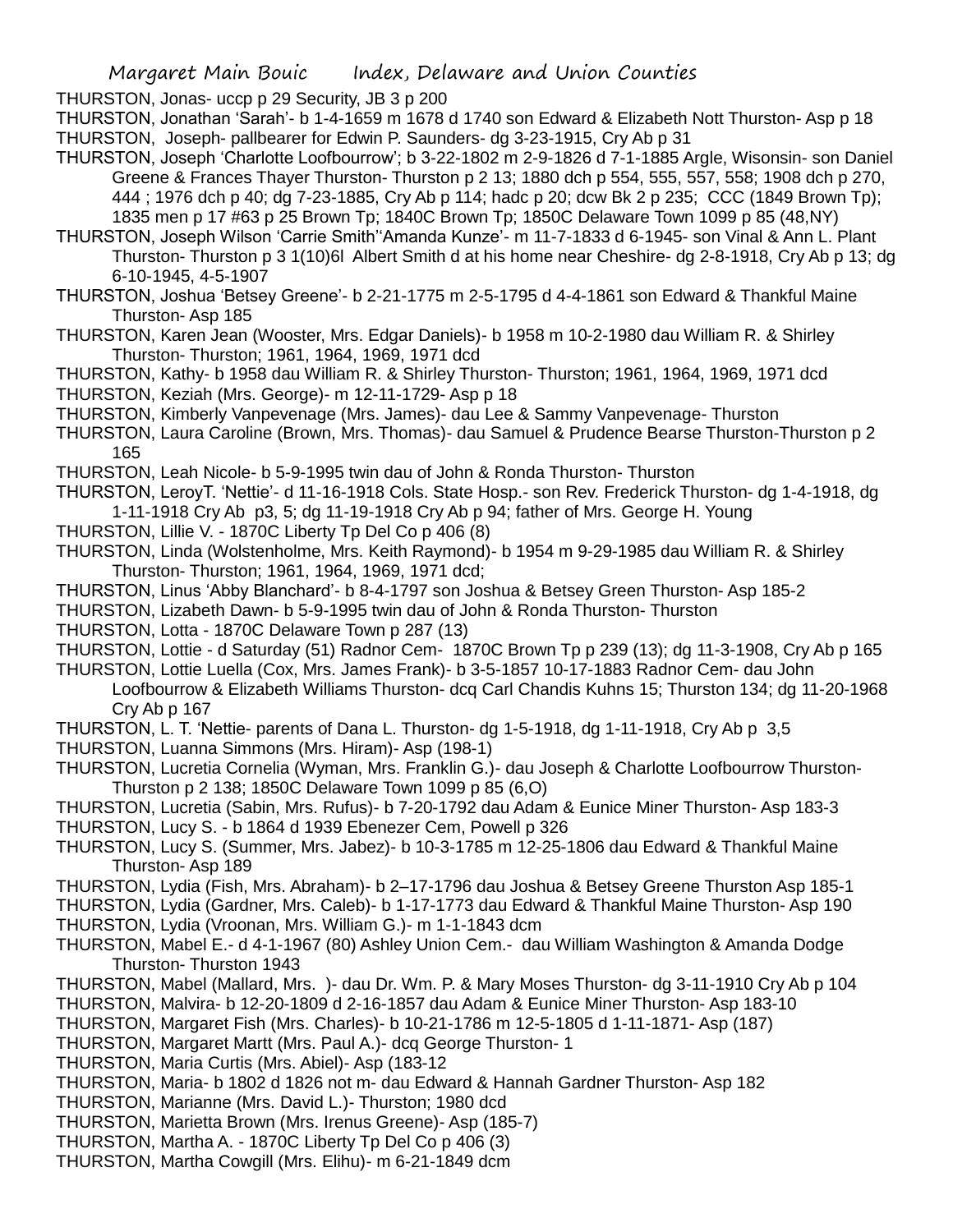- THURSTON, Martha (Williams, Mrs. Thomas)(Stevens, Mrs. James)- b 1-21-1783 d 1-12-1866 dau Edward & Thankful Maine Thurston- Asp 188
- THURSTON, Mary 1870C Oxford Tp p 446 (25)
- THURSTON, Mary- Pabst p 1 p 48
- THURSTON, Mary A. (Mrs. )(Henry, Mrs. Enoch)- m(2) 12-4-1870- dg 6-7-1904, Cry Ab p 250
- THURSTON, Mary Ann Johnson (Mrs. Elmore Monroe)- b 2-4-1840 m 8-3-1856 m(2) 2-12-1865 d 5-5-1917 (77y3m) IOOF Cem Jerome- dau Robert & Cecelia Johnson- dg 5-18-1917, Cry Ab p 52; Thurston (135); dcw Bk 4 p 122 (14); heir of John Heaslett
- THURSTON, Mary Ann Pickens (Mrs. Cyrus)- Asp (185-9)
- THURSTON, Mary B. (Wood, Mrs. Israel)- b 3-3-1800 dau Daniel Greene & Frances Thayer Thurston- 1880 dch p 554, 795; 1908 dch p 444; Thurston p 3 12; dcw Bk 2 p 235
- THURSTON, Mary Culbertson (Mrs. William Kilbourne)- Thurston p 2 (162)
- THURSTON, Mary E. 1870C Liberty Tp Del Co p 406 (29)
- THURSTON, Mary E. (Eaton, Mrs. George S.)- m 1-27-1850 dcm
- THURSTON, Mary Eliza Billingsley (Mrs. Otho N.)- m 2-21-1856 dcm
- THURSTON, Mary Elizabeth (Barton, Mrs. James)- m 1-26-1862 dau Vinal & Ann L. Plant Thurston- Thurston p 3 1(10)2
- THURSTON, Mary Frances (Schuler, Mrs. Jacob)- dau Samuel & Prudence Bearse Thurston- Thurston p 2 164
- THURSTON, Mary J. 1870C Oxford Tp p 444 (49)
- THURSTON, Mary Jane Worth (Mrs. Vinal)- dau James & Mary Thatcher Worth- dumch p 352
- THURSTON, Mary Joyce (Fleming, Mrs. Robert James)- b 1955 m 11-26-1977 dau William R. & Shirley Thurston- 1961, 1964, 1969, 1971 dcd
- THURSTON, Mary L. 1870C Liberty Tp Del Co p 406 (1)
- THURSTON, Mary Louisa (Olds, Mrs. Albert)- m 12-3-1857 dcm- dau Joseph & Charlotte Loufbourrow Thurston- 1880 dch p 795; Thurston p 2 136; 1850C Delaware Town 1099 p 85 (11,O)
- THURSTON, Mary Morehouse (Mrs. Charles Gilbert)- Thurston p 3 (1(10)1
- THURSTON, Mary Moses (Mrs. Dr. Wm. P.)- m 8-1883 sister Edward Moses- dg 3-11-1910 Cry Ab p 104; dg 1-9-1912, Cry Ab p 85
- THURSTON, Mary (Mrs. Rueben H.)- 1850C Berlin Tp 1991 p 122 (47,Vt)
- THURSTON, Mary (Slocum, Mrs. Ebenezer)- b 2-1657 d 11-16-1732 dau Edward Thurston Asp p 93
- THURSTON, Matilda (Hutchins, Mrs. Hiram)- b 7-6-1799 dau Edward & Hannah Gardner Thurston- Asp 182-5
- THURSTON, May (Glick, Mrs. )-dau Elmer & Mary A. Johnson Thurston- dg 5-18-1917,Cry Ab p 52
- THURSTON, Melissa (Miley, Mrs. Moses)- m 3-24-1836 dcm
- THURSTON, Nancy (De La Mater, Mrs. Charles)(Celman, Mrs. Horace)- b 12-1-1805 dau Joshua & Betsey Green Thurston- Asp 185-5
- THURSTON, Nancy Frances- b 4-28-1960 dau Robert N. & Jessica Morrison Thurston- Thurston
- THURSTON, Nancy Hart (Mrs. Silas Rawson)- Asp (185-6)
- THURSTON, Nancy (Holmes, Mrs. )(Mrs. Cyrus)- Asp (185-9)
- THURSTON, Nancy- b 4-23-1802 d 7-23-1802 dau Joshua & Betsey Greene Thurston- Asp 185-4
- THURSTON, Nancy (Leonard, Mrs. Isaac)(Whipple, Mrs. George)- b 4-10-1821 m 6-28-1840 dcm- dau Daniel Greene & Frances Thayer Thurston- Thurston p 3 1(11)
- THURSTON, Nancy Schuler (Mrs. Daniel Bearse)- Thurston (163)
- THURSTON, Nettie (Mrs. Leroy)- parents of Dana L. Thurston- dg 1-11-1918, Cry Ab p 5
- THURSTON, Nora (Wallace, Mrs. )- dau Elmer & Mary A. Johnson Thurston- dg 5-18-1917, Cry Ab p 52
- THURSTON, Norton 'Anna Greene'- son Samuel & Eunice Anthony Thurston- dcq George Thurston 16; Thurston p 3
- THURSTON, Norton Elmore- son Vinal & Ann L. Plant Thurston- Thurston p 3 1(10)7
- THURSTON, Norton'Rebecca Jones' b 8-8-1817 m 8-10/2-1841 dcm d 8-22-1874 (57-0-14) Old Kilbourne Cem, Powell p 66- son Daniel Green & Frances Thayer Thurston- dcq George Thurston- 4; Thurston 19; 1880 dch p 554, 558; 1908 dch p 271, 444; ; dcw Bk 2 p 235; 1850C Brown Tp 2811 p 157 (33,O); 1870C Oxford Tp p 446 (52\*); dg 8-27-1874 Cry Ab p 118; dg 9-6-1907 Cry Ab p 68
- THURSTON, Norton E. b 5–16-1854 d 2-2-1924 Ebenezer Cem, Powell p 326; 1870C Oxford Tp p 444 (16) THURSTON, Octa (White, Mrs. Charles A.)- White (95)
- THURSTON, Octava 1870C Oxford Tp p 446 (4)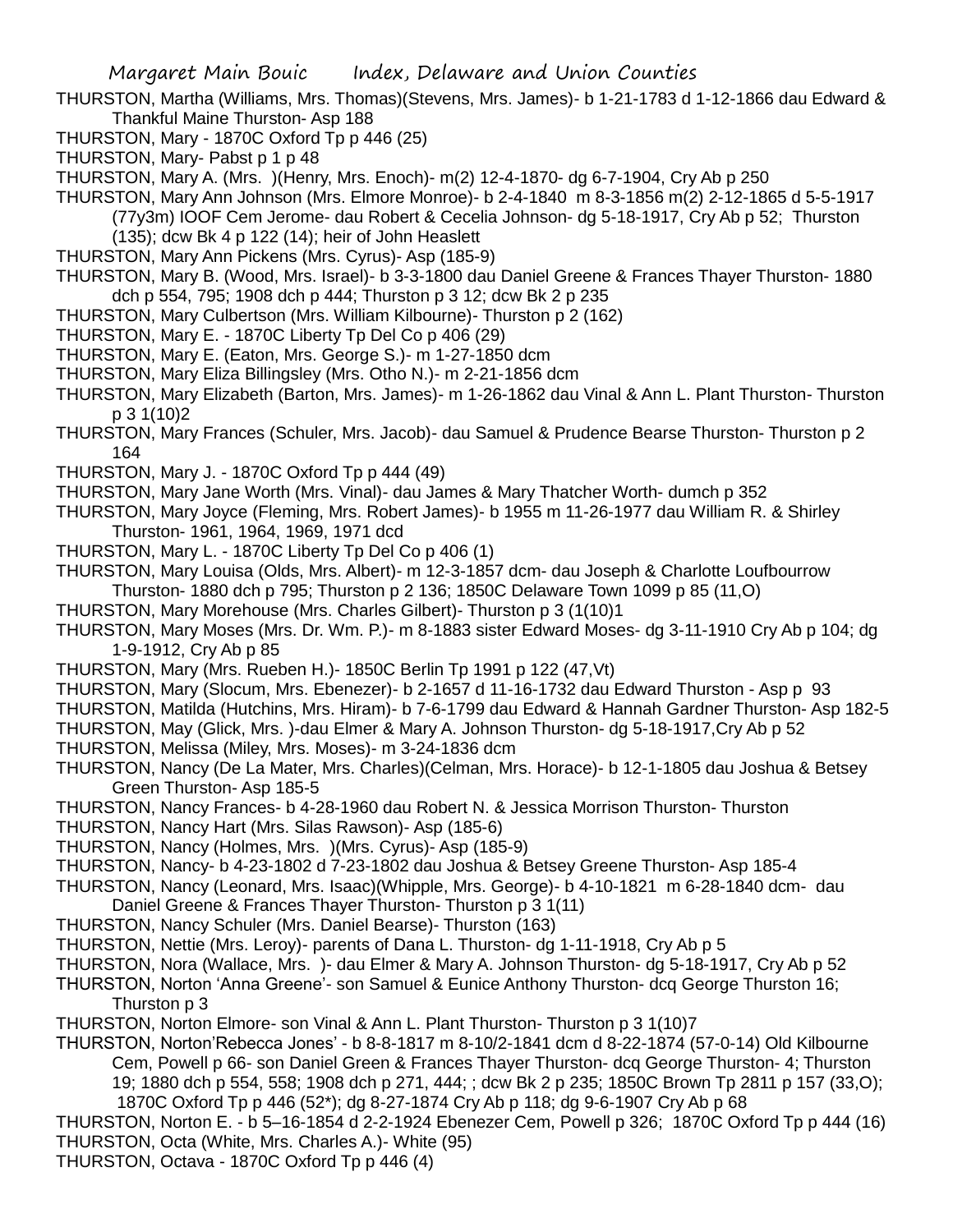- THURSTON, Ohiel (?) d 2-11-1872 (1y3m16d) res Liberty Tp, child of Othenia and Mary E. Billigas Thurston, dcdeaths
- THURSTON, Olive Amanda (Westbrook, Mrs. Frank)- dau Norton & Rebeca Jones Thurston- Thurston 196
- THURSTON, Ollie 1870C Oxford Tp p 446 (10) THURSTON, Orlin- 1850C Delaware Ton 984 p 78 (16)
- THURSTON, Othanile d 8-8-1867 (3y2m8d) res Liberty Tp, b in Warren Co, OH, dcdeaths
- THURSTON, Otho H.- b 1842 d 1843 Oak Grove Cem- Powell p 442
- THURSTON, Otho N. 'Mary Eliza Billingsley'- m 2-21-1856 dcm
- THURSTON, Otho N.- b 10-29-1870 Liberty Tp d 2-11-1872 (1-3-13) Powell cem- Powell p 163 son Otho. N. & M. E. Billingsley Thurston; dcbirths
- THURSTON, b 2-5-1869 Liberty Tp dau Otha C. & Mary C. Thurston- dcbirths
- THURSTON, Ottis H. 1870C Liberty Tp Del Co p 406 (43\*)
- THURSTON, Patricia Biddulph (Mrs. Schwab, Mrs. Winthrop Dayton deVilliers) b 9-10-1922 m 1-12-1946- Weiser p 191
- THURSTON, Paul A. 'Margaret Martt'- son George Norton & Ethel Avery Thurston- Thurston; dcq George Thurston 1
- THURSTON, Phebe 1870C Oxford Tp p 444 (7)
- THURSTON, Phebe Inman (Mrs. Isaac)- d 5-11-1842 (55) Whitehall Cem- Powell p 341; Thurston p 1
- THURSTON, Philander 'Jane Cleveland'- b 1-29-1810 son Cyrus & Sarah Spencer Thurston- Asp 191-1
- THURSTON, Philura- b 11-17-1796 d 7-27-1884 not m; dau Edward & Hannah Gardner Thurston- Asp 182-4
- THURSTON, Phoebe Ann (Owen, Mrs. Ellsworth)- dau Vinal & Ann L. Plant Thurston- Thurston p 3 1(10)9
- THURSTON, Phoebe (Thrall, Mrs. William Kilbourne)- dau Daniel Greene & Frances Thayer Thurston- 1880 dch p 354; 1908 dch p 444, 759; Thurston 17; dcw Bk 2 p 235
- THURSTON, Prudence Bearse (Mrs. Samuel)- Thurston p 2 (16)
- THURSTON, Prudence Philena (Mclaughlin, Mrs. Robert)- dau Samuel & Prudence Bearse Thurston-Thurston p 2 167
- THURSTON, Rev.- 1908 dch p 273
- THURSTON, Rachel Dyer (Mrs. Wilson)- Thurston (131)
- THURSTON, Ralph- dpc p 101
- THURSTON, Ralph- b 5-10-1888 Oxford Tp son Will & Amanda Dodge Thurston- dcbirths
- THURSTON, Ray W.- b 8-5-1889 Berlin Tp, dcbirths; son Joseph Wilson & Carrie Smith Thurston- Thurston 1(10)6; dg 6-10-1945; dg 4-5-1907 Cry Ab p 33; Pabst p 1 p 70
- THURSTON, Rebecca Jones (Mrs. Norton)- m 8-2-1841 dcm d 12-15-1880 (59-8-2) Old Kilbourne Cem p 2. Powell p 66 - dau William Washington & Sarah Sutton Jones- dcq George Thurston 5; Thurston p 3 (19); dg 12-23-1880 Cry Ab p 48; dg 9-6-1907 Cry Ab p 68; 1850C Brown tp 2811 p 157 929,Pa); 1870C Oxford Tp p 446 (49)
- THURSTON, Reuben H. 'Mary'- 1840C Berlin Tp p 202 (30-40); 1850C Berlin Tp 1991 p 122 (43,Vt); hadc p 18; CCC p 5; Pabst p 1 p 4
- THURSTON, R. H.- father of Mrs. Gen. James H. Baker & Mars. Sherman Finch, Jr., both of whom d last month- dg 4-11-1873, Cry Ab p 106
- THURSTON, ----(Finch, Mrs. Sherman, Jr.)- dau R. H. Thurston- dg 4-11-1873, Cry Ab p 106
- THURSTON, —(Baker, Mrs. James H.)- dau R. H. Thurston- dg 4-11-1873, Cry Ab p 106
- THURSTON, Rhoda- b 12-29-1966 dau Richard E. & Janet Le Fever Thurston- Thurston
- THURSTON, Richard E. 'Janet Le Fever'- m 6-2-1961 son William Claude & Hazel Osborn Thurston-Thurston; 1962 ucd
- THURSTON, Robert- b 1-1787 d 10-19-1887 Ebenezer Cem, Powell p 326
- THURSTON, Robert- son Paul A. & Margaret Martt Thurston- dcq George Thurston 1
- THURSTON, Robert N. 'Jessica Morrison'- son George N. & Ethel Avery Thurston- Thurston; dcq George Thurston 1
- THURSTON, Robt S. 1870C Liberty Tp Del Co p 406 (12)
- THURSTON, Ronda (Mrs. John)- Thurston
- THURSTON, Rose- dau Reuben H. & Maryt Thurston- Pabst p 1 p 4; 1850c berlin Tp 1991 p 122 (19,O)
- THURSTON, Rosina (Tipton, Mrs. )- dau William Claude & Hazel Osborn Thurston- Thurston
- THURSTON, Sabrina Baldwin (Mrs. Daniel)- Asp (186)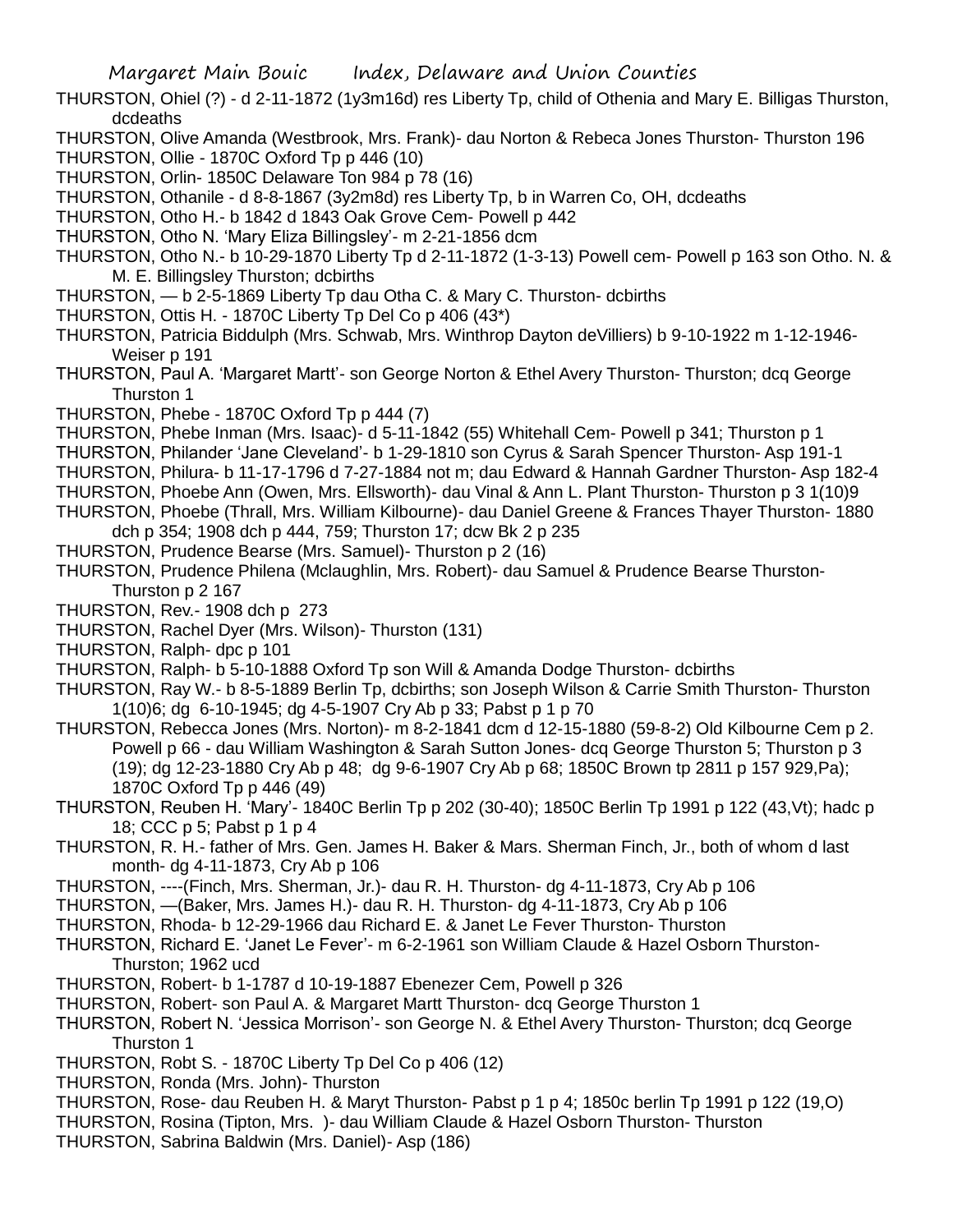THURSTON, Samuel 'Abigail Clarke'- son Edward & Elizabeth Mott Thurston- dcq George Thurston 128; Thurston p 1

THURSTON, Samuel 'Eunice Anthony'- son Edward & Elizabeth Norton Thurston- Thurston p1

THURSTON, Samuel 'Prudence Bearse'- b 1-18-1807 m 11-18-1830 d 6-20-1847 son Daniel Greene & Frances Thayer Thurston- 1880 dch p 554; 1908 dch p 444; Thurston p 2 16; dcw Bk 2 p 235

THURSTON, Samuel Wesley 'Waity Cooke;- son Samuel & Prudence Bearse Thurston- Thurston p 2 161

THURSTON, Sandra Susan- dau Robert N. & Jessica Morrison Thurston- dcq George Thurston 1

THURSTON, Sarah- d 9-23-1840 (7m7d) Baughan Cem,, lptw p 7

THURSTON, Sarah A. (Starling, Mrs. David)- b 5-18-1812 m 1-1833 d 6-28-1891 (79-1-10); mt 7-8-1891; Abs p 13

- THURSTON, Sarah Annette (Lytle, Mrs. George)- dau Norton & Rebecca Jones Thurston- Thurston 192; dg 8- 30-1907, Cry Ab p 66; dg 9-6-1909, Cry Ab p 68; 1850C Brown Tp 2811 p 157 (5,O)
- THURSTON, Sarah Aurilla (Thrall, Mrs. Timothy)(Thrall, Mrs. Andrew)- b 1809 dau Daniel Greene & Frances Thayer Thurston- 1880 dch p 554; 1908 dch p 444; Thurston p 2 15; dcw Bk 2 p 235; ped Robert Steen 31
- THURSTON, Sarah Emma (Roof, Mrs. George)- m 4-13-1879, Cry Ab p 64
- THURSTON, Sarah G.- b 1-4-1851 d 8-12-1909 Ebenezer Cem- Powell p 326

THURSTON, Sarah Emma (Roof, Mrs. George)- b 4-5-1858 m 4-13-1879 d 7-12-1909 (51-3-7)-dau Vinal & Ann L. Plant Thurston- Thurston p 3 1(10)8; dg 7-20-1909 Cry Ab p 48

- THURSTON, Sarah H. (Cowgill, Mrs. Henry C.)- m 4-25-1847 dcm
- THURSTON, Sarah (Mrs. Jonathan)- Asp p 18
- THURSTON, Sarah Spencer (Mrs. Cyruis)(Porter, Mrs. Francis)- Asp (191)
- THURSTON, Savilla- dau David & Sophia Thurston- uccp p 41 Rec Bk 5 p 377
- THURSTON, Serena (Sylvester, Mrs. Alpheus)- b 7-30-1817 dau Joshua & Betsey Greene Thurston- Asp 185- 10
- THURSTON, Shaylyn- dau James & Kimberly Vanpevenage Thurston- thurston
- THURSTON, Shirley R. (Mrs. William R.) 1961, 1964, 1969, 1971, 1980 dcd
- THURSTON, Silas- b 7-3-1791 d 11-5-1795 son Adam & Eunice Miner Thurston- Asp 183-2
- THURSTON, Silas- b 5-30-1804 d 5-7-1830 son Adam & Eunice Miller Thurston- Asp 183-8
- THURSTON, Silas Rawson 'Nancy Hart'- b 7-11-1808 son Joshua & Betsey Greene Thurston- Asp 185-6
- THURSTON, Sophia (Mrs. David)- uccp p 29 wid JB 3 p 200; uccp p 51, Record Bk 5 p 377
- THURSTON, Sophia Thayer (Mrs. Jeremiah)- Asp 183-5
- THURSTON, Stella 1870C Brown Tp p 239 (5)
- THURSTON, Stella M. (Cunningham, Mrs. Franklin B.)- m 5-12-1887; dg 2-10-1888 Cry Ab p 181
- THURSTON, Susan Sweet (Mrs. Charles Edward)- Asp (183-11)
- THURSTON, Susanna Pearce (Mrs. Edward)- m 12-19-1706 dau George & Alice Hart Pearce- Asp p 18
- THURSTON, Thankful Maine (Mrs. Edward)- b 1-14-1748 m 10-31-1764 d 9-14-1815 dau Jeremiah & Thankful Brown Maine- Asp 57; Asp p 18
- THURSTON, Thankful (York, Mrs. Jeremiah)- b 11-23-1770 d 6-1859 dau Edward & Thankful Maine Thurston-Asp 184, (156) see Asp 827
- THURSTON, Thomas- son Norton & Anne Greene Thurston- Thurston p 1
- THURSTON, Vandoris Inman- son Isaac & Phebe inman Thurston- Thurston p 1
- THURSTON, Vinal 'Ann L. Planat' b 5-19-1819 m 7-1/7-1839 dcm son Daniel Greene & Frances Thayer Thurston- 1880 dch p 554, 558; 1908 dch p 28, 271, 444; Thurston 1(10); dcw Bk 2 p 235; father of Sarah Emma- dg 7-20-1909, Cry Ab p 48; 1840C Berkshire Tp p 182 (20-30); 1870C Oxford Tp p 444 (51\*)
- THURSTON, Vinal 'Mary Jane Worth'- dumch p 352
- THURSTON, Vinal- d 8-1848 Old Kilbourne Cem p 3; son Norton & Rebecca Jones Thurston- Thurston 193 THURSTON, Virginia B. (Mrs. Clovis E.)- 1961, 1964, 1969, 1971 dcd
- THURSTON, Waity Cooke (Mrs. Samuel Wesley)- Thurston p 2 (161)
- THURSTON, William Avery- d 1-26-1962 (48) Ashley Union Cem- son George Norton & Ethel Avery Thurstondcq George Thurston 1; Thurston
- THURSTON, William 1870C Oxford Tp p 446 (19)
- THURSTON, William- 1850C Brown Tp 2811 p 157 (3/12,O)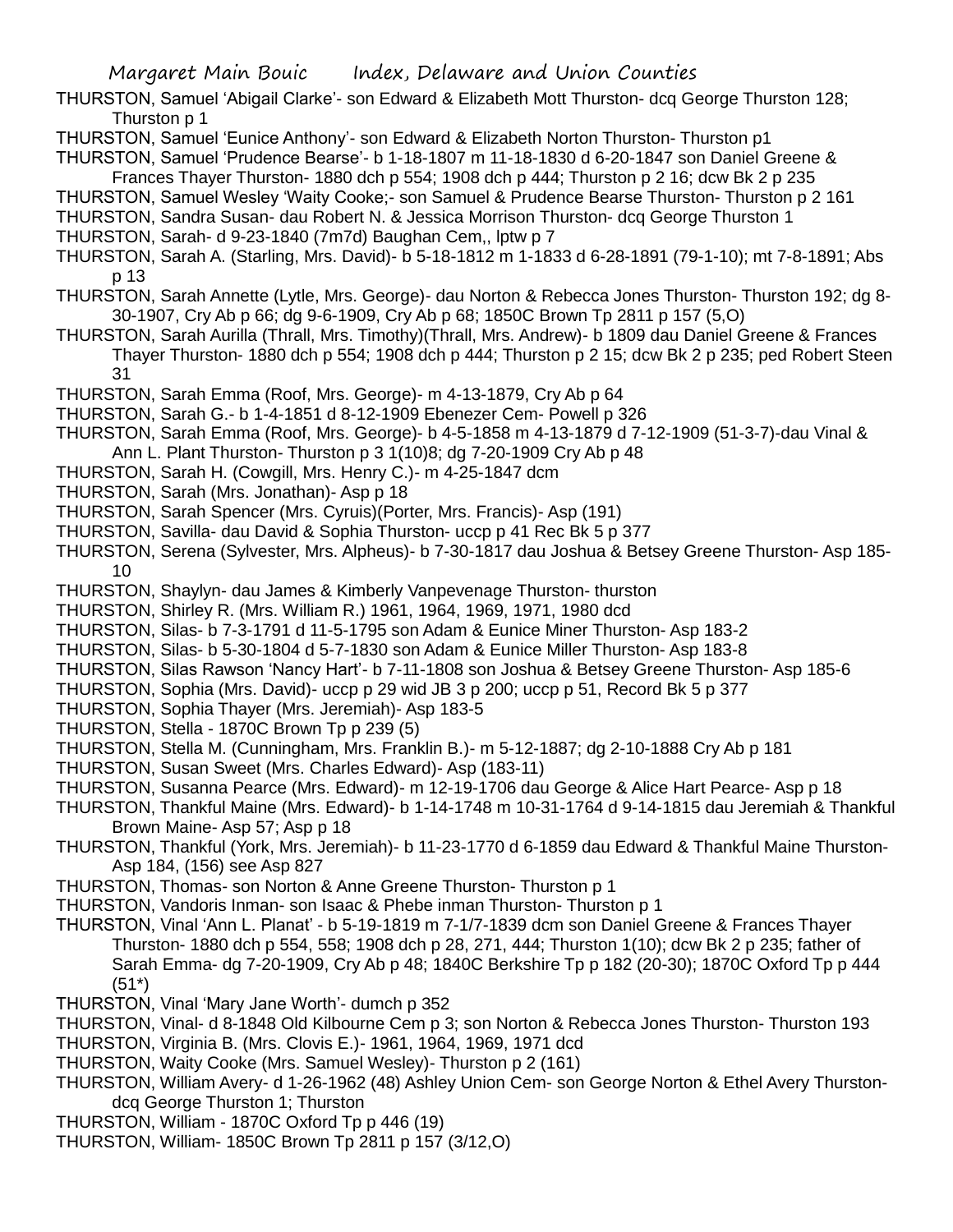- THURSTON, William Claude 'Hazel V. Osborn'- b 1-9/1-1890 Oxford Tp, dcbirths, m 9-14-1928 d 9-30-1982 (92) Ashley Union Cem- son William Washington & Amanda Dodge Thurston- Thurston 1945; 1961, 1964, 1969, 1971, 1980 dcd
- THURSTON, William- son David & Marianne Thurston- Thurston- engaged to Maureen Abram
- THURSTON, William- son David & Sophia Thurston lives NY- uccp p 51 Rev Bk 5 p 377
- THURSTON, William Kilbourne 'Mary Culbertson'- son Samuel & Prudence Bearse Thurston- Thurston p 2 162
- THURSTON, Dr. William P.'Mary Moses;- b 1860 m 8-1883 d 2-26-1910 son Rev. F. S. Thurston- grad OWU 1883; dg 3-11-1910 Cry Ab p 104
- THURSTON, William- brother Mrs. Frank Westbrook- dg 2-14-1913 Cry Ab p 14; pallbearer for Mrs. Maria Abbott- dg 3-24-1914 Cry Ab p 104
- THURSTON, William- son Paul A. & Margaret Martt Thurston- dcq George Thurston 1
- THURSTON, William R. 'Shirley R.'- son William Claude & Hazel V. Osborn Thurston- Thurston; 1961, 1964, 1969, 1971, 1980 dcd
- THURSTON, William Washington 'Amanda Dodge'- son Norton & Rebecca Jones Thurston- Thurston 194; dcq George Thurston 2; 1908 dch p 282; hadc p 113; dg 8-30-1907, dg 9-6-1907 Cry Ab p 66, 68; infant son b 1-28-1881 Oxford Tp , dcbirths
- THURSTON, Wilson 'Rachel Dyer'- son Joseph & Charlotte loofbourrow Thurston- Thurston p 2, 131; 1880 dch p 795
- THWAITE, Mary- Nash p 108
- THWAITE, Thomas- son Mary Thwaite- Nash p 108
- THWAITE, William- son Mary Thwaite- Nash p 108
- THWAYTS, Judith (Fawcett, Mrs. John)- dcq Thomas Graham 929

TIBBALLES, Samuel W. - d 5-7-1889 (63y) res Del, b in Granville, MA, son of William J. Tibballes, dcdeaths; TIBBALS, Mrs.- owned steam saw mill- dg 8-16-1861, Cry Ab p 17

- TIBBALS, Alice- b 7-4-1879 Delaware Town dau John & Alice Shanan Tibbals- dcbirths
- TIBBALS, Alto- b 9-21-1897 Delaware Town dau Charles E. & Eliza Fritch Tibbals- dcbirths
- TIBBALS, Arthur Wheeler- b 4-2-1890 son Charles Edward & Elizabeth Fritch Tibbals- dcbirth correction
- TIBBALS, Arthur William 'Dollie Louise Burkard'- b 4-2-1890 d 12-19-1946 Oller Cem p 24; Tibbals; Phillips (13592) p 296
- TIBBALS, —(Mrs. Bert)- dau Alfred & Susan Howard Mercer- dg 10-20-1908 Cry Ab p 163
- TIBBALS, Billie Jo Tsannis Barbaris (Mrs. Loren Waggoner)- m 2-21-1959- Phillips (135922)-p 297
- TIBBALS, Carolin- b 1824 d 1854 Oak Grove Cem- Powell p 442
- TIBBALS, C. E.- pallbearer for W. S. Sherman- dg 5-30-1911, Cry Ab p 38, for Mrs. J. L. Miller; dg 2-6-1012, Cry Ab p 94
- TIBBALS, Charles 1870C Delaware Town p 296 (13)
- TIBBALS, Charles E.- son Ella Elizabeth Tibbals, flood victim- dg 8-24-1909, Cry Ab p 56;dg 4-1-1913, 4-2- 1913, Cry Ab p 28. 29; 1870C Delaware Town p 296 (13)
- TIBBALS, Charles Edward 'Elizabeth Fritch'- dcbirth correction (Arthur Wheeler); parents of son b 11-24-1895 Delaware Town, dcbirths
- TIBBALS, ----(Mrs. Charles)- niece of Miss Lydia Bushfield- dg 12-17-1918, Cry Ab p 106
- TIBBALS, Clara (England, Mrs. )- dau Ella Elizabeth Tibbals- dg 8-24-1909, Cry Ab p 56; 1870C Delaware Town p 296 (8)
- TIBBALS, Clyde- son Charles E. Tibbals- flood victim; dg 4-1-1913, 4-2-1913 Cry Ab p 28, 29
- TIBBALS, Dollie Louise Burkard (Mrs. Arthur William)- b 9-14-1890 d 3-5-1974 (84) Oller Cem- dau Ferdinand John & Nancy Mary Mariah Phillips Burkar- Phillips p 293, 296 13592; Tibbals
- TIBBALS, Donald- son Bert & Etta Mercer Tibbals- dg 8-20-1915, Cry Ab p 71
- TIBBALS, Elizabeth Fritch (Mrs. Charles Edward)- dcbirth correction (Arthur Wheeler)
- TIBBALS, Ella 1870C Delaware Town p 296 (38)
- TIBBALS, Ella Elizabeth- d Saturday (80) 1909-1910 Cry Ab p 56
- TIBBALS, Etta Mercer (Mrs. Bert)- d Tuesday, funeral Dorapolis- dg 8-20-1915, Cry Ab p 71
- TIBBALS, Fannie- b 11-7-1884 Delaware Town dau John H. & Alice Shehan Tibbals- dcbirths
- TIBBALS, Frank- pallbearer for Miss Maude Main- dg 3-12-1907, Cry Ab p 26
- TIBBALS, Fred son Ella Elizabeth Tibbals- dg 8-24-1909, Cry Ab p 56; 1870C Delaware Town p 296 (11)
- TIBBALS, Fred- b 3-12-1882 Delaware Town son John H. & Alice Shanhan Tibbals- dcbirths
- TIBBALS, Grace- dau Fred Tibbals- dg 8-24-1909m Cry Ab p 56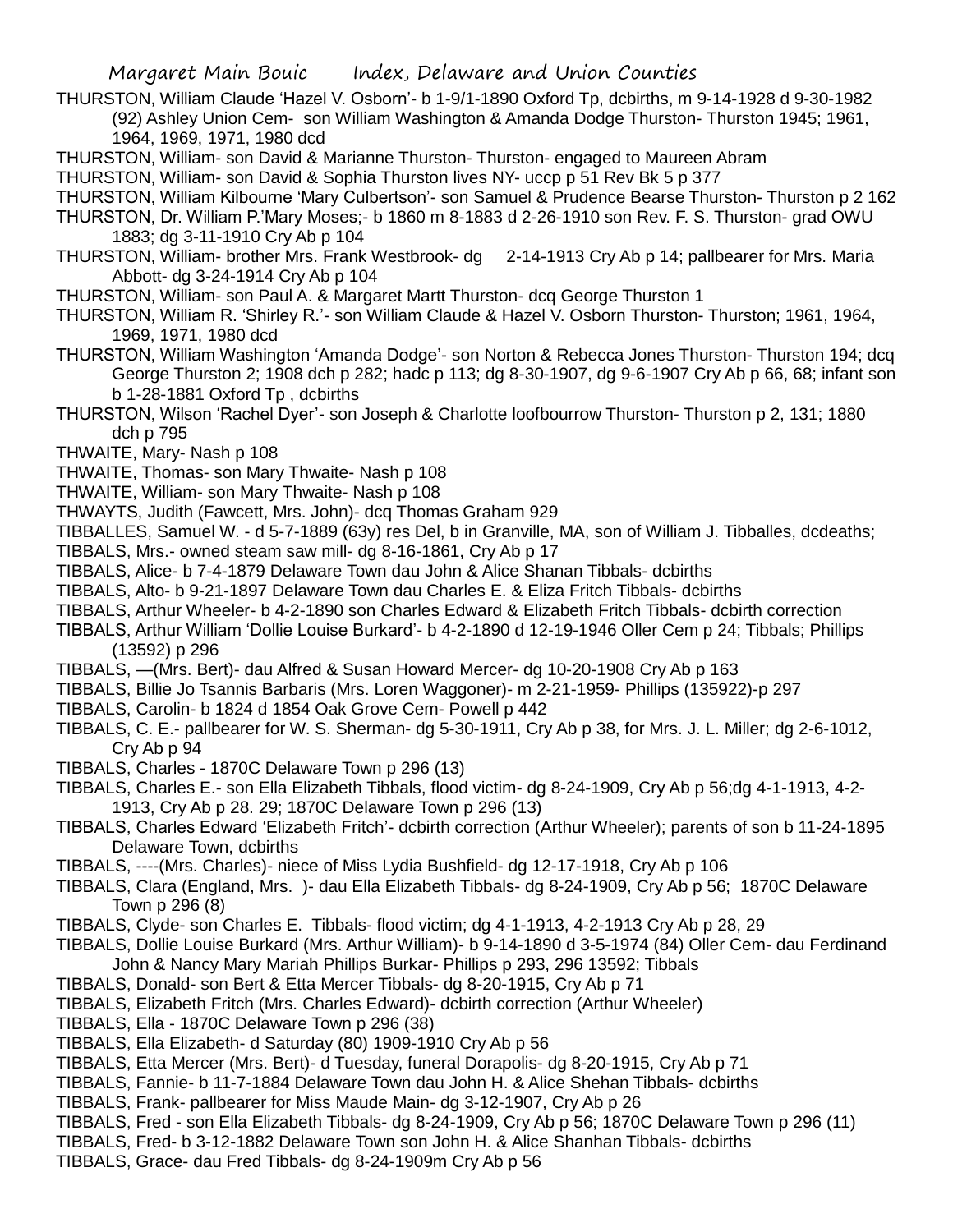- TIBBALS, Harriet G.- b 1847 d 1854 Oak Grove Cem- Powell p 442
- TIBBALS, Mrs. J. H.- d Battle Creek, Mich, appendicitis- sister Lila S. (Mrs. Henderson Main)
- dg 5-19-1914, Cry Ab p 122; dg 11-13-1914, Cry Ab p 157
- TIBBALS, John -son Ella Elizabeth Tibbals- dg 8-24-1909, Cry Ab p 56; 1870C Delaware Town p 296 (18)
- TIBBALS, —(Mrs. John)- dau Joshua Shahan- dg 3-12-1901 Cry Ab p 71
- TIBBALS, L.- dcw Bk 4 p 91(11) witness for Prudence Blinn
- TIBBALS, Lillis B.- b 1802 d 1863 Oak Grove Cem- Powell p 442
- TIBBALS, Lizzie- dau Henry Penrod- dg 4-1-1890, dg p 12
- TIBBALS, Loren Waggoner 'Mary Kay Schill''Billie Jo Tsannis Barbaris'- b 9-22-1922 m 8-28-1943 m(2) 2-21- 1959- son Arthur William & Dollie Louise Burkard Tibbals- Phillips 135922 p 296, 297; Tibbals
- TIBBALS, Margaret Andrews (Mrs. William Bruce)- b 9-9-1920 m 6-15-1920 Phillips (135921) p 296
- TIBBALS, Mary Kay Schill (Mrs. Loren Waggoner)- m 8-28-1943- Phillips (135922) p 297
- TIBBALS, Ralph b 7-29-1899 (7m), res Delaware, son of C. E. Tibbals, dcdeaths;
- TIBBALS, Samuel- dpc p 28, 32, 77
- TIBBALS, Samuel B. son Ella Elizabeth Tibbals- dg 8-24-1909, Cry Ab p 56; 1870C Delaware Town p 296 (9 mos)
- TIBBALS, Samuel W. 1870C Delaware Town p 296 (42\*)
- TIBBALS, S. b.- pallbearer for Mrs. Susan Mercer- dg 8-23-1912, Cry Ab p 140
- TIBBALS, Sheri Lee- b 6-7-1957 dau William Bruce & Margaret Andrews Tibbals- Phillips 1359212 p 296
- TIBBALS, Susan Kay- b 6-22-1944 dau Loren Waggoner & Mary Kay Schill Tibbals- Phillips 1359221
- TIBBALS, S. W.- d Tuesday (59) dg 5-10-1889 Sunbury- Cry Ab p p 230; CCC (1875 Delaware Tp)
- TIBBALS, —(Mrs. S. W.)- sister Mrs. Thomas Jones- dg 11-5-1901 Cry Ab p 106
- TIBBALS, Teri Ann- b 12-15-1955 dau William Bruce & Margaret Andrews Tibbals- Phillips 1359212; p 296
- TIBBALS, Timothy C.- b 1831 d 1854 Oak Grove Cem- Powell p 442
- TIBBALS, William Bruce 'Margaret Andrews'- b 8-2-1917 m 6-15-1940 d 6-29-1963 Marion Cem- son Arthur William & Dollie Louise Burkard Phillips- Phillips 135921 p 296
- TIBBALS, William J.- dcw Bk 4 p 91 (11) witness for Prudence Blin
- TIBBALS, William J.- b 1797 d 6-29-1859 (62) Oak Grove Cem; Powell p 442; cancer of stomach- dg 7-1-1859 Cry Ab p 7
- TIBBETS, Calvin C. 'Pamelia'- dcw Bk 4 p 119(14)
- TIBBETS, Electa M. Davis (Mrs. George M.)- m 1-25-1854 dcm d Milwaukee 6-15-1866, dg 6-22-1866, Cry Ab p 55
- TIBBETS, George M. 'Electa M. Davis'- m 1-25-1854 dcm; dg 6-22-1866, Cry Ab p 55
- TIBBETS, Lafayette'Matilda Ann McGown'- m 7-12-1824 ucm 78 (Hearl); 1883 uch III p 284
- TIBBETS, Matilda Ann McGown (Mrs. Lafayette)- m 7-12-1824 ucm 78 (Hearl); 1883 uch III p 284
- TIBBETS, Pamelia (Mrs. Calvin C.)- heir of Prudence Blinn- dcw Bk 4 p 91(11); sister Sophia Hovey- dcw Bk 4 p 119(14)
- TIBBETS/TIBBIE/TIBBOTT- Richard- 1820C Thompson Tp; 1880 dch p 503; 1908 dch p 483
- TIBBETTS/TIBBITTS, Anna M. Davis- b 1847 d 7-22-1872 Oak Grove Cem p 442; consumption- dau Wm. Davis- dg 8-2-1872, Cry Ab p 99
- TIBBETTS, Ann W. Taylor (Mrs. John W.)- dau Gen. James Taylor- dcw Bk 3 p 76
- TIBBETTS, John W. 'Ann W. Taylor'- dcw Bk 3 p 76
- TIBBETTS, Thomas- 1840C Marlborough Cem p Tp p 257 (70-80) Powell p 156
- TIBBITS, Electa M. Davis- b 1835 d 1866 Oak Grove Cem, Powell p 442
- TIBBITS, Thomas- 1835 men p 41 #79 p 73 Marlborough Township
- TIBBITS, Thomas- 1835 men p 41 #80 p 73 Marlborough Township
- TIBBITTS, Catherine (Mrs. Thomas)- d 6-25-1833 (73-2-16) Peak Cem Powell p 356
- TIBBITTS, Christine (Mrs. Glen)- parents of Leah Michelle- Tibbitts
- TIBBITTS, Glen 'Christine'- Tibbitts
- TIBBITTS, Leah Michelle- b 11-20-2003 dau Glen & Christine Tibbitts- Tibbitts
- TIBBITTS, Lester D.- b 1859 d 1873 Oak Grove Cem, Powell p 442
- TIBBLES, Rev.- preached funeral- dg 6-7-1895, Cry Ab p 24
- TIBBLES, S.- CCC (1875 Delaware Tp)
- TIBBOLS, Ellan Mary- b 7-2-1889 Delaw. Town dau John H. & Allice Shahen Tibbols- dcbirths
- TIBBOTT, Mary (Watkins, Mrs. John)- m 5-7-1807 onwq I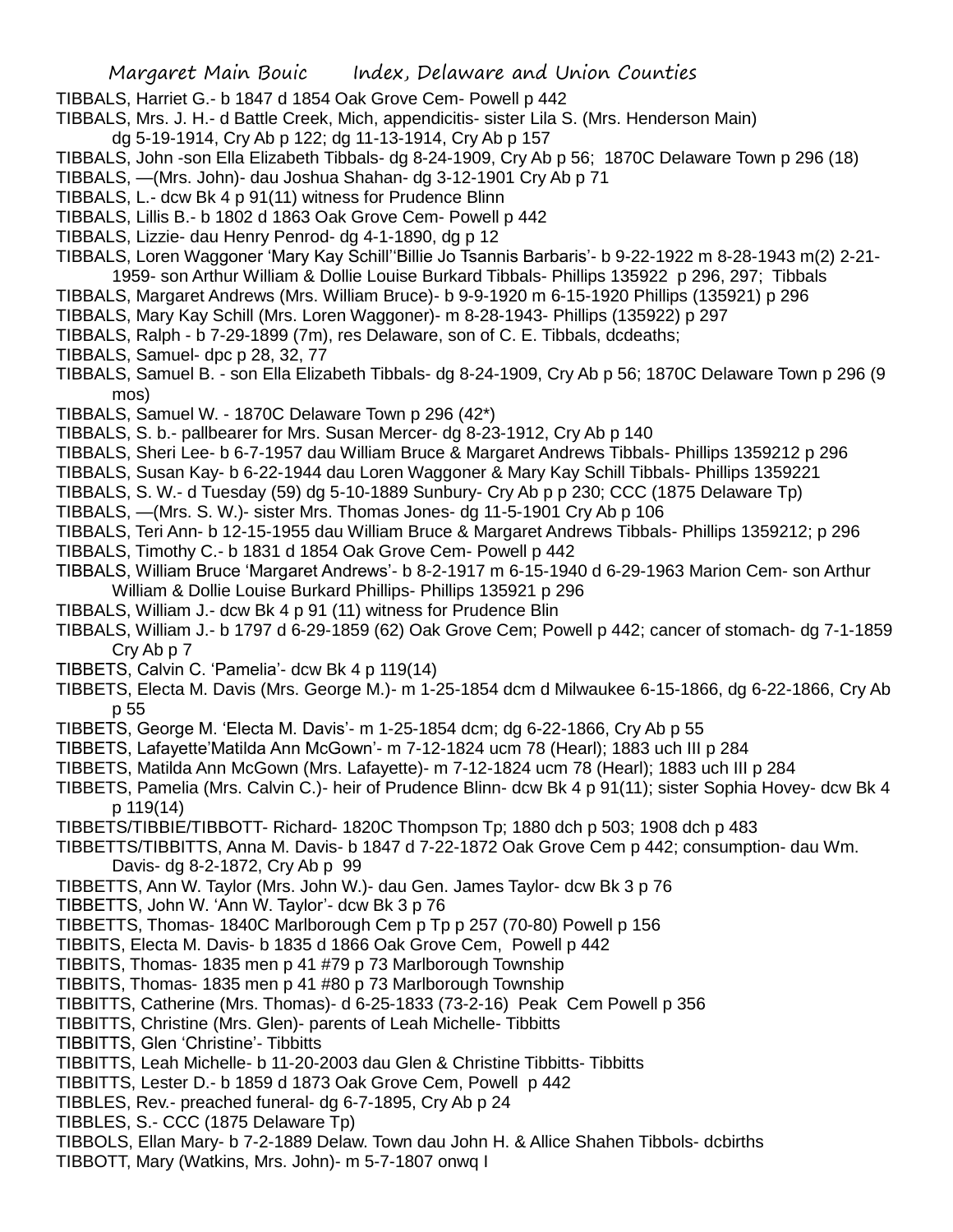Margaret Main Bouic Index, Delaware and Union Counties TIBBOTT, Richard 'Sarah Dixon'- m 12-20-1807 onwq I TIBBOTT, Sarah Dixon (Mrs. Richard) - m 12-20-1807 onwq I TIBBS, Charles- 1969 dcd TIBBS, Dorothy (Mrs. J. Raymnond)- 1961, 1964, 1969, 1971 dcd TIBBS, Rev. John- 1908 dch p 254 TIBBS, J.- 1883 uch V p 458 TIBBS, J. Raymond 'Dorothy '- 1961, 1964, 1969, 1971 dcd TIBBS, W.- 1883 uch V p 658; uca p 101 TIBBY, Benjamin 'Lydia Hillard'- m 3-22-1821 ucm (Hearl) TIBBY, Lydia Hillard (Mrs. Benjamin)- m 3-22-1821 ucm (Hearl) TIBERINO, Donna Marie- b 3-29-1955 dau John & Gail Sandra Ryan Tiberone- Weiser p p 373 TIBERINO, Gail Sandra Ryan (Mrs. John)- b 10-13-1937 m 6-7-1954 dau Richard & Sarah Gladys Hepner Ryan- Weiser p 373 TIBERINO, John 'Gail Sandra Ryan' - m 6-7-1954- Weiser p 373 TIBERINO, John Richard- b 4-27-1957 son John & Gail Sandra Ryan Tiberino- Weiser p 373 TICA, Barlow C.- 1980 dcd TICE, Doris May Wright (Mrs. Robert Wayne)- b 11-6-1921 Cincinnati m 11-6-1975 dau Joseph Earl & Ruth N. Eddy Wright- ped 1 TICE, Elizabeth Kiesecker (Mrs. John)- dau Philip & Dorothy Hagar Tice- Powers p 56 TICE, John 'Elizabeth Kiesecker'- Powers p 56 TICE, Robert Wayne 'Doris May Wright'- b 9-12-1923 Elkhart Inn m 11-6-1975 ped Doris May Wright (1) TICKENOR/TICHENOIR, Ira 'Savilla Moxley- m 10-24-1864 dcm -1870C Harlem Tp p 374 (42\*) TICKENOR, James - 1870C Harlem Tp p 374 (4) TICKENOR, Martha - 1870C Harlem Tp p 374 (10) TICKENOR, Mary - 1870C Harlem Tp p 374 (13) TICKENOR, Sarah (Treat, Mrs. John)- Powers Pat p 308- 1870C Harlem Tp p 374 (1) TICKENOR/TICHENOR, Savilla(Mrs. Ira)- m 10-24-1864 dcm -1870C Harlem Tp p 374 (27) TICKNEY, Alice Jean Freshwater (Mrs. Laurence)- b 11-22-1919 m 1936 dau Eugene David & Maud Feiger Tickney- Freshwater p 99 TICKNEY, David- son Laurence & Alice Jean Freshwater Tickney- Freshwater p 99 TICKNEY, Donna- dau Laurence & Alice Jena Freshwater Tickney- Freshwater p 99 TICKNEY, Laurence 'Alice Jean Freshwater'- Freshwater p 99 TICKNER, Betsey (Mrs. W. D.)- 1880 dch p 686 TICKNER, Dorothy (Freshwater, Mrs. Edison Creal)- m 6-2-1928- Freshwater p 56 TICKNER, Elisha 'Tryphena Tickner'- 1880 dch p 685 TICKNER, Irene A. (Kimball, Mrs. Elias)- dau W. D. & Betsey Tickner- 1880 dch p 686 TICKNER, Oliver- d 9-16-1853 (40-9-11) Sunbury Cem- Powell p 38 TICKNER, Tryphena (Kimball, Mrs. Elisha)- dau Elisha Ticknor- 1880 dch p 685 TICKNOR, W. D. 'Betsey'- 1880 dch p 686 TIDD, Beverly Christina Kerr (Mrs. Daniel Lee)- m 10-6-1979 dau Robert & Jeanne Evans Kerr- Tidd; Hutchisson p 60 TIDD, Claude L. 'Sandra K.''Margaret'- 1975, 1977, 1981, 1983 ucd TIBBALS, Daniel Lee 'Beverly Chirstina Kerr'- m 10-6-1979 son Claude & Margaret Tidd- Tidd; Hutchisson p 60 TIDD, Gregory- b 1961 son Claude L. & Sandra K. Tidd- 1975, 1977 ucd TIDD, John- dcc Maxson Greene 1674 TIDD, Margaret (Mrs. Claude)- Tidd TIDD, Mary (Kendall, Mrs. Francis)- m 12-24-1644 dau John Tidd- dcc Maxson Greene 837 TIDD, Penni- b 1961 son Claude L. & Sandra E. Tidd- 1975, 1977, 1983 ucd TIDD, Sandra K. (Mrs. Claude L.)- 1975, 1977, 1983 ucd TIDD, Susan Howard (Wentz, Mrs. Thomas Neil)- m 6-15-1963 dau Douglas Tidd- Tidd TIDRICK, Eliza (Carr, Mrs. )- dau Reed & Millie Shryock Tidrick- 1915 uch p 1053 TIDRICK, George- son Reed & Millie Shryock Tidrick- 1915 uch p 1053 TIDRICK, Margaret West (Mrs. Reed)- 1915 uch p 1053 TIDRICK, Millie Shryock (Mrs. Reed0- 1915 uch p 1053 TIDRICK, Reed 'Millie Shryock''Margaret West'- 1915 uch p 1053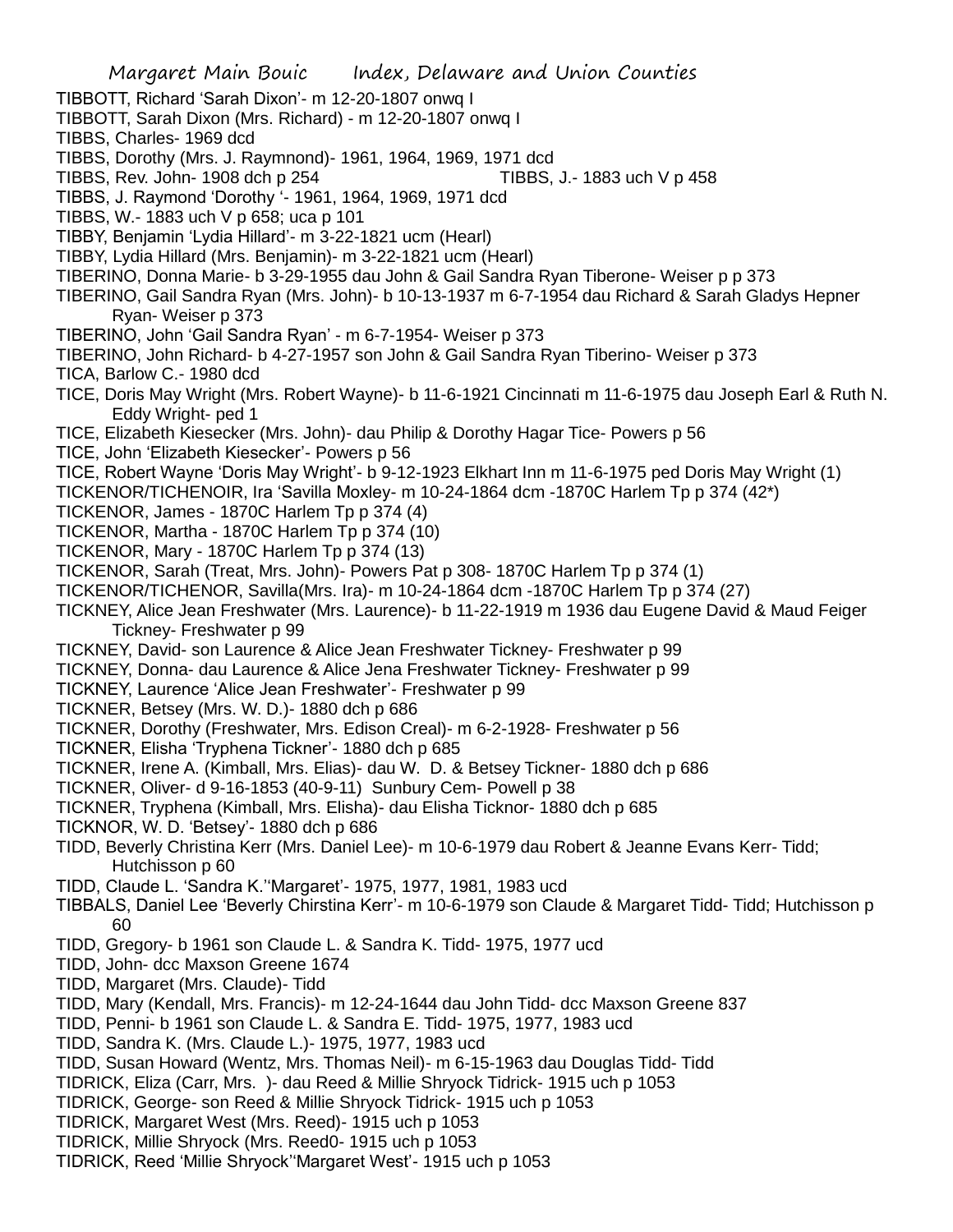- TIDRICK, Sarah A. (McCune, Mrs. James M.)- m 12-25-1867 d 5-5-1920 dau Reed & Millie Shryock Tidrick-1915 uch p 812, 1052, 1053
- TIDRICK, William son Reed & Millie Shryock Tidrick- 1915 uch p 1053
- TIDRICK, (Love, Mrs. William)- dau Reed & Millie Shryock Tidrick- 1915 uch p 1053
- TIEBOUT, H. E.- 1908 dch p 428, 429
- TIEBOUT, William H.- 1908 dch p 407
- TIECHE, Donald R. 'M. Victoria'- 1980 dcd
- TIECHE, M. Victoria (Mrs. Donald R.)- 1980 dcd
- TIEDEMANN, Hannah Henrietta (Schrader, Mrs. Wilheom Hermann)- b 8-31-1875 m 5-4-1903 d 3-1940- Weiser p 200
- TIEDT, Jeff- son Maurice Tiedt- Tiedt
- TIEDT, Kelly Lynne (Wiechers, Mrs. Timothy Oscar)- m 6-29-1985 dau Maurice R. Tiedt- Tiedt
- TIEDT, Maurice R.- Tiedt
- TEIFENTHALER, Bernadine (Burkhaardt, Mrs. )- sister Robert R. Tiefenthaler- Tiefenthaler
- TIEFENTHALER, Clara- sister Robert R. Tiefenthaler- Tienfenthaler
- TIEFENTHALER, Edward A.- son Robert R. & Evelyn L. Tiefenthaler- Tiefenthaler; 1969, 1980 dcd
- TIEFENTHALER, Evelyn L. (Mrs. Robert R.)- Tiefenthaler; 1969, 1971, 1980 dcd
- TIEFENTHALER, James- brother Robert R. Tiefenthaler- Tiefenthaler
- TEIFENTHALER, Judith (Pennybacker, Mrs. )- dau Robert R. & Evelyn L. Tiefenthaler- Tiefenthaler
- TIEFENTHAER, Karel (Ware, Mrs. )- dau Robert R. & Evelyn L. Tiefenthaler- Tiefenthaler
- TIEFENTHALER, Louis- brother Robert R. Tiefenthaler- Tiefenthaler
- TIEFENTHALER, Michael- b 1951 son Robert R. & Evelyn L. Tiefenthaler- Tiefenthaler; 1969 dcd
- TEIFENTHALER, Paul- brother Robert R. Tiefenthaler- Tiefenthaler
- TIEFENTHALER, Robert R. 'Evelyn L.'- b 5-31-1910 d 2-14-1989 (78) bur St. Josph Cem, Lockbourne-Tiefenthaler; 1969, 1971, 1980 dcd
- TIEFENTHALER, Robert- son Robert R. & Evelyn L. Tiefenthaler- Tiefenthaler
- TIEFENTHALER, Thomas- brother Robert R. Tiefenthaler- Tiefenthaler
- TIEHL, Charlene (Hess, Mrs. Newton Ernest)- Weiser p 777
- TIER, Charles- son William H. & Julia Broschardt Tier- Tier
- TIER, Clara Stinger (Mrs. Frank)- Tier
- TIER, Frank 'Clara Stinger'- Tier
- TIER, Julia Broschardt (Mrs. William H.)- b 12-25-1898 m 9-27-1916 d 9-8-1977 Sunset Cem, Cols.- 1967, 1971, 1973, 1975, 1977, 1979 ucd
- TIER, Susan (Ellinger, Mrs. Hugo)- dau William H. & Julia Broschardt Tier- Tier
- TIER, William H. 'Julia Broschardt'- b 12-22-1889 d 7-29-1965 Sunset Cem, Cols.- son Frank & Clara Stinger Tier- Tier
- TIERGARTNER- see Thiergartner
- TIEROMG. William- b 9-1-1876 Delawa. Town son Pat & Margaret Keeffer Tiermong- dcbirths
- TIERMAN, Frank 'Nannie J. Lamme'- m 4-22-1884 ucm (Hearl)
- TIERMAN, Nannie J. Lamme (Mrs. Frank)- m 4-22-1884 ucm (Hearl)
- TIERNAN, Nancy (Manning, Mrs. Edward)- m 1–16-1894 ucm (Hearl)
- TIERNEY, Alice M. Curtin (Mrs. John)- b 12-12-1913 d 9-8-1987 (73) Oak Grove Cem- sister James Curtin-**Tierney**
- TIERNEY, Catharine Consadine (Mrs. Patrick)- m 2-7-1856 dcm
- TIERNEY, Daniel- b 1803 d 1897 Oak Grove Cem, Powell p 442
- TIERNEY, Daniel- d Saturday (43) bur Indiana- son Patrick Tierney- dg 2-16-1915 Cry Ab p 17; ; 1870C Delaware Town p 337 (4 mos)
- TIERNEY, Dennis- pallbearer for Mrs. John Grady- dg 4-7-1908, Cry Ab p 124; nephew of Michael McDonalddg 10-26-1906, Cry Ab p 127
- TIERNEY, Dennis 'Marie'- dg 5-11-1917, Cry Ab p 50
- TIERNEY, Dora M.- d 9-11-1980 (94) bur Parkersburg, W. Va./- aunt of Jane Strimer (Mrs. Robert)- Tierney
- TIERNEY, Edna May (Weiser, Mrs. Sam Von Hoff)- m 6-17-1896- Weiser p 801
- TIERNEY, —(Mrs. John)- dau Mrs. Dorothy Fredrica Hamm- dg 2-9-1909. Cry Ab p 9
- TIERNEY, John 'Alice M. Curtin'- Tierney
- TIERNEY, John- pallbearer for Mrs. Edward Maloney- dg 4-30-1912, Cry Ab p 121. for Mrs. Matthew Burke-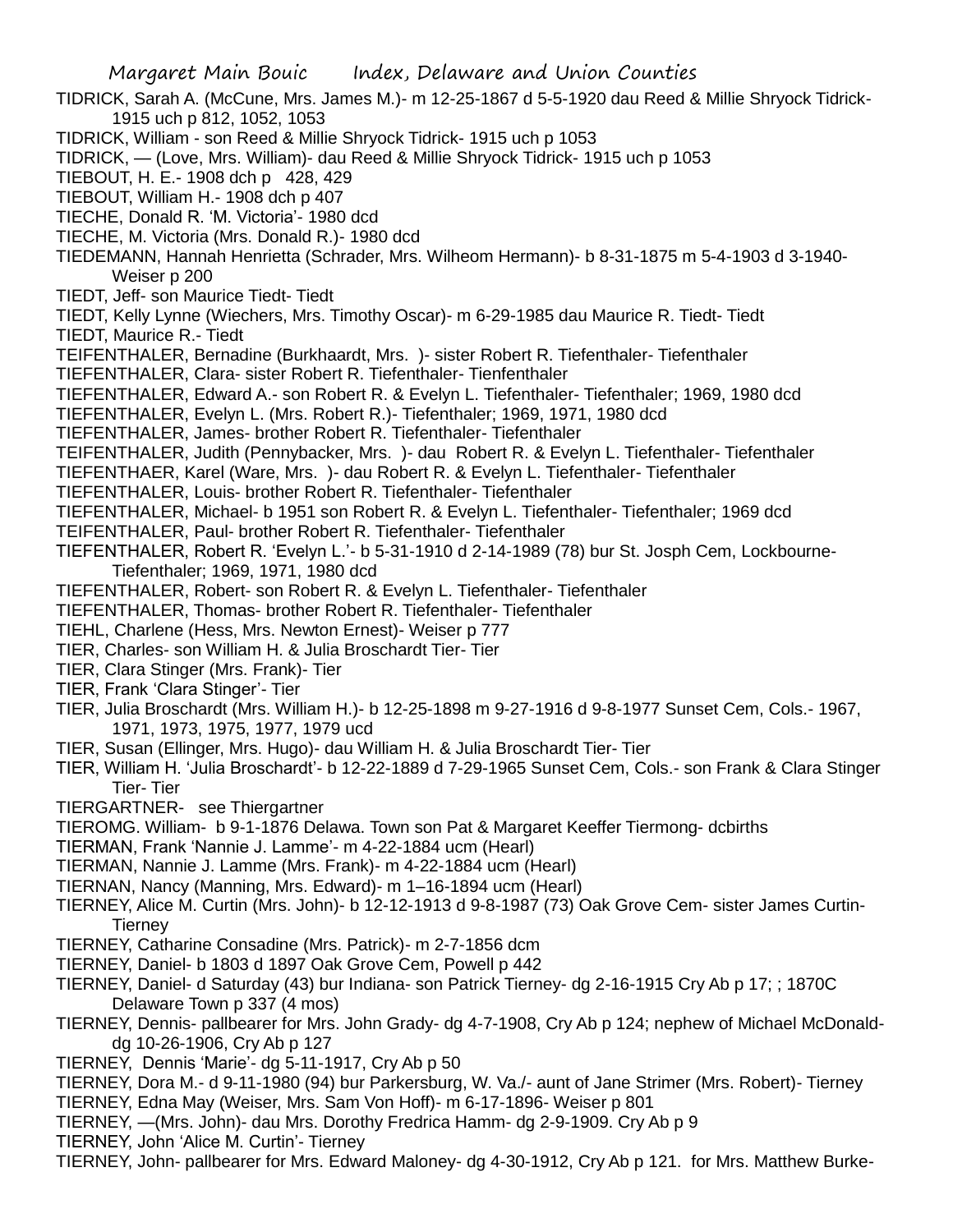dg 12-1-1914, Cry Ab p 161

- TIERNEY, John Francis d 1-23-1905 (38y1m15d), res Del, dcdeaths; dg 1-24-1905, 1-27-1905, Cry Ab p 5
- TIERNEY, John W.- son Patrick & Mabel Tierney- Tierney; dg 2-16-1915, Cry Ab p 17
- TIERNEY, Kathryn (Cryder, Mrs. )- dau Patrick Tierney- dg 2-16-1915, Cry Ab p 17
- TIERNEY, Linda (Myers, Mrs. )- dau John & Alice M. Curtin Tierney- Tierneuy
- TIERNEY, Mabel (Mrs. Patrick)(Harden, Mrs. C. L.)- d 12-11-1984 (87) St. Mary Cem- Tierney
- TIERNEY, Margaret 1870C Delaware Town p 337 (24)
- TIERNEY, Marie(Mrs. Dennis)- d Monday (620 bur St. Mary's- dg 5-11-1917, Cry Ab p 50- dau Mrs. M. Pepperdg 6-20-1911, Cry Ab p 43
- TIERNEY, Mary Agnes (Burns, Mrs. Brose)- m 1907- Freshwater p 90
- TIERNEY, Mary (Roof, Mrs. )- dau Patrick Tierney- dg 2-16-1915, Cry Ab p 17
- TIERNEY, Pat (Thompson, Mrs. )- dau John & Alice M. Curtin Tierney- Tierney
- TIERNEY, Patrick parents of Daniel- dg 2-16-1915, Cry Ab p 17; 1870C Delaware Town p 337 (23\*)
- TIERNEY, Patrick 'Catharine Consadine'- m 2-7-1856 dcm
- TIERNEY, Patrick 'Mabel'- d 1962- Tierney
- TIERNEY, Patrick L d 1932- son Patrick & Mabel Tierney- Tierney; dg 2-16-1915, Cry Ab p 17
- TIERNEY, Patrick- pallbearer for Henry Kelley- dg 6-26-1917, Cry Ab p 61, for Richard O'Keefe- dg 8-31-Cry Ab p 58
- TIERNEY, William- pallbearer for Edward Burke- dg 11-7-1916, Cry Ab p 105
- TIERNEY, William- son Patrick Tierney- dg 2-16-1915, Cry Ab p 17
- TIETJEN, Carl (Kuhl, Mrs. Bernard A.)- dau Otto F. & Leona M. Tietjen- Tietkjen
- TIETJEN, Rev. Kenneth- son Otto F. & Leona M. Tietjen- Tietjen
- TIETJEN, Leona M. (Mrs. Otto F.)- d 2-26-1983 (89) St. Mary Cem- Tietjen
- TIETJEN, Mercedes (Dirnir, Mrs. George)- dau Otto F. & Leona Tietjen- Tietjen
- TIETJEN, Otto F. 'Leona M.'- b Mo. d 1-24-1985 (91) St. Mary Cem- Tietjen
- TIETZ, Martin- dcc Linda Congrove Lasley 26
- TIETZ, Wilhelmine (Broge, Mrs. Frederick)- b 10-20-1866 m 4-30-1892 d 11-8-1948 dau Martin Tietz- dcc Linda Congrove Lasley 13
- TIFFANY, Barbara (Hummel, Mrs. )- dau Pauline B. Tiffany- Tiffany
- TIFFANY, Carl W.- b 9-7-1878 Liberty T- son Jerah J. & Mate Legg Tiffany- dcbirths
- TIFFANY, Charles R. -b 1-19-1868 d 4-5-1877 (9y2m5d) Cheshire Cem, Powell p 60; res Orange Tp, b in
- Licking Co, son of George W. and Elizabeth Tiffany, dcdeaths;
- TIFFANY, Diana (Gibson, Mrs. )- dau Pauline B. Tiffany- Tiffany
- TIFFANY, Elizabeth Maud Harris (Mrs. George W.)- b NY 3-15-1837 m 3-21-1861 d 11-14-1910 (72) Cheshire Cem- Powell 60; dg 11-15-1910, dg 11-22-1910, Cry Ab p 172
- TIFFANY, —(Reed, Mrs. E. M.)- dau Elizabeth Tiffany- dg 11-15-1910, Cry Ab p 172
- TIFFANY, ----(Stephens, Mrs. Dr.)- dau Elizabeth Tiffany- dg 11-14-1910, Cry Ab p 172
- TIFFANY, G.- CCC (1875 Orange Tp)
- TIFFANY, b 3-6-1879 Orange Tp son G. M. & G. M. Harris Tiffany- dcbirths
- TIFFANY, George W 'Elizabeth Mead Harris[.-b 7-8-1838 m 3-21-1861 d 12-22-1891 Cheshire Cem, son-inlaw of Jonathan H. Harris- dg 12-17-1891; dg 11-22-1910, Cry Ab p 172
- TIFFANY, James 'Marjorie Doris Ellenberger'- McKitrick p 113
- TIFFANY- James William- b 7-19-1955 son James & Marjorie Doris Ellenberger Tiffany- McKitrick p 113
- TIFFANY, John Cutler- b 2-10-1954 son James & Marjorie Doris Ellenberger Tiffany- McKitrick p 113
- TIFFANY, Katie- mother of Arthur ?Peters- widow; 1910C Darby Tp 144-144 (84,O,O,O) wid
- TIFFANY, Lorena b 8-27-1866 d 11-15-1894 (28y2m16d) res Eden, b in Licking Co, dau of G. W. Tiffany, dcdeaths; Cheshire Cem, Powell p 60; dg 11-30-1894 Cry Ab p 186
- TIFFANY, Marjorie Doris Ellenberger (Mrs. James)- b 9-27-1923 dau James Quincey & Iva Marguerite McKitrick Ellenberger- McKitrick p 113
- TIFFANY, Pauline (Mrs.Ralph)- Sunbury p 86; 1969 dcd
- TIFFANY, Pauline B. d 1-14-1986 (87) Northand Memory Gardens- Tiffany
- TIFFANY, —(Mrs. Dr. Edward)- d (64) 1829, dcga 47, 1st Gov. of Ohio- Del Pat & Fran Chron
- TIFFANY, Raph S. 'Pauline'- d 9-19-1977 (82) bur near Westerville- Tiffany; 1979 dcd
- TIFFANY, Winnie- d recentley- dau George W. & Elizabeth Mead Harris- dg 11-22-1910, Cry Ab p 172, dg 11- 23-1894, Cry Ab p 185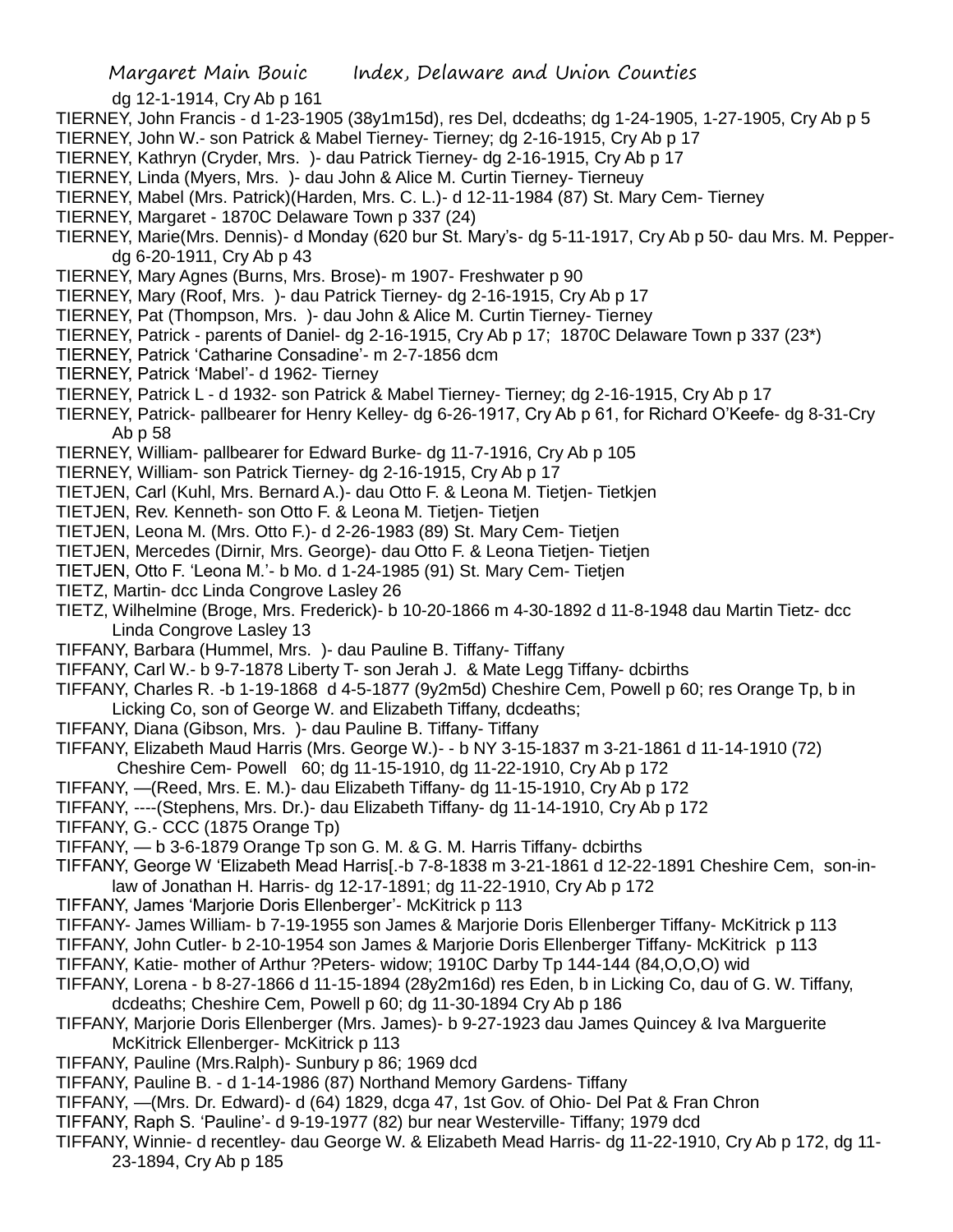- TIFFINY, —Hanna (Mrs, )- b 1862 d 1937 Milford Center Cem, Un AL p 36; uninf p 23 2-15-1937 State Hospital 2-19-1937
- TIFFIT, Rev. James J.- 1915 uch p 225
- TIFFON, Michael- 1840C Marlborough Cem p Tp p 254 (40-50)
- TIFFT, Betsey (Maine, Mrs. Abel)- m 11-16-1826- Asp (772)
- TIFFT, Martha (Maine, Mrs. Samuel)- m 11-30-1822 d 3-9-1869 (68) Asp (747)
- TIFTHIAN, ----- 1850C Delaware Town 999 p 79 (15,O)
- TIGGS, Robert- pallbearer for playmate Ralph Rader- dg 7-23-1915, Cry Ab p 66
- TIGLEY, Albert C. 'Rebecca E.'- b 4-1856- 1900C York Tp 127-127 p 6A (44,O,Pa,Pa) m 17y,
- TIGLEY, Hazel R.- b 11-1889- dau Albert C. & Rebecca E. Tigley- 1900C York Tp 127-127 p 6A (10,O,O,O)
- TIGLEY, Orlo B.- son Albert C. & Rebecca E. Tigley- 1900C York Tp 127-127 p 6A (16,O,O,O)
- TIGLEY, Rebecca E. (Mrs. Albert D.)- b 3-1863- 1900C York Tp 127-127 p 6A (37,O,O,-) m 17y, 2 ch
- TIGNER, Mae Acker (Mrs. )- dau Charles I. & Jennie Hannah Acker- Acker
- TIGNER, Roberta Jenkins (Mrs. )- d 3-16-1983 (46) dau Robert & Wilma Jenkins mother of Charles and Leonard Ward- Tigner
- TIGNOR, Mr. Jr.- 1959 ucd Mr. Sr.- 1959 ucd
- TIGNOR., Clarence- d 10-25-1994 Oakdale I-29-NW 1/4
- TIGNOR, J. F.Junior 'Patricia L..- Tignor1967, 1979, 1981, 1983 ucd
- TIGNOR, Mary (Mrs. )Colver, Mrs. Asa)- 1883 uch V p 383
- TIGNOR, Patricia L. (Mrs. Junior)- 1967, 1979, 1981, 1983 ucd
- TIGNOR, Rodney S.- son JuniorTignor- Tignor -engaged to Christie Jo Speakman
- TIGNOR, Stephen F.- son Junior Tignor- Tignor- engaged to Paula Jo Wallace
- TIGNOR, Thomas- 1850C Claibourne Tp 141-141 p 23 (84, Va)
- TIKE, Mary (Smith, Mrs. Calvin R.)- mt 2-15-1911 p7c1 Abs p 54
- TILBURY, Rev. C.- conducted funeral- dg 11-8-1895, Cry Ab p 45
- TILDEN, Amy Elizabeth- dau William B. & Dolores J. Tilden- Tilden; 1964 dcd- engaged to William Glenn Heavlin, Jr.; engaged to Steven Lee Hagelgans
- TILDEN, B. F. 'Cordelia'- 1850C Berkshire Tp 63 p 7 (27,O)
- TILDEN, Cordelia (Mrs. B. F.)- 1850C Berkshire Tp 63 p 7 (20,O)
- TILDEN, Dolores J. (Mrs. William B.)- 1961, 1964 dcd
- TILDEN, Elizabeth Ann (Berry, Mrs. )(Kenneweg, Mrs. Darrell)- m 8-12-1989 dau Harry E. & Lucille Fron Tilden- Tilden
- TILDEN, Frederick- 1830C Liberty Tp Un Co 457 p 297 (30-40)
- TILDEN, Harry 'Lucille'- Tilden
- TILDEN, Henry- b NY d 8-25-1875 (8m14d) Delaware dcdeaths
- TILDEN, Judith (Preble, Mrs. Abraham)- Asp (1)
- TILDEN, Lori- dau William B. & Dolores J. Tilden- 1961, 1964(4) dcd
- TILDEN, Lucille Fron (Mrs. Harry E.)- parents of Elizabeth Ann- Tilden
- TILDEN, Marsha Anne Herrmann (Mrs. Scott Michael)- m 12-26-1981 dau Frederick Herrmann- Tilden
- TILDEN, Ruth (Newcomer, Mrs. )- sister Harry E. Tilden- Tilden
- TILDEN, Samuel J.- 1883 uch V p 74, 287
- TIBBALS, Scott Michael 'Marsha Anne Herrmann'- m 12-26-1981 son William B. & Dolores J. Tilden- 1961, 1964(8) dcd
- TILDEN, William B.'Dolores J.- parent of Amy Elizabeth- Tilden; 1961, 1964 dcd
- TILDEN, William- son Harry E. & Lucille Fron Tilden- Tilden
- TILER, Arza- 1835 men p 39 #42 p 69 Lincoln Tp
- TILFORD, Amy (Mrs. Jim)- Tilford
- TILFORD, Heather- dau Rick & Kathryn Draper Tilford- Tilford
- TILFORD, Jim 'Amy'- Tilford
- TILFORD, Joshua- son Rick & Kathryn Draper Tilford- Tilford
- TILFORD, Kathryn Draper (Mrs. Rick)- dau Howard & Juanita Draper- Tilford
- TILFORD, Maria C. b 12-8-1973 San Salvador d 11-17-1990 (16) Oak Grove Cem- dau Rick & Kathryn Tilford- Tilford
- TILFORD, Mark son Rick & Kathryn DrapernTilford- Tilford
- TILFORD, Nathan- son Rick & Kathryn Tilford- tilford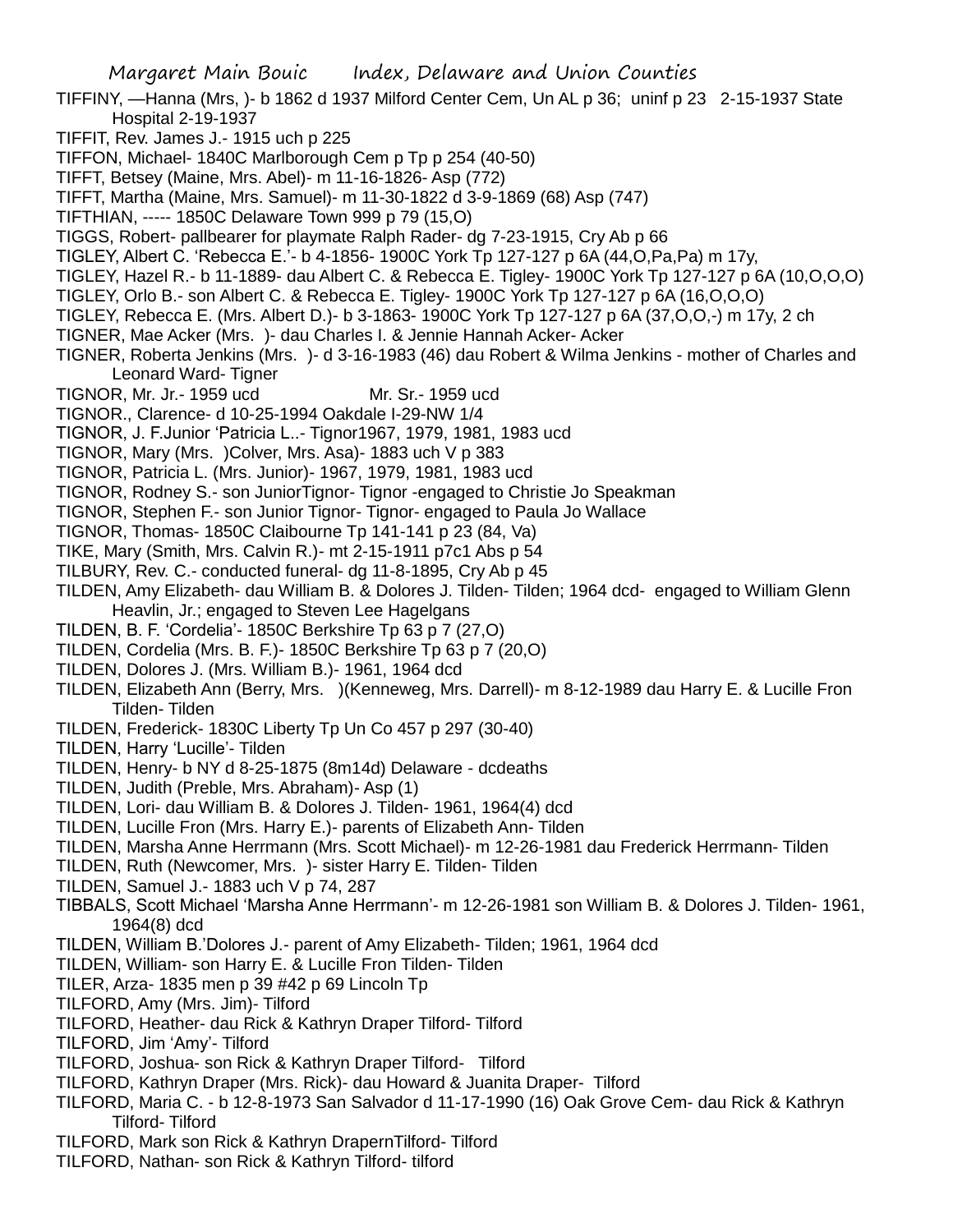- TILFORD, Rick 'Kathryn'- son Jim & Amy Tilford- Tilford
- TILGHMAN, Abigail Taylor (Mrs. Oswald)-m 1962- Nash p 407
- TILGHMAN, Isabella Main (Mrs. Thaarp)- m 10-10-1852 dcm
- TILGHMAN, James- Nash p 148, 409
- TILGHMAN, Mary Foxley (Mrs. Richard)- Nash p 407
- TILGHMAN, Matthew- Nash p 148, 409
- TILGHMAN, Oswald 'Abigail Taylor'- b 1579 m 1612 d 1628- Nash p 407
- TILGHMAN, Rebecca (Wilmer, Mrs. Simon)- d 1725 dau Richard & Mary Foxley Tilghman- Nash p 407
- TILGHMAN, Richard 'Mary Foxley'- b 9-3-1626 d 1-7-1676 son Oswald & Abigail Taylor Tilghman- Nash p 391, 407
- TILGHMAN, Tharp 'Isabella Main'- m 10-10-1852 dcm
- TIGNER, Desiree (Laird, Mrs. )(Mrs. Doyle)- m(2) 4-18 Tigner
- TIGNER, Doyle 'Desiree Laird'- m 4-18— Tigner
- TILLBURY, Elenor (Decker, Mrs. Conrad)- m 8-19-1810 onwq I
- TILLER, Hideko Tagaya (Mrs. Robert)- b 4-18-1951 m 12-22-1984 d 11-19-1999, ashes in family tomb in Japan- Tagaya
- TILLER, J M.- 1959 ucd
- TILLER, Lee H.- son Richard & Louisa Grey Tiller- Tiller
- TILLER, Louisa Grey (Mrs. Richard)- Tiller
- TILLER, Marguerite Lachenmaier (Mrs. Robert A.a0- b 1907 m 1925 Oakdale II p 36
- TILLER, Mary (Jones, Mrs. Dick)- dau Ruth Ann McAllister Tiller- Tiller
- TILLER, Richard 'Louisa Grey'- Tiller
- TILLER, —(Couch, Mrs. Arnold)- dau Richard & Louisa Grey Tiller- Tiller
- TILLER, (Koffroth, Mrs. Dana)- dau Richard & Louisa Grey Tiller- Tiller
- TILLER, Richard- son Robert A. & Marguerite Lachenmaier Tiller- Tiller
- TILLER, Robert A. 'Marguerite Lachenmaier'- b 3-9-1899 m 1925 d 12-10-1964 Oakdale II p 86- son Richard & Louisa Grey Tiller- Tiller
- TILLER, Robert ''Bob"'Hideko Tagaya'- m 12-22-1984 Marysville Pres. Ch- Tagaya; Tiller son Ruth Ann Tiller
- TILLER, Ruth Ann McAllister (Mrs. )- b 9-26-1925 d 11-20-1986 (61) Oakdale Cem -M-79-W ½- dau Jess & Blanche Sark McAllister- Tiller
- TILLER, Ruth (McCleary, Mrs. )- dau Richard & Louisa Grey Tiller- Tiller
- TILLER, Virginia Ann (Norris, George Ballard)- m 12-23-1949- dau Robert A. & Marguerite Lachenmaier Tiller-**Tiller**
- TILLEY, Blanche L.- 1961, 1964 dcd
- TILLEY Bonnie (Mrs. Jacque E.)- 1961, 1964, 1969, 1971, 1980 dcd
- TILLEY, David 'Terri'- son Jerry W. & Jacqueline Volz Tilley Tilley
- TILLEY, Jacque E. 'Bonnie'- 1961, 1964, 1969, 1971, 1980 dcd
- TILLEY, Jacqueline Voltz (Mrs. . Jerry W.)- dau Henrietta Volz- Tilley
- TILLEY, Jade- dau John E. Tilley- Tilley
- TILLEY, Jerry W. 'Jacqueline Voltz'- d 1993- Tilley
- TILLEY, John E.- son John E. Tilley- d 4-28-1995 (31) auto accident- son Jacqueline Voltz Tilley- Tilley
- TILLEY, Joy- dau Jerry W. & Jacqueline Voltz Tilley- Tilley
- TILLEY Linda- b 1953 dau Jacque E. & Bonnie Tille- 1961, 1964, 1969, 1971, 1980 dcd
- TILLEY, Robert 'Ronna'- son Jerry w. & Jacqueline Volz Tilley- Tilley
- TILLEY, Ronna (Mrs. Robert)- Tilley
- TILLEY, Sierra- dau John E. Tilley- Tilley
- TILLETT, Grady- son Scott E. & Mary J. Raines Tillett- Tillett
- TILLETT, Mary J. Raines (Mrs.Scott E.)- d 3-15-1974 (53) dau Elizabeth Raines- Tillett
- TILLETT, Scott E. 'Mary J. Raines'- Tillett
- TILLETT, Steven- son Scott E. & Mary J. Raines Tillett- Tillett
- TILLEY, Charles- 1969 dcd
- TILLEY, Jerry W. 'Jacqueline Volz'- d 1993- Tilley
- TILLEY, John E. son John E. Tilley- d 4-28-1995 (31) auto accident son Jacqueline Voltz Tilley- Tilley
- TILLEY, Joy- dau Jerry W. & Jacqueline Volz Tilley- Tille
- TILLEY, Robert 'Ronna'- son Jerry W. & Jacqueline Volz Tilley- Tilley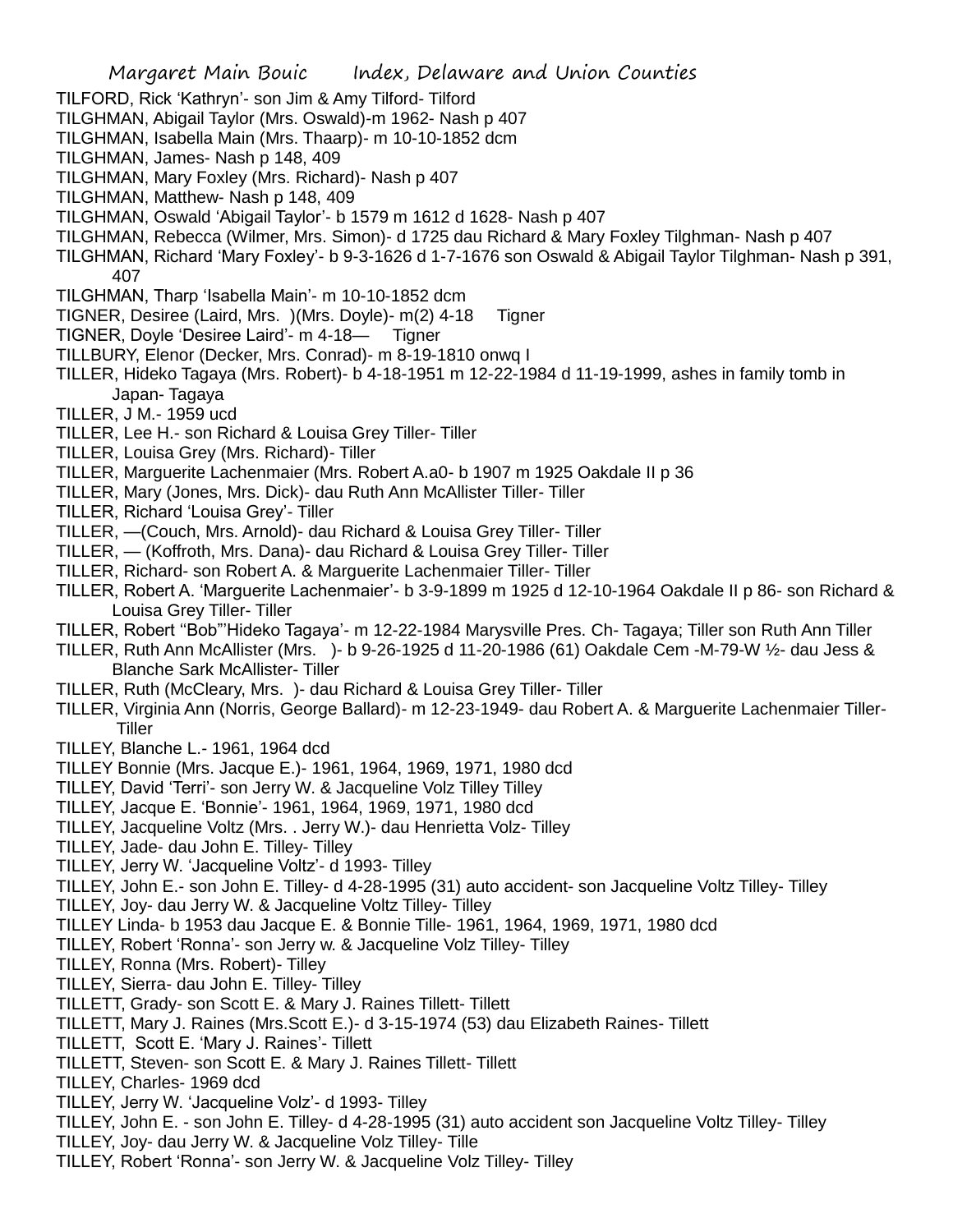- TILLEY, Ronna (Mr. Robert)- Tilley
- TILLEY, Sierra- dau John E. Tilley- Tilley
- TILLINGTON, Zella Kay (Shade, Mrs. Luther William)- b 5-27-1914 m 10-13-1934- Weiser p p 731
- TILLIS, Alberta (Mrs. Roger, Sr.)- Tillis
- TILLIS, Donald 'Dorothy'- son Jesse & Flora Waits Tillis- Tillis
- TILLIS, Dorothy (Mrs. Donald)- Tillis
- TILLIS, Flora Waits (Mrs. Jesse)- Tillis
- TILLIS, Florence (Crowder, Mrs. )- dau Jesse & Flora Waits Tillis- Tillis
- TILLIS, Grace (Peters, Mrs. )- dau Jesse & Flora Waits Tillis- Tillis
- TILLIS, Hazel (Mrs. Richard)- d 1989- Tillis
- TILLIS, Jeanie (Ruder, Mrs. )- dau Richard & Hazel Tillis- Tillis
- TILLIS, Jesse 'Flora Waits'- parents of Richard Tillis- Tillis
- TILLIS, JoAnna (Wheeler, Mrs. James)- dau Richard & Hazel Tillis- Tillis
- TILLIS, Leroy- son Jesse & Flora Waits Tillis- Tillis
- TILLIS, Linda (Hay, Mrs. Ralph)- dau Richard & Hazel Tillis- Tillis
- TILLIS, Nancy (Harmount. Mrs. )- dau Jesse & Flora Waits Tillis- Tillis
- TILLIS, Patricia (Duffey, Mrs. )- dau Richard & Hazel Tillis- Tillis
- TILLIS, Richard 'Hazel'- b 10-19-1913 d 6-4-2002 (88) Greenlawn Cem, Cols.-son Jesse & Flora Waits Tillis-**Tillis**
- TILLIS, Roger Sr 'Alberta'- son Richard & Hazel Tillis- Tillis
- TILLIS, Terri (Thompson, Mrs. Fred)- dau Richard & Hazel Tillis- Tillis
- TILLISON, Zella May (Shade, Mrs. Luther William)- b 5-27-1914 m 10-13-1934- Weiser p 731
- TILLMAN, Mr.- Liberty Tp 8-31-1928 dismissed- uninf p 20
- TILLMAN, Abby- dau Andy & Susan Turner Tillman- Tillman
- TILLMAN, Amber- dau Thomas F. Tillman, Sr.- Tillman
- TILLMAN, Andrew Jackson 'Estella May Johnson'- Tillman; 1910C Jerome Tp 365-371 p 16A (39,O,O,Ind) m 19y, sawyer, own mill
- TILLMAN, Andy 'Susan Turner'- m 7-20-1974 son Harold A. & Rebecca S. Detwiler Tillman- Graham; Tillman
- TILLMAN, Bernard- son Kenneth F. & Lillie M. Graham Tillman- Graham; Tillman
- TILLMAN, Bernard Ray, Sr. 'Stella Mae Hornsby '- d 12-24-1991- O F-25-S 3/8- son Kenneth F. & Lillian Mae Graham Tillman- Graham 175523; Tillman 1979, 1981 ucd
- TILLMAN, Bernard Ray "Pete"'Patty'- son Bernard Ray,Sr.- Tillman
- TILLMAN, Bruce Andrew 'Susan Elaine Turner'- b 3-20-1952 m 7-20-1974 son Harold A. & Rebecca Tillman-Tillman; Graham 1755212; 1967, 1971, 1973, 195, 1977, 1979,1981, 1983 ucd
- TILLMAN, Carol Nicol (Mrs.Richard Warner)- b 1-25-1945 m 8-7-1966 dau Harry L. C. & Elverna Thiergartner Nicol- Raush 151622, 134521 III p 293; 1977, 1979, 1981, 1983 ucd
- TILLMAN, Charles F.- son Andrew Jackson & Estella May Johnston Tillman- Tillman; 1910C Jerome Tp 365- 371 p 16A (2,O,O,O)
- TILLMAN, Charles Michael- son Maurice E. Tillman- Tillman
- TILLMAN, David L.- son Mr. and Mrs. Robert Chaney- Tillman
- TILLMAN, Debra Sue- d 1965dau Bernard Ray, Sr. & Stella Mae Hornsby Tillman- Tillman
- TILLMAN, Dickie- lived with Homer Grubb- 1949 ucd
- TILLMAN, Donald A.-d 1942, Oakdale II son Kenneth F. & Lillie M. Graham Tilman- Graham; Tillman
- TILLMAN, Donna E.- d 1943 Oakdale II dau Kenneth F. & Lillie M. Graham Tillman- Graham; Tillman
- TILLMAN, Dorothy (Johnson, Mrs. )- dau Theodore E. & Mabel Tillman- Tillman
- TILLMAN Earl- son Earl & Nellie Hoffman Tillman- Tillman
- TILLMAN, Earl 'Nellie Hoffman'- parents of Robert C. Tillman- Tillman
- TILLMAN, Estella May Johnson (Mrs. Andrew Jackson)- Tillman- 1910C Jerome Tp 365-371 p 16A (35,O,O,O) m 19y, 8 ch
- TILLMAN, Evidene Foreman (Mrs. Robert C.)- b 3-29-1924 m 12-20-1947- Tillman ; 1985 uch p 51
- TILLMAN, Frances- 1971 dcd
- TILLMAN, Glenn- son Andrew Jackson & Estella May Johnson Tillman- Tillman
- TILLMAN, Gregory- son Kenneth F. Jr. & Judy Lockwood Tillman-Graham 1755271
- TILLMAN, Harold- d 10-9-1970 (64)- Tillman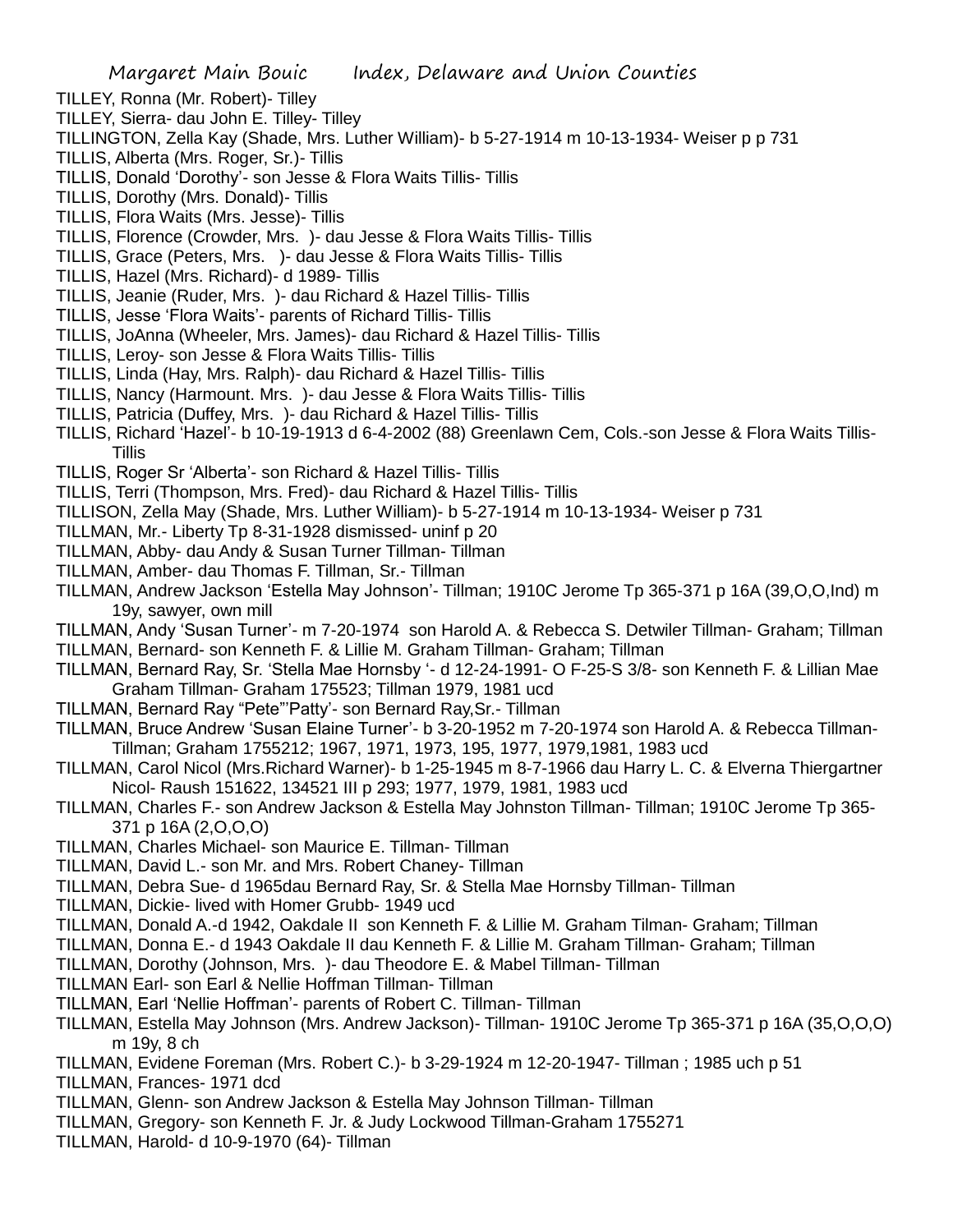- TILLMAN, Harold A. 'Rebecca S. Detwiler'- b 9-13-1921m 5-1-1942 d 3-16-2002 (80) son Kenneth F. & Lillie M. Graham Tillman- Graham 175521; Tillman; 1949, 1967, 1971, 1973, 1975, 1977, 1979, 1981, 1983 ucd
- TILLMAN, Heather (Mrs. Thomas F. Jr.)- Tillman
- TILLMAN, Huldah J. Mayes (Mrs. James)- m 6-3-1883 ucm (Hearl)
- TILLMAN, James 'Huldah J. Mayes'- m 6-3-1883 ucm (Hearl)
- TILLMAN, Janice E. (Mrs. Richard E.)- Tillman; 1971, 1973, 1975, 1977, 1979, 1981, 183 ucd
- TILLMAN, Jennifer (McCloud, Mrs. Tracy)- dau Dr. Tim Tillman & Lynn Jackson- Tillman
- TILLMAN, Jesse- son Andy & Susan Turner Tillman- Graham; Tillman
- TILLMAN, Jessie Sue- b 3-11-1979 dau David & Susan Elaine Turner Tillman- Tillman; 1981 ucd
- TILLMAN, ----d 3-6-1913, Oakdale Cem 2532 I p 16- infant dau of J. J. & Maria Tillman
- TILLMAN, John H. of Arnold- mt 10-14-1903 p7c3 Abs p 20
- TILLMAN, John H. 'Mary'- b 7-1834- 1900C Jerome Tp 206-215 (65,O,Va,Va) m 44y
- TILLMAN, J. J. 'Maria'- Oakdale I p 16
- TILLMAN, Judy J. (Ebright, Mrs. )- dau Kenneth F. & Lillie M. Graham Tillman- Graham 175528; Tillman; 1949, 1959 ucd
- TILLMAN, Judy Lockwood (Mrs. Kenneth F.,Jr.)- Graham (175527)
- TILLMAN, Kenneth F. 'Lillian Mae Graham'- b 12-27-1899 m 8-20-1918 d 4-6-1960 Oakdale II p 38- son Andrew Jackson & Estella May Johnson Tillman- Graham (17552); 1910C Jerome Tp 365-371 p 16A  $(11, 0, 0, 0)$
- TILLMAN, Kenneth F. Jr. 'Judy Lockwood''Lisa lolene Montgomery' 'Pamela'- (34-1970) m(2) 7-27-1974; son Kenneth F. & Lillie M. Graham Tillman- Graham 175527; Tillman; Marysville p 23; 1962, 1975, 1979, 1981, 1983 ucd
- TILLMAN, Kenneth 'Patricia'- Claibourne Cem p 94
- TILLMAN, Kristin Lea- b 5-1-1968 dau Robert William & Mary L. Tillman- 1985 uch p 54; 1971, 1973 ucd
- TILLMAN, Lela Andrews (Ms. )- dau William & Rhoda Bailey Andrews- Andrews
- TILLMAN, Lillian Mae Graham (Mrs. Kenneth F.) -b 12-27-1900 m 8-20-1918 d 6-17-1993 (92) Oakdale II p 38, G- 90-SW 1/4- dau William P. & Katie M. Ellison Graham- Graham 17552; 1949, 1959, 1962 ucd; Tillman
- TILLMAN, Londa- dau Maurice & Margaret Tillman- 1949 ucd
- TILLMAN, Lisa Lolene Montgomery (Mrs. Kenneth F. Jr.)- m 7-27-1974- Graham (175527); 1975, 1979, 1981, 1983 ucd
- TILLMAN, Lisa Marie (5-1970) dau Kenneth F. & Judy Lockwood Tillman- Graham 1755272
- TILLMAN, Lola (Rutherford, Mrs. )- dau Andrew Jackson & Estealla May Johnson Tillman- Tillman; 1910C Jerome Tp 365-371 p 16A (5,O,O,O)
- TILLMAN, Loretta (Freshwater, Mrs. Jacob Deburtice)- m 9-15-1935- Freshwater p 86
- TILLMAN, ---- (Mrs. Louis)- funeral Saturday, dau-in-law of John H. Tillman- mt 10-14-1904 p9c3 Abs p 20
- TILLMAN, Lynda (Delius, Mrs. Ken)- dau Maurice Tillman- Tillman
- TILLMAN, Lynn (Mrs. Dr. Tim)(Jackson, Mrs. )- Tillman
- TILLMAN, Mabel (Mrs. Theodore E.)- Tillman
- TILLMAN, Margaret Ann Smith (Delius, Mrs. )(Mrs. )- d 12-30-1992 (69) sister Charles Smith- Tillman
- TILLMAN, Margaret (Mrs. Maurice)- 1949 ucd
- TILLMAN, Margaret M.- d 5-15-1991 Oakdale K-44-SW 1/4
- TILLMAN, Maria (Mrs. J. J.) Oakdale I p 16
- TILLMAN, Marilyn b 9-18-1959 d 4-6-1960 Claibourne Cem p 94- dau Kenneth F. & Judy Lockwood Tillman-Graham 1755272
- TILLMAN, Mark- b 196 son Richard E. & Janice E. Tillman- 1971, 1973, 1975, 1977, 1979, 1981, 1983 ucd
- TILLMAN, Martha Ann (Wooley, Mrs. )(Longberry, Mrs. Andrew Jackson)- m 8-23-1859- 1985 uch p 92
- TILLMAN, Mary (Mrs. John H.)- b 12-1838- 1900C Jerome Tp 206-215 (61,O,Conn,Pa) m 44y, 13ch, 9 living
- TILLMAN, Mary L. (Mrs. Ronald W.)- 1969, 1971, 1973 ucd
- TILLMAN, Mary L.(Miller, Mrs. )- dau Andrew Jackson & Estella May Johnson Tillman- Tillman; 1910C Jerome Tp 365-371 p 16A (9,O,O,O)
- TILLMAN, Maurice E. "Shorty"'Margaret'- son Kenneth F. & Lillian Mae Graham Tillman- Graham 175522; Tillman; 1949 ucd
- TILLMAN, Melody (Turner, Mrs. )- dau Theodore E. & Mabel Tillman- Tillman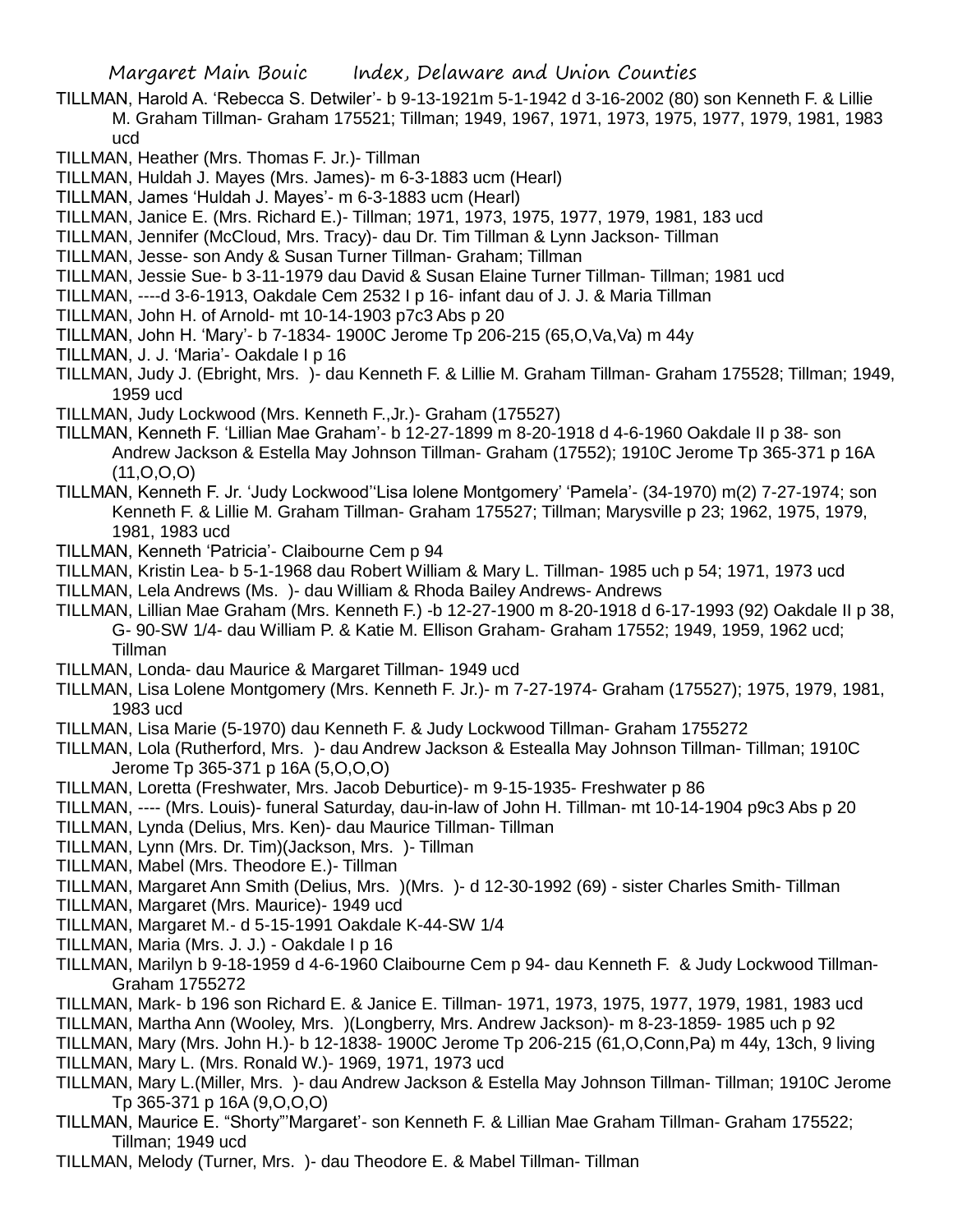- TILLMAN, Melvin- son Andrew Jackson & Estella May Johnson Tillman- Tillman
- TILLMAN, Michael- son Maurice & Margaret Tillman- 1949 ucd
- TILLMAN, Michael- son Thomas F. Tillman, Sr.- Tillman
- TILLMAN, Mona Lou (Robinson, Mrs. Merle)- dau Kenneth F. & Lillian Mae Graham Tillman- Graham 175526; Tillman; 1985 uch p 119
- TILLMAN, Monica- dau Thomas F.,Sr. Tillman- Tillman
- TILLMAN, Nellie Hoffman(Mrs. Earl)- parents of Robert C.- Tillman
- TILLMAN, Neva (Johnson, Mrs. )- dau Theodore E. & Mabel Tillman- Tillman
- TILLMAN, Oliver M.- son Andrew Jackson & Estella May Johnson Tillman- Tillman; 1910C Jerome Tp 365-371 p 16A (14,O,O,O)
- TILLMAN, Pat- 1980 dcd
- TILLMAN, Patricia (Mrs. Kenneth)- Claibourne Cem p 94
- TILLMAN, Patty (Mrs. Bernard Ray,Jr.)- Tillman
- TILLMAN, Peggy Ann (Schmelzer, Mrs. Ralph E. )- b 2-17-1959 m 5-20-1979 dau Robert C. & Evidene Foreman Tillman- Tillman; 1985 uch p 53
- TILLMAN, Ralph R.- son Andrew Jackson & Estella May Johnson Tillman- 1910C Jerome Tp 365-371 p 16A  $(2/12, 0, 0, 0)$
- TILLMAN, Randall W.- b 10-27-1975 son Robert William Tillman- 1985 uch p 53
- TILLMAN, Rebecca S. Detwiler (Mrs. Harold A.)- m 5-1-1942- Graham (175521); Tillman; 1949, 1967, 1971, 1973, 1975, 1977, 1979, 1981, 1983 ucd
- TILLMAN, Richard E. 'Janice'- son Bernard Ray,Sr.- Tillman; 1971, 1973, 1975, 1977, 1979, 1981, 1983 ucd; Sbc p 27
- TILLMAN, Richard, 1962 ucd, cs; New Dover
- TILLMAN, Ricky Lee 'Tonya'- son Bernard Ray, Sr. & Stella Mae Hornsby Tillman- Tillman
- TILLMAN, Richard Warner 'Carol Nicol'- m 8-7-1966 son Warner Tillman- Rausch (151622), (134521); 1977, 1979, 1981, 1983 ucd
- TILLMAN, Rita M. (Phillips, Mrs. Charles)- dau Kenneth F. & Lillian Mae Graham Tillman- Tillman; Graham 175524
- TILLMAN, Robert C. "Red"'Evidene Foreman'- b 2-3-1922 m 12-20-1947 d 4-11-1985 (63) son Earl & Nellie Hoffman Tillman - Tillman; 1985 uch p 53
- TILLMAN, Robert Dean- b 11-22-1962 son Robert William Tillman- 1985 uch p 53; 1983 ucd
- TOBEY, Robert- b 1962/3- son Ronald & Mary L. Tobey- 1969 dcd, 1971, 1973 ucd
- TILLMAN, Ronald William 'Mary L.' b 9-18-1943.- son Robert C. & Evidene Foreman Tillman- Tillman; 1985 uch p 54; 1969 dcd; 1971, 1973 ucd
- TILLMAN, Roxanna (Warye, Mrs. Paul)- dau Bernard Ray, Sr. & Stella Mae Hornsby Tillman- Tillman
- TILLMAN,Le Roy H.- son Andrew Jackson & Estella May Johnson Tillman- Tillman; 1910C Jerome Tp 365-371 p 16A (16,O,O,O) odd jobs
- TILLMAN, Sandra (Gregg, Mrs. Mike)- dau Bernard Ray,Sr. & Stella Mae Hornsby Tillman- Tillman
- TILLMAN, Sandy (Bunsold, Mrs. John)- 1985 uch p 21
- TILLMAN, Shelly (Chelen)- b 1966 dau Richard E. & Janice E. Tillman- 1971, 1973, 1975, 1977, 1979, 1981, 1983 ucd
- TILLMAN, Sherry Lynn (Sheares, Mrs. Brent)- (4-1952)- dau Harold A. & Rebecca S. Detwiler Tillman- Graham 1755211; Tillman; 1949, 1979, 1981 ucd
- TILLMAN, Stella Mae Hornsby (Mrs. Bernard Ray, Sr.)- b 12-17-1929 Ky d 2-2-2003 (73) Oakdale Cem F-25-S #/8- dau Hoghie & Marie Perkins Hornsby- Tillman; 1979, 1971 ucd
- TILLMAN, Susan Elaine Turner (Mrs. Bruce Andrew)- m 7-20-1974; 1977, 1979, 1981, 1983 ucd
- TILLMAN, Susan- dau Theodore E. & Mabel Tillman- Tillman
- TILLMAN, Susan Turner (Mrs. Andy)- m 7-20-1974 -Graham; Tillman
- TILLMAN, Terri- ch Frances Tillman- 1971 dcd
- TILLMAN, Theodore E. 'Mabel'- b 11-13-1973 (70) bur Greenlawn Cem- son Andrew Jackson & Estella May Johnson Tillman- Tillman; 1910C Jerome Tp 365=371 p 16A (7,O,O,O)
- TILLMAN, Thomas Francis- b 11-1-1956 d 3-26-2002 (45) Oakdale Cem- son Bernard Ray,Sr. & Stella Mae Hornsby Tillman- Tillman
- TILLMAN, Thomas F.,Sr.- b 11-1-1956 d 3-28-2002 Oakdale F-25-S 3/8
- TILLMAN, Thomas F. Jr. 'Heather'- son Thomas F. Sr. Tillman- Tillman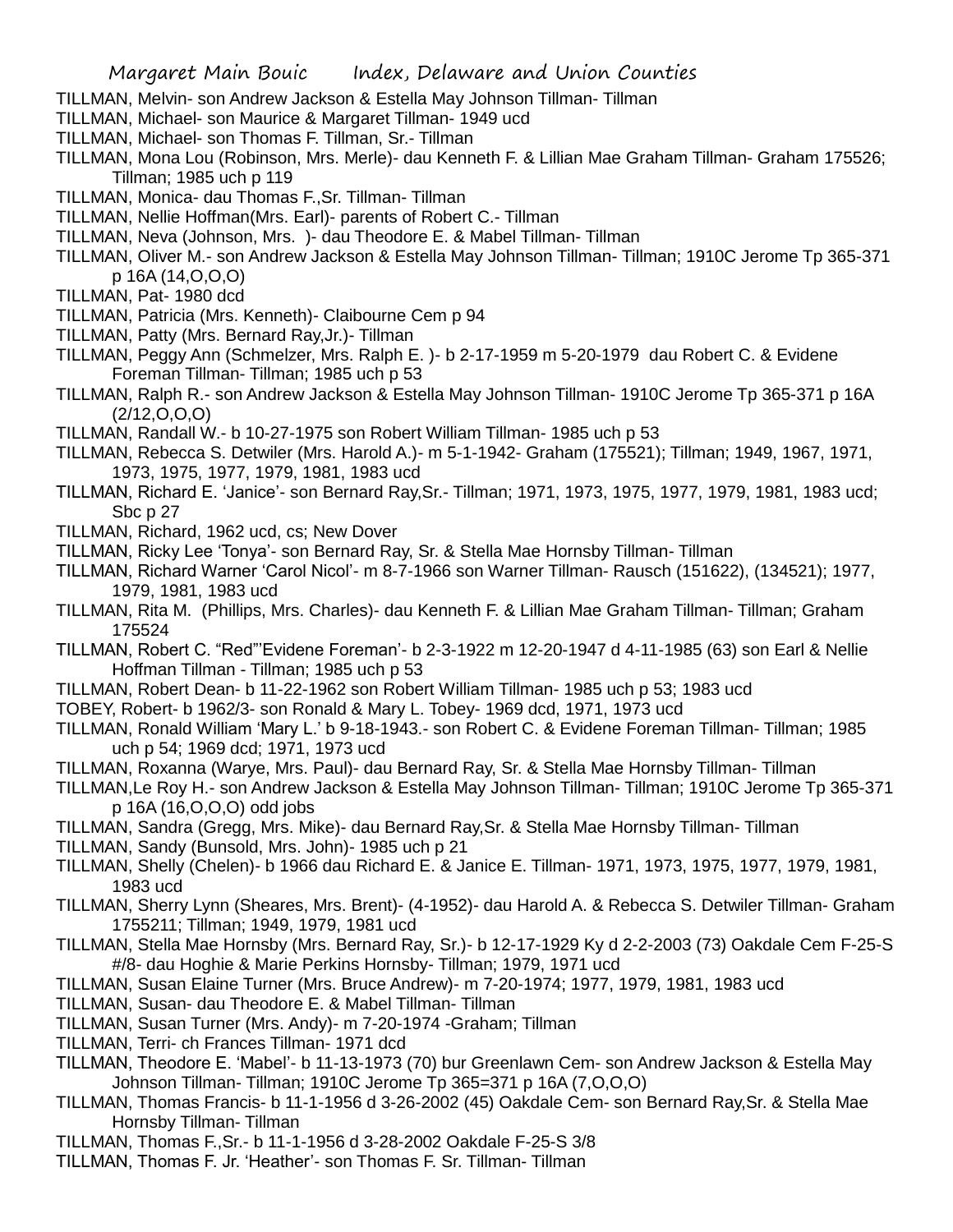TILLMAN, Dr. Tim 'Lynn'- parents of Jennifer McCloud- Tillman

TILLMAN, Wanda Rose (Kunce, Mrs. Robert F.)- m 9-29-1951 dau Kenneth F. & Lillian Mae Graham Tillman-Graham 175525; Tillman; 1949 ucd

TILLMAN, William- son Andrew Jackson & Estella May Johnson Tillman- Tillman

TILLOTSON, Mary Margaret (McCracken, Mrs. Burton Leroy)- Weiser p p 690

TILLOTSON, Mary (Phelps, Mrs. Noah)- b 1725 m 1742 d 10-31-1794- dcc Eulalie Cook Greene 105

- TILLSON, Hanna (Aldrich, Mrs. Abel)- dcc Helen Wornstaff Kern 99
- TILMAN, ----(Mrs. Val)- dau Mrs. Evelyna Marshall- dg 12-4-1906 Cry Ab p 37
- TILSON, Dr, C. Everett 'Mary'- Tilson
- TILSON, Dawn Elaine Garverick (Mrs. Stephen Frederick)- m 6-21-1975 dau Lowell B. Garverick- Tilson
- TILSON, Joseph Everett son Dr. C. Everett & Mary N. Tilson-dg 6-8-1994- Tilson
- TILSON, Lee 'Lynda Krupp'- m 5-29-1983 son Dr. C. Everett & Mary N. Tilson- Tilson
- TILSON, Mary N. (Mrs. Dr. C. Everett)- Tilson
- TILSON, Samuel- 1971 dcd
- TILSON, Stephen Frederick 'Dawn Elaine Garberick'- m 6-21-175 dau Dr. C. Everett & Mary N. Tilson- Tilson
- TILTON, Anna F. (Mrs. J. F.)- d 6-24-1890 (46y24d) Old Section York Cem p 44
- TILTON, Annie (Mrs. John)- 1880C York Tp 58 (36,O,O,O)
- TILTON, Armilda M. (Mrs. Clay C)- 1973, 1975 ucd
- TILTON, Aurilla- dau Ebenezer & Mary Tilton- 1850C Liberty Tp Del Co 1512 p 103 (2,O)
- TILTON, (Mrs. Dr.)- dau Mrs. J. J. Ramage- dg 12-8-1911, Cry Ab p 76
- TILTON, Barbara (Mrs. James)- Tilton
- TILTON, Barbara Reider (Mrs Floyd)- b 3-11-1913 d 12-15-1988 Calif.- Air Force, WWII- Tilton
- TILTON, Bernard 'Bessie Berry'- b 1896 m 1915 d 1955 Claibourne Cem p 91
- TILTON, Bessie Berry (Mrs. Bernard)(Boyd, Mrs. Wilbur)(Howison, Mrs. Vern)- b 12-2-1898, m(1) 1915, (2) 1964, (3) 1969, d 1-25-1996 Claibourne Cem p 91- dau William A. & Elizabeth Garret Berry- Tilton
- TILTON, Charlotte Floyd/L (Mrs. James W'G)- b 4-1842 m 5-8-1872 dau Joseph & Fanny Rogers Floyddumch p 318; mt 10-12-1904 Abs p 24; 1900C Marysville 3rd ward 57-60 p 2B (58,O,Pa,O) m 28y, 3 ch, 1 living
- TILTON, Clay C. 'Armilda''Sarah'- 1959, 1962, 1967, 1971, 1973, 1975 ucm
- TILTON, Corintha Elizabeth- b 1910 d 7-17-1912 (2 ½) Section A. York Cem p 46 dau Dr. & Mrs. N. Fay Tilton - mt 7-24-1912 p2c4 Abs p 25
- TILTON, Della Butz (Graham, Mrs. Jasper)(Helley, Mrs. )(Mrs. Faye L.)- m(1) 112–28-1906 bur Prospect- dau Frank & Eileen Kirts Butz- Tilton
- TILTON, Dollie E.- d 4-1879- dau James W. & Charlotte Floyd Tilton- dumch p 319
- TILTON, Don R.- son George L. & Hazel M. Stout Tilton- Tilton
- TILTON, Dwight W. 'Etta May Blain'- m 10-1-1945- Tilton; 1964, 1969 dcd
- TILTON, E. 'Polk, Mrs. Morgan)- m 8-31-1844 ucm 979
- TILTON, Earl- Marysville p 69
- TILTON, Ebenezer 'Mary'- 1850C Liberty Tp Del Co 1512 p 103 (36,O)
- TILTON, Ebenezer- 1860C Washington Tp 1491-1501 (4,O)- with Jackson Longberry- 1870C Jackson Tp 80- 79 p 12 (14,O) lived with Levin Price
- TILTON, Edith J.- d 4-10-1879 dau James W. & Charlotte Floyd Tilton- dumch p p 319
- TILTON, Emilerson (Folks, Mrs. Morgan)- lic m 8-31-1844 ucm (Hearl)
- TILTON, Etta May Blain (Mrs. Dwight W,)- m 10-1-1945; 1964, 1969 dcd
- TILTON, Eugene R. 'Mary McCouskey'- d 112-225-1965 (85) bur Ashley Union Cem- Tilton
- TILTON, Dr. Fay- infant baby died; mt 1-31-1906 p8c4, Abs p 2
- TILTON, Fay N.- b 1873 d 8-22-1917 1st Lt MRC York Cem p 46- son John & Annie Tilton; 1880C York Tp 58 p 6 (6,O,O,O)
- TILTON, Flora Louise (Hoffhines, Mrs. Ralph)- dau William S. & Gladys L. Tilton- Tilton
- TILTON, Flora (Stoner, Mrs. )- sister William S. Tilton- Tilton
- TILTON, Florence- granddau John F. & Sarah F. Tilton- 1910C York Tp 109-109 p 5A (13,O,O,O)
- TILTON, Floyd 'Barbara Reider'- Tilton
- TILTON, Gailey, (Hautzenroeder, Mrs. )- dau Joseph F. Tilton- Tilton
- TILTON, George L. 'Hazel M. Stout'- b 5-12-1903 m 6-13-1925 d 4-24-1992 (88)bur Pasco, Ohio- son John & Roseanna Henderson Tilton- Tilton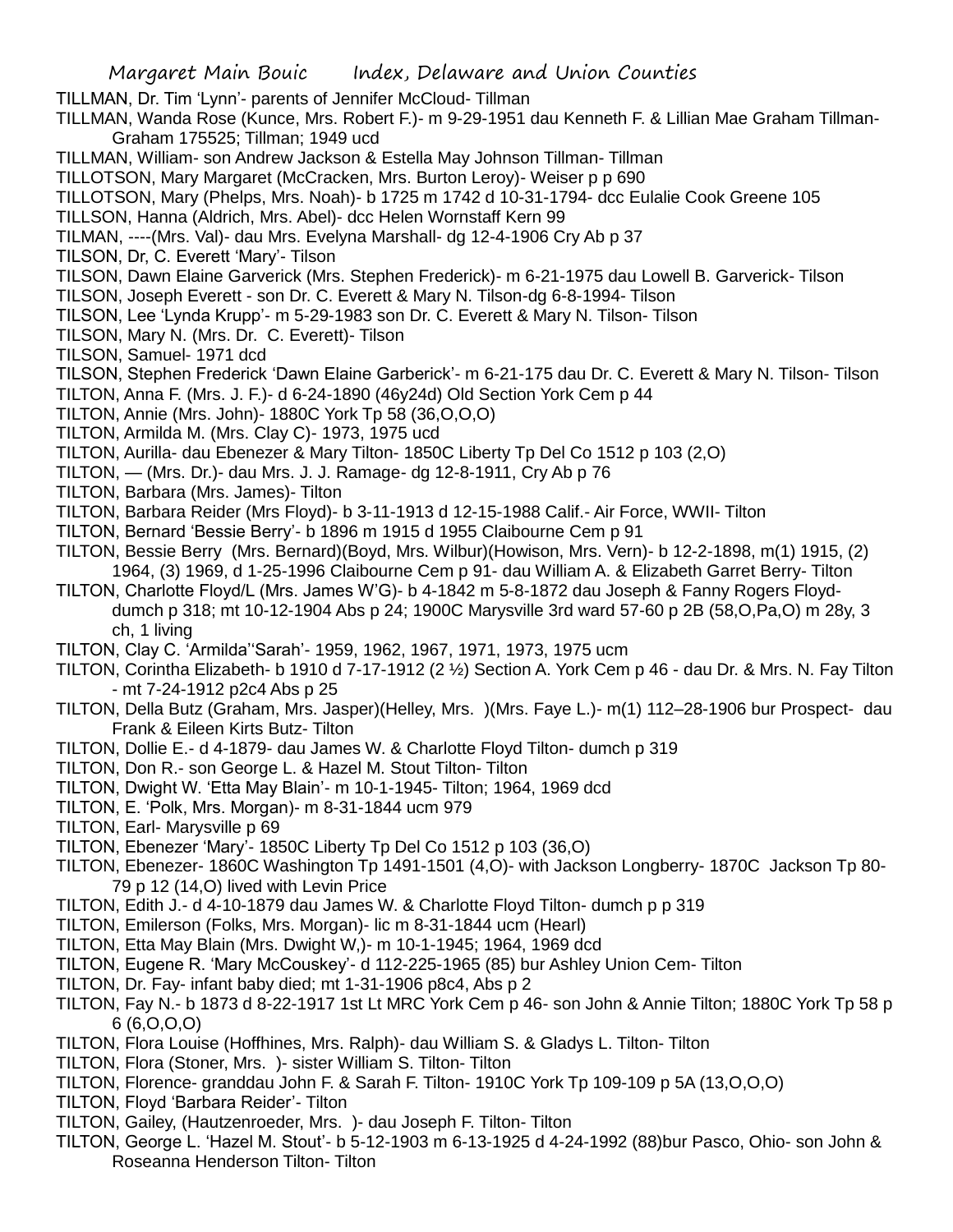- TILTON, Gladys L. (Mrs. William S.)- m 6-9-1912 d 6-22-1974 (82) Oak Grove Cem- parents of William S.Tilton- Tilton
- TILTON, Gladys (Wilson, Mrs. )- dau William S. Tilton- Tilton
- TILTON, Harriet Huggins (Mrs. Howell)- dau Harry & Katherine Huggins- Schultz p 5

TILTON, Hazel M. Stout (Mrs. George L.)- b 5-13-1900 m 5-13-1925 d12-19-1990 (90) bur Pasco, O.- dau

- Henry F. & Nancy Ann Hunt Stout- Tilton
- TILTON, Helen Martin (Mrs. Russell E.)- b 12-22-1909 d 1-29-1989 (89) Ashley Union Cem- dau Walter & Sue Wood Martin- Tilton
- TILTON, Helen (Mrs. Paul)- d 12-7-1979 mother Sandra Bunsold (Mrs. John)- Tilton
- TILTON, Howell 'Harriet Huggins'-Schultz p 5
- TILTON, Ida (Carpenter, Mrs. )- sister William S.Tilton- Tilton
- TILTON, Jack- son William S. Tilton- Tilton
- TILTON, Jacob S.- uccp p 19 witness, Security- JB 2 p 148; 1840C Jerome Tp 1150, 1m (30-400 1f (30-40), 1f (15-20), 2f (10-15), 1m (5-10)
- TILTON, James 'Barbara'- son Russell & Helen Martin Tilton- Tilton
- TILTON, James Wesley/G. 'Charlotte Floyd'- b Licking Co 7-2-1843 m 5-8-1872 d Friday (61-9-5), son William & Jane A. Reid Tilton- Company A 76 O.V.I.; Treasurer Union Co; mt 8-24-1898, Abs p 41; mt 10-12- 1904 Abs p 24; dumch p 317, 318; 1900C Marysville 3rd ward 57-60 p 2B (56,O,NJ,Va) m 28y
- TILTON, Jane A. Reid (Mrs. William)- dumch p 317

TILTON, Janice (Wilt, Mrs. Melvin)- dau George L. & Hazel M. Stout Tilton- Tilton

- TILTON, J. F.- uca p 25, 98
- TILTON, Joan L. Smale (Mrs. Robert A.)- b 4-11-1926 m 8-13-1949d 8-27-1994 (68) Ashley Union Cem- dau Leonard & Edna Bowman Smale- Tilton; 1969, 1980 dcd
- TILTON, ----Harris (Mrs. John F.)- dau Jacob & Elizabeth Harris, sister Margaret Tobey- mt 4-19-1911 p1c2 Abs p 64
- TILTON, John- 1840C Jerome Tp 1165 p 52, 1m (20-30), 1f (20-30) 1m (5-10) 2f (-5)
- TILTON, John- 1860C Washington Tp 1491-1501 (9,O) with Jackson Longberry
- TILTON, John 'Annie'- 1880C York Tp 58 (36,O,NJ,O)
- TILTON, John F. 'Minie Webster'- b 1844 m 1-1-1868 ucm 4313 (Hearl) d 9-20-1915 York Cem p 46; uca p 107; 1883 uch IV p 488; Co A. Reg 76, 1861-1865, uca p 107
- TILTON, John F. 'Sadie/Sarah F. Harris'- b 4-1844 m 10-12-1891 ucm (Hearl)- 1900C York Tp 143-143 p 7A (56,O,NJ,O); 1910C York Tp 109-109 p 5A (66,O,NJ,O) m 18y, farmer
- TILTON, John 'Roseanna Henderson;- Tilton
- TILTON, Joseph- dumch p 317
- TILTON, Joseph F.- d 9-30-1981 (64) cremated- son William & Gladys Tilton- Tilton
- TILTON, Joseph- son William S. Tilton- Tilton
- TILTON, Col. J. W.- attended funeral of Mrs. John E. Griffith- mt 5-6-1903 p1c2 Abs p 9; 1883 uch IV p 488, 536
- TILTON, Loretta Files (Mrs. )- sister of Mrs. Fay Tilton- b 1874 d 4-26-1958 York Cem p 46
- TILTON, Louise (Hoffines, Mrs. )-dau William & Gladys Tilton- Tilton
- TILTON, Lucy (Mrs. William)- b 1874 d 1961 Claibourne Cem p 61
- TILTON, Lydia J.- dau Ebenezer & Mary Tilton- 1850C liberty Tp Del Co p 103 (5,O)
- TILTON, Mae (Mrs. Dwight)- Tilton
- TILTON, Margaret- dau Ebenezer & Mary Tilton- 1850C Liberty Tp Del Co 1512 p 103 (7,O)
- TILTON, Margery (Snavley, Mrs. Wayne)- dau George L. & Hazel M. Stout Tilton- Tilton
- TILTON, Martha (Robinson, Mrs. L. H.)- dau William & Jane A. Reid Tilton- dumch p 317, 318
- TILTON, Mary (Mrs. Ebenezer)- 1850C Liberty Tp Delaware Co 1512 p 103 (37,O)
- TILTON, Mary Kathryn- b 7-6-1960 dau Don Tilton- Tilton
- TILTON, Mary K. (Mrs. Eugene R.)- d 4-21-1967 (86) Ashley Union Cem- Tilton
- TILTON, Mary McCluskey (Mrs. Eugene R.)- parents of Robert A. Tilton- Tilton
- TILTON, Mary Ruth (Titus, Mrs. Clifford A.)- d 5-28-1963 dau William S. & Gladys L. Tilton- Tilton; Titus
- TILTON, Mary S.- d 7-22-1847 (1-2-2) Old Liberty Churchyard- Powell p 155 dau E. & M.
- TILTON, Mary Sue (Williams, Mrs. Dennis)- dau Russell & Helen Martin Tilton- Tilton
- TILTON, Mayo L. 'Della Graham'- b 7-6-1875 d 2-15-1960 Price cem- son Warren & Melissa Tilton- Tilton
- TILTON, Melissa (Mrs. Warren)- Tilton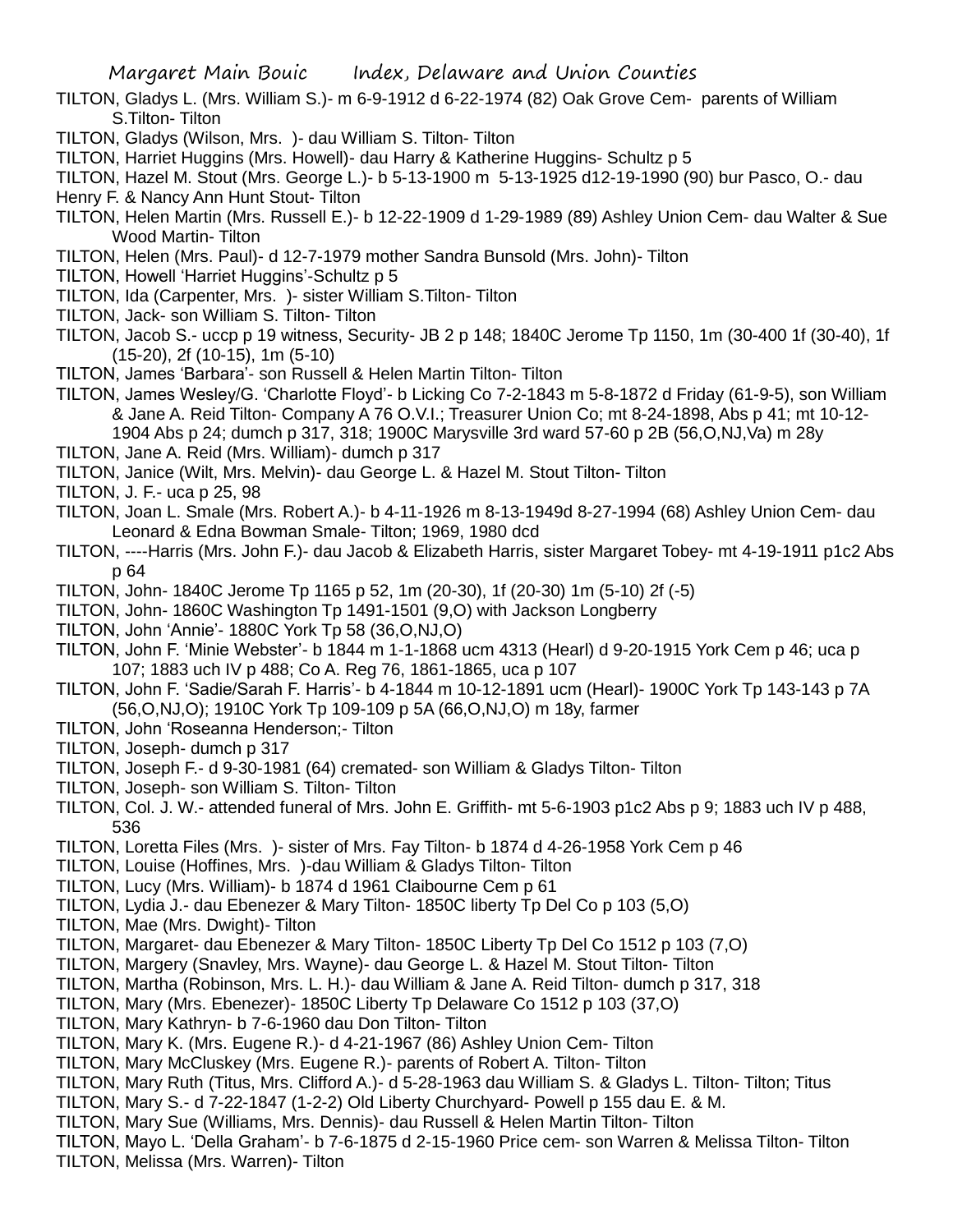- TILTON, Merriley (Sprague, Mrs. )- dau Joseph F. Tilton- Tilton
- TILTON, Minie Webster (Mrs. John F.)- m 1-1-1868 ucm 4313 (Hearl) d 7-29-1878 (33-10-10) Old Section York Cem p 44
- TILTON, Minnetta F. (Butler, Mrs. Harley H.)- m 4-2-1891 ucm (Hearl)
- TILTON, Nqndy- 1860C Washington Tp 1491-1501 (10,O) with Jackson Longberry
- TILTON, Nancy Lou (Rahn, Mrs. )-dau Dwight W. & Etta May Blain Tilton- Tilton; 1964(16) dcd
- TILTON, Nehemiah- brother Rebecca Tilton- 1915 uch p 549; mt 1-20-1897 p5c2 Abs p 15
- TILTON, Nettie Flow- dau John & Annie Tilton- 1880C York Tp 58 p 6 (9,O,O,O)
- TILTON, N., F. (Dr. & Mrs.)- mt 7-24-1912 p 2c4 Abs p 25; parents of Corintha Elizabeth
- TILTON, Noah H.- son William & Jane A. Reid Tilton- dumch p 317
- TILTON, Orlean A.- infant 1-22-1906 Section A. York Cem p 46
- TILTON, Patricia (Jarvis, Mrs. )- dau William S. Tilton- tilton
- TILTON, Patricia (Thompson, Mrs. Frank)- dau William S. & Gladys L. Tilton- Tilton

TILTON, Paul 'Helen'- Tilton

- TILTON, Paul M. d 3-1992 (84)- Forest Lawn Cem- Tilton
- TILTON, Rebecca (Southard, Mrs. Sylvester Fowler) d 1-13-1897 (81) York Cem, 1915 uch p 549, 953, 1032; Maugans Anc p 216; mt 1-20-1897 p5c2 Abs p 15
- TILTON, Richard L.- son George L. & Hazel M. Stout Tilton- Tilton
- TILTON, Robert A. "Bob" 'Joan L. Smale'- b 9-6-1914 Mich m 8-13-1949 d 3-11-2002 (86) Ashley Union Cemson Eugene R. & Mary McCluskey Tilton- Tilton, WWII prisoner of war; 1969, 1980 dcd
- TILTON, Robert- son William S. Tilton- Tilton
- TILTON, Roseanna Henderson (Mrs. John)- Tilton
- TILTON, Russell E. 'Helen'- d 4-1-1968 (58) Ashley Cem- son Eugene R. & Mary K. McClouskey Tilton- Tilton TILTON, Sadie/Sarah F. Harris (Mrs. John F.)- b 5-1850 m 10-12-1891 ucm (Hearl); 1900C York Tp 143-143 p 7A (50,O,O,O) m 8y, no ch; 1910C York Tp 109-109 p 5A (54,O,O,O) m 18y, no ch
- TILTON, Sandra Kay (Bunsold, Mrs. John Edgar)- dau Paul M. Tilton- Tilton; Rausch (141631)
- TILTON, Sarah- b 1850 d 3-28-1940 Section A. York Cem p 46
- TILTON, Sarah Ann- sister Rebecca Tilton- 1915 uch p 549
- TILTON, Sarah A. Sprague (Mrs. Clay C.)- b 9-17-1921 m 1949 d 6-3-1971 bur La Rue- dau Howard & Luella Smith Sprague- Tilton; 1962, 1967 ucd
- TILTON, —Mrs. S. E.- dau Francis L. & Phebe Brown Volk- dg 12-12-1911, Cry Ab p 77
- TILTON, Sarah (Shrake, Mrs. Simon)- dau William & Jane A. Reid Tilton- dumch p 317
- TILTOn, Terry Lee (DeBoe, Mrs. )- dau Dwight W & Etta May Blinn Tilton- Tilton; 1964 (17) dcd
- TILTON, Tessie (DePalma, Mrs. )- dau William S. Tilton- Tilton
- TILTON, Tilton- 1860C Washington Tp 1491-1501 (6,O); with Jackson Longberry
- TILTON, Vicki Ann (Waspe, Mrs. Robert A.)- m 11-8-1975 dau Robert A. & Joan L. Smale Tilton- Tilton; 1969 dcd
- TILTOn, Virginia T. (Southard, Mrs. Kelson George)- b 2-9-1916 m 11-6-11-6-1931 d 4-6-2000 (84) York Cemdau Bernard & Bessie Berry Tilton- Tilton; 1985 uch p 26

TILTON, Vivian (Gasmire, Mrs. Kenneth)- b 1953 dau Robert A. & Joan L. Smale Tilton- Tilton; 1969, 1980 dcd TILTON, Warren 'Malissa'- Tilton

- TILTON, Wesley Earl- b 1-1885 son James W/G. & Charlotte Floyd Tilton dumch p 319,(19-1904) mt 10-12-
- 1904 Abs p 24; 1900C Marysville 3rd ward 57-60 p 2B (15,O,O,O)
- TILTON, William A. H.- son Ebenezer & Mary Tilton- 1976 dch p 351; 1850C Liberty Tp Del Co 1512 p 103 (9,O)
- TILTON, William 'Gladys'- Tilton Tilton Transfer Co.
- TILTON, William 'Jane A. Reid'- d 1888 (69y) son Joseph Tilton- dumch p 317
- TILTON, William 'Lucy'- b 1873 d 1952 Claibourne Cem p 61
- TILTON, William- brother Rebecca Tilton- 1915 uch p 549
- TILTON, William S., Jr.- b 8-26-1918 d 9-17-1987 (69) cremated- son William & Gladys Tilton- Tilton
- TILTON, William S. 'Gladys L.'- m 6-9-1912 d 3-6-1965 (73) Oak Grove Cem- Tilton
- TILTON, William- son William S. Tilton- Tilton
- TILTON, Wm. .- 1860C Washington T0 1491-1501 (11,O) with Jackson Longberry
- TIMBERLAKE, Dr. Bryan B.'Gail Williams;- m 3-1-1969 son Herbert A.,Sr. & Lila Mae Shanefelter Timberlake-**Timberlake**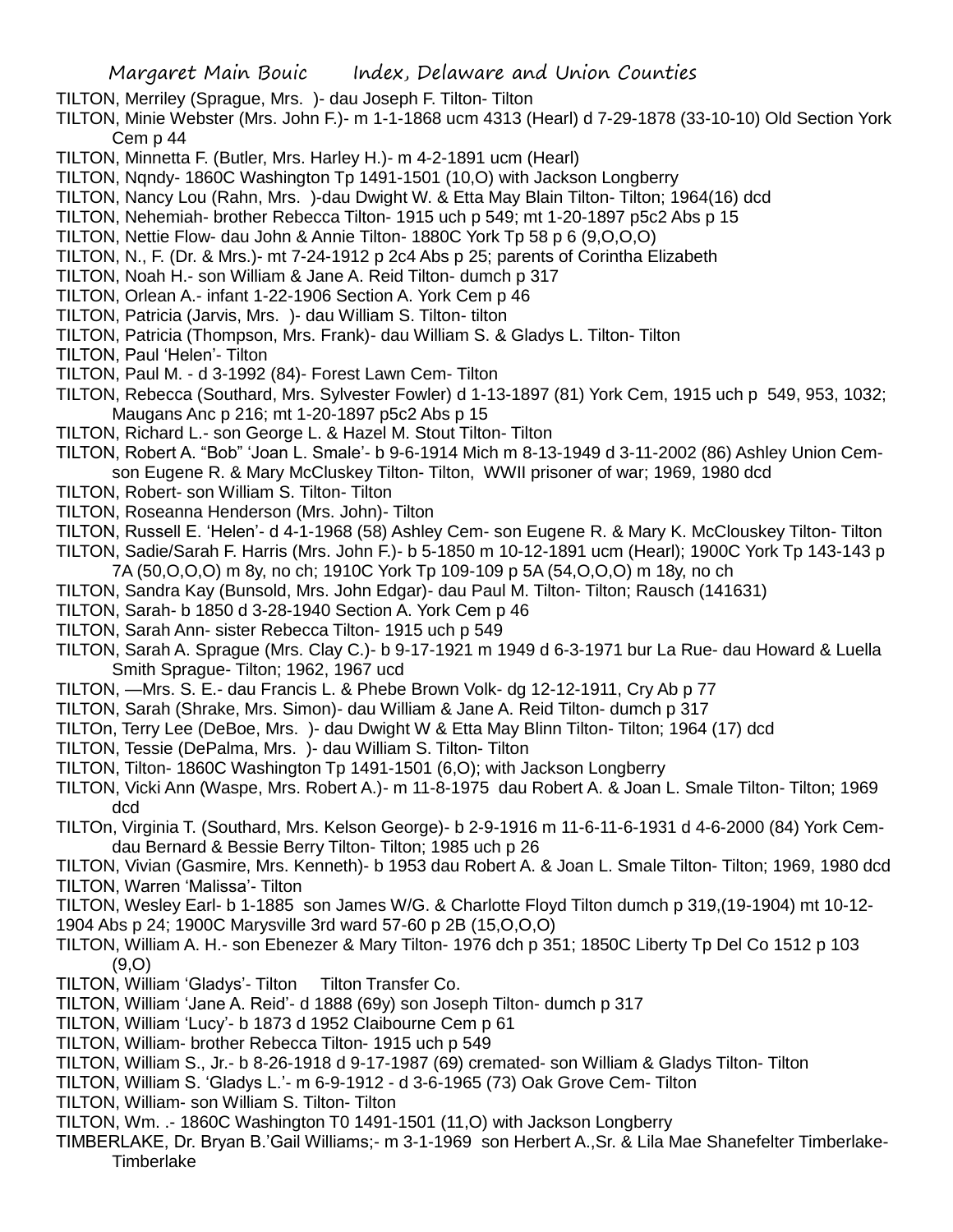TIMBBERLAKE, Charles (debtor) dcga p 32 1825, Delaware Patron & Franklin Chron.

TIMBERLAKE, Gail Williams (Mrs. Dr. Byron B.) m 3-1-1969- Timberlake

TIMBERLAKE, Helen (Gray, Mrs ) d 1987- sister Herbert A. Timberlake, sr.- Timberlake

TIMBERLAKE, Herbert A. Sr. 'Lila Mae Shanefelter'- b 6-2-1907 d 5-5-1990 (82) Oak Grove Cem- Timberlake; 1971, 1980 dcd

TIMBERLAKE, Herbert A.,Jr.- d 4-1990- son Herbert A.,Sr. & Lila Mae Shanefelter Timberlake- Timberlake

TIMBERLAKE, Janie (Lindsey, Mrs. )- sister Herbert A. Timberlake, Sr.- Timberlake

TIMBERLAKE, Lila Mae Shanefelter (Mrs. Herbert A.,Sr.)- b Pa d 6-10-1982 (73) Oak Grove Cem- Timberlake; 1971 dcd Sister, Charles, William, David, Sara Shanefelter

TIMBLIN, Shirley (Kahle, Mrs. Richard Noble) - Weiser p p 701

TIMENS, Amanda Radabuagh (Mrs. )- dau Johnson Radabaugh- Weiser p 539

TIMENS, Charles- son Amanda Radabaugh Timens- Weiser p 539

TIMENS, Elinora- dau Amanda Radabaugh Timens- Weiser p 539

TIMENS, James- son Amanda Radabaugh Timens- Weiser p 540

TIMENS, Jonathan- son Amanda Radabaugh Timens- Weiser p 539

TIMENS, Marager- dau Amanda Radabaugh Timens- Weiser p 539

TIMENS, Robert- son Amanda Radabaugh Timens- Weiser p 539

TIMENS, William- son Amanda Radabaugh Timens- Weiser p 539

TIMM, Benjamin 'Rita Hudson'- son Leo & Stephanie Timm- Timm

TIMM, Laura Elizabeth- b 2-24-2001 dau Benjamin & Rita Hudson Timm- Timm

TIMM,. Leo 'Stephanie'- Timm

TIMM, Rita Hudson (Mrs. Benjamin)- dau Keith Jr. & Dawn Hudson- Timm

TIMM, Stephanie (Mrs. Leo)- parents of Benjamin Timm- Timm

TIMMERMAN, Fred 'Louise'- d 12-5-1962 (69) bur NY- Timmerman

TIMMERMAN, Louise (Mrs. Fred)- Timmerman

TIMMERMAN, Louise (Breyer, Mrs. )- dau Fred & Louise Timmerman- Timmerman

TIMMERMAN, Mariechen (Mayer, Mrs. )- sister Fred Timmerman- Timmerman

TIMMON, John R. 'Rebecca J.)- Amrine Cem, lptw p 60

TIMMON, Lewis 'Mary Jane Hosack'- m 3-18-1862 ucm (Hearl)

TIMMON, Mary Jane Hosack (Mrs. Lewis)- m 3-18-1862 ucm

TIMMON, Rebecca J. (Mrs. John W.)- d 1-28-1857 (32-6-1) Amrine Cem, lptw p 60

TIMMONS, Adelaine Fairbanks (Mrs. John W.)- dau V. Pres. Charles W. & Cornelia Cole Fairbanks- mt 10-29- 1913 p6c1 Abs p 92

- TIMMONS, Agnes (Mrs. Leroy E.)- Timmons
- TIMMONS, Almeda/Alwilds (Mrs. John)- 1870C York Tp 111-109 p 14 (36,O); 1880C York Tp 102 p 10 (44,O,O,O)
- TIMMONS, Amos W.- son John & Almeda Timmons- 1870C York Tp 111-109 p 14 (6,O); 1880C York Tp 102 p 10 (16,O,O,O)
- TIMMONS, Autice- b 5-1883 dau Calvin & Mary E. Argo Timmons- dumch p 448; 1900C Paris Tp 110-113  $(17, 0, 0, 0)$
- TIMMONS, Barbara Jane Wells (Mrs. R. Jerome)- dau Donald S. Wells- Timmons

TIMMONS, Ben H.- Timmons

TIMMONS, Calvin 'Mary "Mollie" E. Argo'- b 3-14-1841 m 4-25/24-1865 ucm 3755 (Hearl)- son George W. & Sarah Smith Timmons- dumch p 447; mt 10-1-5-1913 p8c1 Abs p 38; uca 23, 83; 1880C Liberty Tp Un Co 186-196 p 29 (39,O,O,Pa); 1900C Paris Tp 110-113 (59,O,-,O) m 53y; 1910C Paris Tp 180-182 p 9A (64,O,O,O) m 47y

TIMMONS, Caroline Alice Domire (Mrs. James Edward)- dcbirth correction (Ethel Gertrude) (26-1891)

TIMMONS, Carrie K. (Mrs. )- d 1-23-1978 (80) mother of Mrs. Jane Decker- Timmons

TIMMONS, Catharine Rice/Rue (Mrs. Isaiah)- m 3-28-1870 ucm 4708 (Hearl) mt 4-6-1870

TIMMONS, Christopher Wells- b 3-5-1946- son R. Jerome Timmons- Timmons; mt 3-12-1971- engaged to Kelly Ann Cahill

TIMMONS, Cora (Bridge, Mrs. Pearl O.)- m 6-10-1897 ucm (Hearl)

TIMMONS, Corrinne (Warner, Mrs. Rev. Glen)- dau Lulu C. Timmons- Timmons

TIMMONS, Donald B.- son Frank P. & Ethel Baird Timmons- Timmons

TIMMONS, E,- uca p 79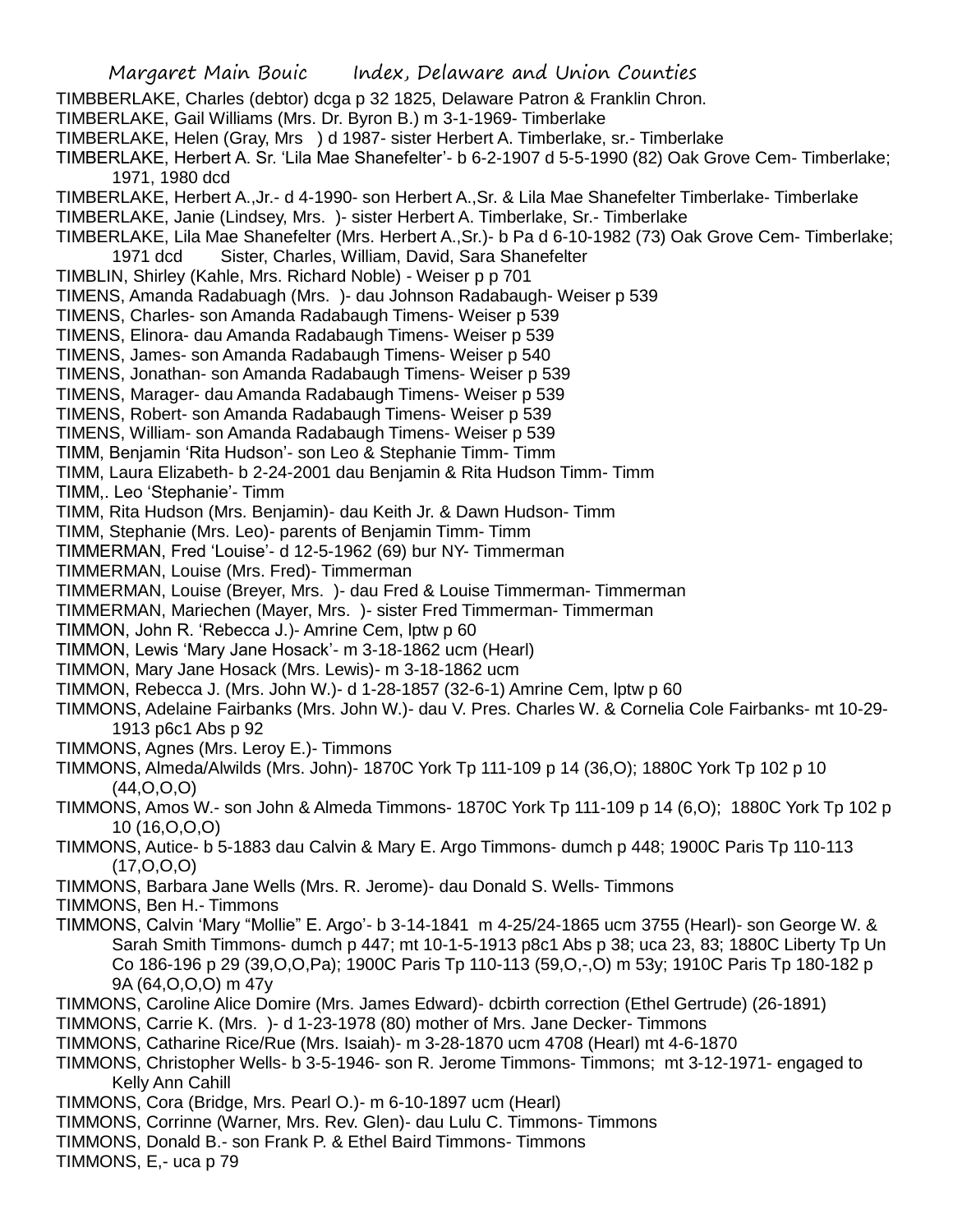TIMMONS, Earl J. 'Louise Cramer' d 6-26-1991 (93) Mich - Timmons

TIMMONS, Edwin- son John & Almeda Timmons- 1870C York Tp 111-109 p 15, (3,O); 1880C York Tp 102 p 10 (13,O,O,O)

- TIMMONS, Elizabeth Ann Ardern (Mrs. Dr. Richard J.)- m 8-1985 dau Milton W. Ardern- Timmons
- TIMMONS, Elizabeth- dau Steven Timmons- 1860 C Liberty Tp Un Co 123 (26,O)
- TIMMONS, Elizabeth W. (Darling, Mrs. John R.)- b 6-25-1836 m 5-4-1867 ucm 4182 (Hearl) d 6-30-1894 (58y5d) mt 7-4-1894 p 4, Abs p 52
- TIMMONS, Elizabeth W. (Mrs. Stephen)- d 11-29-1852 (54-6-19) Amrine Cem, lptw p 60
- TIMMONS, Ella L. Barnes (Mrs. John)- b 1847 d 5-4-1881 (34) Oak Grove Cem- Powell p 442- dau Dr. L. Barnes- Cry Ab p p 56
- TIMMONS, Ellen T. (Kremer, Mrs. )- dau Earl J. & L. Louise Cramer Timmons- Timmons
- TIMMONS, Emily Elizabeth- b 3-10-1993 du Dr. Richard J. & Elizabeth Ann Ardern Timmons- Timmons
- TIMMONS, Enola Leota (Scott, Mrs. Frank)- dau Calvin & Mary E. Argo Timmons- dumch p 448
- TIMMONS, Ethel Baird (Mrs. Frank)- bur Oak Grove- grandmother Nancy Wenzlau- Timmons
- TIMMONS, Ethel Gertrude (Bonnette, Mrs. )- b 1-29-1891 dcbirth correction- dau James Edward & Caroline Alice Domire Timmons
- TIMMONS, Evelyn (Konves, Mrs. )- dau Carrie K Timmons- Timmons
- TIMMONS, Frank- son Isaiah Timmons- 1880C Paris Tp 116-119 p 12 (7,O,O,O)
- TIMMONS, Fred- b 6-1889- 1900C Liberty Tp Un Co 23 p 2A (11 O,Ind,O)
- TIMMONS, French- b 10-22-1872 admitted 3-29-1885 to Children's Home 3-30-1885; uninf p 2, 4-4-1887 Paris Tp 6-27-1807 uninf p 4; 4-11-1888 to 5-28-1888 (17) uninf p 5
- TIMMONS, George W. 'Sarah Smith'- dumch p 447
- TIMMONS, Geraldine Drake son Walter Ellsworth & Ona Maybelle Fleming Drake- dcc Ona Fleming Drake 1
- TIMMONS, Gladys M. Stevens (Dixon, Mrs. Bert)(Mrs. Vernon E.)- b11-1-1899 d 11-8-2000 (101) Forest Lawn Mem. Gar.- dau Clayton & Nancy Graves Stevens- Timmons\
- TIMMONZ, G. W.- 1840C Union Tp 616, 1m (30-40) 1f (20-30), 1m 95-10) 3m (-5) 1f (-5)
- TIMMONS, Harriet L. (Seaman, Mrs. Philander L.)\_- lic 11-23-1860 ucm 3103 (Hearl)
- TIMMONS, Hester- dau Steven Timmons- 1860C Liberty Tp Un Co 895-905 p 123 (20,O)
- TIMMONS, Ida (Jones, Mrs. Jud F.)- m 6-23-1886 ucm (Hearl)
- TIMMONS, Ida Mary (Jones, Mrs. Frank)- dua Calvin & Mary E. Argo Timmons- dumch p 448
- TIMMONS, Ida May- dau Calvin & Mary E. Argo Timmons- 1880C Liberty Tp Un Cp 186-196 p 29 (14,O,O,O)
- TIMMONS, Isah- b 7-1846-1900C Marysville 1st ward190-190 (53,ILL.ILL.ILL) livery stable, lab.
- TIMMONS, Isaiah 'Catharine Rice'- m 3-28-1870 ucm 4708 (Hearl); mt 4-6-1870 Abs p 2-20
- TIMMONS, Isaiah uninf p 2, 3, 5 3-29-1885, dismissed 6-16-1885 (30) Paris Tp; p 2; 9-4-1886 to 11-15-1886 (38) Paris Tp
- TIMMONS, Isaiah- 1880C Paris Tp 116-119 p 12 , wid, laborer
- TIMMONS, James- cousin of Clark Knox- dg 10-31-1905, Cry Ab p 60
- TIMMONS, James E.- uninf p 5 9-1-1889 to 10-26-1889 Washington Tp (24)
- TIMMONS, James E.- son Ben J. Timmons- Timmons
- TIMMONS, James E.'Karen'- son Earl J. & L. Louise Cramer Timmons- Timmons
- TIMMONS, James- son George W. & Sarah smith Timmons- dumch p 447
- TIMMONS, James H. 'Mary A. Wilson'- m 11-3-1863 ucm 3486 (Hearl)
- TIMMONS, James H.- d 5-2-1877 (39-1-18) Co I 66 Reg. O.V.I. Raymond Cem, lptw p 30
- TIMMONS, Jane (Decker, Mrs. William J.)- dau Carrie K. Timmons- Timmons; 1976 dch p 374
- TIMMONS, Jennie- dau John & Almeda Timmons- 1880C York Tp 102 p 10 (11,O. O,O)
- TIMMONS, Dr. R. Jerome 'Barbara Jane Wells '- son Earl J. & L. Louise Timmons- Timmons
- TIMMONS, Jerry- Timmons
- TIMMONS, J. L. 'Laura L. Tarpening'- lic m 8-10-1859 ucm 2909 (Hearl)
- TIMMONS, John- uca p 16
- TIMMONS, John- d yesterday- dg 5-28-1909. Cry Ab p 35
- TIMMONS, John 'Almeda/Alwilda'- 1870C York Tp 111-109 p 14 (50,O); 1880C York Tp 102 p 10 (60, O, Md, Md)
- TIMMONS, John B. 'Sarah Wilson'- m 12-2-1858 ucm (Hearl)
- TIMMONS, John 'Ella Barnes'- 1881 Cry Ab p 56
- TIMMONS, John- son George W. & Sarah Smith Timmons- dumch p 447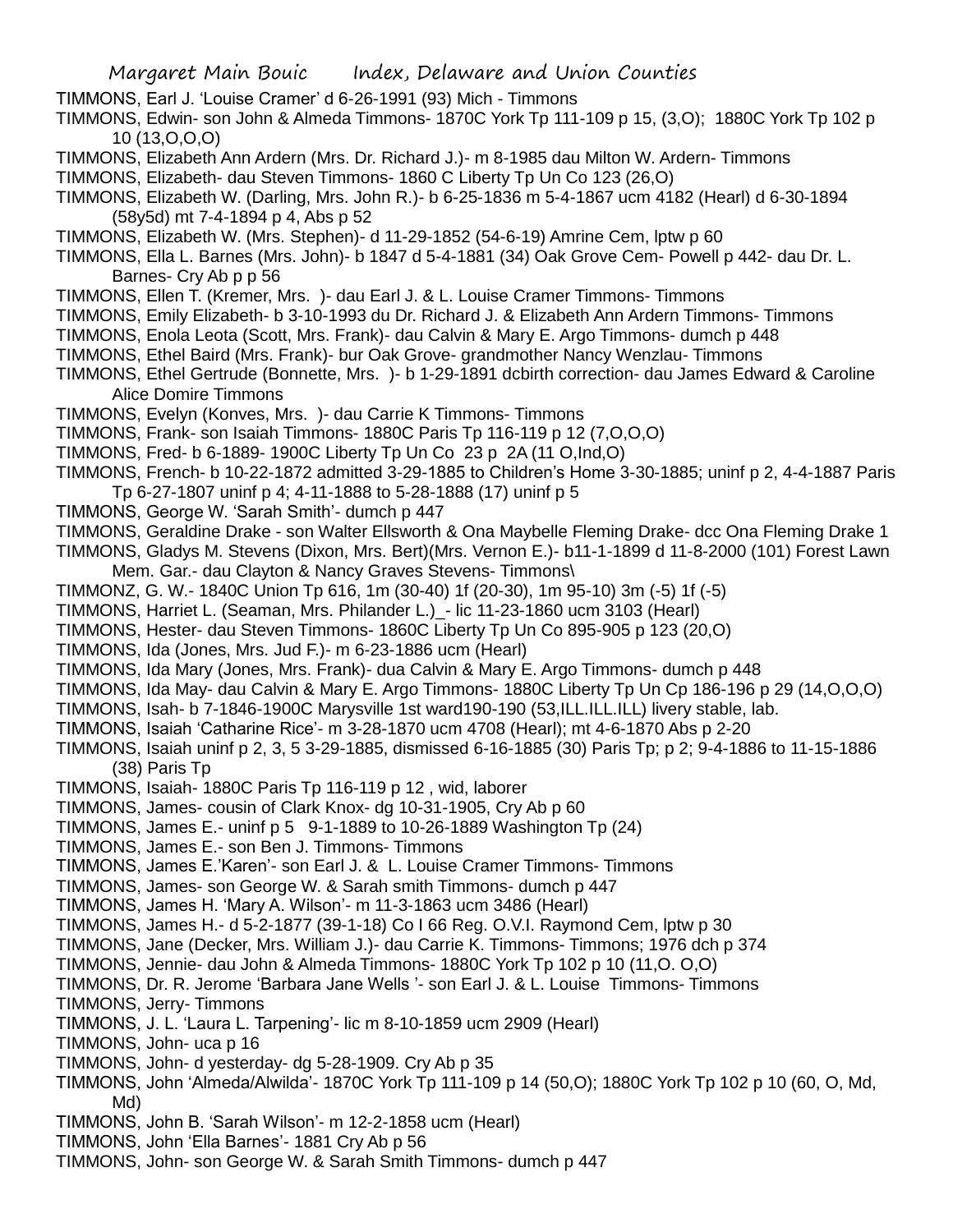- TIMMONS, John 'Melchey A. Hornbeck'- m 10-15-1862 ucm 3366
- TIMMONS, John 'Sarah Wilson'- m 12-2-1853 ucm 2809
- TIMMONS, John W.- b 1844 d 1881 Oak Grove Cem, Powell p 442
- TIMMONS, John W. 'Adelaide Fairbanks'- Lt. U. S. Navy- mt 10-29-1913 p6c1, Abs p 92
- TIMMONS, John W. 'Melchey A. Hornbeck'- m 10-15-1862 ucm (Hearl)
- TIMMONS, June- dau John W. & Alwilda Timmons- 1870c York Tp 111-109 p 15 (1,O)
- TIMMONS, J. W.- uca p 98
- TIMMONS, J. W..- son Leroy E. & Agnes Timmons- Timmons
- TIMMONS, Karen Nicole (Stidham, Mrs. Robert Shannon)- m 12-11- dau Richard & Sue"Peggy" Wood Timmons- Timmons; 1979 ucd
- TIMMONS, Kathrine (Allen, Mrs. )- dau Frank P. & Ethel Baird Timmons- Timmons
- TIMMONS, Kelsey- ch Richard & Sue Wood Timmons- Timmons
- TIMMONS, Krista- dau Richard & Sue Wood Timmons- Timmons
- TIMMONS, Lara M.- 1860 WashingtonTp 1500-1510 (7,O) with Wm.,Sr. & Margaret Speck
- TIMMONS, Laura L. Tarpening (Mrs. J. L.)- lic m 8-10-1859 ucm 2090 (Hearl)
- TIMMONS, Lavina (Banker, Mrs. Nathaniel)- 1883 uch V p 436
- TIMMONS, Lavis N.- d 7-17-1871 (7m15d) Amrine Cem, lptw p 60
- TIMMONS, Lemuel W.- b 11-19-1878 (2-4-5) Old Section, York Cem p 44
- TIMMONS, Leroy E. 'Agnes'- d 7-21-1963 (71) bur Huntington, Ind.- Timmons
- TIMMONS, Lewis- son George W. & Sarah Smith Timmons- dumch p 447
- TIMMONS, Lewis 'Mary Jane Hosack'- m 3-18-1862 ucm 3302
- TIMMONS, L. Louise Cramer (Mrs. Earl J.)- b 1-21-1903 Mich d 1-10-1995 (91) Mich- Timmons
- TIMMONS, Lulu C.- d10-9-1872 (85) bur Clarksburg- Timmons; Pabst p 8 p 31, 40, 41
- TIMMONS, Margaret (Reed, Mrs. )- dau Frank P. & Ethel Baird Timmons- Timmons
- TIMMONS, Martha M. (Lash, Mrs. Charles O. S.)- m 1-1-1876 ucm 5820 (Hearl); mt 3 p 21
- TIMMONS, Mary A. Wilson (Mrs. James H.)- m 11-3-1863 ucm 3486 (Hearl)' mt 5-31p1905 p2c4 Abs p 15
- TIMMONS, Mary (Covey, Mrs. )- sister Leroy Timmons- Timmons
- TIMMONS, Mary E. Argo (Mrs. Calvin)- b 2-1847 m 4-24-1865 ucm 3755; dau D. S. & Sarah Hensean Argodumch p 448; 1900C Paris Tp 110-113 (53,O,O,O) m 34y, 3 ch; 1910C Paris Tp 180-182 p 9A (63,o,Pa,O) m 47y, 3 ch
- TIMMONS, Mary Ellen (King, Mrs. John R.)- dumch p 305; 1915 uch p 702
- TIMMONS, Mary Jane Hosack (Mrs. Lewis)- m 3-18-1862 ucm 3302
- TIMMONS, Mary S.- dau John & Almeda Timmons- 1870C york Tp 111-109 p 15 (5,O); 1880C York Tp 102 p 10 (15,O,O,O)
- TIMMONS, Matthew Scott 'Jeannette Elizabeth Braswell'- m 8-23-1980 son Ben H, Timmons- Timmons
- TIMMONS, Mattie (Beard, Mrs. Jonathan)- m 9-24-1885 ucm (Hearl)
- TIMMONS, Melchey A. Hornbeck (Mrs. John W.)- m 10-15-1862 ucm 3366 (Hearl)
- TIMMONS, Dr. Michael B.- son Ben H. Timmons- Timmons
- TIMMONS, Mollie A. (Dague, Mrs. Henry)- m 10-3-1878 ucm 6327 (Hearl); mt 5-24-1905 p2c1 Abs p 14
- TIMMONS, Mollie E. Argo (Mrs. Calvin)- m 4-25-1865 ucm (Hearl)
- TIMMONS, Nola L.(Scott, Mrs. Frank)- dau Calvin & Mary Timmons- mt 10-15-1913 Abs p 88; 1880C Liberty Tp Un Co 186-196 p 29 (7,O,O,O)
- TIMMONS, Peggy (Mrs. Richard)- 1977, 1979, 1981, 1983 ucd
- TIMMONS, P. W.- 1860C Liberty Tp 896-906 p 123 (40,O)
- TIMMONS, Rebecca- 1880C Paris Tp p 12 (60,O,O,O) servant for Nathan Near family
- TIMMONS, Rebecca- uninf p 2 4-23-1885 to 6-21-1887 Liberty Tp
- TIMMONS, Rebecca (Mrs. Steven)- 1860C Liberty Tp Un Co 895-905 p 123 (33,O) or daughter of Steven?
- TIMMONS, Richard J. Jr. 'Elizabeth Ann Ardern'- m 8-1985 son R. Jerome & Barbara Jane Wells Timmons-Timmons
- TIMMONS, Richard 'Peggy'- 1977, 1979, 1981, 1983 ucd
- TIMMONS, Richard 'Sue Wood'- m 3-15-1974- Timmons
- TIMMONS, Robert- b d 10-22-1962 Oakdale Cem- son R. Jerome & Barbara Jane Wells Timmons- Timmons
- TIMMONS, Rose (Mrs. Terry)- Timmons
- TIMMONS, Sarah- mother of Calvin Timmons- 1880C Liberty Tp Un Co 186-196 p 29 (78,Va,Va,Va)
- TIMMONS, Sarah J.- dau Steven Timmons- 18609C Liberty Tp Un Co 895-905 p 123 (12,O)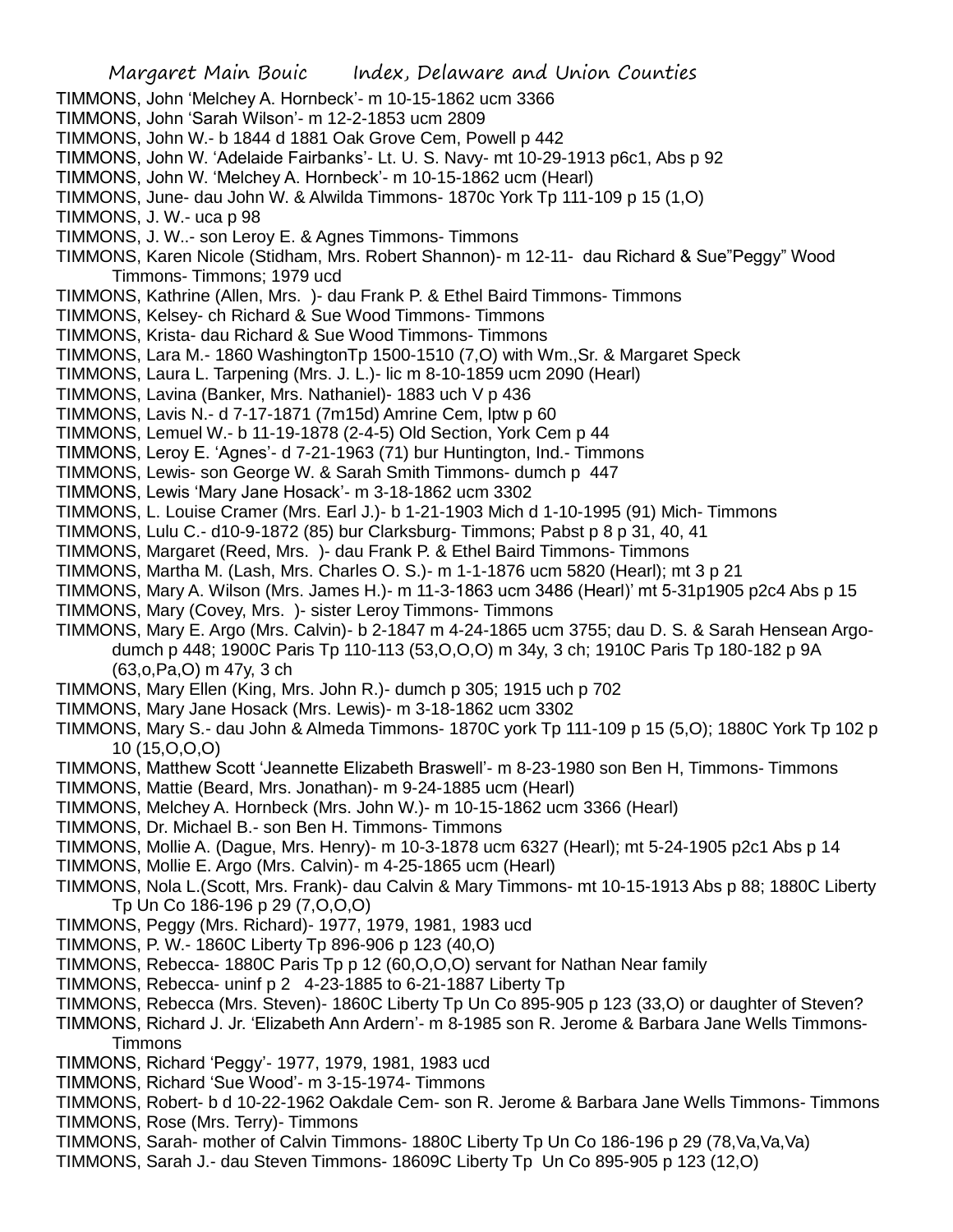TIMMONS, Sarah Smith (Mrs. George W.)- dumch p 447

- TIMMONS, Sarah Wilson (Mrs. John B.)- m 12-2-1858 ucm 2809 (Hearl)
- TIMMONS, Rev, S. B.- conducted funeral of Mrs. J. P, Waterhouse- dg 4–26-1901 Cry Ab p 79
- TIMMONS, Stephen 'Elizabeth W.'- d 6-14-1864 (69-7-18) Amrine Cem- lptw p 60
- TIMMONS, Stephanie Marie- dau Terry & Rose Timmons- Timmons- engaged to Mark Plotts
- TIMMONS, Steven 'Rebecca'- 1860C Liberty Tp Un Cp 895-905 p 123 (68, Del)
- TIMMONS, Sue Wood (Mrs. Richard)- m 3-15-1974- Timmons
- TIMMONS, Tamci J.- dau Steven Timmons- 1860C Liberty Tp Un Co 895-905 p 123 (23,O)
- TIMMONS, Tori- dau Jerry Timmons- Timmons
- TIMMONS, Terry 'Rose'- Timmons
- TIMMONS, Vernon E. 'Gladys M. Stevens Dixon'- Timmons
- TIMMONS, Victoria Arlene (Guyer, Mrs. Randall W.)- m 6-5-1993 dau Dr. R. Jerome & Barbara Jane WellsTimmons- Timmons
- TIMMONS, Wesley- son John & Almeda Timmons- 1880C York Tp 103 p 10 (7,O,O,O)
- TIMMONS, William- son John & Almeda Timmons- 1880C York Tp 103 p 10 (9,O,O,O)
- TIMMONS, Zachary- son Dr. Richard J. & Elizabeth Ann Ardern Timmons- Timmons
- TIMMS, Betsy Page- dau Isaac Page- dcw Bk 2 p 207
- TIMMS, Carolyn A. (Mrs. Terry L)- Timms
- TIMMS, Charles William "Chuck" 'Louree'- b 2-9-1919 son James Oscar & Gertrude Wilson Timms- Timms; dcbirth correction
- TIMMS, Charlotte (Houchins, Mrs. )- dau Charles W. & Louree Timms- Timms
- TIMMS, Gertrude Wilson (Mrs. James Oscar)- Timms; dcbirth correction (Charles William)- (37-1919)
- TIMMS, Helen M (Mrs. Robert E.)- Timms; 1961, 1964, 1969, 1971, 1980 dcd
- TIMMS, James- d Saturday, Los Angeles (77) interment McConnellsville- invented an automatic coupler- dg 5- 20-1913 Cry Ab p 37
- TIMMS, James- son Charles Timms- Timms
- TIMMS, James- son James O. & Gertrude Wilson Timms- Timms
- TIMMS, James L.- son Charles W. & Louree Timms- Timms
- TIMMS, James Oscar 'Gertrude Wilson'- Timms; dcbirth correction (Charles William)- (52-1919)
- TIMMS, Louise (Downin, Mrs. Norman House)- b 10-25-1886 m 8-21-1909- Maugans Anc p 60
- TIMMS, Lucy Zieg (Mrs. )- dau Henry & Mary Reichardt Zieg- Zieg
- TIMMS, Mary (Hill, Mrs. )- dau James O. & Gertrude Wilson Timms- Timms
- TIMMS, Ocar- son James Timms- dg 5-20-1913 Cry Ab p 37
- TIMMS, Robert E. 'Helen M. '- b 9-30-1916 d 6-29-1999 (82) Radnor Cem- son James O. & Gertrude Wilson Timms- Timms; 1961, 1964, 1969, 1971, 1980 dcd
- TIMMS, Sarah E.- b 9-13-1913 d 3-3-1995 (81) Radnor Cem- dau James O. & Gertrude Wilson Timms-Timms
- TIMMS, Terry L. 'Carolune A.'- d Vietnam 10-14-1968 (23) bur Forest Lawn, Columbus- son Charles W. & Louree Timms- Timms
- TIMMS, Wilson- son J. O. & Gertrude Wilson Timms- Timms
- TIMNEY, Rachael- 1830C Millcreek Tp
- TIMNEY, Catherine Donaldson (Mrs. Timothy)- McKitrick p 458
- TIMNEY, Catherine Jackson (Mrs. John)- McKitrick p 458
- TIMNEY, Eliza Tedford (Mrs. John)- b 1838 d 1921 dau William & Jane Cassels Tedford McKitrick p 458
- TIMNEY, Jane (McKitrick , Mrs. Austin Gordon)- b 7-18-1859 m 7-17-1883 d 2-4-1933 dau John & Eliza Tedford Timmey- McKitrick p 454, 459
- TIMNEY, John 'Catherine Jackson ' b 1797 d 1872 son Timothy & Catherine Donaldson Timney- McKitrick p 458
- TIMNEY, John 'Eliza Tedford'- b 1833 d 1906 son John & Catherine Jadckson Timeny- McKitrick p 454. 458 TIMOTHY, Howard- 1835 men p 24 #207 p 40 Delaware Tp
- TIMOTHY, Jalene J. (Mrs. O'Donnell)- 1980 dcd
- TIMOTHY, O'Donnell 'Jalene J.;'- 1980 dcd
- TIMMONS, Timothy 'Catherine Donaldson'- McKitrick p 458
- TIMONS, Grace- b 9-1874 1900C York Tp 40-40 p 2B (15,Ind,O,O) servant with Benjamin & Sarah Thomas TIMONS, John- 1883 uch III p 219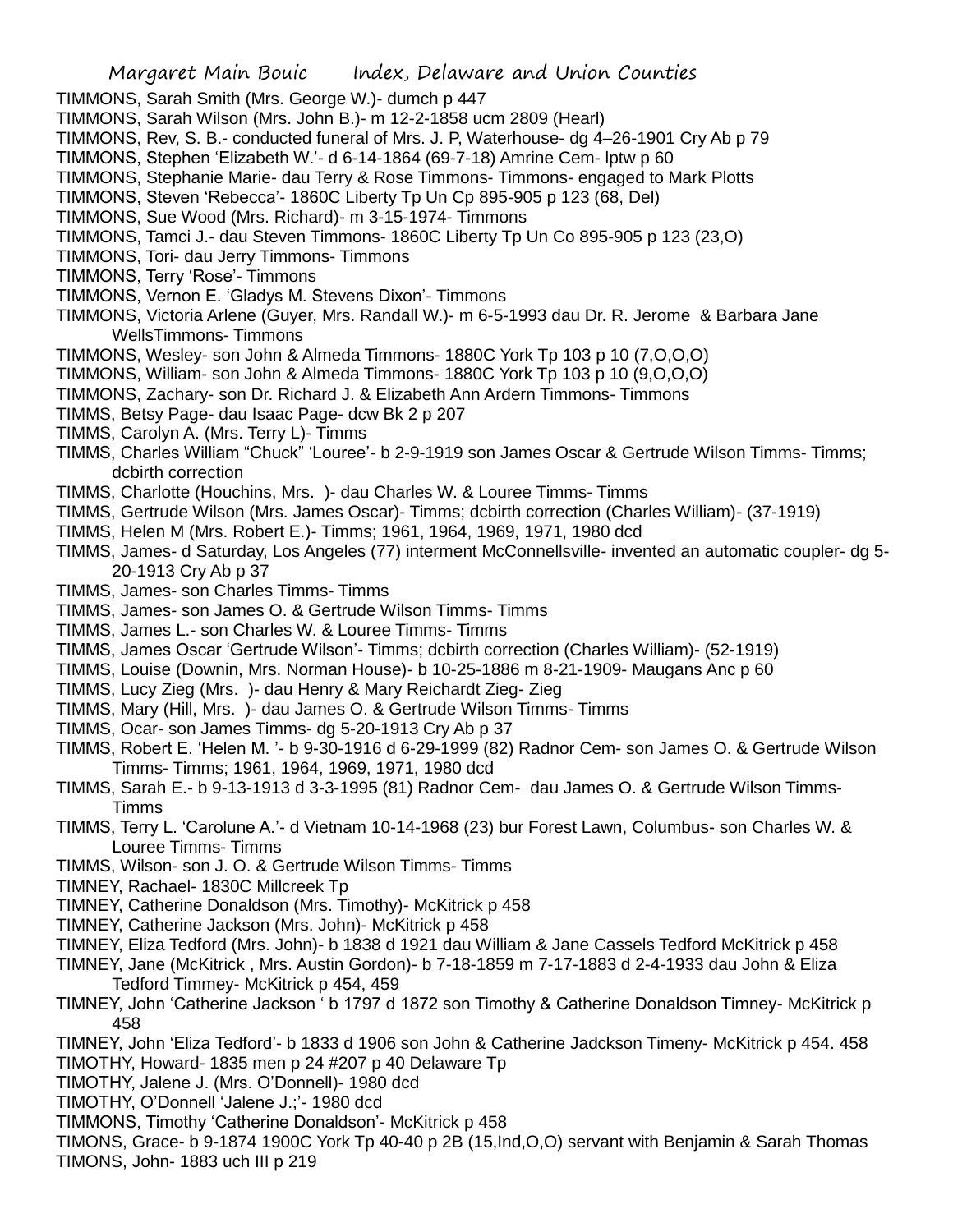TIMS, Hattie (Maugans, Mrs. John)- Maugans Anc p p 29

- TIMSON, Beatrice Widger (Mrs. Roland Arthur)- m 12-28-1957 d 1988- Timson
- TIMSON, Catheryn H. (Gilbert, Mrs. Milo Elliott)- b 12-1-1908 m 12-25-1928 d 11-8-1994 (85) Maple Grove Cem- dau Lloyd & Ella Mae Gifford Timson- Timson
- TIMSON, Clarence Eugene 'Eloise Auldridge'- 1985 uch p 50
- TIMSON, David 'Olive Lindsay'- Timson
- TIMSON, Elizabeth- Pabst p 2 p 84
- TIMSON, Ella Mae Gifford (Mrs. Lloyd)- Timson
- TIMSON, Gleda (Nicol, Mrs. Melvin)- m 11-5-1940- Rausch (11921)
- TIMSON, Lloyd 'Ella Mae Gifford'- Timson
- TIMSON, Mary (Fortney, Mrs. )- dau David & Olive LindsayTimson- timson
- TIMSON, Mary Helen Mitchell Auldridge- dau Clarence Eugene & Eloise Auldridge Timson- 1985 uch p 50
- TIMSON, Olive Lindsay (Mrs. David)- Timson
- TIMSON, Roland Arthur 'Beatrice Widger'- b 2-5-1905 m 12–28-1957 d 5-8-2002 (97) Caledonia Cem- son David & Olive Lindsay Timson- Timson
- TIMSON, Selorus (Wait, Mrs. Walter)- dau David & Olive Lindsay Timson- Timson
- TIMSON, Water Marion- b 7-14-1904 Marion Co son Otto & Adda Jones Timson- dcbirths
- TINABERRY, Jane (Rogers, Mrs. Elisha)- dumch p p 494
- TINAN, Mary Leahy- dau Mrs. Mary Leahy- dg 12-1-1911, Cry Ab p 74
- TINAR, John- b Ireland d 1-4-1899 (71) Porter Tp. dcdeaths
- TINCHER, Conley R. 'Lura J. Harvey'- Tincher
- TINCHER, David- son Conley R. & Lura J. Harvey Tincher- Tincher; 1961, 1964 (11), 1969, 1971, 1980 dcd
- TINCHER, David Bryan- b 4-15-1980 son Donald & Jalana Partlow Tincher- Tincher
- TINCHER, Donald Roy 'Jalana Partlow'- b 1956 son Conley R. & Lura J. Harvey Tincher- Tincher' 1961, 1964, 1971 dcd
- TINCHER, Holly- dau Randy A. & Mindy Tincher- Tincher
- TINCHER, Jalala Partlow (Mrs. Donald)- Tincher
- TINCHER, Karradavide- d 11-30-1968 son Conley R. & Lura J. Tincher- Tincher
- TINCHER, Katie Louise- b 1-13-1982 dau Don & Jalana Partlow Tincher- Tincher
- TINCHER, Lura J. Harvey (Mrs. Conley R.)- d 4-15-1997 (62) Blendon Central Cem- Tincher; 1961, 1964, 1969, 1971, 1980 dcd
- TINCHER, Mindy (Mrs. Randy A.)- Tincher
- TINCHER, Randy Allen 'Mindy'- b 1954 d 12-20-1986 (33) Blendon Central Cem- son Conley R. & Lura J. Harvey Tincher- Tincher; 1961, 1964, 169, 1971 dcd
- TINCKHAM, Content (Marquis, Mrs. Richard)- m 6-22-1837 dcm
- TINCKHAM, Elizabeth Sellers (Mrs. Joseph)- m 8-13-1835 dcm
- TINCKHAM, Joseph 'Elizabeth Sellers'- m 8-13-1835 dcm
- TINDAL, Leslie V. 'Patricia'- 1961 dcd
- TINDAL, Patricia (Mrs Leslie V.)- 1961 dcd
- TINDALS, Eliza A.- dcw Bk 4 p 387 (40)
- TINFULL, Lizzie- b Delaware d 5-29-1894 (4) dau John & Briahen Tinfull- dcdeaths
- TINGLER, Clem 'Hattie Grace Fossinger'- b 12-1-1893 m 1-31-1915 Weiser p 295
- TINGLER, Charles Edwin- b 2-15-1948 son Franz Edwin & Virginia Jenkins Tingler- Weiser p 295
- TINGLER, Crensie May- d 9-2-1981 (84) Tingler
- TINGLER, Dorothy Ann (Adams, Mrs. Harold Edward)- b 4-4-1932 m 7-9-1950 dau Franz Edwin & Virginia Jenkins Tingler- Weiser p 295
- TINGLER, Franz Edwin 'Viriginia Jenkins'- b 2-28-1916 m 10-10-1946 son Clem & Hattie Grace Fossinger Tingler- Weiser p 295
- TINGLER, George Lorrain (Sutton, Mrs. Norman Wayne)- b 1-8-1922 m 10-29-1940 dau Franz Edwin & Virginia Jenkins Tingler- Weiser p 295
- TINGLER, Hattie Grace Fossinger (Mrs. Clem)- b 7-27-1895 m 1-31-1915 dau Adam Frederick & Julia Ann Webb Fossinger- Weiser p 295
- TINGLER, Virginia Jenkins (Mrs. Franz Edwin)- b 2-7-1919 m 10-10-1946- Weiser p 295
- TINGLEY, B. Clyde 'Opal L.'- Tingley
- TINGLEY, Floyd- Tingley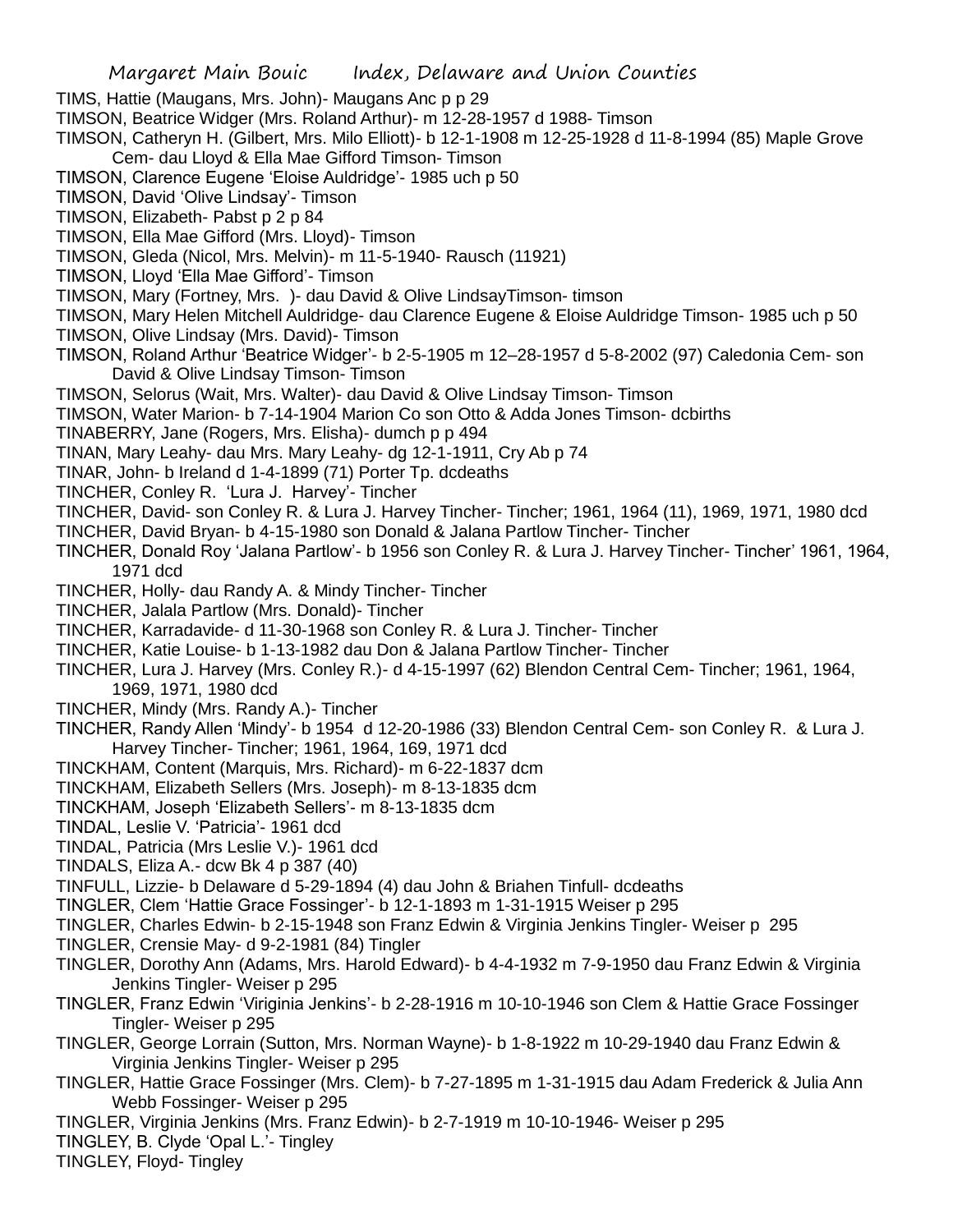TINGLEY, Mary Lu (Yarbrough, Mrs. Gene)- dau B. Clyde & Opal L. Smith Tingley- Tingley

- TINGLEY, Merlyn (Price, Mrs. Harry)- dau B. Clyde & Opal L. Smith Tingley- Tingley
- TINGLEY, Opal L. Smith (Mrs. B. Clyde)- b 2-1-1909 d 3-3-1981 bur Ky. dau George & Sarah Van Hoose Smith- Smith
- TINGLEY, Ronald 'Wanda Hill'- m 8-9-1970 son Floyd Tingley- parents of Tyler Wade- Tingley
- TINGLEY, Tara Belle- b 12-28-1974 dau Ronald & Wanda Hill Tingley- Tingley
- TINGLEY. Wanda Hill (Mrs. Ronald)- m 8-9-1970 dau Ronald & Wanda Hill Tingley- Tingley
- TINGLEY, Tyler Wade-b 9-30-1977 son Ronald Tingley- Tingley
- TINKAM, Becky- dau John & Shirleen Dingey Tinkam- Maugans Anc p 205
- TINKAM, John- son John & Shirleen Dingey Tinkam- Maugans Anc p 205
- TINKAM, John 'Shirleen Dingey'- Maugans Anc p 205
- TINKAM, Kimberly- ch John & Shirleen Dingey Tinkam- Maugans Anc p 205
- TINKAM, Sharon- dau John & Shirleen Dingey Tinkam- Maugans Anc p 205
- TINKAM, Shirleen Dingey (Mrs. John)- b 6-8-1941 dau Russell & Eileen Trunell Dingey- Maugans Anc p 205
- TINKER, ----Powers Pat p 81, 1314
- TINKER, Mr.- Powers Pat p 128
- TINKER, Anthony- b 1963 son James Eric & Cora L. Tinker- 1971, 1973, 1983 ucd
- TINKER, Rev. C.- b Germany- d 5-20-1889 (44-0-4) Delaware Tp- dcdeaths
- TINKER, Cora Lee "Peggy"(Mrs. Eric or James) d 5-24-1988 Cal. Sister-in-law of Ann Short (Mrs. Albert)- Tinker; 1971, 1973, 1983 ucd
- TINKER, Delia (Maine, Mrs. Gershom)- Asp (665)
- TINKER, Eric- b 1966 son James Eric & Cora L. Tinker- 1971, 1973, 1975, 1977, 1979, 1981, 1983 ucd
- TINKER, Eric or James 'Cora L.'- 1971, 1973, 1983 ucd
- TINKER, Etta Basinger (Mrs. )- dau Samuel Lantz & Sarah Fraker Basiger- Basiger
- TINKER, Jane (Mrs. Mark)- Tinker
- TINKER, Joseph- Pabst Pion I p 78
- TINKER, Kelly- dau Mark & Jane Tinker- Tinker- engaged to Lincoln Cobb
- TINKER, Kim- b 1963 ch James Eric & Cora L. Tinker- 1971, 1973 ucd
- TINKER, Mark 'Jane'- parents of Kelly- Tinker
- TINKER, Rashaan- ch Eric & Peggy Tinker- 1983 ucd
- TINKER, Sarah Wilshire (Barnes, Mrs. William)- div. Powers Pat p 81
- TINKHAM, A.- uca p 22 Tinkham, ---------unvmec p 2
- TINKHAM, Abel 'Hannah'- d 11-7-1828 (69y) Africa Cem- Powell p 181; dcw Bk 1 p 103
- TINKHAM, Abraham- 1835 men p 36 #24 p 63 Liberty Tp
- TINKHAM, Adazilah Vining (Mrs. John H.)- m 1-1-1842 dcm
- TINKHAM, Adrain Markwith (Mrs. Reuben S.)- m 4-8-1847 dcm
- TINKHAM, Alonzo 'Elizabeth Rachel Maynard'- m 4-17-1845 ucm 1042 (Hearl); 1850C Darby Tp 1691-1711 (27,O)
- TINKHAM, Benjamin 'Jane Slone'- b 6-23-1795 m 2-19-1820 d 3-29-1880 (84-9-7) Unionville Cem, DJ p 33; 1883 uch III p 289, V p 226, 252; mt 4-21-1880 p 3c4 Abs p 10; mt 12-1-1897 p5c5 Abs p 29; 1830C Darby Tp 103 (30-40) ;1850C Darby Tp 1696-1716 p 250 (54,Ct)
- TINKHAM, Bertha (Evans, Mrs. Abel)- dau Margaret Finley Tinkham- Maugans Anc p 151
- TINKHAM, Cynthia Snow (Mrs. Isaac)- 1883 uch V p 252
- TINKHAM, Elizaeth- dau Abel Tinkham- dcw Bk 1 p 103; 1883 ucy III p 289
- TINKHAM, Elizabeth Rachel Maynard (Mrs. Alonzo)- m 4-17-1845 ucm 1042 (Hearl); 1850C Darby Tp 1691- 1711 (23,O)
- TINKHAM, Elizabeth (Roff, Mrs. James)- m 6-30-1836 dcm
- TINKHAM, Ella A. Merrill (Mrs. Orrin J.)- b 11-29-1886 dau Jeremiah & Polly Brainerd Merrill- Asp 1261-4
- TINKHAM, Ervilla (Carpenter, Mrs. Rodney C.)- dau Isaac Tinkham- dumch p 153
- TINKHAM, Hannah- dau Abel Tinkham- dcw Bk 1 p 102
- TINKHAM, Hannah (Mrs. Abel)- d 10-23-1831 975y) Africa Cem- Powell p 181
- TINKHAM, Hannah (Mrs. Joseph)- d 8-5-1834 (40y) Patterson McCloud Cem- Powell p 182
- TINKHAM, Hannah (Roff, Mrs. James)- m 3-26-1835 dcm
- TINKHAM, Isaac-1835 men p 46 19 p 83 Orange Tp
- TINKHAM, Isaac 'Cynthia Snow'- dumch p 153; 1883 uch V p 252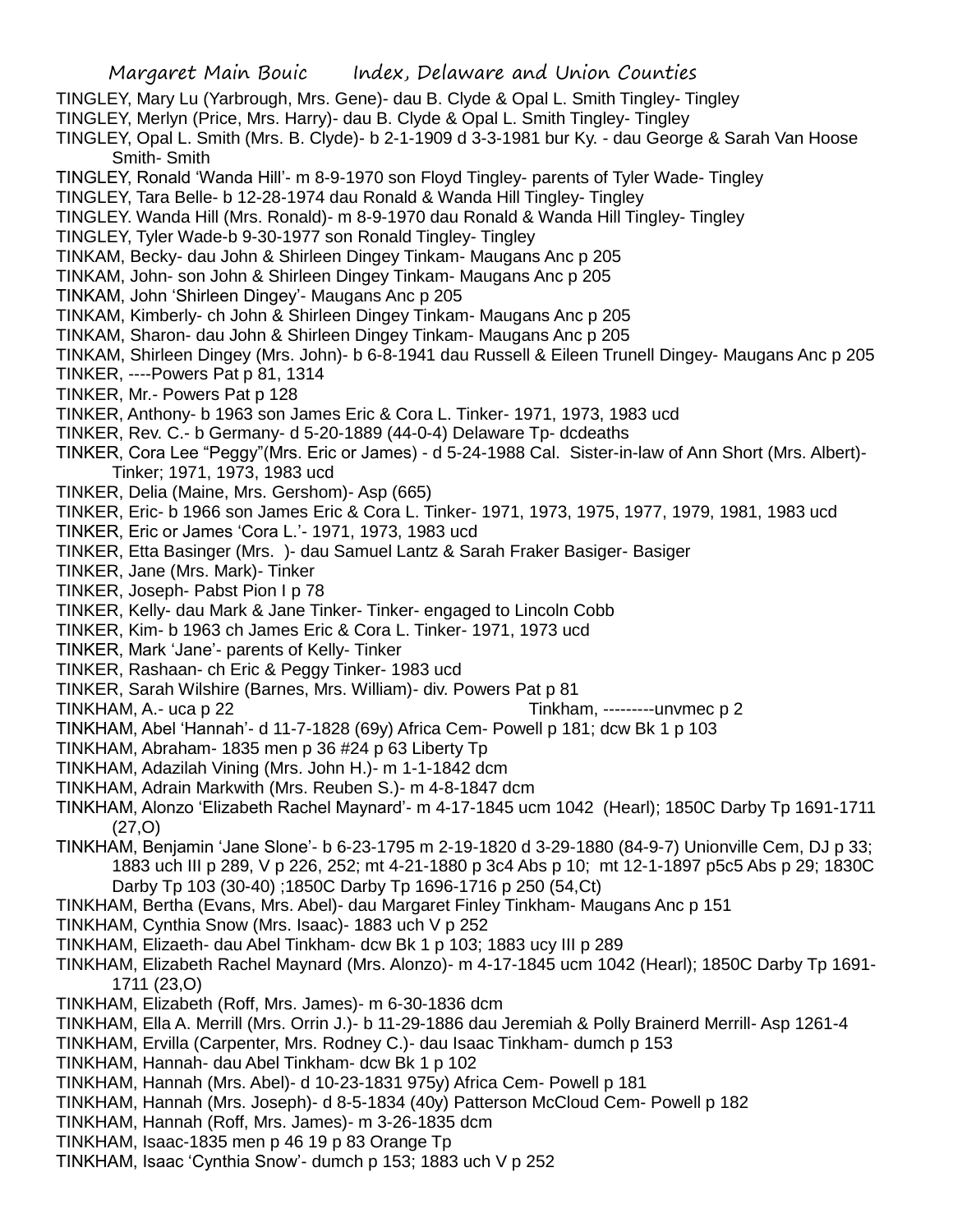TINKHAM, Jane Slone (Mrs. Benjamin)- m 2-19-1820 d 1876- 1883 uch V p 226; d 10-3-1874 (74-7-28) Unionville Cem, DJ p 33; 1830C Darby Tp 103 (30-40); 1850C Darby Tp 1696-1716 p 250 (50,Pa)

TINKHAM, John H. 'Adazilah Vining'- m 1-1-1842 dcm; 1835 men p 36 #26 p 63 Liberty Tp

TINKHAM, Joseph- 1835 men p 46 54 p 84 Orange Tp

TINKHAM, Joseph- 1820C Union Tp 45 (26-45)

TINKHAM, Laura (McCloud, Mrs. John)- day Isaac & Cynthia Snow Tinkham- 1883 uch V p 251, 252

TINKHAM, Lumis 'Sally Wilson'- m 6-20-1839 dcm

TINKHAM, Lydia (Marquis, Mrs. Richard)- m 8-17-1845 ucm 1064 (Hearl)

TINKHAM, Margaret Finley (Mrs. )- b 6-22-1840 m 1869 dau John & Mary Waters Finley- Maugans Anc p 51 TINKHAM, Mary A. (Merrill, Mrs. Anson C.)- Asp (1261-3)

- TINKHAM, Melissa J. (McCloud, Mrs. James C.)- b 2-7-1831 m 1-22-1862 ucm 3279 (Hearl)d 11-15-1897 (66- 9-8)- dau Benjamin & Jane Slone Tinkham- 1883 uch V p 226, 252; mt 12-1-1897 p5c5 Abs p 29; 1850C Darby Tp 1696 (19,O)
- TINKHAM, Melvin- 1835 men p 36 #25 p 63 Liberty Tp
- TINKHAM, Noah- son Abel Tinkham- dcw Bk 1 p 103; 1883 uch III p 289
- TINKHAM, Noah- brother Benjamin Tinkham- 1883 uch V p 2
- TINKHAM, Orrin J. 'Ella A. Merrill'- Asp (1261-4)
- TINKHAM, Reuben S. 'Adrian Markwith'- m 4-8-1847 dcm
- TINKHAM, Sally Ann Campbell (Mrs. William)- m 7-25-1848 ucm 1329 (Hearl); 1850C Darby Tp 1695-1717 p 250 (24,O)
- TINKHAM, Sophronia (Douglass, Mrs. Harman C/H.)- m 4-30-1838 ucm 495 (Hearl)
- TINKHAM, Sylvester B.- son William & Sally A. Campbell Tinkham- 1850C Darby Tp 1697-1717 p 260 (1,O)
- TINKHAM, William 'Sally Ann Campbell'- m 7-25-1848 ucm 1329 (Hearl)- 1850C Darby Tp 1697-1717 p 260 (23,O)
- TINKLE, —(Mrs. Charles)- dau Mrs. Elizabeth Hudson- mt 11-30-1898 p8c8, Abs p 46
- TINKUM, William- 1883 uch V p 238
- TINKOVICZ, Peter J.- 1980 dcd
- TINNABERRY, Jane (Rogers, Mrs. Elisha)- Powell p 114
- TINNERELLO, Allison- dau David & Wendy Tinnerello- Tinnerello
- TINNERELLO, Charlotte- dau David & Wendy Tinnerello- Tinnerello
- TINNERELLO, David 'Wendy' son Jasper & Lena Tinnerello- Tinnerello
- TINNERELLO, David, Jr.- son David & Wendy Tinnerello- Tinnerello
- TINNERELLO, Jacob- son David & Wendy Tinnerello- Tinnerello
- TINNERELLO Jesse- son David & Wendy Tinnerello- Tinnerello
- TINNERELLO, Megan Nicole- b 8-26-1997 dau David & Wendy Tinnerello- Tinnerello
- TINNERELLO, Wendy (Mrs. Davie)- Tinnerello
- TINSLEY, Frances E. Lowe (Mrs. George W.)- m 10-4-1883 ucm (Hearl)
- TINSLEY, George W. 'Frances E. Lowe'- m 10-4-1883 ucm (Hearl)
- TINSLEY Talita (Bailey, Mrs. Calvin C. II)- Tinsley
- TIPPEN, Samuel Weiser- Pabst p 2 p 84
- TIPPERY, Elizabeth (McKitrick m Nrs, Kee Hebbubgs)- m 8-15-1933- McKitrick p 295
- TIPPETT, Rev.- 1915 uch p 221
- TIPPETT, Betty G. (Mrs. Harold M.)- 1961, 1964, 1969 dcd
- TIPPETT, Dr. Donn L.- son Samuel S. Tippett- Tippett
- TIPPETT, Emma- b 1869 Berkshire Cem- Powell p 11
- TIPPETT, George C.- b 9-1-1870 Harlem Tp d 1945 Berkshire Cem- Powell p 11- son John & Laura A. Perfect Tippett- dcbirths
- TIPPETT, —(Mrs. Harold)- 1980 dcd
- TIPPETT, Harold M.'Betty G.'- 1961, 1964, 1969 dcd
- TIPPETT, Herald- b 9-30-1896 Berkshire Tp son Geoge & Emma Smith Tippett- dcbirths
- TIPPETT, John 1870C Harlem Tp p 369 (22\*)
- TIPPETT, John D. 'Lydia'- Tippett
- TIPPETT, Capt. John- grandson John D. & Lydia Tippett- Tippett
- TIPPETT, Kate Williams (Mrs. Thomas)- m 7-31-1855 dcm
- TIPPETT, Laura A. 1870C Harlem Tp p 369 (20); hadc p 91 (Berkshire Tp 1900)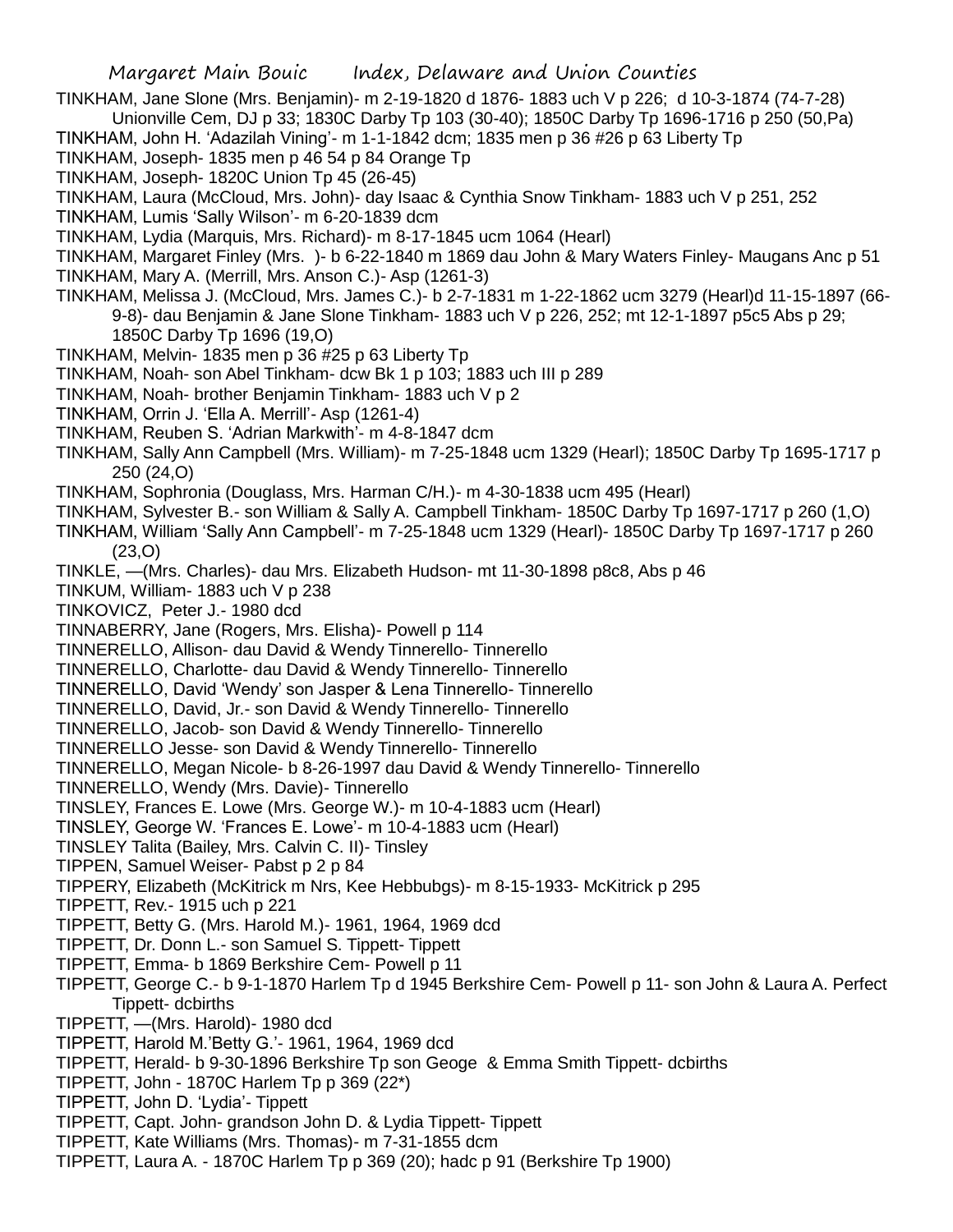- TIPPETT, Lillie May- b 5-4-1895 Berlin Tp dau R. B. Tippett- dcbirths
- TIPPETT, Louise Elizabeth-b10-1-1890Harlem Tp dau R. B. & Ida Mary Spear Tippett- dcbirths
- TIPPETT, Lydia (Mrs. John D.)- d 5-21-1960 Oak Grove Cem- Tippett
- TIPPETT, Marietta (Dull, Mrs. John)- 1915 uch p 731; mt 7-13-1904 p1c1 Abs p 18
- TIPPETT, Marymae (Stauch, Mrs. Pearl C.)- Tippett
- TIPPETT, Ruth (Groves, Mrs. )- sister Samuel Tippett- Tippett
- TIPPETT, Ruth Marie- b 10-20-1892 dau Biglow & Ida May Speer Tippett- dcbirths
- TIPPETT, Samuel S.- b 6-13-1893 d 12-16-1968- Tippett; unvmec p 39
- TIPPETT, Dr. S. Nelson- son Samuel S. Tippett- Tippett
- TIPPETT, Thernas B.- 1870C Claibourne Tp 219-217 p 28 (21,O)
- TIPPETT, Thomas 'Kate Williams'- m 7-31-1855 dcm
- TIPPETT, T. J.- b 1828 d 1888 Oak Grove Cem- Powell p 442
- TIPPEY, Burton- b 6-9-1879 Genoa Tp dcbirths
- TIPPEY, Charley- Pabst p 8 p 72
- TIPPEY, b 9-13-1882 Genoa Tp son Charles & Catharine Slack Tippey- dcbirths
- TIPPEY, Co(o)nrad Pabst p 7 p 2; 1820C Harlem Tp ; 1835 men p 27 # 72 p 46 Genoa Tp
- TIPPIE, Amanda Johnson (Mrs. John H.)- Tippie
- TIPPIE, Celia (Ankrom, Mrs. Gale)- m 2-16-1936- Tippie
- TIPPIE Fern D. (Boyd, Mrs. Pearl "Pete" b 6-23-1916 m 3-9-1937 d 10-19-1996 dau John H. & Amanda Johnson Tippie- Tippie
- TIPPIE, Henry 'Mary Harold'- m 6-25-1836 dcm
- TIPPIE, John H. 'Amanda Johnson'- Tippie
- TIPPIE, Lula (Robinson, Mrs. )- dau John H. & Amanda Johnson Tippie- Tippie
- TIPPIE, Mary Harold (Mrs. Henry)- m 6-25-1836 dcm
- TIPPIE, Myrtle- 1980 dcd
- TIPPITS, Thomas- Oak Grove Cem- dg 2-7-1888 Cry Ab p 179
- TIPPITT, Catharine Williams (Mrs. Thomas J.)- m 1855 Cry Ab p p 178
- TIPPITT, Elizabeth Fault (Mrs. William)(Cooper, Mrs. Alex)- d Thursday bur Licking Co- mt 6-6-1906 p2c3 Abs p 12
- TIPPITT, Ella Oldham (Mrs. Thomas J.)- m 1864 Cry Ab p p 178
- TIPPITT, T. B.- son William & Elizabeth Fault Tippitt- mt 6-6-1906 p2c3 Abs p 12
- TIPPITT, Thomas J. 'Catharine Williams''Ella Oldham'- b Va. d (59) m(1) 1855 (2) 1864
- TIPPITT, William 'Elizabeth Fault'- mt 6-6-1906 p 2 c3 Abs p 12
- TIPPLE, Daniel 'Rhonda Padovano'- m 9-14-2002- son Gil & Linda Tipple- Tipple
- TIPPLE, E. C.- Tipple
- TIPPLE, Gilbert C.- son E. C. Tipple-Tipple
- TIPPLE, Gilbert 'Linda'- Tipple; 1971 ucd
- TIPPLE, Linda (Mrs. Gilbert)- Tipple 1971 ucd
- TIPPLE, Rhonda Padovano (Mrs. Daniel)- m 9-14-2002- dau Tom & Nancy Padovano- Tipple
- TIPPY, Caroline A. (Mrs. Erlah?) D 11-5-1853 (18-6-28) Redbank Cem- Powell p 117
- TIPPY, Catherine Bennett- dau Henry Bennett- dcw Bk 2 p 330; 1850C Genoa Tp 322 p 33 (40,O)
- TIPPY, Catharine (Smothers, Mrs. Elias)- m 4-22-1851 dcm
- TIPPY, Catherine- b Franklin Co d 11-22-1885 (29-2-10) Genoa Tp- dcdeaths
- TIPPY, Celestia (Mrs. Elias)- 1850C Genoa Tp 451 p 45 (32,O)
- TIPPY, Chancy L.- d 9-26-1854 (7m) Tussic Street Cem-son Elias & Celestia Tippy- Powell p 118
- TIPPY, Chester C.- d 6-2-1851 (2m) Tussic St. Cem, Powell p 118 son Elias & Celestia Tippy
- TIPPY, Elias 'Celestia'- 1850C Genoa Tp 451 p 45 (31,O)
- TIPPY, Flora- dau Elias & Celestia Tippy- 1850C Genoa Tp 451 p 45 (7,O)
- TIPPY. Harry Lawrence- b 7-31-1893 son Myron Winslow & Minerva Marie Vodden Tippy- dcbirth correction
- TIPPY, Homer- da 11-6-1854 (2y2m) Russic St. Cem, Powell p 118 son Elias & Celestia Tippy
- TIPPY, Liva- ch Elias & Celestia Tippy- 1850C Genoa Tp 451 p 45 (6,O)
- TIPPY, Mary- dau Elias & Celestia Tippy- 1850C Genoa Tp 451 p 45 (5,O)
- TIPPY, Minerva Marie Voddem (Mrs. Myron Winslow)- (28-1893)- dcbirth correction (Harry Lawrence)
- TIPPY, Myron Winslow 'Minerva Marie Voddem'-(30-1893)- dcbirth correction (Harry Lawrence)
- TIPPY, Nancy (Decker, Mrs. John)- m 2-18-1838 dcm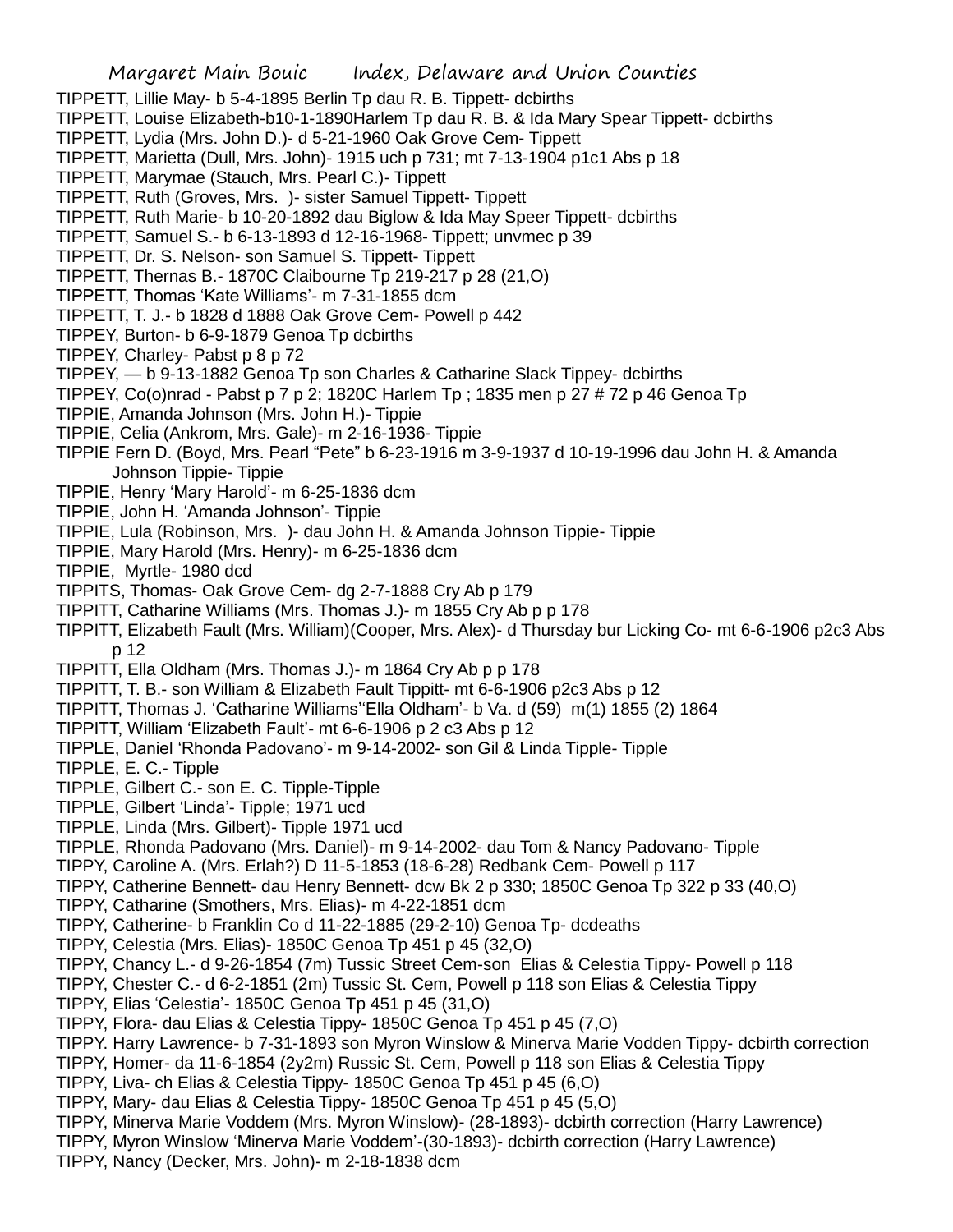- TIPPY, Oran- ch Elias & Celestia Tippy- 1850C Genoa Tp 451 p 45 (8,O)
- TIPPY, Rebecca Decker (Mrs. Uriah)- m 1-28-1855 dcm
- TIPPY, Selesta- dau Margaret Lane- dcw Bk 3 p 253
- TIPPY, Uriah 'Rebecca Decker'- m 1-28-1855 dcm
- TIPPY, Uriah- son Catherine Tippy- 1850C Genoa Tp 322 p 33 (21,O)
- TIPSWORD, Norma M. (Keck, Mrs. Howard)- Graham (18(11)51)
- TIPTON, ------btp p 14; dcg p 10 Some Tipton information from Oscar Tipton, Columbus, O TIPTON, Alicedau David & Hannah Hare Tipton- Tipton
- TIPTON, Alice Shaw (Mrs. John)- m 12-29-1898 ucm (Hearl)
- TIPTON, Allie- b 12-3-1890 Berlin Tp dau John & Mary Hooper Tipton- dcq
- TIPTON. Barbara Baker (Mrs. John)- b 1843 Radnor Tp d 1909 dau John & Eliza P. Warren Baker- Warren-Swick p 13
- TIPTON, Barbara Ann (Crawford, Mrs. ) (Mrs.George W.)- m 10-10-1879 ucm 6561 (Hearl) d Thursday, Marion (68) dg 3-30-1909, Cry Ab p 20
- TIPTON, Barbara (Mrs. Stephen)- 1980 dcd
- TIPTON, Bertha A.(Pleister, Mrs. )- dau Myron E. & Cora F. Tipton; sister Edgar Tipton- 1910C Liberty Tp Un Co (3,O,O,O); Tipton
- TIPTON, Brady Sanford- b 8-15-1886 Genoa son Samuel & Nancy Feazel Tipton- dcbirth
- TIPTON, Catherine Dilsaver (Ms. Joseph)- b 1780 m 6-12-1797 d 1850 dau Cudman Dilsaver- bur Frank Rd. Cem, Briggsdale- Tipton
- TIPTON, Catherne Watson (Mrs. Joseph)- b 1815 d 1901- Tipton
- TIPTON, Charles- 1850C Delaware Town 958 p 76 (15,O)
- TIPTON, Charles- son David & Hannah Hare Tipton- Tipton
- TIPTON, Charles E. 1870C Delaware Town p 317 (7)
- TIPTON, Charles- b 1957 son Glen C. & Dawn M. Tipton- 1961, 1964, 1969, 1971, 1980 dcd
- TIPTON, Cora F. (Mrs. Myron E.)- 1910C Liberty Tp Un Co 351 (30,O,O,O0 m 21y, 6 ch
- TIPTON, Cynthia E. (Squires, Mrs. Luman)- m 8-5-1866 ucm 4010 (Hearl)
- TIPTON, Cynthia Stall (Mrs. Elisha)- m 12-29-1836 dcm
- TIPTON, D.- pallbearer for T. F. Reichert- dg 9-11-1914 Cry Ab p 148
- TIPTON, Daisy- dau David & Hannah Hare Tipton- Tipton
- TIPTON, David- 1850C Delaware Tp 1346 p 96 (2,O)
- TIPTON, David- pallbearer for Esther Baurereis- dg 6-30-1916, Cry Ab p 72; for Horace Ragon- dg 5-8-1917, Cry Ab p 48
- TIPTON, David- b 6-21/24- 1775 d 7-2/24-1855 Powell p 92; dcg; 1908 dch p 407; 1820C Big Rock Tp
- TIPTON, David B.- 1850C Brown Tp 2914 p 161 (9,O) lived with Edward & Rebecca Cole
- TIPTON, David 'Gertrude', colored, dg 112-24-1915, Cry Ab p 102
- TIPTON, David H. 1870C Delaware Town p 317 (29\*)
- TIPTON, David 'Hannah Hare'- m 2-7-1860/1 dcm son Elijah & Cynthia Stall Tipton- Tipton
- TIPTON, David 'Margaret'- b 1775 d 1855 Oak Grove Cem- son Thomas & Mary Tate Tipton- Tipton
- TIPTON, David 'Sally Kent'- m 11-26-1825 son David & Margaret Tipton- Tipton
- TIPTON, Dawn M. (Mrs. Glen C.)- 1961, 1964, 1969, 1971, 1980 dcd
- TIPTON, b 3-12-1873 Del Town dau D. W. & Anna Hare Tipton- dcbirths
- TIPTON, Edgar J. 'A. Elizabeth Nichols'- d 4-5-1973- bur Morrow Co.- son Myron E. & Cora F. Tipton- Tipton ;
- 1910C Liberty Tp Un Co 351 (11,O,O,O)
- TIPTON, Elias- b 1812 son Joseph & Catherine Dilsaver Tipton- Tipton
- TIPTON, Elisha 'Cynthia Stall'- m 12-29-1836 dcm- son Davd & Margaret Tipton- Tipton
- TIPTON, Eliza (Fickle, Mrs. Isaac)- m 3-25-1825 dau David & Margaret Tipton- Tipton
- TIPTON, Elizabeth Collings (Mrs. Joshua)- dau Jeffrey Collings- b 2-21-1791 d 8-31-1870 bur Bloom Tp Fairfield Co.- Tipton
- TIPTON, A. Elizabeth Nichols (Mrs. Edgar)- b 6-28-1906 dau Isaac & Anna Ashbrook Nichols- Tipton
- TIPTON, Emily Dodge (Mrs. James M.)- m 5-27-1863 ucm 3437 (Hearl)
- TIPTON, Flora- d 1876 (7y) dau David & Hannah Hare Tipton- Tipton
- TIPTON, Florence M.- dau Myron E. & Cora F. Tipton- 1910C Liberty Tp Un Co 351 (20,O,O,O)
- TIPTON, Forest- Pabst p 4 p 14
- TIPTON, George- surveyed Huntinton with Capt. Murray- dg 7-22-1859 Cry Ab p 8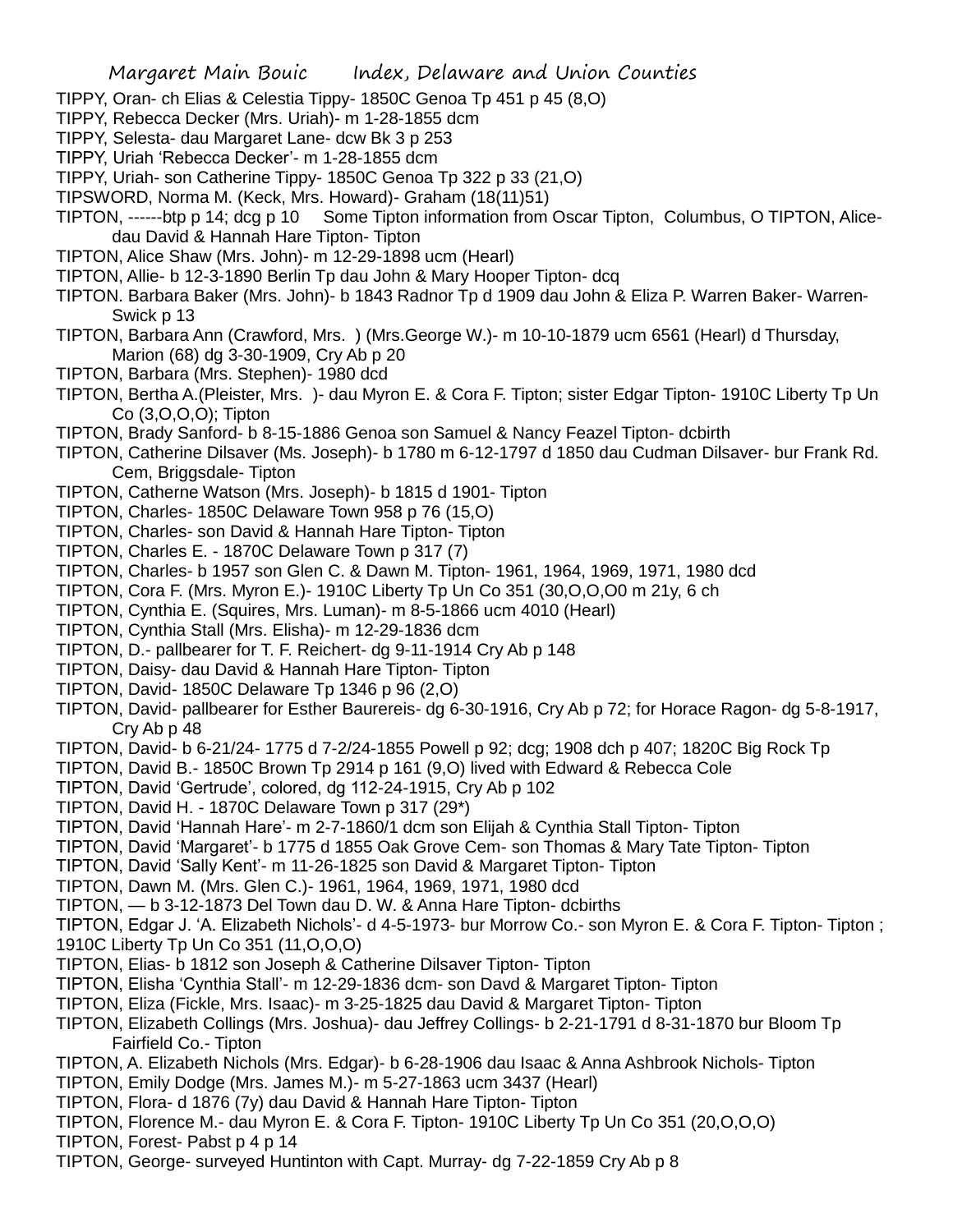- TITUS, Dr. George- b 1880 d 1938 Oakdale II p 58
- TIPTON, George- b 1859 1900C Richwood 399-429 p 15B (40,O,-,O) peddler
- TIPTON, George A.- b Scioto Tp d 6-10-1869 (2m15d) son George & Ann Tipton- dcdeaths
- TIPTON, George- b 1879 d 1939 son John & Barbara Baker Tipton- Warren-Swick p 14
- TIPTON, George W.- 1908 dch p 407
- TIPTON, George W. 'Barbara Crawford'- m 10-10-1879 ucm 6561 (Hearl); 1850C Brown Tp 2914 p 161 (11,O)
- TIPTON, George- son Barbara Ann Tipton, dg 3-30-1909. Cry Ab p 20
- TIPTON, Georganna- b 10-27-1868 Scioto Tp dau George & Ann Tipton- dcbirths
- TIPTON, Gertrude. (Mrs. DavId) colored; d Thursday (29) Oak Grove Cem. sister of Miss Alice Chishlum-dg 12-24-1915, Cry Ab p 102
- TIPTON, Glen C. 'Dawn M.'- 1961, 1964, 1969, 1971, 1980 dcd
- TIPTON, Hannah 1870C Delaware Town p 317 (28)
- TIPTON, Hannah Hare (Mrs. David W.)- m 2-7-1861 dcm- Tipton
- TIPTON, Hiram C. 'Mary F.' b 10-1830; 1900C Jerome Tp 114-121 (69,O,O,O) m 20y, gardener; 1910C Jerome Tp, Pl City 37-40 p 2A (-,O,O,O) m2 4y
- TIPTON, Ida B.(Snyder, Mrs. )- dau Myron E, & Cora F. Tipton; sister Edgar Tipton- Tipton; 1910C Liberty Tp un Co 351 (13,O,O,O)
- TIPTON, James M. 'Emily Dodge'- m 5-27-1863 ucm 3437 (Hearl)
- TIPTON, Jane McKitrick (Mrs. William)- b 1816 m 3-26-1839 McKitrick p 179
- TIPTON, Jean (Mrs. Jerry S.)- Tipton
- TIPTON, Jerry S. 'Jean'- d 5-4-1968 (47) bur Forest Lawn- Tipton
- TIPTON, Jill- dau Jerry S. & Jean Tipton- Tipton
- TIPTON, Jo Ann- b 1953 dau Joseph E. & Joyce Tipton- 1964 (11), 1969 dcd
- TIPTON, John- 1840C Brown Tp
- TIPTON, John- hadc p 20 (1849 Brown Tp)
- TIPTON, John- d 9-1?- 1844 (53-9-7) dbg Powell p 98
- TIPTON, John- d Friday, dg 6-16-1903 d (44) Cry Ab p 188
- TIPTON, John 'Alice Shaw'- m 12-29-1898 ucm (Hearl)
- TIPTON, John 'Barbara Baker'- Warren-Swick p 13
- TIPTON, John- son David & Hannah Hare Tipton- Tipton
- TIPTON, John N.- son Myron E. & Cora F. Tipton- brother Edgar Tipton- Tipton; dg 3-30-1909, Cry Ab p 20; 1910C Liberty Tp Un Co (18,O,O,O) working out
- TIPTON, John- b 1872 son George & Barbara Baker Tipton- Tipton-Swick
- TIPTON, John L.- 1850C Brown Tp 2914 p 161 (7,O)
- TIPTON, John P.- b 10–1872 Radnor- son George & Barbary Baker Tipton- dcbirths
- TIPTON, John S. 1870C Berlin Tp p 221 (10)
- TIPTON, John 'Sarah Murray'- m 1793 son Thomas & Mary Tate Tipton- Tipton
- TIPTON, Joseph 'Catharine Dilsaver'- m 1797 son Thomas & Mary Tate Tipton- Tipton
- TIPTON, Joseph 'Catharine Watson'- b 1806 d 1889 son Joseph & Catherine Dilsaver Tipton- Tipton
- TIPTON, Joseph E. 'Joyce'- 1964, 1969, 1980 dcd
- TIPTON, Joshua 'Elizabeth Collings'- b 6-5-1788 d 5-31-1874 son Thomas & Mary Tate Tipton- Tipton
- TIPTON, Joyce (Mrs. Joseph)- 1964, 1969, 1980 dcd
- TIPTON, Kate 1870C Berkshire Tp p 219 (18)
- TIPTON, Lenard- son Myron E. & Cora F. Tipton- 1910C Liberty Tp 351 (16,O,O,O)
- TIPTON, Lhelty (Bickle, Mrs. Daniel)- m 8-1-1815 dau David & Margaret Tipton- Tipton
- TIPTON, Lillie E. (Ebenezer, Mrs. George V.)- m 11-30-1893 dau David & Hannah hare Tipton- Tipton
- TIPTON, Lizzie J. (Berry, Mrs. Thomas L.)- m 9-1873 d 6-17-1875, dg 2-9-1897 Cry Ab p 105
- TIPTON, Lulu 1870C Delaware Town p 317 (5 mos)
- TIPTON, Margaret- hmp p 99
- TIPTON, Margaret- 1980 dcd
- TIPTON, Margaret (Mrs. David)- Tipton
- TIPTON, Margaret (Frantz, Mrs. Aaron)- m 7-9-1859 dcm; Tipton
- TIPTON, Margaret (Walters, Mrs. )- m 11-6-1836 dau David & Margaret Tipton- Tipton
- TIPTON, Martha 1870C Berlin Tp p 221 (35\*)
- TIPTON, Martha (Todd, Mrs. Robert)- Maugans Anc p 207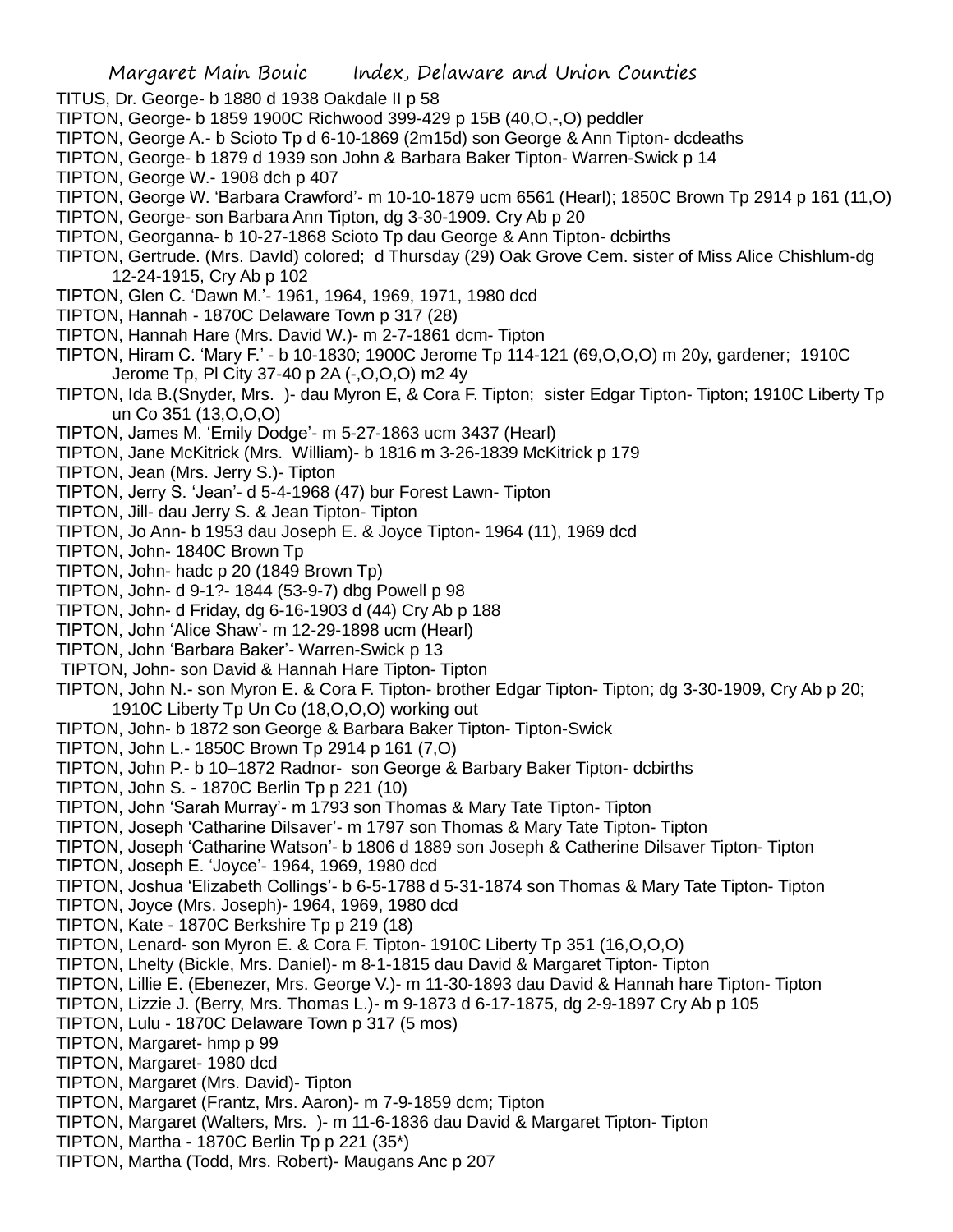TIPTON, Martha Valentine (Mrs. Samuel)- m 2-26-1857 dcm; Pabst p 3 p 28, 6 p 8

- TIPTON, Mary- Pabst p 8 p 3
- TIPTON, Mary A.- 1850C Delaware Tp 1346 p 96 (2,O)
- TIPTON, Mary A.- d 2-6-1908 (70) sister of Mrs. Aaron Frantz- dg 2-2-1908 Cry Ab p 105
- TIPTON, Mary F. (Mrs. Hiram C.)- b 11-1847 1900C Jerome Tp 114-121 (52,O,Del,O) m 20y, no ch; 1910C Jerome, PL City 37-40 p 2A m 29y, (53,O,O,O)
- TIPTON, Mary H. 1870C Delaware Town p 317 (3)
- TIPTON, Mary (Long, Mrs. Joseph)- m 2-27-1887 dau David & Hannah Hare Tipton- Tipton
- TIPTON, Mary H.- 1870C Delaware Town p 317 (3)
- TIPTON, Mary (Worline, Mrs. David)- dau David & Margaret Tipton- Tipton
- TIPTON, Miles- b 1875 d 1936- Warren-Swick p 14; admitted 9-8-1919 disc 5-19-1926 (41) uninf p 17; son George & Barbara Baker Tipton- uninf p 18 (46) 7-8-1924; uninf p 22 6-27-1934 d 10-3-1946 Claibourne Cen (57) - dg 3-30-1909. Cry Ab p 20
- TIPTON, Myron E. 'Cora F.'- 1910C Liberty Tp (41,O,WVa,O) m 21y
- TIPTON, Nancy (Wilkerson, Mrs. Asahel)- dau Thomas & Mary Tate Tipton- Tipton
- TIPTON, Nelson- 1850C Delaware Town 1260 p 92 (22,O)
- TIPTON, N. P.- 1850C Delaware Town 1121 p 86 (21,O)
- TIPTON, Ophelia 1870C Concord Tp p 265 (12)
- TIPTON, Ray b 4-30-1893 Berlin TP son John & Martha Hooper Tipton- dcbirths
- TIPTON, Rebecca (McCabe, Mrs. Edward)- m 6-27-1850 dcm
- TIPTON, Rebekah Lacy (Mrs. Thomas)- m 7-23-1791- Tipton
- TIPTON, Robert- Tipton
- TIPTON, Rosina Thurston (Mrs. )(Arter, Mrs. Robert)- m (2) 11-25-1965- Tipton
- TIPTON, Roy- son 5-7-1886 Orange Tp son John & Martha Hooper Tipton- dcbirths
- TIPTON, Sally Kent (Mrs. David)- m 11-29-1825 dcm
- TIPTON, Samuel- 1850C Brown Tp 2914 p 16 (14,O)
- TIPTON, Samuel 'Martha Valentine'- m 2-226-1857 dcm; 1908 dch p 407; Pabst p 3 p 29
- TIPTON, Sarah Murray (Mrs. John)- m 1793- Tipton
- TIPTON, Stephen 'Barbara'- 1980 dcd
- TIPTON, Susan- 1850C Brown Tp 2914 p 161 (16,O) lived with Edward & Rebecca Cola
- TIPTON, Susan Spangler- d 1-12-1943 Sexton record, York Cem p 104
- TIPTON, Thomas 'Mary Tate'- Tipton
- TIPTON, Thomas 'Rebeckah Lacy'- m 7-23-1791 son Thomas & Mary Tate Tipton- Tipton
- TIPTON, William- son David & Hannah Hare Tipton- Tipton
- TIPTON, William 'Jane McKitrick ' m 3-26-1839 (34-18500 McKitrick p 179
- TIPTON, William M. 1870C Delaware Town p 317 (9)
- TIRK, Mildred Turner- 1985 uch p 139
- TIRNEY, Susan- Sbc p 46
- TIRREL, Sir Henry- Freshwater p 6
- TIRRILL, Beverly (Dey, Mrs. Ralph)- dau George Clayton & Clarice McCurdy Tirrill- Tirrill
- TIRRILL, Clarice McCurdy (Mrs. George Clayton)- b 10-7-1904 Quebec d 9-20-1995 (90) bur Canaan- dau George & Elizabeth Marlin McCurdy- Tirrill
- TIRRILL, Doris (Mrs. Lloyd)- Tirrill
- TIRRILL, George Clayton 'Clarice McCurdy'- d 1989- Tirrill
- TIRRILL, Lloyd 'Doris'- son George Clayton & Clarice McCurdy Tirrill- Tirrill
- TISCHLER, Charles 'Gretchen'- parents of Joshua Charles- Tischler
- TISCHLER, Gretchen (Mrs. Charles)- Tischler
- TISCHLER, Joshua Charles- b 11-1-1995 son Charles & Gretchen Tischler- Tischler
- TISDALE, Florilla (Mrs. )- d Jay Co, Ind. 11-26-1866 (75); dg 12-7-1866 Cry Ab p 58
- TISDEL, Thomas H. 'Virginia'- 1964, 1969 dcd
- TISDEL, Virginia (Mrs. Thomas H.)- 1964, 1969 dcd
- TISSANY- funeral, infant son of Mr. and Mrs. Clyde Tissany, Thursday, Pleasant Hill Cem- dg 8-3-1917, Cry Ab p 78
- TIST, Ruth- d whooping cough & pneumonia- mt 10-17-1906 p 6c2 Abs p 25; York Cem TITHERTON, Mary (Peet, Mrs. David)- 1908 dch p 731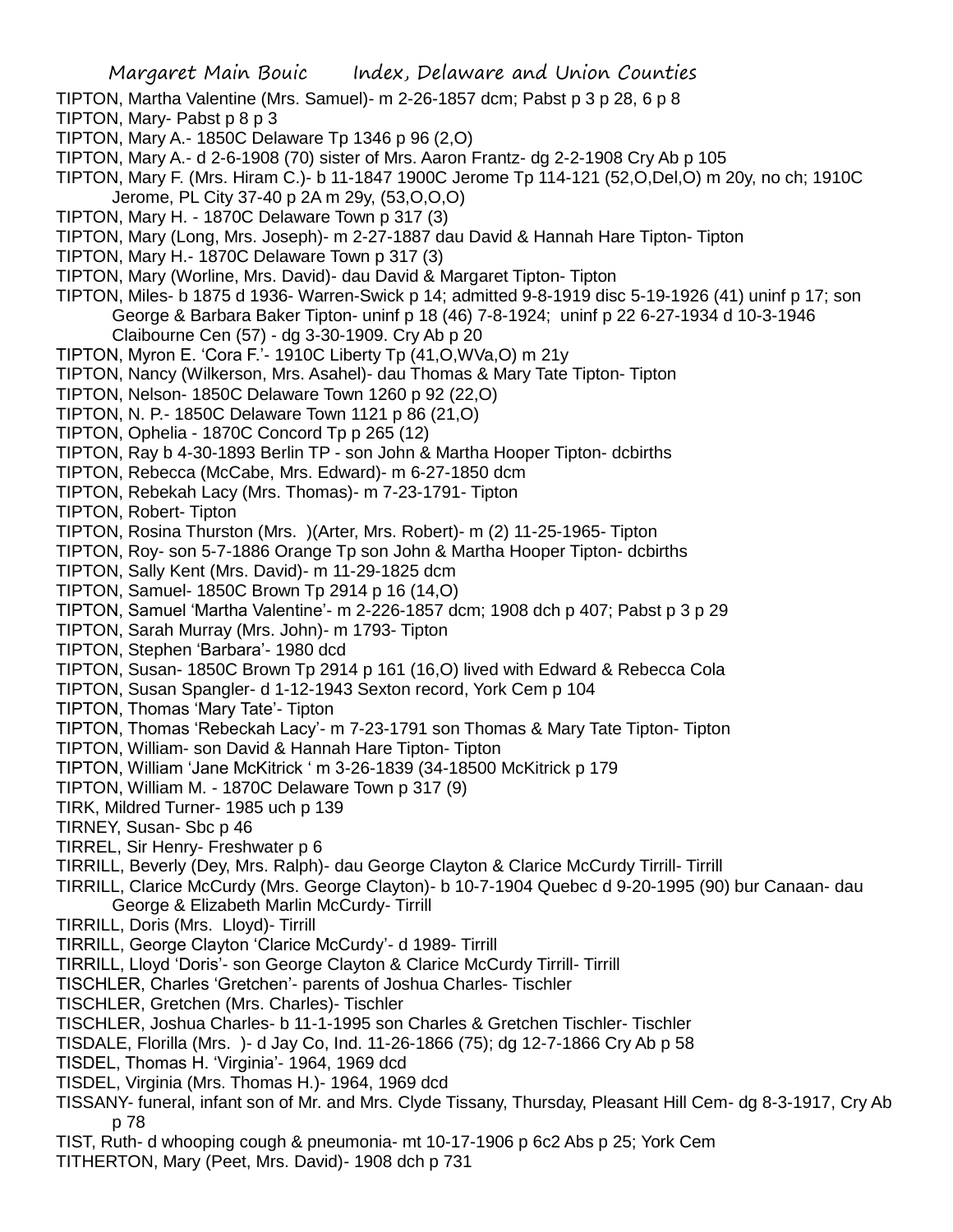- TITKO, Elizabeth (Walker, Mrs. )- dau Steve & Lena Murvey Titko- Titko
- TITKO, Lena Murvey (Mrs. Steve)- Titko
- TITKO, Marguerite Petitti (Mrs. Steve A. Jr.)- m 9-5-1942- Titko; 1983 ucd
- TITKO, Regina (Davis, Mrs. Rudy)- dau Steve A. Jr. & Marguerite Petitti Titko- Titko
- TITKO, Stephanie (Johnston, Mrs. Charles)- dau Steve A. Jr. & Marguerite Petitti Titko- Titko
- TITKO, Steve A. Jr.'Marguerite "Peggy" Petitti'- b 3-22-1921 m 9-5-1942 d 10-17-1996 (75) Our Lady of
- Lourdes Cem- son Steve & Lena Murvey Titko- Titko; 1983 ucd
- TITKO, Steve 'Janine'- son Steve A. Jr. & Marguerite Petitti Titko- Titko
- TITKO, Steve 'Lena Murvey'- Titko
- TITLE, Rev. E. F.- funeral of Alexander Eliot- dg 6-9-1914 Cry Ab p 128
- TITLOW, Aaron R.- b 1898 d 1917 son Delpha O. Titlow- Byhalia Cem, lptw p 110
- TITLOW, Delpha O.- b 1881 d 1901 mother of Aaron R. Titlow- Byhalia Cem, lptw p 110
- TITSON, Priscilla Benjamin (Mrs. )- sister John Benjamin- Powers Pat p 23
- TITSWORTH, Miss- Pabst p 8 p 33
- TITSWORTH, Adelene- d 112-9-1976 Oak Grove Cem- Titsworth
- TITSWORTH, Cora Garner (Mrs. Max)- m 6-26-1900 mt 7-25-1900, Abs p 13
- TITSWORTH, Elizabeth McIntire (Mrs. Miles)- m 4-5-1855 ucm 2266 (Hearl)
- TITSWORTH, Frank H.- b 12-1881 son William M. & Mary M. Titsworth- 1900C Marysville 4th ward 299-308 p12B (18,O,O,O) laundryman
- TITSWORTH, Harriet Chapman (Mrs. Joseph)- m 5-6-1856 ucm 2414 (Hearl)
- TITSWORTH, Hiram 'Nancy'- son Isaac Titsworth- 1883 uch V p 659, 662, 663, 665; 1850C Washington Tp 1150-1168 p 171 (40,O); 1915 uch p 505, 506; uca p 20
- TITSWORTH, d 4-2-1854 (21d) Burnside Cem, lptw p 105; infant of I. & L.
- TITSWORTH, Isaac 'Louisa Lingrel- m 3-18-1852 ucm 1781 (Hearl)- son Hiram & Nancy Titsworth- lptw p 105; 1883 uch V p 659, 662; uca p 20; 1850C Washington Tp 1150-1168 p 171 (18,O)
- TITSWORTH, James K.- d 3-7-1865 (23-4-25) York Cem p 14; Co E. 185th Reg O.V.I. son of L. & M.- 1883 uch IV p 54
- TITSWORTH, Joseph 'Harriet Chapman'- m 5-6-1856 ucm 2414 (Hearl)
- TITSWORTH, Lemuel S. J.- son Hiram & Nancy Titsworth- 1883 uch V p 659, 662, 665; 1850C Washington Tp 1150-1168 p 171 (8/12,O); uccp p 15, Appraiser JB 2 p 360; uca p 20
- TITSWORTH, Louisa Lingrel (Mrs. Isaac)- m 3-18-1852 ucm 1781 (Hearl); lptw p 105
- TITSWORTH, Martha A.- dau Hiram & Nancy Titsworth- 1850C Washington Tp 1150-1168 (8,O)
- TITSWORTH, Mary J.- dau Hiram & Nancy Titsworth- 1850C Washington Tp 11150-1168 p 171 (11,O)
- TITSWORTH, Mary M. (Mrs. William M.)- b 12-1845- 1900C Marysville 4th ward 299-308 p 12B (54,O,O,O) m 34y, 8 ch, 5 living
- TITSWORTH, Max 'Cora Garner'- m 6-26-1900 mt 7-25-1900 Abs p 13
- TITSWORTH, Miles 'Elizabeth McIntire'- m 4-5-1855 ucm 2266, (Hearl)
- TITSWORTH, Ruby A.- dau William M. & Mary M. Titsworth- 1900C Marysville 4th ward 299-308 p 12B (17,O,O,O) compositor
- TITSWORTH, Samuel H.- son Hiram & Nancy Titsworth- 1850C Washington Tp 1150-1168 p 171 (14,O)
- TITSWORTH, Serelda- dau Hiram & Nancy Titsworth- 1850C Washington Tp 1150-1168 p 171 (6,O)
- TITSWORTH, Stella B. (Baker, Mrs. Walter L.)- m 2-4-1897 ucm (Hearl)
- TITSWORTH, Tabitha (Thornton, Mrs. Jesse)- m 4-14-1854 ucm 2114 (Hearl) dau Hiram & Nancy Titsworth-1850C Washington Tp 1150-1168 p 171 (16,O)
- TITSWORTH, William M. 'Mary M.'- b 4-1846- 1900C Marysville 4th ward 299-308 p 12(54,O,Vt,Va) m 34y TOTTERINGTON, Camilla (Mrs. Murray)- Titterington
- TITTERINGTON. Margaret (Mrs. Robert)- m 9-4-1954- Titterington
- TITTERINGTON, Marie (Damp, Mrs. Martin)- dau Robert & Margaret Tittrrington- Tittetinhyon
- TITTERINGTON, Murray 'Camilla'- son Robert & Margaret Titterington- Titterington
- TITTERINGTON, Peggy (Velazquez, Mrs. Edward)- dau Robert & Margaret Tittrerington- Titterington TITTERINGTON, Robert 'Margaret'- m 9-4-1954- Titterington
- TITTLE, Rev. Ernest Freemont- wsc Grah p 58, 62 funeral of Mrs. Nancy M. Williams , dg 1-6-1914 Cry Ab p 82; of Mrs. Nomia Greeenlee (Mrs. John)- dg 2-3-1914, Cry Ab p 89l of Mrs. Ray McAdams- dg 3-6- 1914, Cry Ab p 100; of Mrs. Fredericka Pfiffner- dg 4-10-1914, Cry Ab p 11l of Mrs. J. S. Adams- dg 5- 15-1914 Cry Ab p 118; of Mrs. Lilly Saeman- dg 5-22-1914, Cry Ab p 122; of J. W. Conrad- dg 5-22-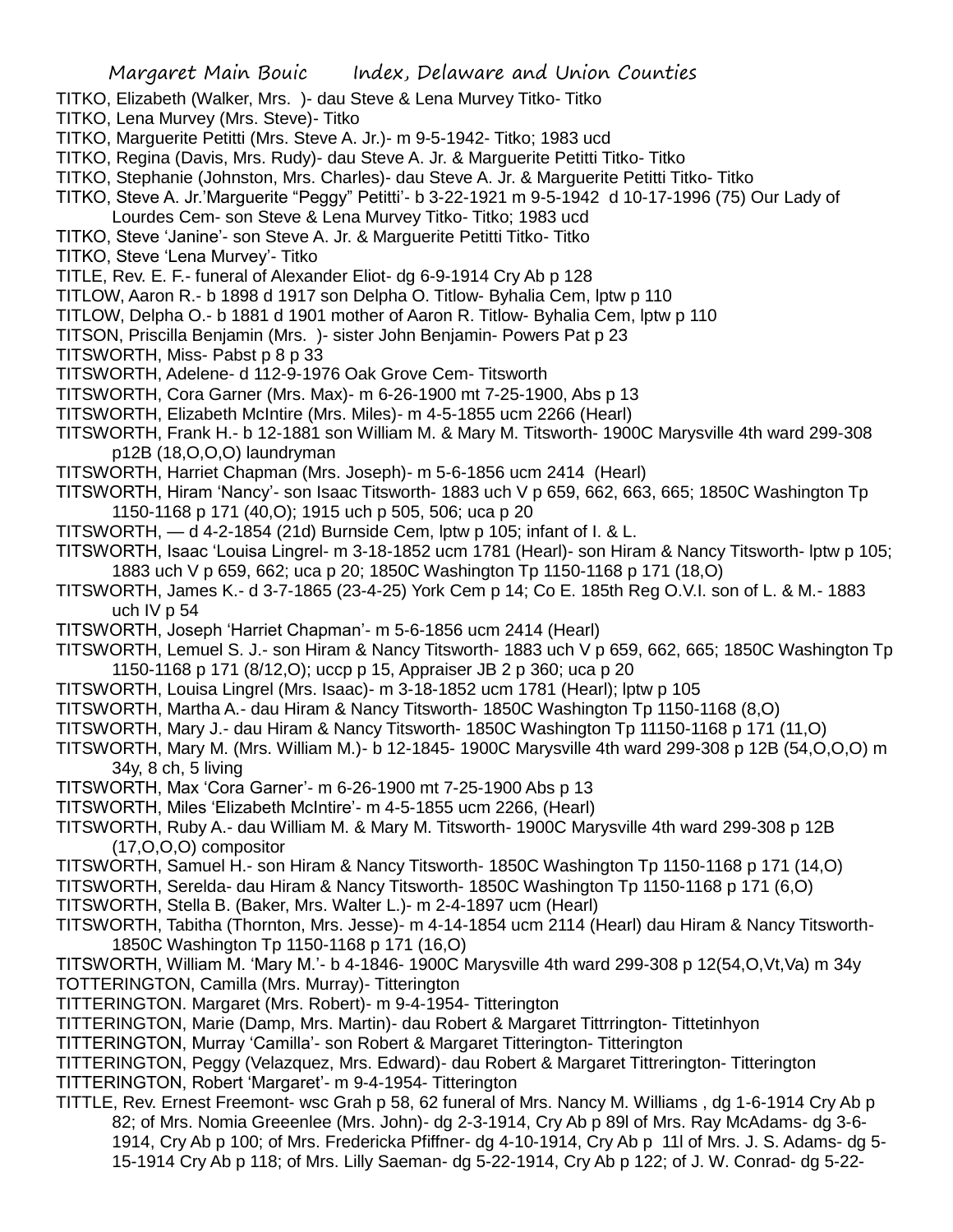1914, Cry Ab p 123; of Miss Verne A. Smith- dg 6-2-1914, Cry Ab p 126; of Mrs. Adam Seigfried- dg 7- 14-1914, Cry Ab p 136; of Delmer Watrous (45) dg 8-25-1914, Cry Ab p 144; of Miss Minerva Boston (85), dg 10-6-1914, Cry Ab p 152

- TITTON, Clara (Disney, Mrs. James)- lic 11-7-1881 ucm 7062 (Hearl)
- TITUS, A.- 1915 uch p 265, 266
- TITUS, Albert C. Sr. 'Anna Lois Collum'- m 1899 d 1946 parents of Elizabeth M. Titus Titus
- TITUS, Albert C. b 9-3-1911 d 8-21-1962 bur Rushylvania- not m- son Albert C. & Anna Collum Titus- Titus
- TITUS, Alfred 'Elizabeth Predmore'- m 10-25-1851 1730 ucm (Hearl) 'Martha A. Pierce'- m 7 -23-1859 ucm
	- 2903 (Hearl); 1860C Taylor Tp 960-975 (32,NJ); lptw p 28
- TITUS, Alice Lou Cork (Mrs. Robert W.)- b 11-21-1918 m 11-15-1941- Weiser p 71
- TITUS, Alonzo 'Susan Beck'- b 10- 1856 m 8-19-1891 ucm (Hearl) d 1922 Raymond Cem, lptw p 28- son Harrison W. & Eliza Titus- 1860C Liberty Tp Un Co 1046-1056 p 143 (5,O); 1900C Liberty Tp 302-300 p 13B (43,O,O,Vt) m 9y; 1910C Liberty Tp 110 (54,O,Vt,Vt,Vt) m 18y
- TITUS, Altha- dau William O. & Corrilla E. Titus- 1880C Liberty Tp Un Co 1115-118 p 12 (6,O,Vt,Vt)
- TITUS, Althea E. (Judy, Mrs. Frank L.)- m 8-30-1891 ucm (Hearl)
- TITUS, Anna (Mrs. Dr. J. Richard)- Titus
- TITUS, Anna Lois Collum (Mrs. Albert C.,Sr.)- b 7-3-1879 m 1899 d 3-14-1963, bur Rushylvania- dau Russell & Melvina Andrews Collum- Titus
- TITUS, A. O. (Mrs. and Mrs.)- attended funeral of her niece Mrs. Delinda Laird- mt 3-19-1913 p 8c3 Abs p 57
- TITUS, Arthur- 'Mable E.'- b 1881d 1967 Raymond Cem, lptw p 34 1910C Liberty Tp Un Co 1809 p 8A (28, O,Vt,Vt) m 5y, farmer
- TITUS, Barbara (Zimmerman, Mrs. )- dau Jay P. & Bertha Rogers Titus- Titus; 1949 ucd
- TITUS, Bernita (Kelly, Mrs. Richard)- dau Clarence G. & Cora B. Simmons Titus- Titus
- TITUS, Bertha Lucille- b 11-6-1909 d 10-3-2001 Oakdale II p 122- K-75-SW 1/4
- TITUS, Bertha Rogers (Mrs. Jay P.)- Titus
- TITUS, Beulah A. (Sidle, Mrs. David)- b 7-20-1911 m 1941 d 12-18-1991 (80) Claibourne Cem- dau Fay & Lela Iams Titus- Titus
- TITUS, Blanch P.- b 12-5-1883 Kingston Tp dau W. C. & Della Foulk Titus- dcbirths
- TITUS, Carilla- dau Harrison W. & Eliza Titus- 1860c Liberty Tp un Co 1046-1056 p 143 (13,Vt)
- TITUS, Carl- son Albert C. & Anna Lois Collum Titus- Titus
- TITUS, Carl R. 'Elizabeth Rowan'- Titus
- TITUS, Carlene (Mrs. Gary E.)- 1959, 1962 ucd
- TITUS, Catherine (Chamberlain, Mrs. Charles)- dau Howard & Hazel Deardorf Titus- Titus
- TITUS, Charles Wayne- b 9-29-1942 son Robert W. & Juanita Wade Redman- Weiser p 71
- TITUS, Cheryl (Bradley, Mrs. Don)- dau Warren K. & Lois Stevenson Titus- Titus
- TITUS, Clara Edna Deppen (Mrs. Kester Riley)- b 1-27-1891 m 9-18-1912 dau John Lucien & Margaret Jane Stirewalt Deppen- Weiser p 71
- TITUS, Clarence G. 'Cora B. Simmons'- b 11-12-1894 m 1915 d 1-30-1966 bur Rushylvania- son Samuel C. & Frances Garwood Titus- Titus
- TITUS, Clifford A. 'Mary Ruth Tilton;- Titus
- TITUS, Corrilla E. (Comter, Mrs. Josiah M.)- m 6-22-1892 ucm (Hearl)
- TITUS, Corilla E. Courter (Mrs. William H/O.)- b 1843 m 6-1872 d 7-27-1935 Section D. Oakdale I p 92; mt 3- 28-1888 Abs p 44; Titus
- TITUS, Daris (Power, Mrs. )- dau Otis E. & Mildred Lamb Titus- Titus
- TITUS, David Douglas- b 3-16-1944 son Kester Riley, Jr. & Lois V. Bowman Titus- Weiser p 72
- TITUS, Deane Deppen 'Easton, Sharon Middleton'- b 11-16-1929 m 5-19-1959 son Kester Riley & Clara Edna Deppen Titus- Weiser p 72
- TITUS, Deborah- dau Gary E. & Carlene Titus- 1962(1) ucd
- TITUS, Demmit W. Mackill 'Malona'- m 8-28-1859 dcm- Titus
- TITUS, Diane- b 8-1-1952 dau Kester Riley, Jr. & Lois V. Bowman Titus- Weiser p 72
- TITUS, Donna E. (Black, Mrs. William)- b 6-25-1921 m 1951 d 4-10-1982 dau Fay & Lela Iams Titus- Titus
- TITUS, Dorothea Ruhlen (Mrs. Gottleib)- m 3-24-1861 ucm (Hearl)
- TITUS, Dorothy R. (Kirk, Mrs. Clayborn Dale)- b 8-8-1917 m 10-9-1938 dau Kester Riley & Clara Edna Deppen Titus- Weiser p 71
- TITUS, Doug- son Robert O. & Peggy Ann Shields Titus- Titus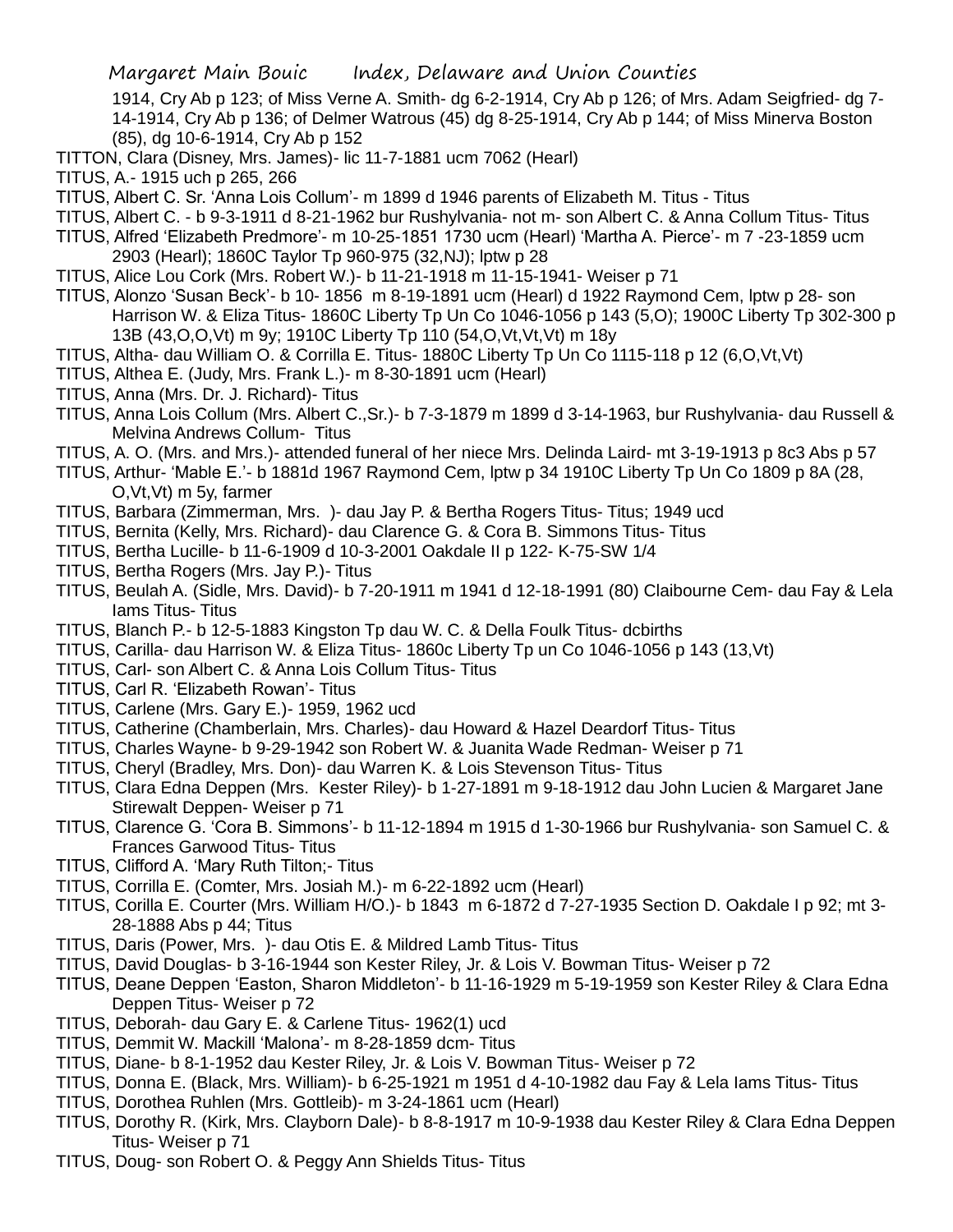- TITUS, Dresia (Harley, Mrs. Art)- dau Hobart & Mabel Chamberlain Titus- Titus
- TITUS, Dylan mt 2-7-1998 son Teresa Titus- Titus
- TITUS, Edith (Adams, Mrs. Robert)- dau Ogden & Fareast Lucy Sine Titus- Titus
- TITUS, Eliza 1870C Delaware Tp p 279 (58\*)
- TITUS, Eliza (Mrs. Harrison W.)- 1860C Liberty Tp Un Co 1046-1056 p 143 (41,Vt)
- TITUS, Eliza- dau Timothy & Susan Titus- 1850C Harlem Tp 710 p 62 (6,O)
- TITUS, Eliza (Mrs. W. N. N.)- b 7-25-1819 Vt. To Un Co 11-10-1852 d 2-18-1894 (74y) Oakdale 986 (142D); mt 2-28-1894, Abs p 49
- TITUS, Elizabeth 1870C Genoa Tp p 357 (17)
- TITUS, Elizabeth Bodman (Mrs. Richard)- parents of Mary Elizabeth Titus- Titus
- TITUS, Elizabeth M. Titus (Mrs. Lowell)- m 9-16-1927 d 5-16-1990 (79) dau Albert C.,Sr. & Anna Lois Collum Titus- Titus; 1949, 1959, 1962, 1967, 1971, 1973, 1975, 1979, 1981, 1983 ucd
- TITUS, Elizabeth Predmore (Mrs. Alfred)- m 10-25-1851 ucm 1730 (Hearl) d 1-30-1859 (33-11-10) Raymond Cem, lptw p 28
- TITUS, Elizabeth Rowan (Mrs. Carl R.)- Titus
- TITUS, Ella E. (Garver, Mrs. Sanford J.)- m 2-27-1887 ucm (Hearl)
- TITUS, Ellen (Stout, Mrs. Earl)- dau Albert C.s,R. & Anna Lois Collum Titus- Titus
- TITUS, Emily Nichole- b 1-17-1990 dau Robert & ----Schertzer Titus- Titus
- TITUS, Erma Louise (Boysel, Mrs. Eber)- m 12-29-1947- dau Clarence C. & Cora B. Simmons Titus- Titus
- TITUS, Esther 1870C Genoa Tp p 357 (22)
- TITUS, Eunice (Mrs. Ora)- Titus
- TITUS, Evelyn- dau Otis E. & Mildred Lamb Otis- Titus
- TITUS, Fareast Lucy Sine (Mrs. Ogden)- b 8-5-1901 m 1932 d 3-26-1968 bur Hardin Co.- dau Ulysses Grant & Martha Johnson Sine- Titus
- TITUS, Fay 'Lela Iams'- Titus
- TITUS, Firman A.- b 6-18-1947 d 3-17-1969 Vietnam- bur West Mansfield- son Cal R. & Elizabeth Rowan Titus- Titus
- TITUS, Frances Garwood (Mrs. Samuel)- Titus
- TITUS, Frances (Hammond, Mrs. )- dau Rolla W. & Jennie V. Courter Titus- Titus
- TITUS, Frank H.- son Mrs. Mary M. Titsworth- mt 4-26-1911 p2c2 Abs p 65
- TITUS, Gale Edwin- b 1-8-1945 son Hubert W. & Alice Lou Cork Titus- Weiser p 71
- TITUS, Gary E. 'Carlene'- son Jay & Martha Titus- Titus; 1949, 1959, 1962 ucd
- TITUS, George 'Melissa' 1850C Harlem Tp 702 p 62 (31,O); 1870C Genoa Tp p 357 (51\*)
- TITUS, Genevieve (Banks, Mrs. )- dau Rolla W. & Jennie V. Courter Titus- Titus
- TITUS, Gertrude (Miller, Mrs. J. H.)- b 4-17-1873 m 6-3-1891 dau Wm. O. & Julia Styer Titus- dg 9-20-1910 Cry Ab p 158
- TITUS, Gleston- son Howard & Hazel Dearforff Titus- Titus
- TITUS, Gottleib 'Dorothea Ruhlen' m 3-24-1861 ucm (Hearl)
- TITUS, Harrison W. 'Eliza'- 1860C Liberty Tp Un Co 1046-1056 p 143 (50,Vt)
- TITUS, Hazel Deardorff (Mrs. Howard)- parents of Patricia Elliott- Titus
- TITUS, Henry- son Timothy & Susan Titus- 1850C Harlem Tp 710 p 62 (4,O)
- TITUS, Hester- dau George & Melissa Titus- 1850C Harlem Tp 702 p 62 (2,O)
- TITUS, Hobart 'Mabel Chamberlain'- Titus parents of Otis
- TITUS, Howard 'Hazel Deardorff'- Titus
- TITUS, Hubert W. 'Alice Lou Cork'- b 10-17-1919 m 11-15-1941 son Kester Riley & Clara Edna Deppen Titus-Weiser p 71
- TITUS, Inez (Chism, Mrs. Earl)- dau Samuel & Frances Garwood Titus- Titus
- TITUS, James 1870C Genoa Tp p 357 (24)
- TITUS, James- son George & Melissa Titus- 1850C Harlem Tp 702 p 62 (6,O)
- TITUS, James Edwin 'Claudia Hubbell Taylor'- b 11-23-1951 m 8-8-1977 d 10-6-1979 Wolfcreek Cem- son Otis Eugene Conkle Titus & Mrs Gene Dunn– Titus
- TITUS, Jay P. 'Martha Rogers'- Titus
- TITUS, Jean (Moore, Mrs. )- dau Rolla W. & Jennie V. Courter Titus- Titus
- TITUS, Jennie (Mrs. Dr. R. V.)- 1959 ucd
- TITUS, Jennie- dau Gary E. & Carlene Titus- 1962 (2) ucd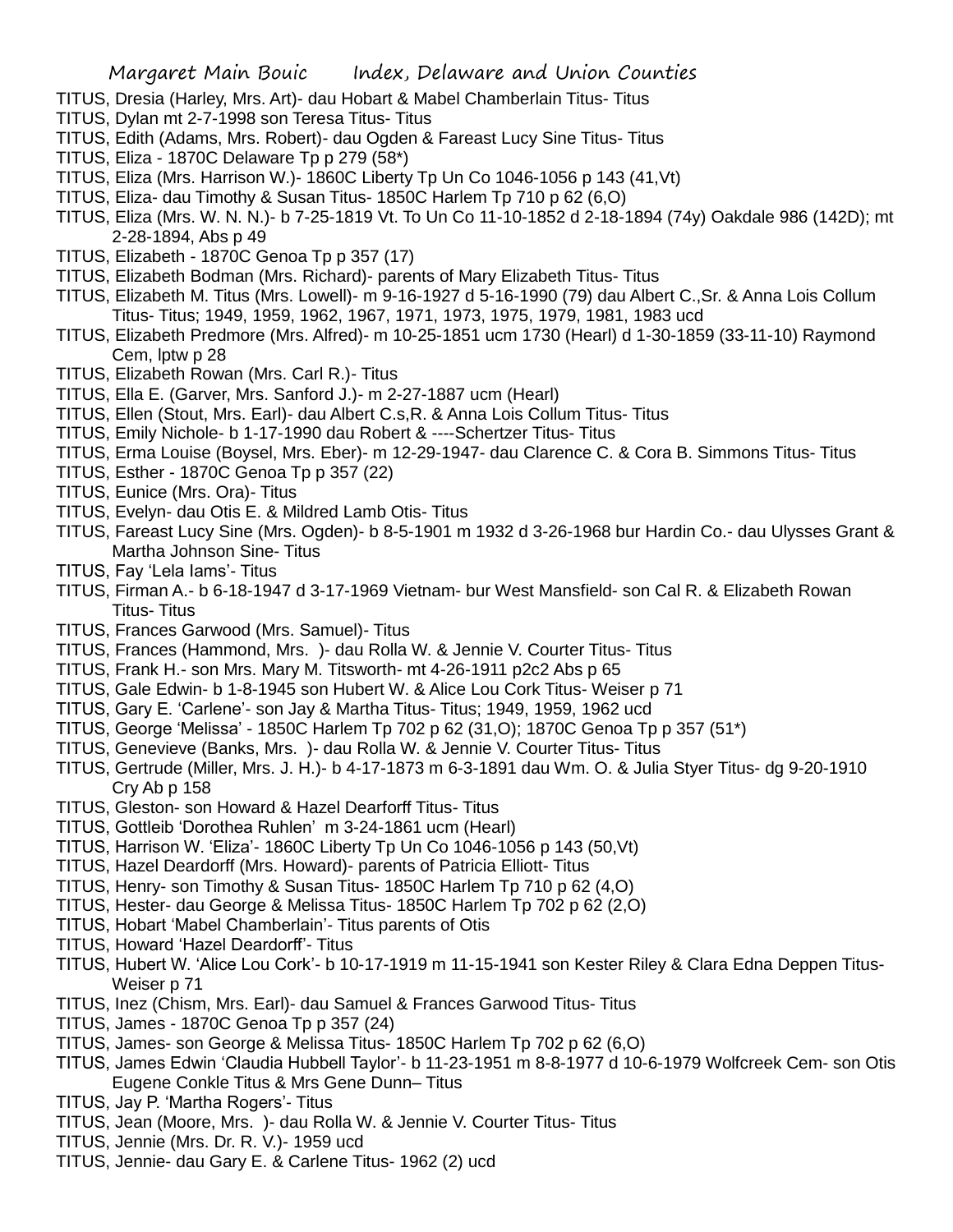- TITUS, Jennie V. Courter (Mrs. Rolla W.)- b 3-24-1883 d 1-20-1964 Oakdale II Section H. p 94- dau John & Barbara Ritz Courter- Titus
- TITUS, Jerrald Lynn- b 7-25-1943 ch Hubert W. & Alice Lou Cork Titus- Weiser p 71
- TITUS, Jerry Dean- b 4-21-1950 d 12-17-1966 Oakdale II p 122- son Jay P. & Bertha Rogers Titus- 1959 (9) ucd
- TITUS, Joe 'Zura Hartshorn'- b 9-29-1876 m 6-10-1895 d 10-19-1966 Raymond Cem, lptw p 41- son William H. & Corilla Titus- Titus ; 1962 ucd
- TITUS, John- son Alfred Titus- 1860C Taylor Tp 960-975 (4,O)
- TITUS, John- son Howard & Hazel Deardorff Titus- Titus
- TITUS, John- son Timothy & Susan Titus- 1850C Harlem Tp 710 p 62 (2/12,O)
- TITUS, Joseph 'Zura Hartshorn'- b 9-29-1876- Titus; 1900C Liberty Tp un Co 309-317 p 13B (23,O,O,O) m 5y, day laborer
- TITUS, Juanita (Bowman, Mrs. Richard)- dau Marion Lowell & Elizabeth M. Titus Titus- Titus; 1949 ucd
- TITUS, Juanita Wade Redman (Mrs. Robert W.)- m 1941- Weiser p 71
- TITUS, Julia G. T/S. (Mrs. Wm. O.)- b 1848 d (27y)- d 12-10-1874 Oak Grove Cem, Powell p 442; Cry Ab p 122
- TITUS, Julia A. Styer (Mrs. Wm. O.)- b Delaware City d 12-21-1874 (28-1-5) Berlin Tp dcdeaths; dg 9-20-1910 Cry Ab p 1158; dau Abram & Elizabeth R. Baldwin Styer- dg 3-18-1904 Cry Ab p 233; 1870C Delaware Tp p 279 (23)
- TITUS, June (Dowdy Mrs. )- dau Rolla W. & Jennie V. Courter Titus- Titus
- TITUS, June (Fogle, Mrs. Richard)- dau Ogden & Fareast Lucy Sine Titus- Titus
- TITUS, Kester Riley 'Clara Edna Deppen'- b 8-21-1887 m 9-18-1912- Weiser p 71
- TITUS, Kester Riley, Jr. 'Lois V. Bowman'- b 1-25-1924 m 9-1942 son Kester Riley & Clara Edna Deppen Titus-Weiser p 72
- TITUS, Knowles 'Winnie Dixon'- Titus
- TITUS, Laonta (Coder, Mrs. George)-m 11-22-1946 dau Howard & Hazel Deardorff Titus- Titus
- TITUS, Larry- d 4-14-1940 Raymond cem, lptw p 41 buried with Joe & Zura
- TITUS, Laura?- dau Arthur & Mable E. Titus- 1910C Liberty Tp 180 p 8A (1 6/12,O,O,O)
- TITUS, Lee- son Carl R. & Elizabeth Rowan Titus- Titus
- TITUS, Lela Iams (Mrs. Fay)- Titus
- TITUS, Leland R.- son Samuel & Frances Garwood Titus- Titus
- TITUS, Leone (McLaughlin, Mrs. )- dau Fay & Lela Iams Titus- Titus
- TITUS, Linda (Cronkleton, Mrs. Joe)- dau Warren K. & Lois Stevenson Titus- Titus
- TITUS, Linda (Douglas, Mrs. )- dau Jay P. & Bertha Rogers Titus- Titus; 1949, 1959 (17) ucd
- TITUS, Lois Stevenson (Mrs. Warren K.)- m 12-14-1946 d 1-4-1995- Titus
- TITUS, Lois V. Bowman (Mrs. Kester Riley, Jr.)- m 9-1942- Weiser p 72
- TITUS, Lorena Margaret (James, Mrs. Ralph)- b 8-1-1913 m 5-5-1934 dau Kester Riley & Clara Edna Deppen Titus- Weiser p 71
- TITUS, Loretta (Moore, Mrs. Joseph)- dau Marion Lowell & Elizabeth M. Titus Titus- Titus; 1949 ucd
- TITUS, Lowell- son Carl R. & Eizabeth Rowan Titus- Titus
- TITUS, Lowell 'Elizabeth Titus'- m 9-16-1927 Titus; 1949, 1959, 1962,1967, 1971, 1973, 1975, 1977, 1979, 1981, 1983 ucd
- TITUS, Marcia (McClary, Mrs. )- dau Joe & Zura Hartshorn Titus- Titus
- TITUS, Marion Lowell 'Elizabeth M. Titus'- b 4-1-1905 m 9-16-1927 d 2-1-1988 (82) Raymond Cem- son Joe & Zura Hartshorn Titus- Titus
- TITUS, Mabel Allen (Mrs. )- dau William & Anna Rhoads Allen- Allen
- TITUS, Mabel Chamberlain (Mrs. Hobart- Titus
- TITUS, Mable E. (Mrs. Arthur)- 1900C Liberty Tp Un Co 180 p 8A (25,O,O,O) m 5y, 3 ch, 2 liv TITUS, Mable Fox- b 1887 d 1914 Raymond Cem, Lptw p 44
- TITUS, Madalene (Karnes, Mrs. Richard)- dau Clarence C. & Cora B. Simmons Titus- Titus
- TITUS, Malcolm- son Knowles & Winnie Dixon Titus- Titus
- TITUS, Malona 1870C Genoa Tp p 357 (44)
- TITUS, Malona (Mackill, Mrs. Demmit W.)-m 8-28-1857 dau Timothy & Susan Titus- 1850C Harlem Tp 710 p 62 (9,O)
- TITUS, Marcia (McClary, Mrs. Fred)- dau Joe & Eura Hartshorn Titus- Titus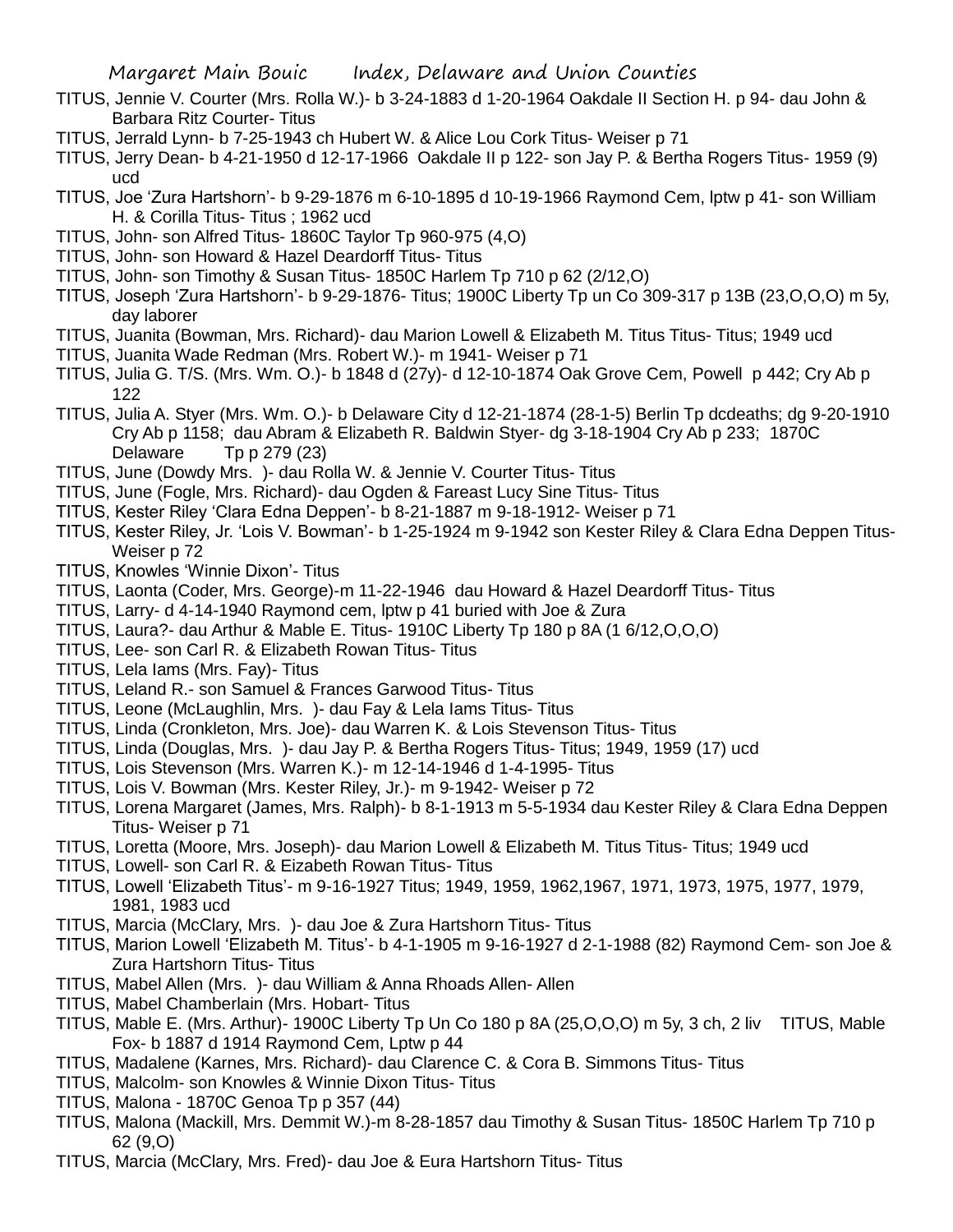- TITUS, Margaret (Williams, Mrs. )- dua Rolla W. & Jennie V. Courter Titus- Titus
- TITUS, Marilyn (Lewis, Mrs. Joseph Russel )- dau Jay P. & Bertha Rogers Titus- Titus; 1985 uch p 91 TITUS, Martha- dau Alfred Titus- 1860C Taylor Tp 960-975 (3,O)
- TITUS, Martha A. Pierce (Mrs. Alfred)- m 7-23-1859 ucm 2903 (Hearl); 1860C Taylor Tp 960-975 (27,O)
- TITUS, Mary 1870C Genoa Tp p 357 (12)
- TITUS, Mary 1870C Delaware Tp p 279 (28)
- TITUS, Mary- dau Arthur & Mable E. Titus- 1910C Liberty Tp Un Co 180 p 8A (3,O,O,O)
- TITUS, Mary Elizabeth- b 3-30-1924 d 5-5-1999 (75) Union Cem, Cols. -dau Richard & Elizabeth Rodman Titus- Titus
- TITUS, Mary (Mrs. )- mother of Max, etc- mt 4-26-1911 p2c2 Abs p 65
- TITUS, -----(Baker, Mrs. W. L.)- dau Mrs. Mary- mt 4-26-1911 p2c2 Abs p 65
- TITUS, -----(Fleming, Mrs. H. I.)- dau Mrs. Mary- mt 4-26-1911 p2c2 Abs p 65
- TITUS, Mary (Palmer, Mrs. William T.)- m 7-28-1878 ucm 6291 (Hearl)
- TITUS, Mary Ruth Tilton (Mrs. Clifford A.)- d 5-28-1963 (47) bur Delaware dau William S. & Gladys L. Tilton-Tilton; Titus
- TITUS, Mary V.- dau Timothy & Susan Titus- 1850C Harlem Tp 710 p 62 (2,O)
- TITUS, Melissa (Mrs. George)- 1850C Harlem Tp 702 p 62 (25,O)
- TITUS, Melvin Lee- b 9-2-1950 son Robert W. & Alice Lou Cork Titus- Weiser p 72
- TITUS, M. H. 'Zura Hartshorn'- son Joseph Titus- 1915 uch p 566, 999
- TITUS, Michael- son Carl R. & Elizabeth Rowan Titus- Titus
- TITUS, Mildred Lamb (Mrs. Otis E.)- m 11-14-1953- Titus
- TITUS, Miller H. 'Zora Hartshorn'- m 6-10-1895 ucm (Hearl)- son William O. & Corilla E. Titus- 1880C Liberty Tp Un Co 115-118 p 12 (3,O,Vt,Vt)
- TITUS, Miriam Letha (Carlen, Mrs. David E.)- b 5-22-1926 m 6-29-1948 dau Kester Riley & Clara Edna Deppen Titus- Weiser p 72
- TITUS, Murray Thurston- 1908 dch p 233
- TITUS, Norma (Coons, Mrs. Allen)- b 1-1896 dau Joeseph & Zura Harshorn Titus- Titus; 1900C Liberty Tp Un Co 309-317 p 13B (4,O,O,O)
- TITUS, Ogden 'Fareast Lucy Sine'- m 1932 d 5-14-1974 (72) son Albert C. & Anna Lois Collum Titus- Titus
- TITUS, Ora 'Eunice'- son Hobart & Mabel Chamberlain Titus- Titus
- TITUS, Otis Eugene. "Otie" 'Mildred Lamb'- b 7-1-1927 m 11-14-1953 d 3-3-2002 Wolfcreek Cem- son Hobart & Mabel Chamberlain Titus- Titus
- TITUS, Patricia (Elliott, Mrs Carl)- b 9-13-1931 m 12-10-1950 d 9-11-1991 (59) dau Howard & Hazel Deardorff Titus- Titus
- TITUS, Patricia dau Gary E. & Carlene Titus- 1962 (9mo) uicd
- TITUS, Patricia L. Jones (Mrs. Terry L.)- m 6-19-1971, mother of Teresa- grandmother of Dylan Titus- Titus; 1973, 1975, 1977, 1979, 1981, 1983 ucd
- TITUS, Patti (Reed, Mrs. Jerry)- dau Otis E. & Mildred Lamb Titus- Titus
- TITUS, Paul- son Clifford A. & Mary Ruth Tilton Titus- Titus; ilton
- TITUS, Peggy Ann Shields (Mrs Robert "Bob")- b 8-16-1957 m 12-6-1975 d 7-31-2000 (42) dau Robert L. & Thanna Newman Snields- Titus
- TITUS, Ralph- son Alfred Titus- 1860C Taylor Tp 960-975 (7,O)
- TITUS, Raymond S.- b 5-19-1937 d (24) son Ogden & Fareast Lucy Sine Titus- Titus
- TITUS, Rebecca J. 1870C Genoa Tp p 357 (15)
- TITUS, Reid- son Mary M. Titsworth- mt 4-26-1911 p2c2 Abs p 65
- TITUS, Richard 'Elizabeth Bodman' -parents of Mary Elizabeth Titus- Titus
- TITUS, Richard Lemack "Max"- d Wednesdayk Michigan, bur. Mt. Victory- son Mrs. Mary M. Titsworth- mt 4- 26-1911 p2c2k Abs p 65
- TITUS, Richard- son Marion Lowell & Elizabeth M. Titus Titus- Titus; 1949, 1959 ucd
- TITUS, Dr. J. Richard- son Richard & Elizabeth Bodman Titus- Titus
- TITUS, Robert J. 'Dami S.'- 1977, 1979 ucd
- TITUS, Robert- son Ogden & Fareast Lucy Sine Titus- Titus
- TITUS, Robert O. "Bob"'Peggy Ann Shields'- m 12-6-1975 son Otis E. & Mildred Lamb Titus- Titus
- TITUS, Robert ' Schertzer'- parents of Emily Nichole , Tiffany, Ryan- Titus
- TITUS, Robert R.- son Robert O. & Peggy Ann Shields Titus- Titus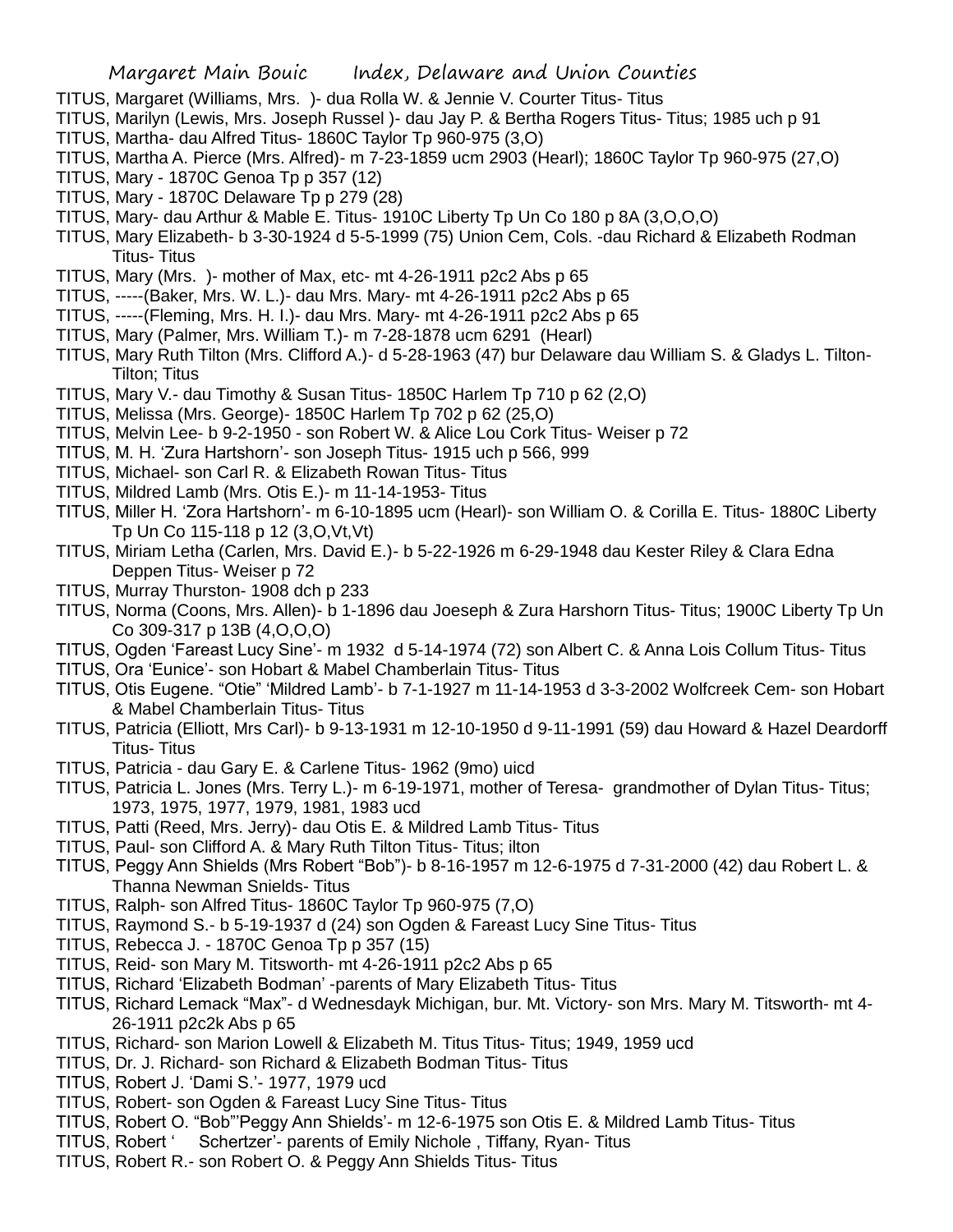- TITUS, Robert W. 'Juanita Wade Redman'- b 7-21-1915 m 1941 son Kester Riley & Clara Edna Deppen Titus-Weiser p 71
- TITUS, Rolla W. 'Jennie V. Courter'- b 1884 d 1956 Oakdale II p 94
- TITUS, Ron- son Knowles & Winnie Dixon Titus- Titus
- TITUS, Ruth (Bozman, Mrs. Paul)- dau Ogden & Fareast Lucy Sine Titus- Titus
- TITUS, Dr. R. V. 'Jennie'- 1949 ucd
- TITUS, Ryan- son Robert & -—Schertzer Titus- Titus
- TITUS, Samuel 'Frances Garwood;- Titus
- TITUS, Samuel R. 1870C Delaware Tp p 279 (21)
- TITUS, Sharon Middleton Easton (Mrs. Doane Deppen)- m 5-19-1959- Weiser p 72
- TITUS, Sophina (Shicks, Mrs. Michael)- 1880 dch p 835
- TITUS, Steward 1870C Genoa Tp p 357 (20)
- TITUS, Susan- 1915 uch p 446
- TITUS, Susan Beck (Mrs. Alonzo)- b 1856or 3-1860 m 8-19-1891 ucm (Hearl) d 1942 Raymond Cem, lptw p 28; 1900C Liberty Tp Un Co 302-300 p 13B (40,O,O,O) m 9y, no ch; 1910C Liberty Tp 110 (54,O,O,O) m 18y
- TITUS, Susan (Mrs. Timothy)- 1850C Harlem Tp 710 p 62 (28,O)
- TITUS, Tami S. (Mrs. Robert J.)- 1977, 1979 ucd
- TITUS, Teresa -b 1973 dau Terry L. & Patricia Jones Titus- mother of Dylan Titus- Titus; 1973, 1975, 1977, 1979, 1981, 1983 ucd
- TITUS, Terry L 'Patricia Jones'- b 7-12-1951 m 6-19-1971 d 9-25-1989 (38)accident- son Loretta Titus Moore-**Titus**
- TITUS, Terry L. 'Pat L.- b 1951 (grand)son M. Lowell & Elizabeth M. Titus Titus- 1959, 1962 (9), 1967, 1971, 1973, 1975, 1977, 1979, 1981, 1983 ucd
- TITUS, Terry- son Otis E. & Mildred Lamb Titius- Titus
- TITUS, Thomas- son Gary E. & Carlene Titus- 1959 (2) ucd
- TITUS, Tiffany- b 1976 dau Robert J. & Tami Schertzer Titus- Titus 1979 ucd
- TITUS, Timothy 'Susan'- 1850C Harlem Tp 710 p 62 (35,O
- TITUS, True- son Samuel & Frances Garwood Titus- Titus
- TITUS, Vilda (Wolever, Mrs. Lloyd "Ike" )- m 7-26-1942- dau Howard & Hazel Deardorf Titus- Titus
- TITUS, Violet (Shoemaker, Mrs. Robert .)- m 11-20-1945- Titus
- TITUS, Virginia (Hafner, Mrs. Frank)-- dau Richard & Elizabeth Bodman Titus- Titus
- TITUS, Vivian Marie (Stokes, Mrs. Perry Hudson)- m 7-17-1930 d 4-25-1993- Titus
- TITUS, W.- uca p 60
- TITUS, Wade- son Fay & Lela Iams Titus- Titus
- TITUS, Warren K. 'Lois Stevenson'- b 5-23-1921 m 12-14-1946 d 6-7-2004 (83) East Liberty Cem- son Knowles & Winnie Dixon Titus- Titus
- TITUS, Wellington 1870C Genoa Tp p 357 (10)
- TITUS, W. H.H.- b 1817 Vt d 4-11-1883 Oakdale I 89 p 42; 1915 uch p 133, 444; 1883 uch III p 331, 372, V p 284, 287; uca p 23, 83; mt 3-21-1883 p5c2 Abs p 5;
- TITUS, William 1870C Delaware Tp p 279 (24\*)
- TITUS, William O. 'Julia G. T.'- dg 12-10-1874 Cry Ab p 122
- TITUS, W. O.'Corilla'- b 4-27-1836 Vt. M 6-1872 d 3-10-1888 (51y10m)Oakdale I p 14 373;- 1915 uch p 448; mt 3-14-1868, 3-18-1868 Abs p 44, Titus; 1880C Liberty Tp Un Co 115-118 p 12 (39,Vt,Vt,Vt)
- TITUS, Winnie Dixon (Mrs. Knowles)- Titus
- TITUS, W. N. N.'Eliza'- 1880C Liberty Tp Un Co 12-13-p3 (62,Vt,Vt,Vt)
- TITUS, Zura/Zora Hartshorn (Mrs. Joe or Mrs. Miller H.)- b 4-28-1879/1880 m 6-10-1895 d 6-1962 Raymond Cem- lptw p 41- dau John & Sarah Hammond Titus- Titus; 1915 uch p 566, 999; 1949, 1959, 1962 ucd; 1900C Liberty Tp Un Co 309-317 p 13B (20,O,NH,O) m 5y, 1 ch
- TIZZANO, Anna (Calabresel Mrs. )- dau Sabatino & Josephine Tizzano- Tizzano
- TIZZANO, Anthony "Tony" Barbara Kelly'- b 12- 7-1919 d 12-19-1997 (78)- son Sabatino & Josephine Tizzano-Tizzano
- TIZZANO, Barbara Kelly (Mrs. Anthony)- b 4-13-1928 d 2-23-2003 (74) dau Parick & Margaret Devlin Kelly-Tizzano
- TIZZANO, Carole (Mrs. Christopher)- Tizzano